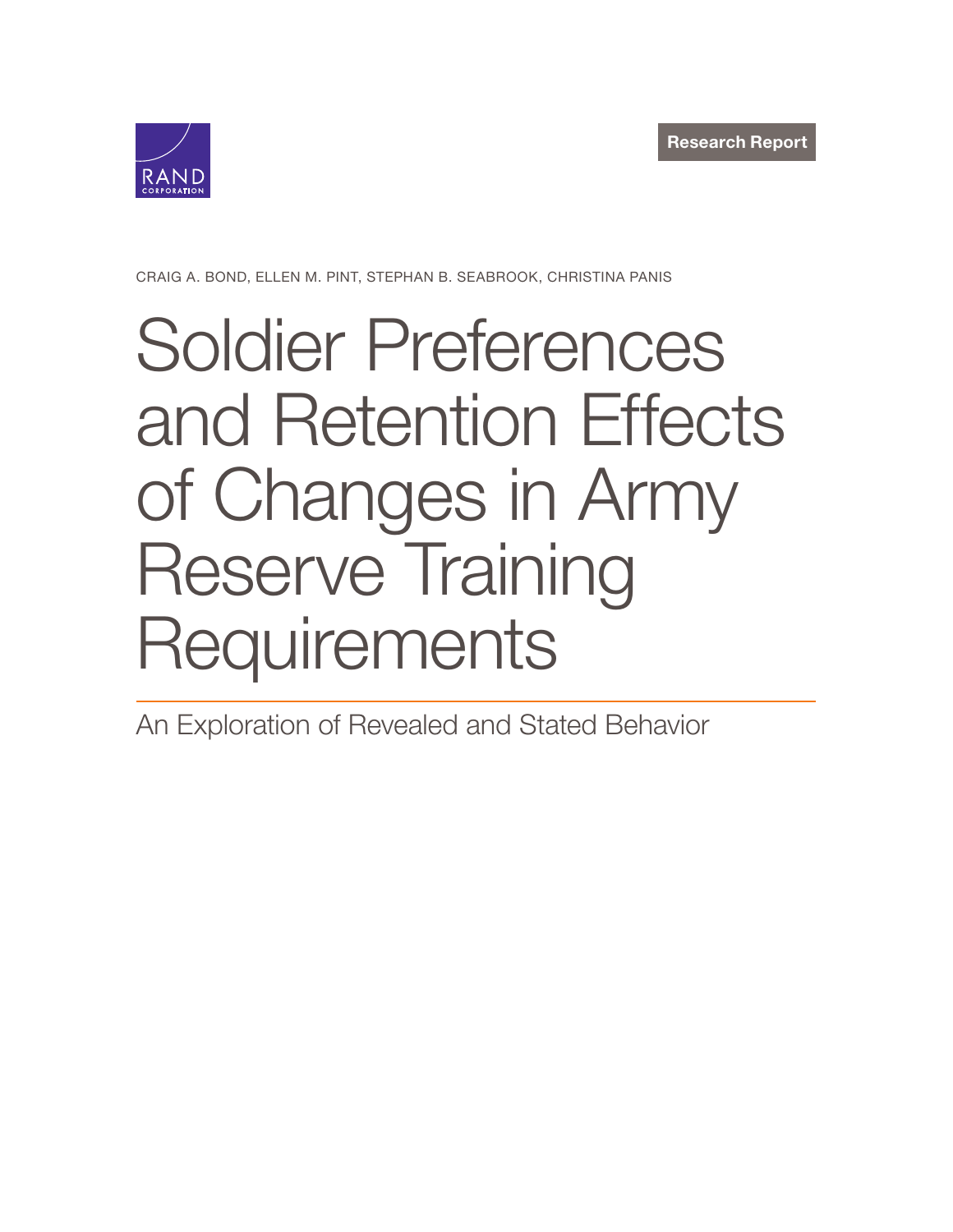For more information on this publication, visit **[www.rand.org/t/RRA750-1](http://www.rand.org/t/RRA750-1)**.

#### About RAND

The RAND Corporation is a research organization that develops solutions to public policy challenges to help make communities throughout the world safer and more secure, healthier and more prosperous. RAND is nonprofit, nonpartisan, and committed to the public interest. To learn more about RAND, visit [www.rand.org](http://www.rand.org).

#### Research Integrity

Our mission to help improve policy and decisionmaking through research and analysis is enabled through our core values of quality and objectivity and our unwavering commitment to the highest level of integrity and ethical behavior. To help ensure our research and analysis are rigorous, objective, and nonpartisan, we subject our research publications to a robust and exacting quality-assurance process; avoid both the appearance and reality of financial and other conflicts of interest through staff training, project screening, and a policy of mandatory disclosure; and pursue transparency in our research engagements through our commitment to the open publication of our research findings and recommendations, disclosure of the source of funding of published research, and policies to ensure intellectual independence. For more information, visit [www.rand.org/about/principles.](http://www.rand.org/about/principles)

RAND's publications do not necessarily reflect the opinions of its research clients and sponsors.

Published by the RAND Corporation, Santa Monica, Calif. © 2021 RAND Corporation RAND<sup>®</sup> is a registered trademark.

Library of Congress Cataloging-in-Publication Data is available for this publication.

ISBN: 978-1-9774-0727-6

#### Limited Print and Electronic Distribution Rights

This document and trademark(s) contained herein are protected by law. This representation of RAND intellectual property is provided for noncommercial use only. Unauthorized posting of this publication online is prohibited. Permission is given to duplicate this document for personal use only, as long as it is unaltered and complete. Permission is required from RAND to reproduce, or reuse in another form, any of its research documents for commercial use. For information on reprint and linking permissions, please visit [www.rand.org/pubs/permissions.](http://www.rand.org/pubs/permissions)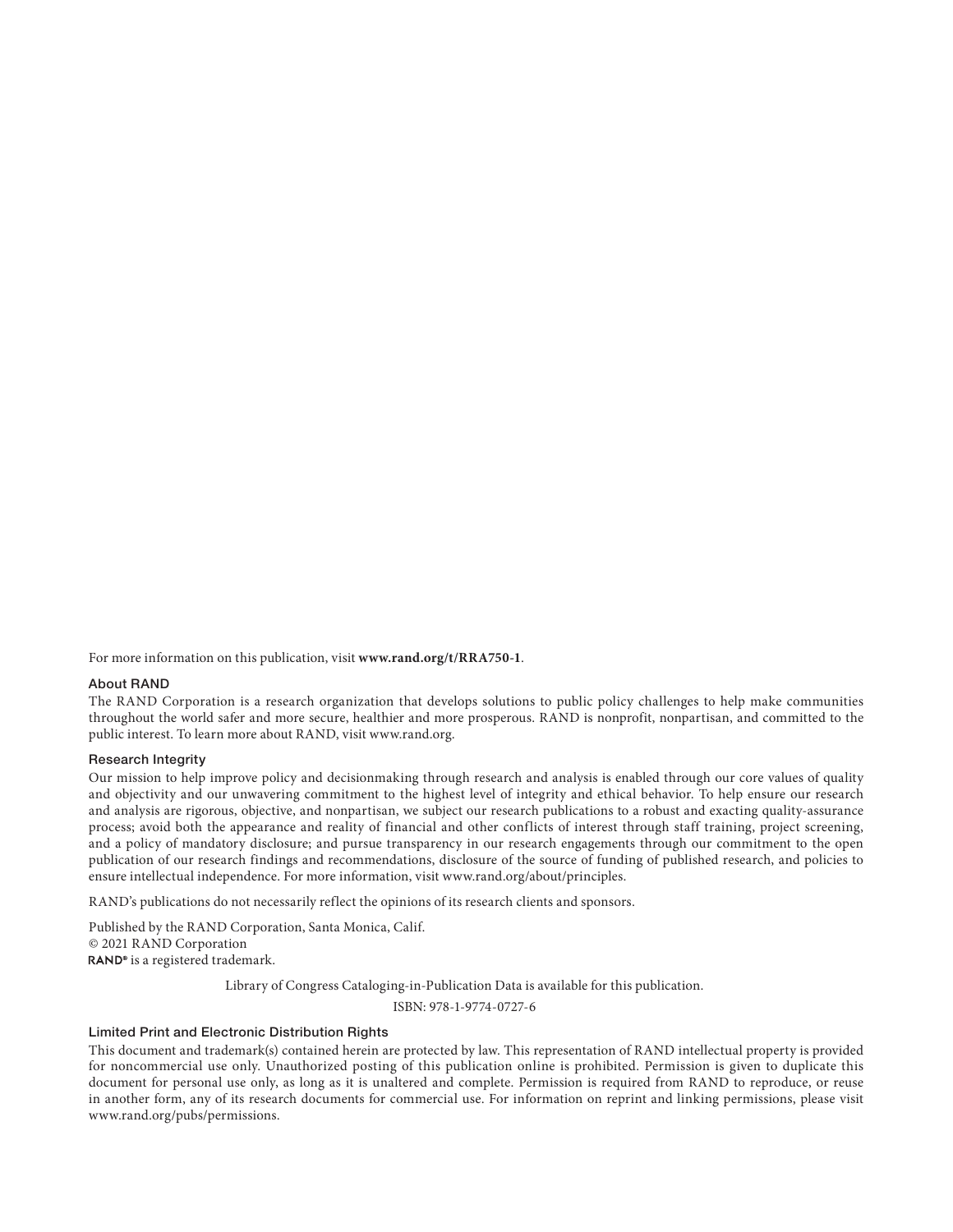This report documents research and analysis conducted as part of a project entitled *Breaking Point: The Effect of Operationalizing the Army Reserve on Drilling Reservists*, sponsored by the Office of the Chief, Army Reserve. The purpose of this project was to examine the effects of individual and collective training requirements across the readiness cycle on retention of U.S. Army Reserve (USAR) soldiers, including indirect effects on family members and employers, and to identify mitigating steps that the Army Reserve could take to improve retention while maintaining an operational reserve.

This research was conducted within RAND Arroyo Center's Personnel, Training, and Health Program. RAND Arroyo Center, part of the RAND Corporation, is a federally funded research and development center (FFRDC) sponsored by the United States Army.

RAND operates under a "Federal-Wide Assurance" (FWA00003425) and complies with the *Code of Federal Regulations for the Protection of Human Subjects Under United States Law* (45 CFR 46), also known as "the Common Rule," as well as with the implementation guidance set forth in Department of Defense (DoD) Instruction 3216.02. As applicable, this compliance includes reviews and approvals by RAND's Institutional Review Board (the Human Subjects Protection Committee) and by the U.S. Army. The views of sources utilized in this study are solely their own and do not represent the official policy or position of DoD or the U.S. government.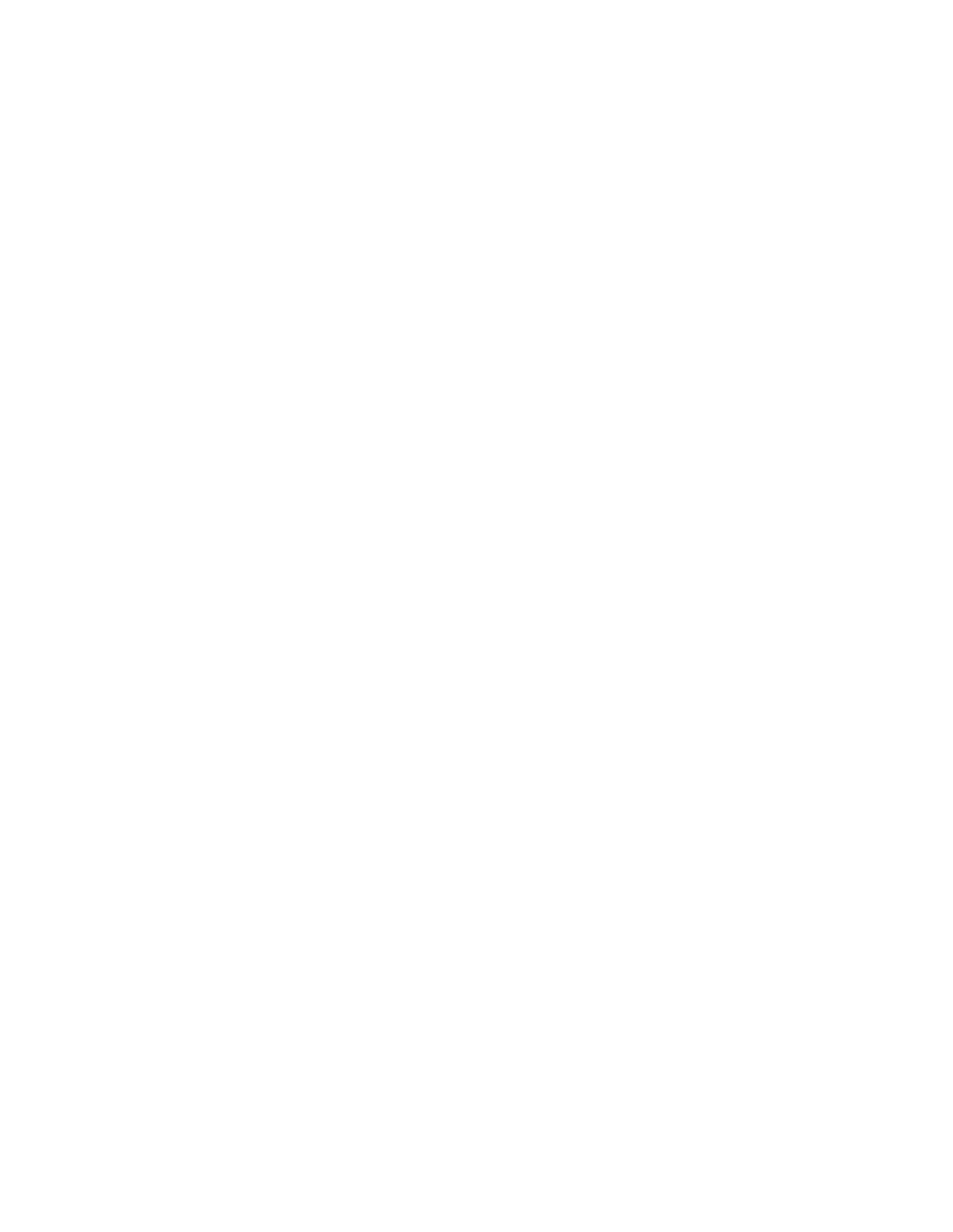# **Contents**

| <b>CHAPTER ONE</b>                                                                    |  |
|---------------------------------------------------------------------------------------|--|
|                                                                                       |  |
|                                                                                       |  |
|                                                                                       |  |
| <b>CHAPTER TWO</b>                                                                    |  |
|                                                                                       |  |
|                                                                                       |  |
|                                                                                       |  |
| Individual-Level Associations between Training Requirements and Separation            |  |
| <b>CHAPTER THREE</b>                                                                  |  |
|                                                                                       |  |
|                                                                                       |  |
|                                                                                       |  |
|                                                                                       |  |
|                                                                                       |  |
| <b>CHAPTER FOUR</b>                                                                   |  |
|                                                                                       |  |
|                                                                                       |  |
| Training Experience, Attitudes Toward Training Expansion, and Preferred Inactive Duty |  |
|                                                                                       |  |
|                                                                                       |  |
| <b>CHAPTER FIVE</b>                                                                   |  |
|                                                                                       |  |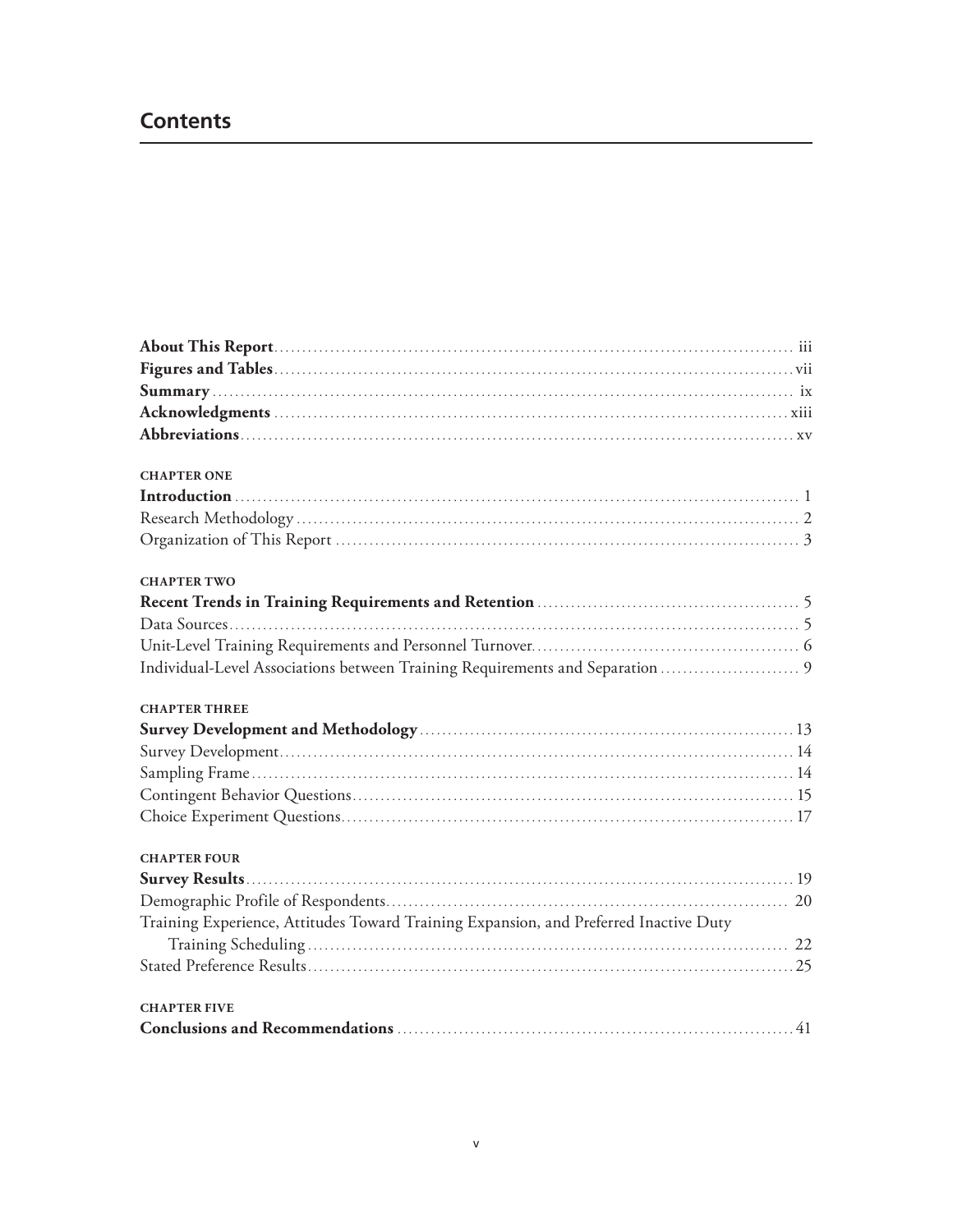#### **APPENDIXES**

*Available at [www.rand.org/t/RRA750-1](http://www.rand.org/t/RRA750-1)*  **D. Summary Statistics**

|--|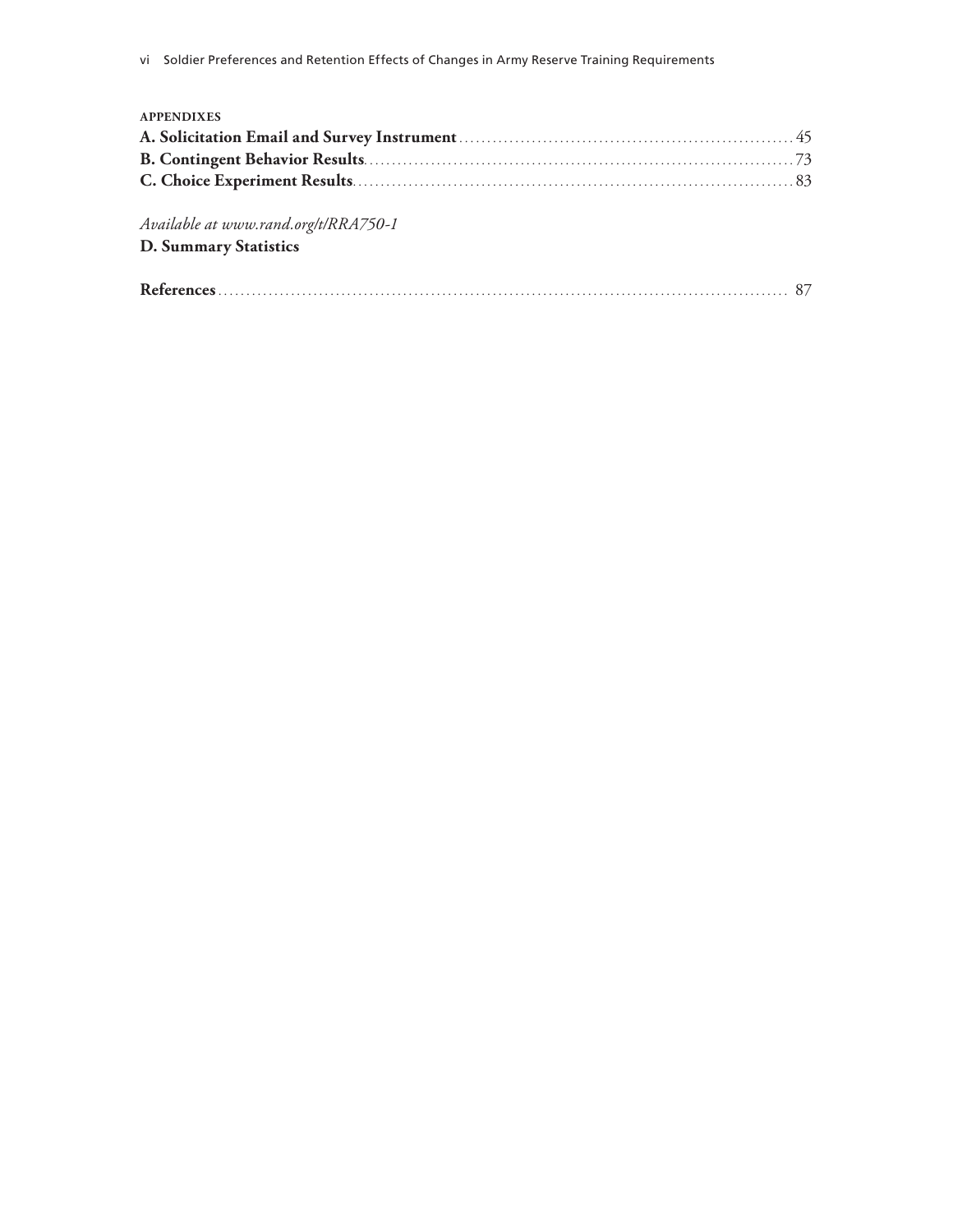# **Figures and Tables**

# **Figures**

| 2.1.  |                                                                                  |    |
|-------|----------------------------------------------------------------------------------|----|
| 2.2.  |                                                                                  |    |
| 2.3.  |                                                                                  |    |
| 2.4.  |                                                                                  |    |
| 4.1.  | Comparison of Sample and Population Pay Grade and Demographics, Enlisted         |    |
|       |                                                                                  | 21 |
| 4.2.  | Comparison of Sample and Population Pay Grade and Demographics, Officers,        |    |
|       |                                                                                  |    |
| 4.3.  |                                                                                  |    |
| 4.4.  |                                                                                  |    |
| 4.5.  | Distribution of Agreement and Disagreement about Expansion of USAR AT            |    |
|       |                                                                                  | 24 |
| 4.6.  |                                                                                  |    |
| 4.7.  |                                                                                  |    |
| 4.8.  | Contingent Behavior Results for AT Expansion for Reserve Soldiers Intending to   |    |
|       |                                                                                  | 26 |
| 4.9.  | Contingent Behavior Results for IDT Decreases for Reserve Soldiers Intending to  |    |
|       |                                                                                  |    |
| 4.10. | Distribution of Severity of AT and IDT Expansion Problems for Employer 28        |    |
| 4.11. | Contingent Behavior Results for AT Increases by Employer AT Problem Severity 30  |    |
| 4.12. | Contingent Behavior Results for AT Increases by Employer IDT Problem Severity 31 |    |
| 4.13. | Distribution of Severity of AT and IDT Expansion Problems for Family32           |    |
| 4.14. | Contingent Behavior Results for AT Increases for Respondents Reporting Severe    |    |
|       |                                                                                  | 34 |
| 4.15. | Choice Experiment Results for AT Changes for Reserve Soldiers Intending to       |    |
|       |                                                                                  | 35 |
| 4.16. | Choice Experiment Results for IDT Changes for Reserve Soldiers Intending to      |    |
|       |                                                                                  | 36 |
| 4.17. | Predicted AT Choice Probabilities for Expected Severe Employer and Family        |    |
|       |                                                                                  | 36 |
| 4.18. | Predicted AT Choice Probabilities for Expected Severe Employer and Family        |    |
|       |                                                                                  | 37 |
| 4.19. | Predicted IDT Choice Probabilities for Expected Severe Employer and Family       |    |
|       |                                                                                  | 38 |
| 4.20. | Predicted IDT Choice Probabilities for Expected Severe Employer and Family       |    |
|       |                                                                                  | 38 |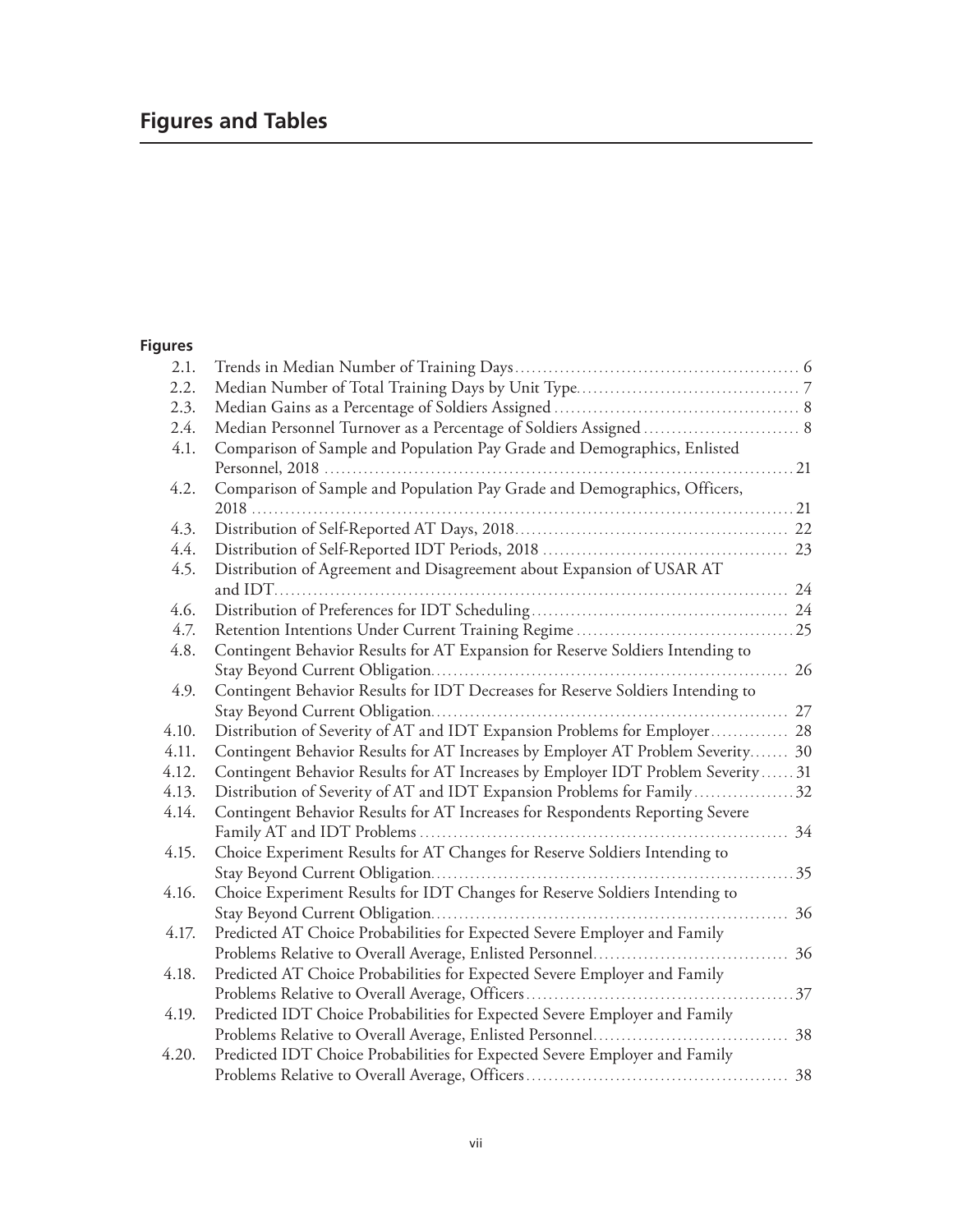| B.1. Contingent Behavior Results for IDT Increases by Employer AT Problem Severity 80   |
|-----------------------------------------------------------------------------------------|
| B.2. Contingent Behavior Results for IDT Increases by Employer IDT Problem Severity  81 |
| B.3. Contingent Behavior Results for IDT Increases for Respondents Reporting            |
|                                                                                         |

#### **Tables**

| 2.1. | Unit-Level Correlations Between Training Days and Personnel Gains and Losses 9      |     |
|------|-------------------------------------------------------------------------------------|-----|
| 2.2. |                                                                                     |     |
| 3.1. |                                                                                     |     |
| 3.2. |                                                                                     |     |
| 4.1. | Significant Explanatory Variables in Severe Employer Problem Logistic Regression 28 |     |
| 4.2. |                                                                                     |     |
| 4.3. | Significant Explanatory Variables in Severe Family Problem Logistic Regression 32   |     |
| 4.4. |                                                                                     |     |
| B.1. | Baseline and Exploratory Contingent Behavior Model Results for Those Planning       |     |
|      |                                                                                     |     |
| B.2. | Contingent Behavior Model Results for Those Planning on Staying in USAR             |     |
|      |                                                                                     |     |
| B.3. | Contingent Behavior Model Results for Those With and Without Severe Employer        |     |
|      |                                                                                     | .78 |
| B.4. | Observable Characteristics of Expected Severe Employer or Family Problems 79        |     |
| C.1. | Baseline Choice Experiment Results for Those Planning on Staying in USAR            |     |
|      |                                                                                     |     |
| C.2. | Choice Experiment Results for Those with Severe Employer and Family Problems        |     |
|      |                                                                                     | 85  |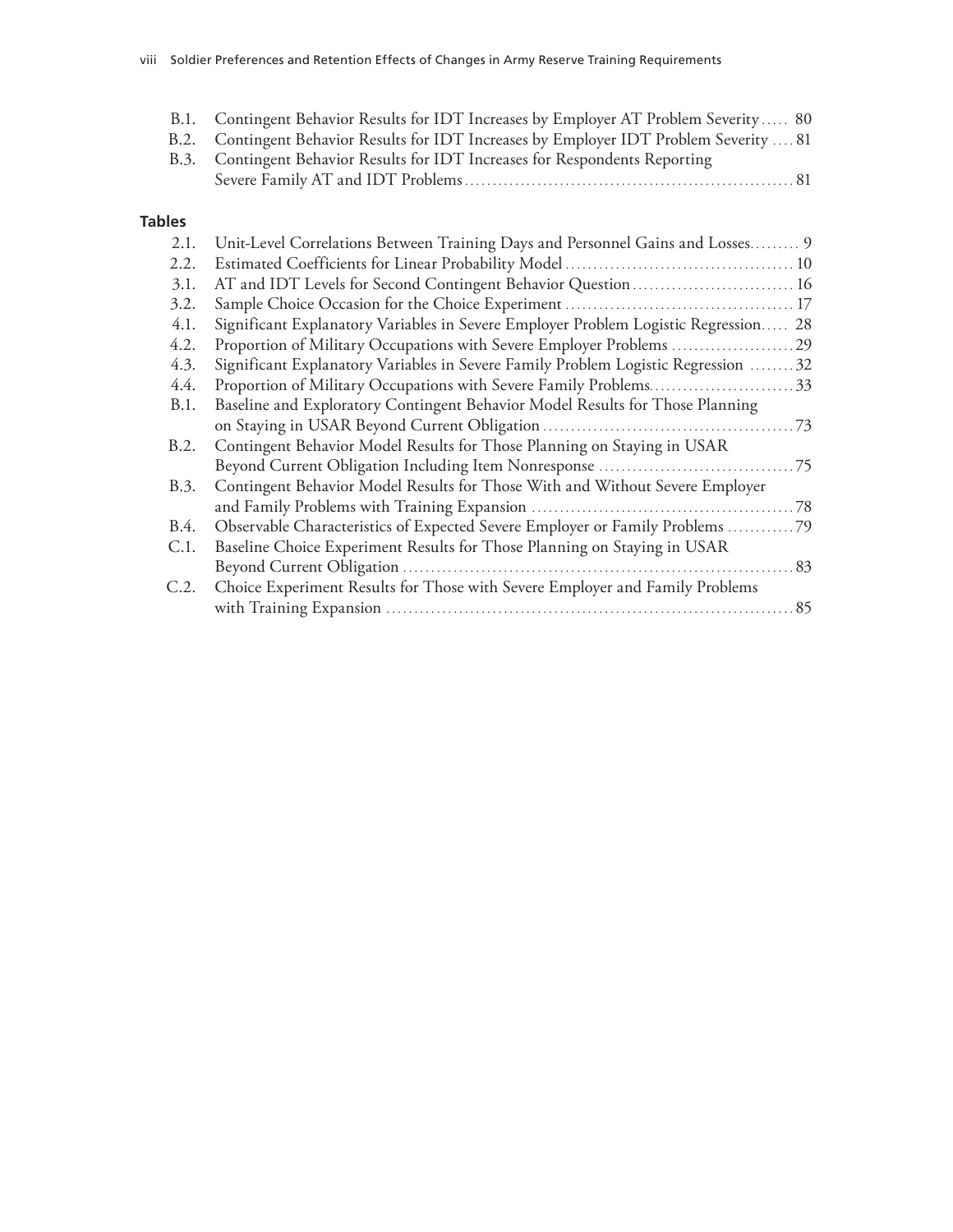## **Summary**

*The research reported here was completed in October 2020, followed by security review by the sponsor and the Office of the Chief of Public Affairs, with final sign-off in September 2021.*

The U.S. Army Reserve (USAR) traditionally required soldiers to attend 39 days of training per year: one weekend per month (24 days, which is equivalent to 48 periods of inactive duty training [IDT]) and 15 days (about two full weeks) of annual training (AT). However, since 2001, many units have increased training requirements prior to mobilization to prepare for deployments to Iraq and Afghanistan. In recent years, fewer USAR units have deployed, but training requirements have fluctuated because of cyclical readiness models. USAR soldiers have competing priorities in life, including family, professional, and personal pursuits, and may find it difficult to devote additional time to training.

The Office of the Chief, Army Reserve, asked RAND Arroyo Center to examine how changes in training requirements affect soldiers' interest in staying in the USAR, and how their civilian employment and family situations influence that decision. As part of this research, we used administrative data to examine the effects of past variations in training requirements on soldier retention and conducted a survey of soldiers to gather information on the effects of changing baseline training requirements on their retention intentions and their preferences for different training options. The survey used two types of questions to explore the tradeoffs associated with variations in training requirements over the readiness cycle. Contingent behavior questions addressed the effects of changes in the minimum number of IDT periods or AT days on the soldier's intentions to stay in the USAR. Choice experiment questions examined soldiers' preferences for different attributes of training by asking them to choose between alternative required training regimes, based on the number and timing of IDT periods and AT days.

#### **Administrative Data Results**

We used data from the USAR and the Defense Manpower Data Center to identify trends in unit-level training requirements and their effects on soldier retention decisions. For USAR units with at least 100 soldiers assigned, we found that the median number of training days held fairly steady at 39 or 40 per year through 2012, but in more recent years it had increased to about 50 days. This was more pronounced for some unit types than others, with training, training support, and combat service support units having a higher number of median training days, and quartermaster, transportation, and military police units having a lower number of median training days. Over the same period, about 10 percent of soldiers separated or retired each year, and 12–13 percent transferred between USAR units or to the Army National Guard or active component each year. At the unit level, however, we did not find any increase in separations or transfers associated with an increase in the median number of training days.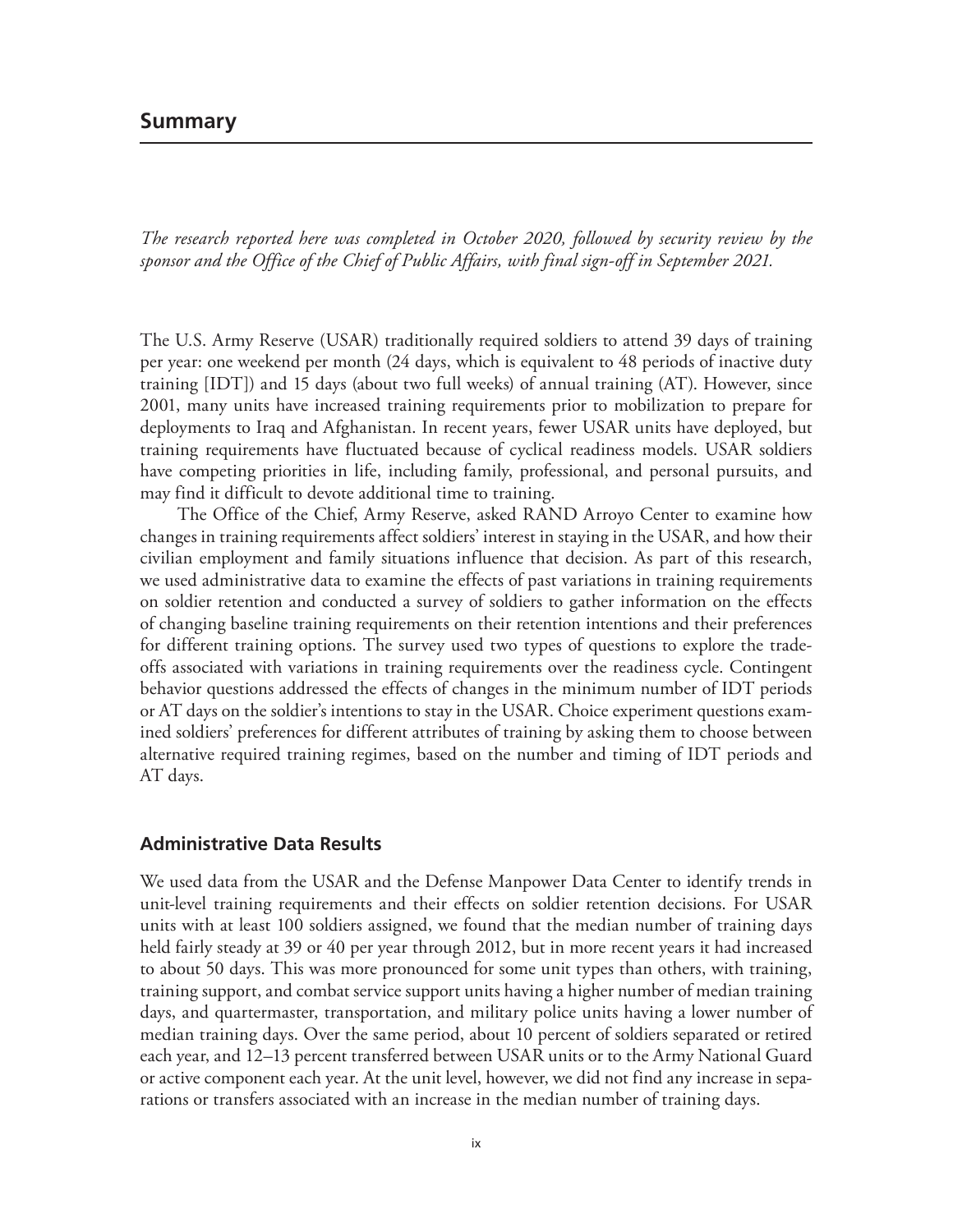We also examined the effects of unit-level training requirements on individual soldiers' retention decisions using regression analysis to control for the soldiers' service-related characteristics (including military occupation and pay grade group, months of service, total months deployed, and whether they received a bonus) and demographic characteristics (age, gender, race, marital status, dependents, and education level at entry). We found that soldiers who attended more training days<sup>1</sup> were less likely to separate (likely indicating a stronger affiliation with service), but that higher unit-level training requirements were associated with a higher probability of separation. Overall, soldiers were less likely to separate if they had more months of service, were in higher pay grades, received a bonus, or had one or more children. They were more likely to separate if they had been deployed for more months or were older, female, or married.

#### **Survey Results**

The survey was fielded in March and April 2019 to approximately 60,000 randomly selected USAR soldiers. The final sample size was 2,570 complete responses, which corresponds to a response rate of 4.3 percent. Officers and enlisted personnel in higher pay grades were more likely to respond than more junior enlisted personnel. The sample was also more likely to be married, to be white, and to have a higher education level than the USAR as a whole. This response rate is low even relative to prior research using Army surveys and raises the possibility of nonresponse bias. Therefore, we make no claims as to the representativeness of the sample overall, but we believe our statistical models provide information about relevant relationships between USAR soldiers' characteristics and preferences. Approximately 89 percent of officers and 79 percent of enlisted personnel in the sample reported that they intended to stay in the USAR beyond their current obligation. We focused our analysis of the survey results on this group of soldiers.

On average, they prefer a slight increase in the number of AT days (two and a half to three weeks, or 18–21 days) and prefer the status quo of 48 IDT periods. However, retention intentions begin to decrease at three weeks of AT for officers and four weeks for enlisted personnel. We found no evidence that a reduction in IDT is needed to compensate for an increase in AT to maintain soldier well-being. In addition, most soldiers prefer a weekend IDT schedule to shifting some training to weeknights, and one continuous period of AT rather than splitting it into multiple periods.

However, these averages obscure important differences in preferences across the sample. Soldiers who reported that they expected no severe employer or family problems (about 70 percent of the sample) were indifferent to increases in training, but those who expected severe employer or family problems reported decreasing intentions to stay in the USAR as AT days increased and were more likely to prefer fewer AT days and IDT periods. Those with higher incomes and who are self-employed were more likely to report serious employer problems, while those with higher incomes, those who are Hispanic, or those who have been deployed were more likely to report serious family problems. In terms of occupation, there is some evi-

 $1$  Units will typically tolerate some absences for work or personal reasons, and some soldiers may be paid for additional active duty days to support the unit or to attend military occupational specialty training or other types of professional military education.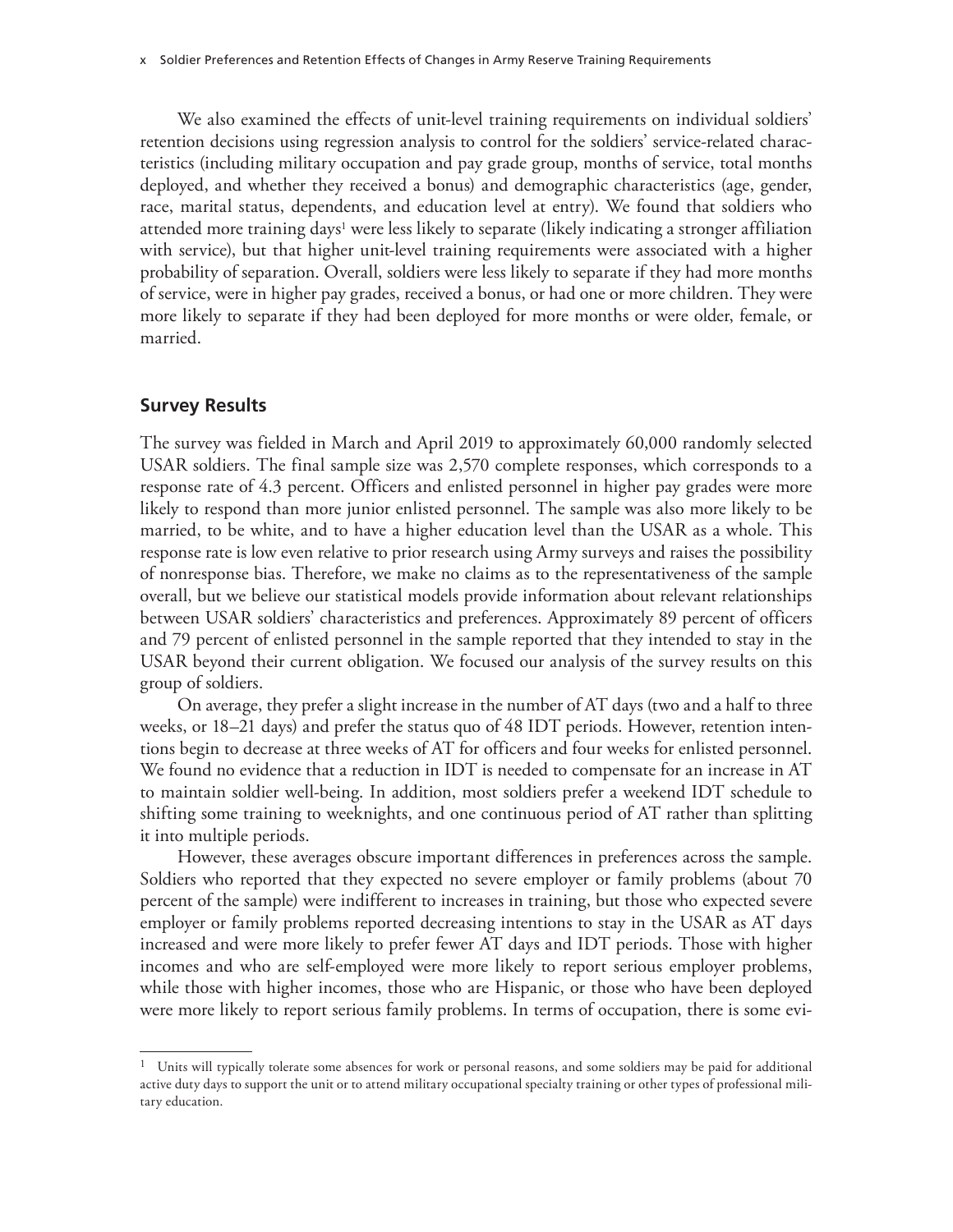dence that those in maintenance (in terms of AT) and engineering and military intelligence occupations (in terms of IDT) are more likely to experience employer or family problems related to training expansion. Any expansion of AT or IDT would thus be expected to have a negative effect on the retention decisions of soldiers who perceive severe costs to employers or families but may be welcomed by others.

#### **Recommendations**

From our analysis of the evidence, we offer the following recommendations (in no particular order):

- AT should not be expanded beyond three weeks if retention is a priority.
- IDT periods do not need to be reduced to compensate for an increase in AT in order to maintain retention intentions.
- Shifting IDT to weeknights or breaking up AT into more than one continuous period would not be preferred by most soldiers.

In addition, the results suggest that offering options with varying levels of training requirements could help meet the preferences of a wider range of soldiers, allowing for self-selection into positions with higher or lower training requirements based on individual circumstances.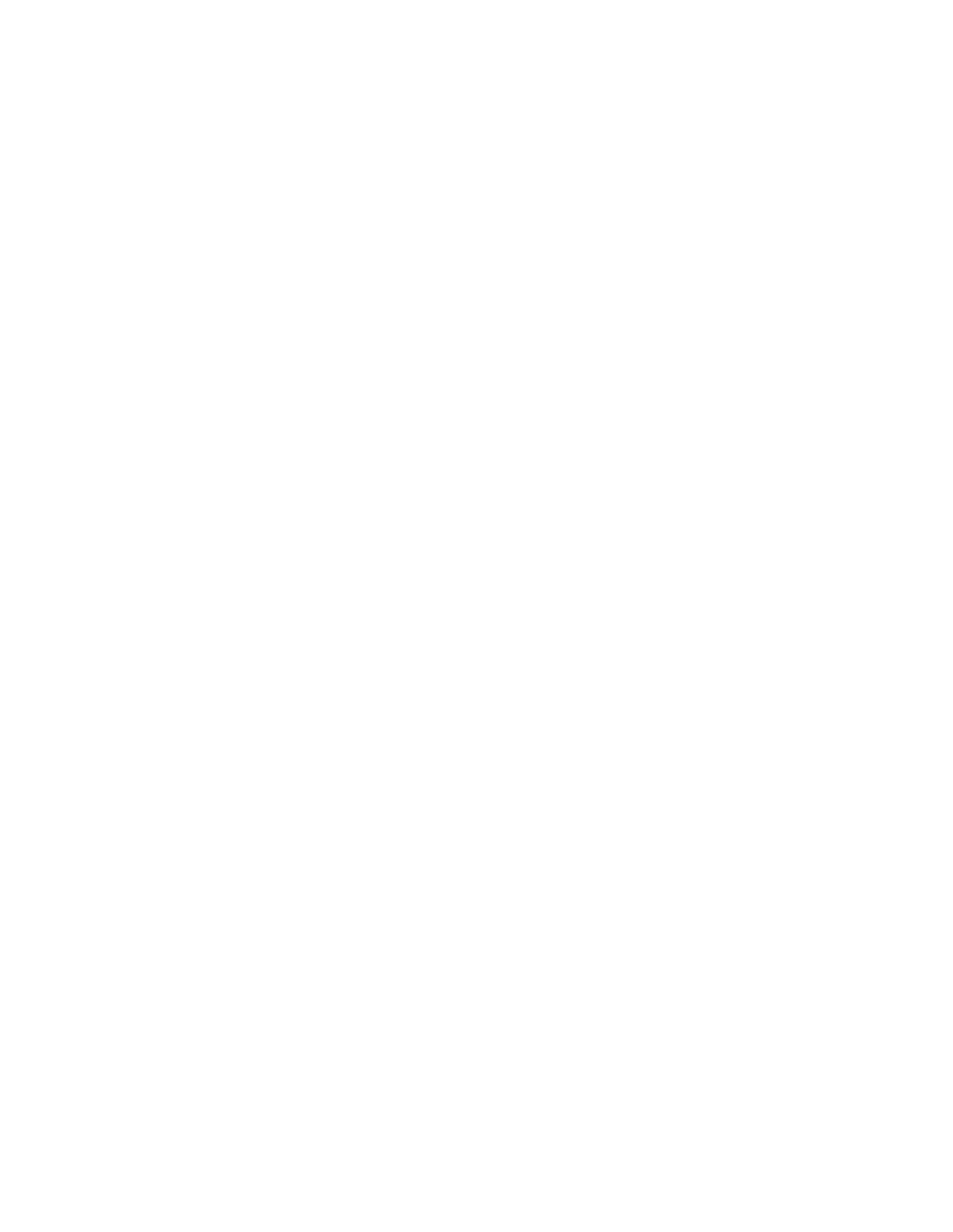The authors thank the many U.S. Army Reserve soldiers who responded to our survey. We also thank the study sponsor, Robert Maxwell, and our action officers, Gary Morris, Ronald Plichta, and COL Stephanie Howard for their guidance and assistance with this research.

We also thank our reviewers, Diana Lien of CNA and Tracy Krueger of RAND, for feedback that greatly improved the original manuscript. In addition, we thank our RAND colleagues Michael Hansen, Michael Linick, Shanthi Nataraj, Maria Lytell, Chaitra Hardison, Julie Ann Tajiri, and Heather Krull for their support, feedback, and advice. Any remaining errors are our own.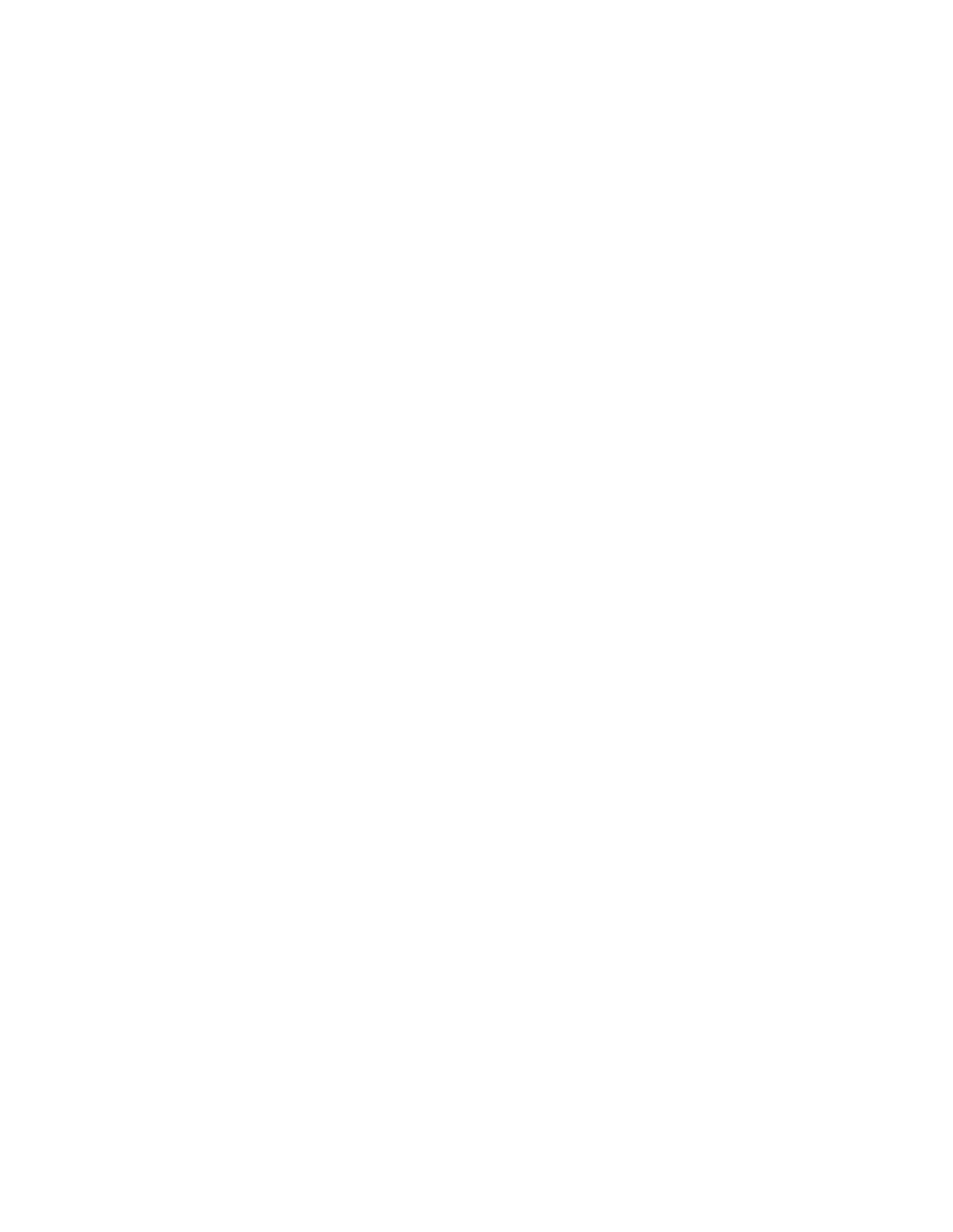# **Abbreviations**

| AT          | annual training                 |
|-------------|---------------------------------|
| <b>CSS</b>  | combat service support          |
| <b>DMDC</b> | Defense Manpower Data Center    |
| <b>FY</b>   | fiscal year                     |
| <b>IDT</b>  | inactive duty training          |
| <b>MOS</b>  | military occupational specialty |
| TPU         | Troop Program Unit              |
| <b>USAR</b> | U.S. Army Reserve               |
|             |                                 |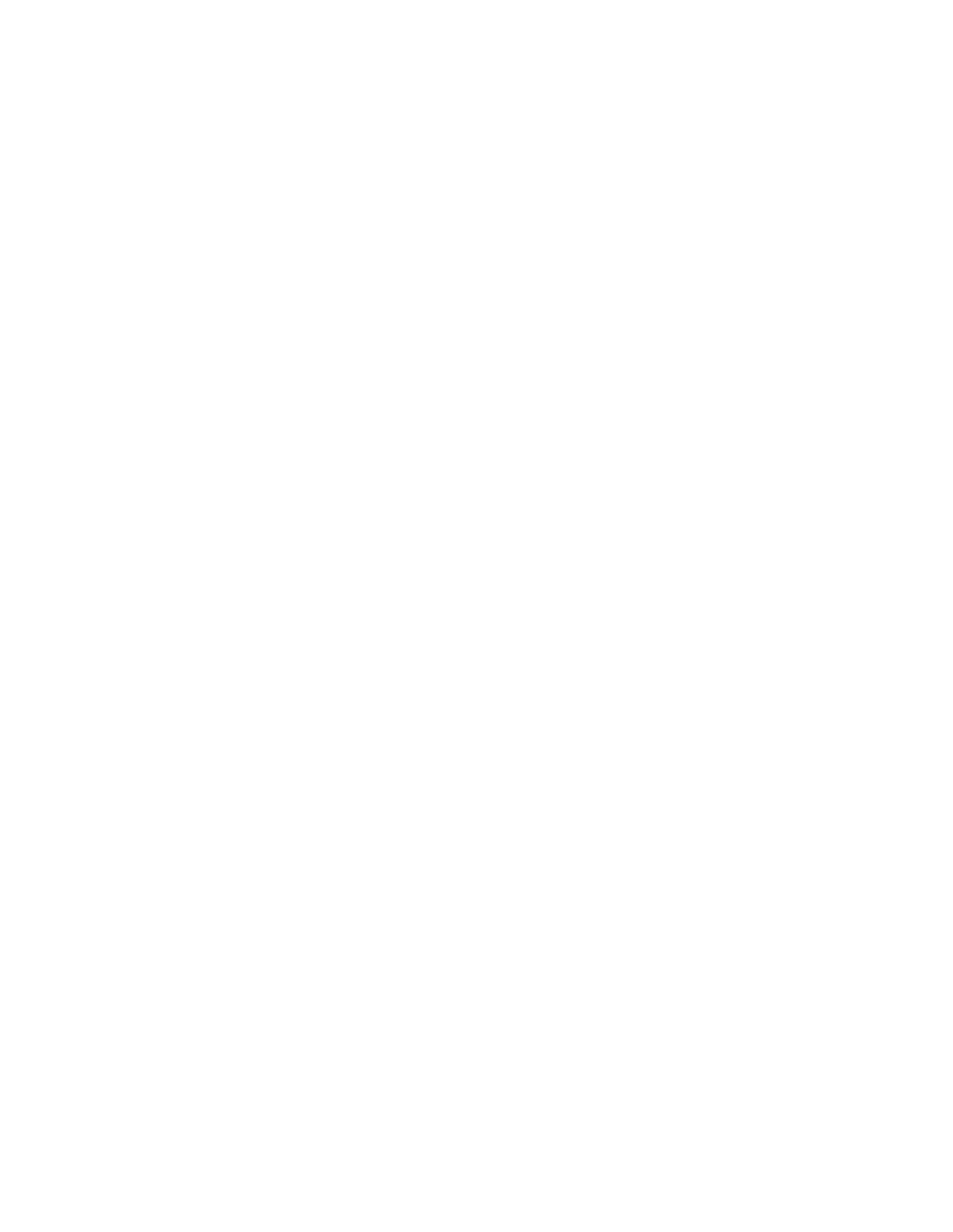Under the Army's Sustainable Readiness model, most U.S. Army Reserve (USAR) units are expected to be on a five-year readiness cycle: four years of preparation and one year of availability for deployment or sustained training to maintain readiness. Years one and two are generally devoted to individual readiness and leader development.<sup>1</sup> To be prepared for possible missions in the fifth year of the cycle, units may need to schedule additional training days in the third and fourth years to build collective readiness. In addition, Army Total Force initiatives, such as the Associated Units Pilot Program (which establishes formal training relationships between active and reserve component units) and Main Command Post Operational Detachments (designed to augment corps and division headquarters), will require some USAR units to maintain a higher level of readiness and schedule additional training days beyond the typical training requirements of one weekend per month and two weeks of annual training (AT).<sup>2</sup>

However, soldiers serving in Troop Program Units (TPUs) have competing priorities in life, and the amount of time they can offer the USAR may be limited by family, professional, and personal pursuits. Many may have joined with the expectation that they would serve the minimum USAR duty requirements of 39 days per year for drilling reservists. U.S. Code, Title 10, Section 10147, states the following:

(a) Except as specifically provided in regulations to be prescribed by the Secretary of Defense, or by the Secretary of Homeland Security with respect to the Coast Guard when it is not operating as a service in the Navy, each person who is enlisted, inducted, or appointed in an armed force, and who becomes a member of the Ready Reserve under any provision of law except section 513 or 10145(b) of this title, shall be required, while in the Ready Reserve, to—

(1) participate in at least 48 scheduled drills or training periods during each year and serve on active duty for training of not less than 14 days (exclusive of travel time) during each year; or

(2) serve on active duty for training not more than 30 days during each year.

In addition to variations in unit-level training requirements across the readiness cycle, professional military education or military occupational specialty (MOS) training may place additional demands on their time. These variations in training load could affect retention of USAR soldiers.

<sup>&</sup>lt;sup>1</sup> See U.S. Army Reserve, 2016, and Feickert, 2017. Although the Army implemented Sustainable Readiness in fiscal year (FY) 2017, the relevant Army Regulation was not revised until October 1, 2019 (Department of the Army, 2019).

<sup>&</sup>lt;sup>2</sup> See Vergun, 2016, and Myers, 2017, for descriptions of these two initiatives.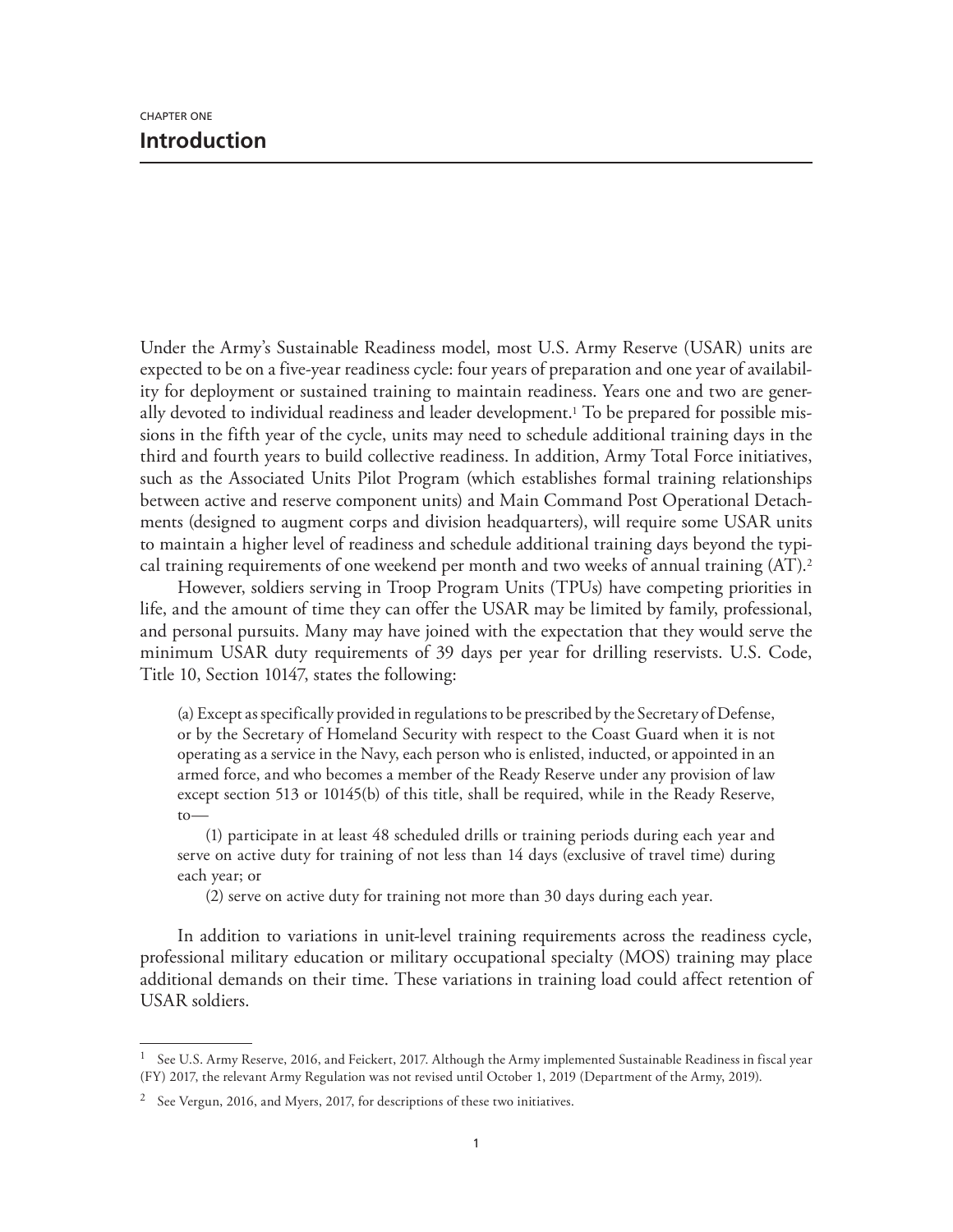The USAR asked RAND Arroyo Center to conduct a project examining (1) how changes in training requirements affect a soldier's interest in staying in the USAR, (2) how the soldier's personal situation affects his or her availability and/or motivation to participate in the USAR as training demands change, and (3) whether employers would hesitate to give additional time off for the extra duty. If varying and increasing drilling day requirements affect soldier propensity to stay in the USAR, the study should recommend mitigation options that would be amenable to soldiers and their families and employers.

As part of this project, we conducted four research tasks:

- **Task 1: Identify key attributes of USAR service that the project will address.** In coordination with the sponsor, we defined typical TPU training requirements across the readiness cycle for units that are not preparing for deployment, as well as other time demands, such as professional military education, that affect the number of duty days served by individual soldiers. This analysis focused on a steady-state readiness cycle of years 1–3 for all units and years 4–5 for units not scheduled for mobilization. We also identified potential mitigation strategies or incentives that could help improve retention.
- **Task 2: Design and field a survey of USAR soldiers.** We constructed a survey to measure the effects of changes in training load on retention using techniques that are designed to capture information about the decision process of individual soldiers (e.g., stated preference analysis). This data collection included information about soldier pay grade, demographic characteristics, and other personal circumstances. The survey also collected information about the influences of family members and employers on soldier retention decisions.
- **Task 3: Examine additional data sources to measure the effects of training load on retention.** Using USAR and Defense Manpower Data Center (DMDC) databases, we estimated the association between unit-level median training days and individual duty days, on the one hand, and retention, on the other, controlling for demographic and service characteristics and local economic factors. This analysis was also used to supplement information gathered through the soldier survey.
- **Task 4: Identify effects of training load on retention and recommend mitigation strategies.** We used information from the survey and other data analysis to examine the potential effects of variations in expected training requirements on retention, and how these effects vary by pay grade and personal circumstances. We identified some potential mitigation strategies for groups of soldiers who are negatively affected by increases in training requirements.

#### **Research Methodology**

Our research involved two main approaches: an analysis of administrative data maintained by the USAR and DMDC to examine the effects of past variations in training requirements on individual retention, and a survey of currently serving TPU soldiers to gather information on the effects of changes in training requirements on their retention intentions and their preferences for different training options and potential mitigation strategies or incentives.

Our data analysis first involved constructing a unit-level database to identify the training expectations for soldiers in units with at least 100 members. We used the median number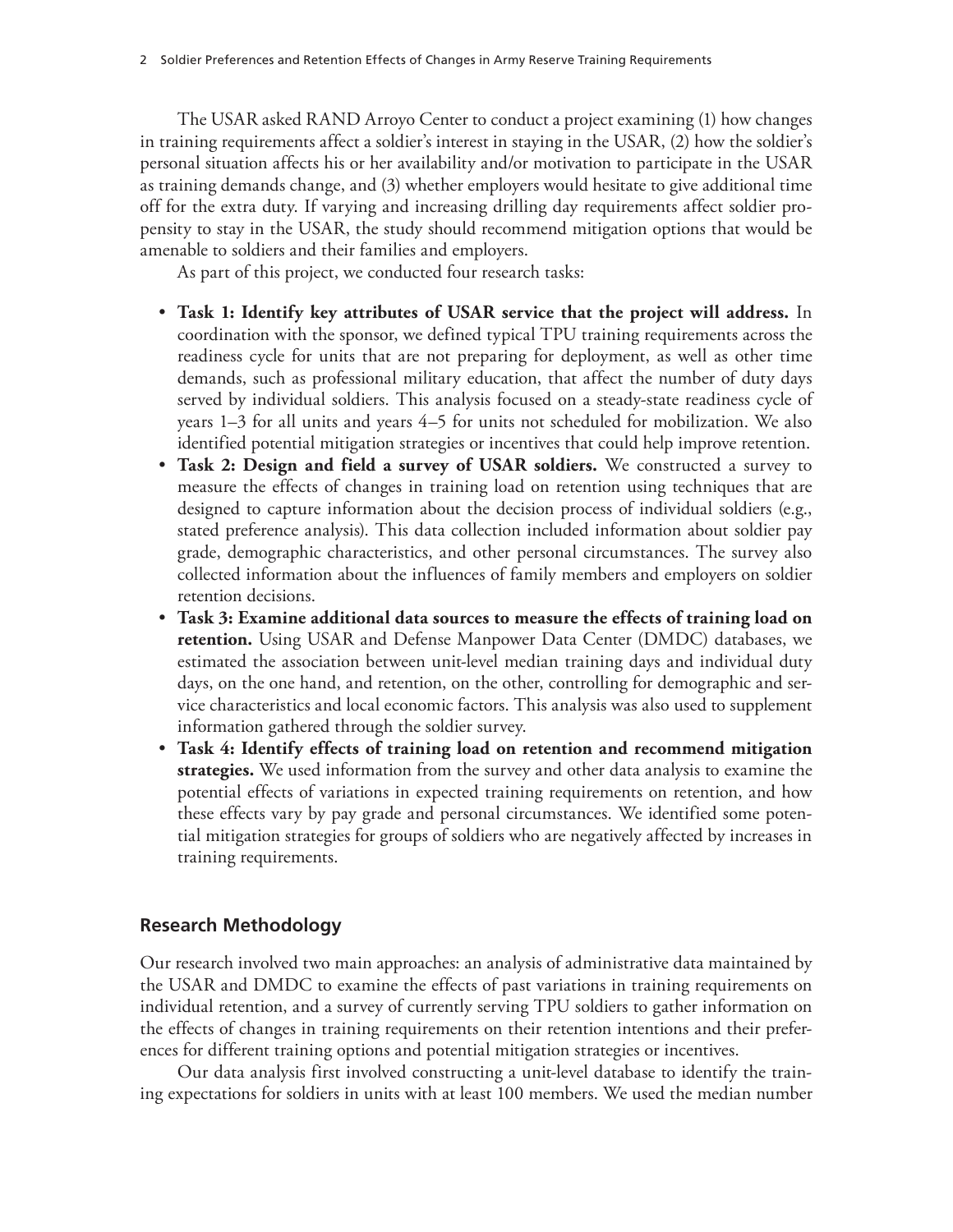of training days for soldiers who belonged to the unit for the full year and were not activated or deployed. We did this in order to reduce the effects of "outliers"—individuals who did not attend required training events or who had an unusually high number of training days because they were attending residential training courses during the year or were on active duty orders to support the unit, for example. We then matched the unit-level data with individual-level data on soldiers belonging to those units to examine the association between training requirements and retention, while controlling for the soldier's service-related characteristics (MOS, pay grade, years of service, previous deployments) and demographic characteristics (age, gender, race/ethnicity, marital status).

Second, we designed and fielded a survey to gather information on Reserve soldiers' preferences for type (weekend versus annual) and length of training requirements. The survey used two types of questions to explore the trade-offs associated with variations in unit training requirements over the readiness cycle. Contingent behavior questions address the soldier's likely behavior if one or more elements of the training regime changed. For example, what would be the effects on the soldier's retention plans if AT periods were increased from two weeks to three weeks? Choice experiment questions examine soldiers' preferences for different attributes of training by asking them to choose between alternative training regimes. For example, would soldiers prefer to meet additional training requirements during weekends or AT periods? The survey also gathered information about the soldier's demographic and servicerelated characteristics and the effects of changes in training requirements on their family and civilian employment or education.

#### **Organization of This Report**

In Chapter Two we describe the results of our analysis of USAR and DMDC data. In Chapter Three we discuss our survey design and sampling strategy. In Chapter Four we describe the survey results and implications, and in Chapter Five we summarize our findings and offer recommendations. Appendix A provides a copy of the survey, and Appendixes B and C provide the results of the statistical modeling in table form. Additional summary statistics for the survey are reported in an online appendix, *Soldier Preferences and Retention Effects of Changes in Army Reserve Training Requirements: Appendix D. Summary Statistics*.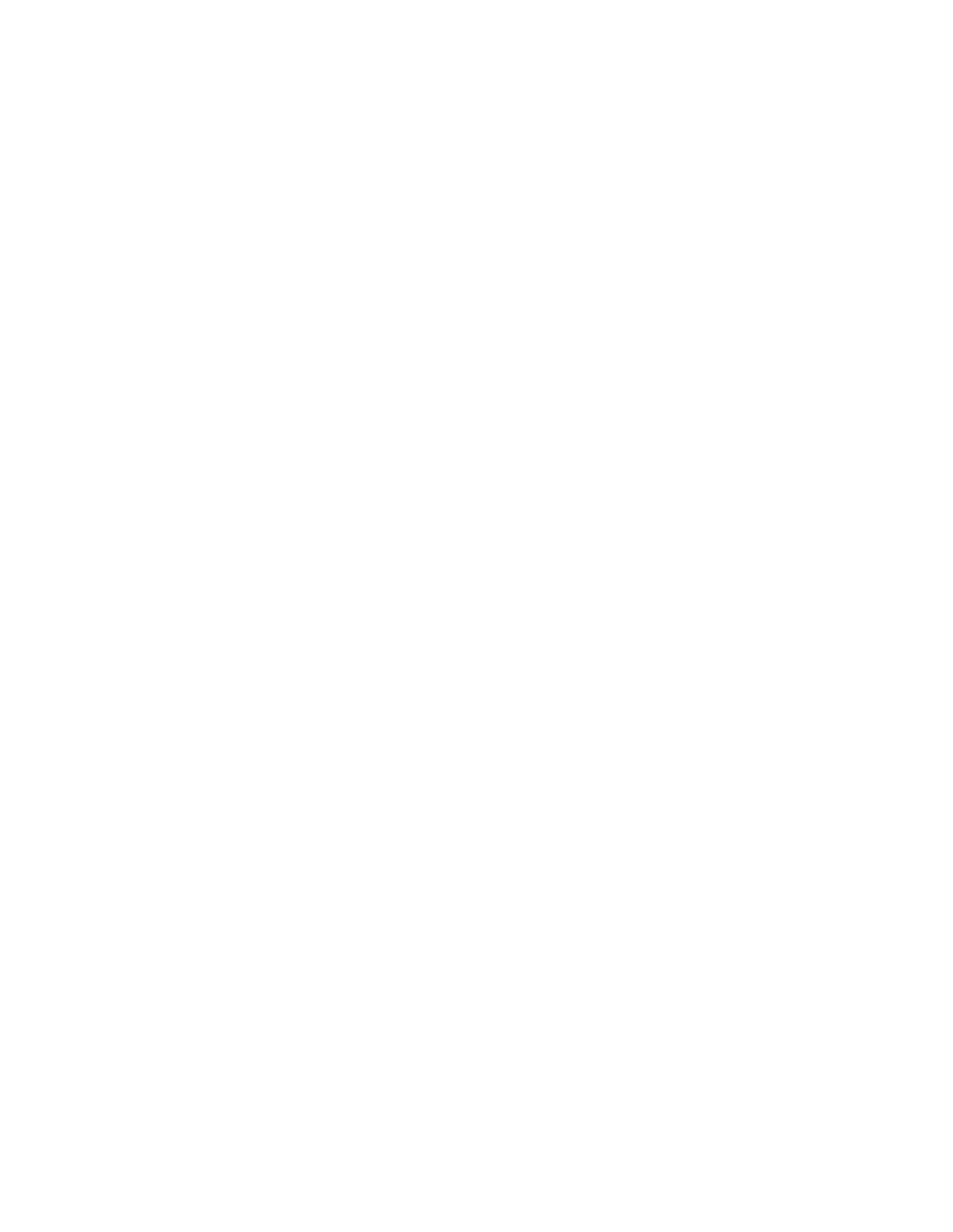As a first step in addressing the research questions, we examined DMDC administrative data on USAR soldiers and units. The purpose of this analysis was to examine past changes in unitlevel training requirements and whether they affected soldier retention or transfers to other reserve component units. In this chapter, we describe our data sources, including the construction of our unit- and individual-level administrative databases, recent trends in training requirements and personnel turnover, and our analysis of the association between changes in unit-level training requirements and individual-level retention, while controlling for soldiers' demographic and service-related characteristics.

## **Data Sources**

Our analysis is primarily based on data obtained from DMDC, including

- the Work Experience file, which provides an overall picture of the soldier's career experience, including MOS, pay grade, and unit assignments
- the Activation and Deployment File (Contingency Tracking System), which identifies prior deployment experiences
- Active and Reserve Component Pay Files, which are used to identify both the number of training days soldiers reported for duty and periods of deployment to locations eligible for hostile fire pay
- the Defense Enrollment Eligibility Reporting System, which provides information on demographic characteristics such as age, gender, race/ethnicity, marital status, and number of dependent children.

We used these data to construct two files for analysis. The first was a unit-level file with one observation per year for each unit (based on the first four characters of the unit identification code, or UIC) that had at least 100 soldiers assigned. This file included information on the unit name, type, and authorized number of personnel;<sup>1</sup> the median number of weekend drill days,2 active duty days (including AT days), and total training days for the year; the percentage of soldiers activated and/or deployed; and the number of soldiers joining and leaving the unit each year. The second was an individual-level file with one observation per year for each sol-

 $^{\rm 1}$  We obtained this information from the Force Management System Website for each UIC in the file.

 $2$  One weekend drill day is equivalent to two inactive duty training (IDT) periods.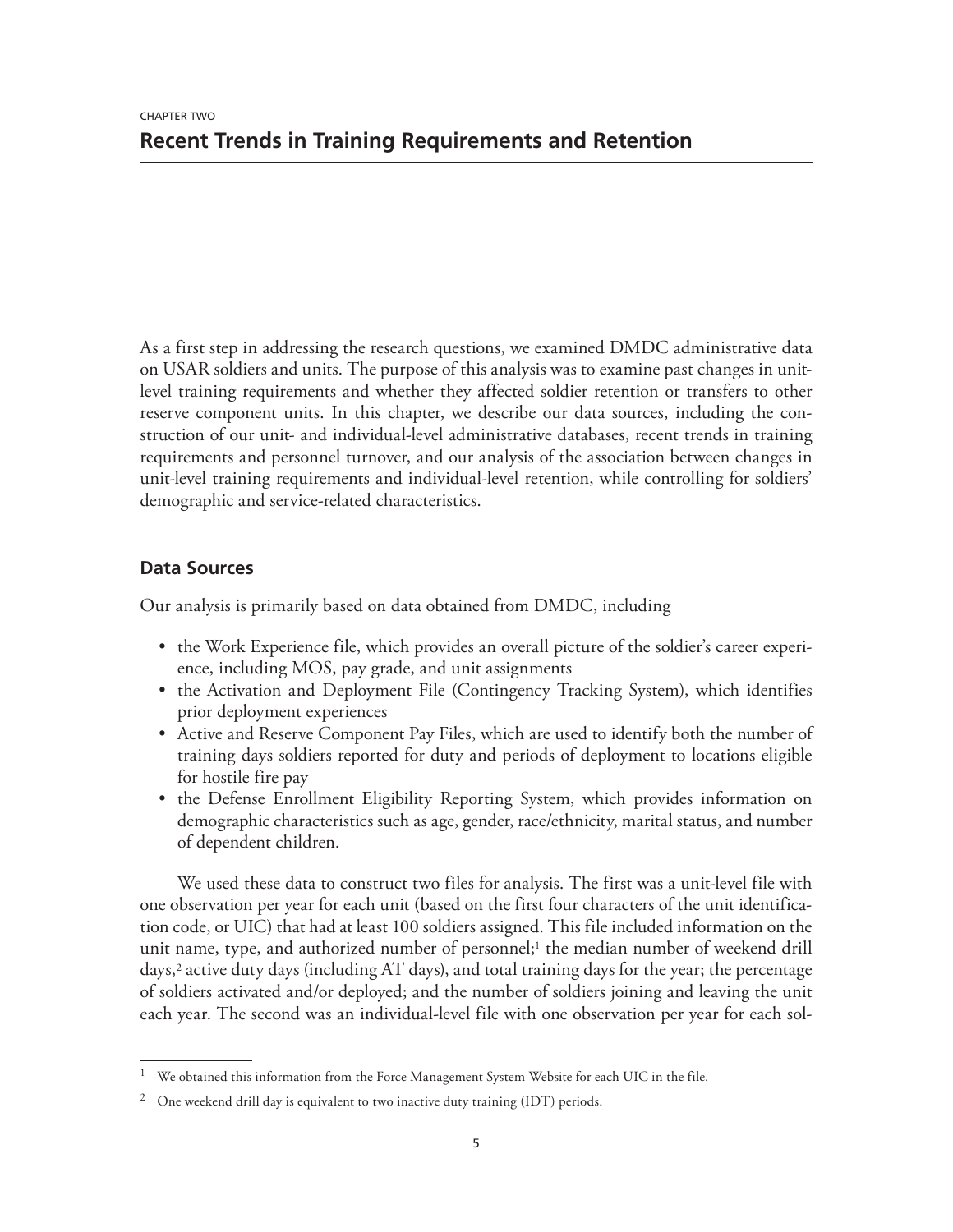dier. This file contained data on the soldier's demographic and service-related characteristics, including current and prior activations and deployments; the number of drill days and active duty days the soldier reported for duty; and the median number of training days for the unit(s) the soldier was assigned to during that year.

#### **Unit-Level Training Requirements and Personnel Turnover**

Figure 2.1 shows trends in the median number of drill days, AT days, and total training days from FY 2001 through FY 2015 for units with at least 100 soldiers assigned.3 We focused on the median as the most representative of a typical soldier in the unit, because the average number of training days is affected by outliers—individuals who are absent from training events attended by most soldiers or who are paid for additional active duty days to support the unit or to attend MOS training or other types of professional military education. We also examined monthly training days, but the patterns were less consistent from month to month than for the year as a whole. In addition, we found that some soldiers who attended fewer drill days had additional AT days, or vice versa, so we concluded that the median total training days were the most representative of the training requirements for the unit.

As Figure 2.1 indicates, the median number of total training days for USAR units with at least 100 soldiers assigned was close to 40 for most of this period, except for FY 2013–2015, when the median was close to 50 days.<sup>4</sup> However, there is considerable variation in the median number of training days across unit types and among individual units. Figure 2.2 shows the



**Figure 2.1 Trends in Median Number of Training Days**

SOURCE: RAND Arroyo Center analysis of DMDC data.

<sup>&</sup>lt;sup>3</sup> These calculations exclude soldiers assigned to the unit for less than the full year, those who were activated and/or deployed for all or part of the year, and Active Guard and Reserve who provide full-time support for the unit.

<sup>4</sup> Beginning in FY 2013, the USAR increased funding for AT for selected units "to attend training events designed to attain the proper readiness level to provide trained and ready units to the available force pool for possible deployment as needed" (i.e., to meet cyclical readiness goals) (Department of the Army, 2012, p. 5).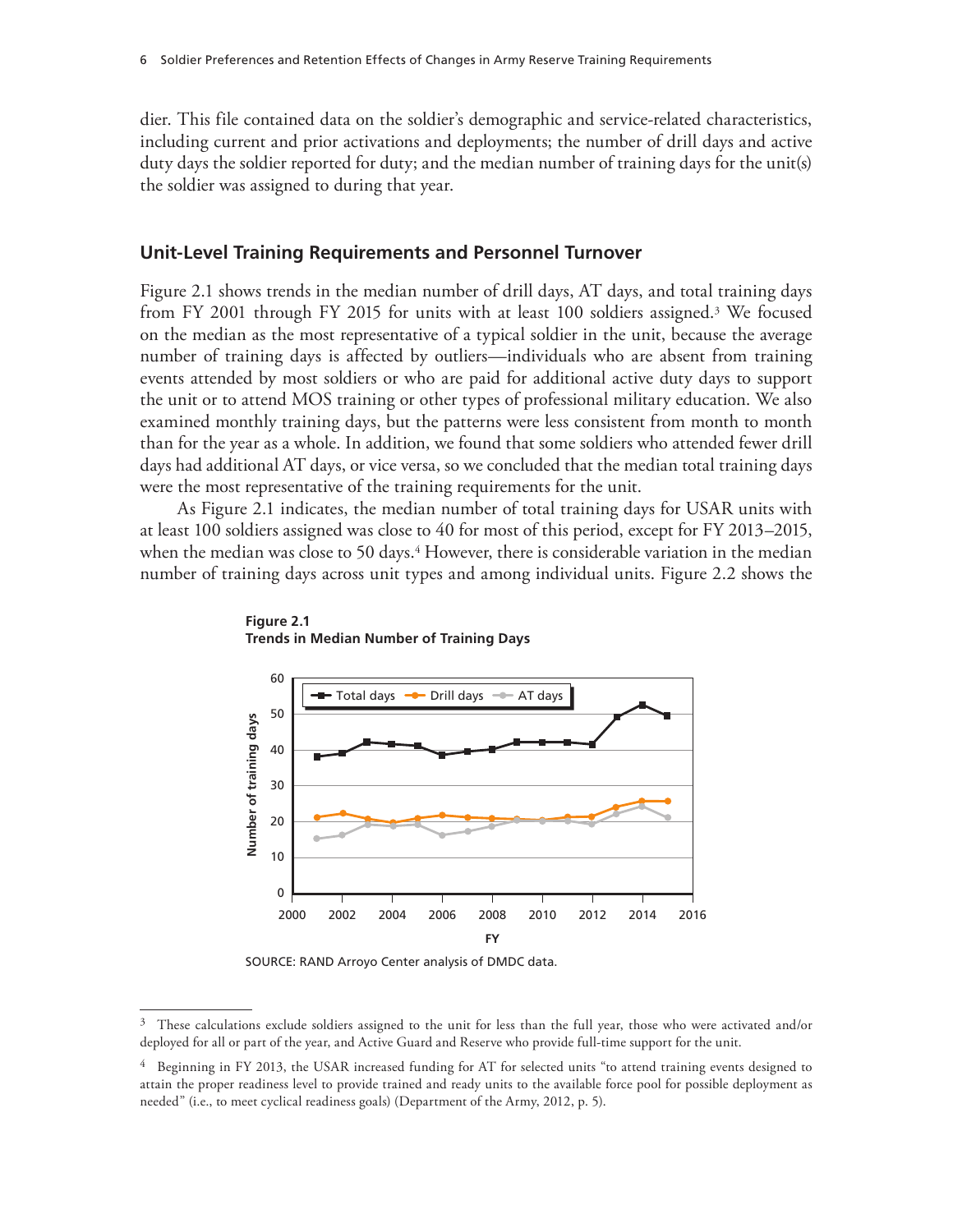

**Figure 2.2 Median Number of Total Training Days by Unit Type**

SOURCE: RAND Arroyo Center analysis of DMDC data.

median number of training days for unit types that include at least 50 units with 100 or more soldiers assigned, in comparison with the overall median. Some unit types, such as training, training support, and combat service support (CSS) units, tended to have more than the overall median number of training days, whereas quartermaster, transportation, and military police units tended to have fewer training days.

We also examined the number of soldiers entering and leaving USAR units each year, as a percentage of the total number of soldiers assigned to the unit. In addition to prior-service and non-prior-service recruits, separations, and retirements, we calculated the numbers of transfers between USAR units. Figure 2.3 shows the median number of soldiers entering USAR units as a percentage of soldiers assigned over the period from FY 2001 through FY 2015. In recent years, recruits have represented about 10 percent of soldiers assigned, and transfers into units accounted for 11–13 percent. The total share of new soldiers has been close to 25 percent during this period. The large share of transfers between FY 2003 and FY 2008 is most likely due to transfers of soldiers into units that were preparing to deploy. Some of these soldiers may also have returned to their original unit after the deployment.

The percentage of soldiers leaving units each year, shown in Figure 2.4, is roughly symmetrical to the percentage entering. In recent years, the share of separations and retirements<sup>5</sup> has been 10 percent or less, while 12–13 percent of soldiers transfer out of units, including transfers between USAR units and transfers to the Army National Guard or active component. Thus, overall personnel turnover has been 23–24 percent. Again, the large share of transfers

 $5$  The DMDC databases did not include the appropriate variables to distinguish between separations before and after the soldier had qualified for retirement benefits, so we combine separations and retirements into one category. We also count soldiers who transfer to the Individual Ready Reserve or the Standby Reserve as separations from the Selected Reserve, since these soldiers no longer serve in drilling units. In addition, soldiers who do not meet Selected Reserve participation requirements may be involuntarily transferred to the Individual Ready Reserve or the Standby Reserve. See Under Secretary of Defense (Personnel and Readiness), 2015, pp. 8–9.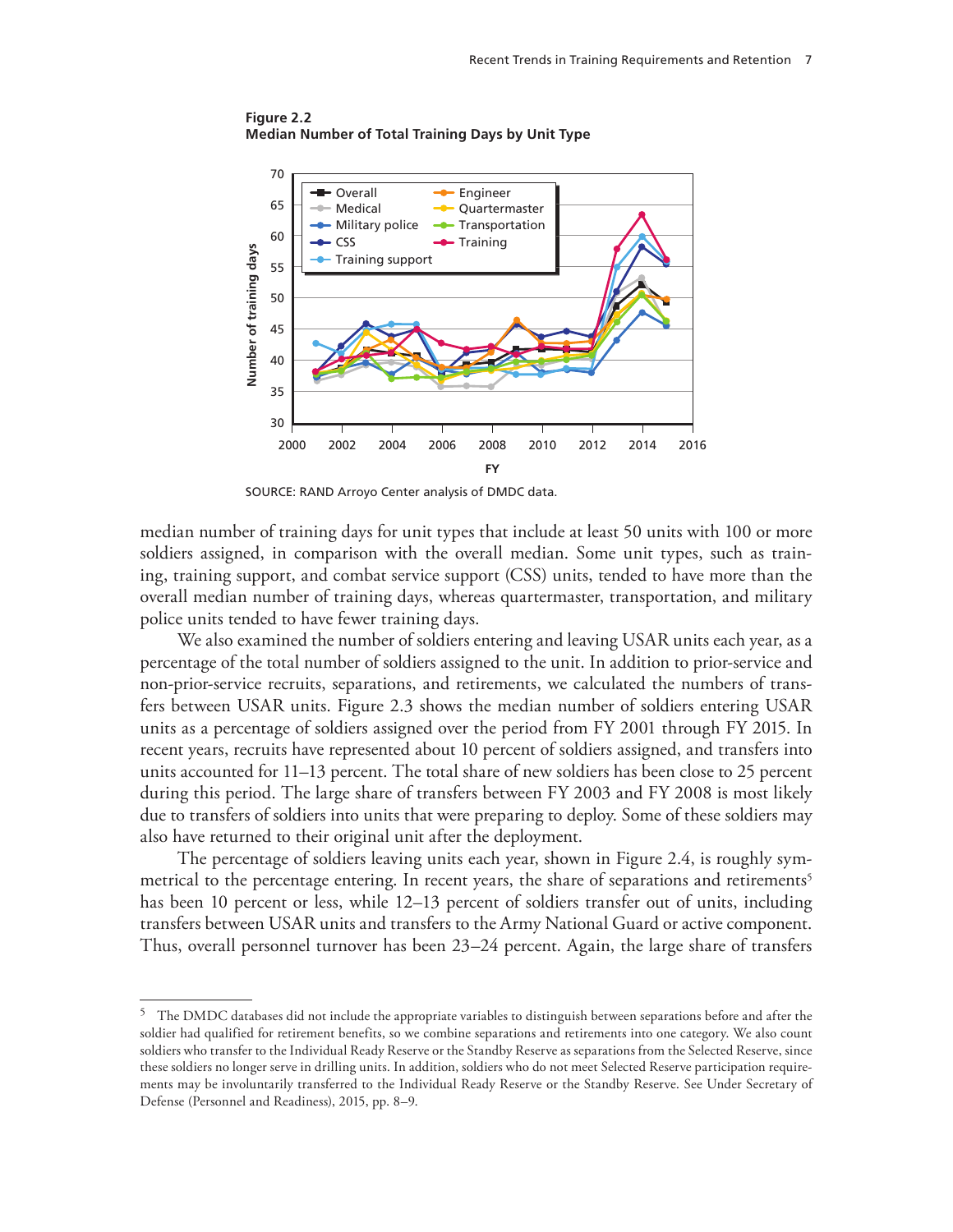

**Figure 2.3 Median Gains as a Percentage of Soldiers Assigned**

SOURCE: RAND Arroyo Center analysis of DMDC data. NOTE: PS = prior service; NPS = nonprior service.





SOURCE: RAND Arroyo Center analysis of DMDC data.

between FY 2003 and FY 2008 is most likely due to transfers into units preparing to deploy and transfers back to the original unit after the deployment.

Since the focus of this project is on the effects of changes in peacetime training requirements on retention, the remainder of our analysis concentrates on the period after large-scale deployments ended (FY 2009 through FY 2015). We chose this period so that our results are not confounded with the effects of deployments on retention. At the unit level, we did not find any evidence of a positive correlation between the number of training days and separations or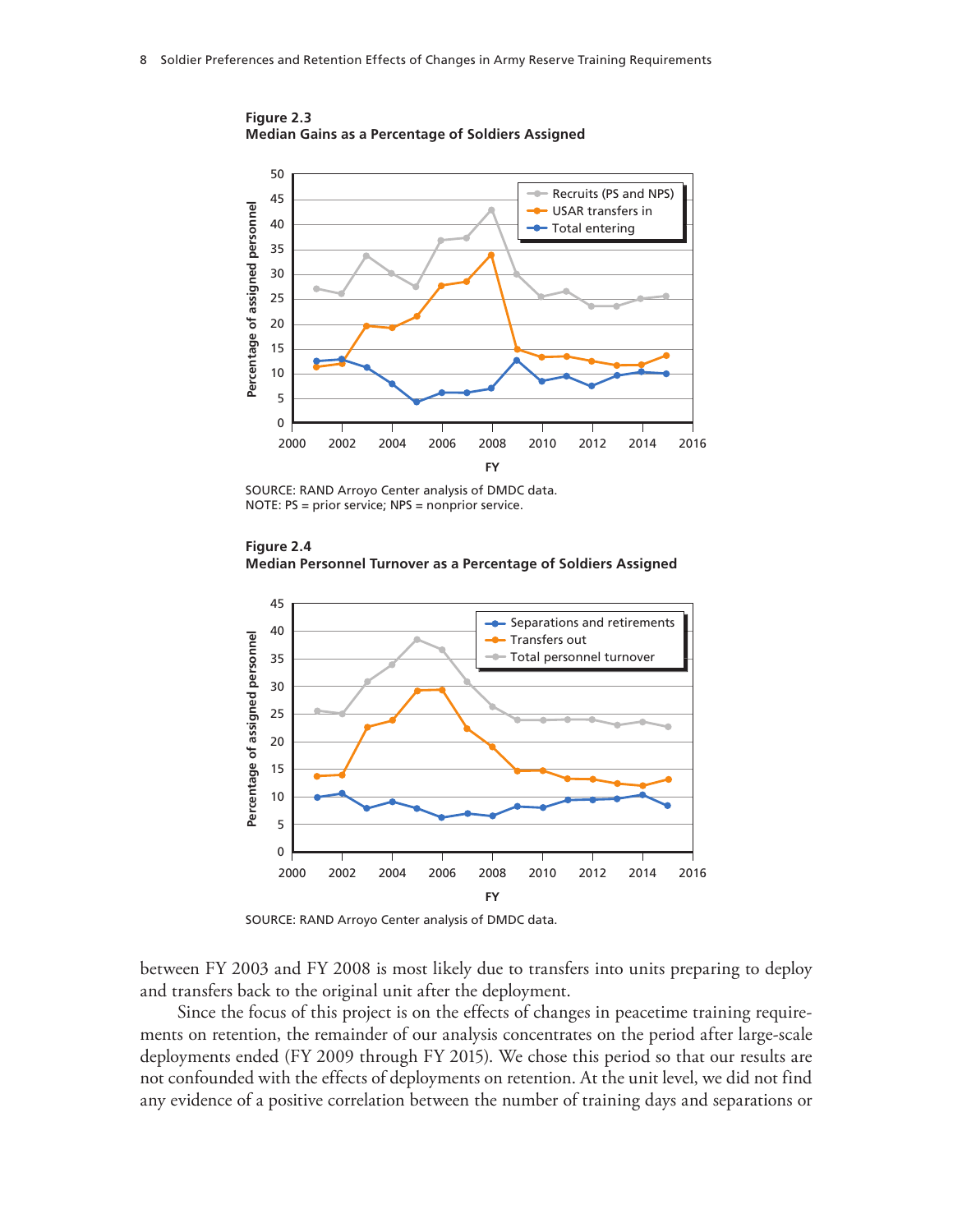total personnel turnover (including separations and transfers out of the unit). In fact, we found small negative correlations between training days and personnel losses and small positive correlations between training days and personnel gains. These results are shown in Table 2.1.

### **Individual-Level Associations between Training Requirements and Separation**

To examine the association between training requirements and the retention decisions of individual TPU soldiers, we conducted a regression analysis, using a dependent variable that was equal to 1 if the soldier separated during the year and 0 otherwise.<sup>6</sup> Predictor variables included service characteristics such as the soldier's own training days, median unit training days in the previous year, the soldier's total months of service and total months deployed, MOS group (combat, combat support, or CSS), pay grade group (E1–E4, E5–E9, O1–O3, or O4–O6), and whether the soldier received a bonus; and demographic characteristics such as age, race, gender, marital status, whether the soldier had any children, and education level at entry. We also controlled for the state-level unemployment rate and year. The estimated coefficients for enlisted personnel and officers are shown in Table 2.2.

As we would expect, the soldier's own training days are negatively correlated with separation for both enlisted personnel and officers, because participation in training is likely to indicate a stronger affiliation with service. However, higher training expectations at the unit level, as measured by median unit training days in the previous year, are positively correlated with separation. In general, both enlisted personnel and officers were less likely to separate if they had more months of service, were in higher pay grades, received a bonus, had one or more children, or lived in states with higher unemployment rates. Enlisted personnel who were African American, Asian, or Pacific Islander or who had higher education levels were also less likely to separate, but these patterns were less consistent or not statistically significant for officers. Both

| <b>Personnel Gains and Losses</b>      |             |  |  |
|----------------------------------------|-------------|--|--|
| <b>Relationship with Training Days</b> | Correlation |  |  |
| Separations                            | $-0.099$    |  |  |
| Total personnel turnover               | $-0.068$    |  |  |
| Recruits                               | 0.036       |  |  |
| Total personnel gains                  | 0.160       |  |  |

**Table 2.1 Unit-Level Correlations Between Training Days and** 

SOURCE: RAND Arroyo Center analysis of DMDC data.

NOTE: Excludes units in years when more than 10 percent of personnel were deployed.

<sup>6</sup> The reported results are estimated using a linear probability model with robust standard errors. Logistic regression is normally preferred when the dependent variable takes on the values 0 and 1, but in this case the model did not reach a solution unless we restricted the data.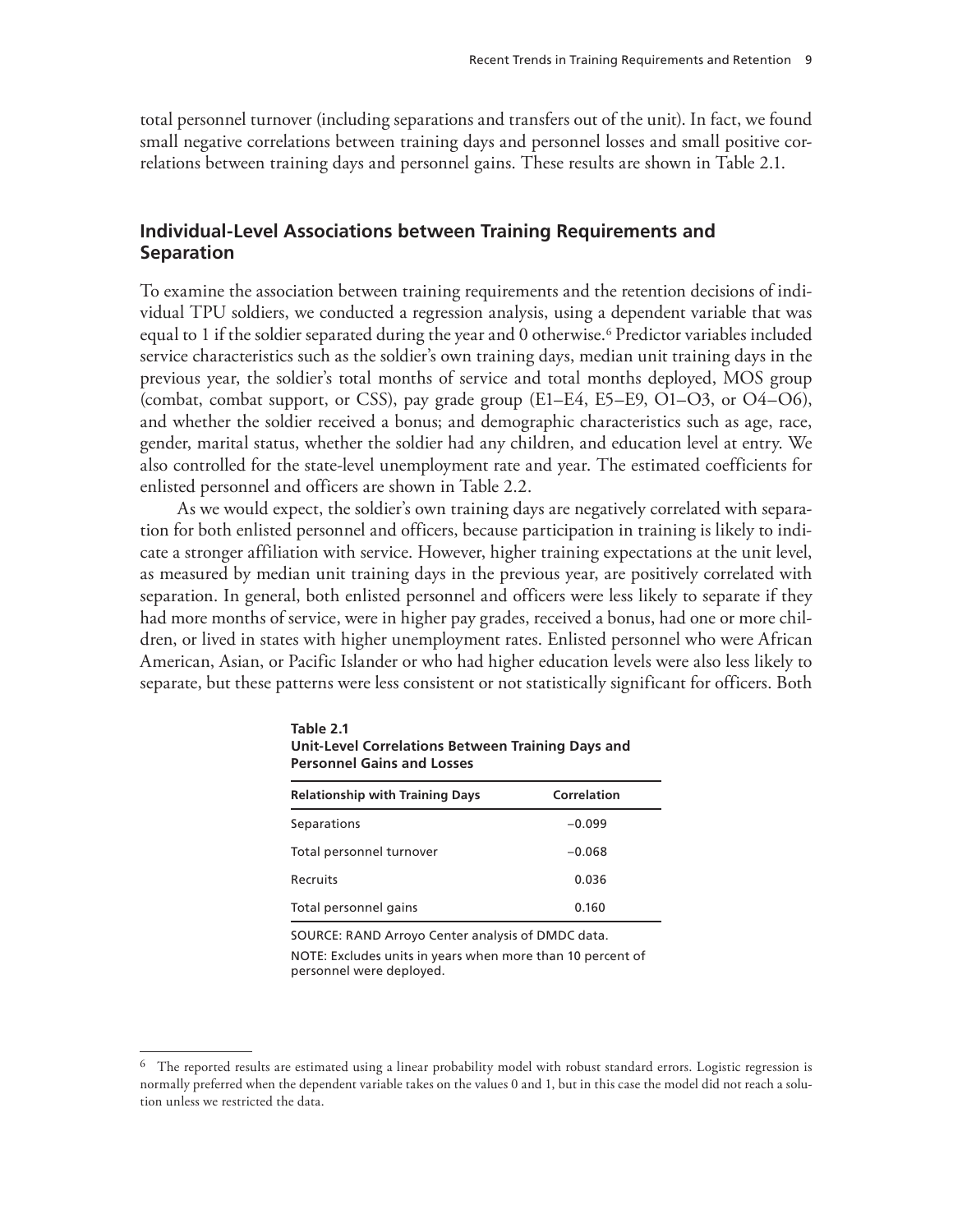#### **Table 2.2 Estimated Coefficients for Linear Probability Model**

|                                             | <b>Enlisted</b> |         | <b>Officers</b> |         |
|---------------------------------------------|-----------------|---------|-----------------|---------|
| Variable                                    | Coefficient     | P Value | Coefficient     | P Value |
| Soldier's own training days                 | $-0.001558$     | 0.00    | $-0.000918$     | 0.00    |
| Median unit training days in previous year  | 0.000146        | 0.00    | 0.000277        | 0.00    |
| Total months of service                     | $-0.000337$     | 0.00    | $-0.000383$     | 0.00    |
| Total months deployed                       | 0.003364        | 0.00    | 0.001703        | 0.00    |
| MOS group (CSS omitted)                     |                 |         |                 |         |
| Combat                                      | 0.019799        | 0.00    | 0.036110        | 0.00    |
| Combat support                              | 0.001768        | 0.05    | 0.020499        | 0.00    |
| Pay grade group (E1-E4/O1-O3 omitted)       |                 |         |                 |         |
| E5-E9/O4-O6                                 | $-0.048528$     | 0.00    | $-0.023877$     | 0.00    |
| Bonus pay amount                            | $-0.000009$     | 0.00    | $-0.000003$     | 0.00    |
| Age                                         | 0.001757        | 0.00    | 0.008614        | 0.00    |
| Race (white omitted)                        |                 |         |                 |         |
| African American                            | $-0.011690$     | 0.00    | 0.000337        | 0.94    |
| Asian                                       | $-0.015459$     | 0.00    | $-0.020421$     | 0.00    |
| <b>Native American</b>                      | 0.013987        | 0.00    | 0.006220        | 0.65    |
| Pacific Islander                            | $-0.031252$     | 0.00    | $-0.002917$     | 0.88    |
| Other                                       | $-0.006985$     | 0.04    | $-0.028761$     | 0.00    |
| Gender (male omitted)                       |                 |         |                 |         |
| Female                                      | 0.013218        | 0.00    | 0.021099        | 0.00    |
| Marital status (unmarried omitted)          |                 |         |                 |         |
| Married                                     | 0.009528        | 0.00    | 0.004743        | 0.20    |
| One or more children                        | $-0.021266$     | 0.00    | $-0.033031$     | 0.00    |
| Education                                   |                 |         |                 |         |
| No high school diploma                      | 0.029468        | 0.00    | $-0.021424$     | 0.21    |
| High school graduate (omitted for enlisted) |                 |         | 0.033612        | 0.00    |
| Some college                                | $-0.015569$     | 0.00    | 0.020324        | 0.07    |
| Baccalaureate degree (omitted for officers) | $-0.016258$     | 0.00    |                 |         |
| Graduate school                             | $-0.012859$     | 0.00    | $-0.028551$     | 0.00    |
| Other                                       | 0.037273        | 0.00    | 0.022336        | 0.24    |
| State unemployment rate                     | $-0.369746$     | 0.00    | $-0.216186$     | 0.04    |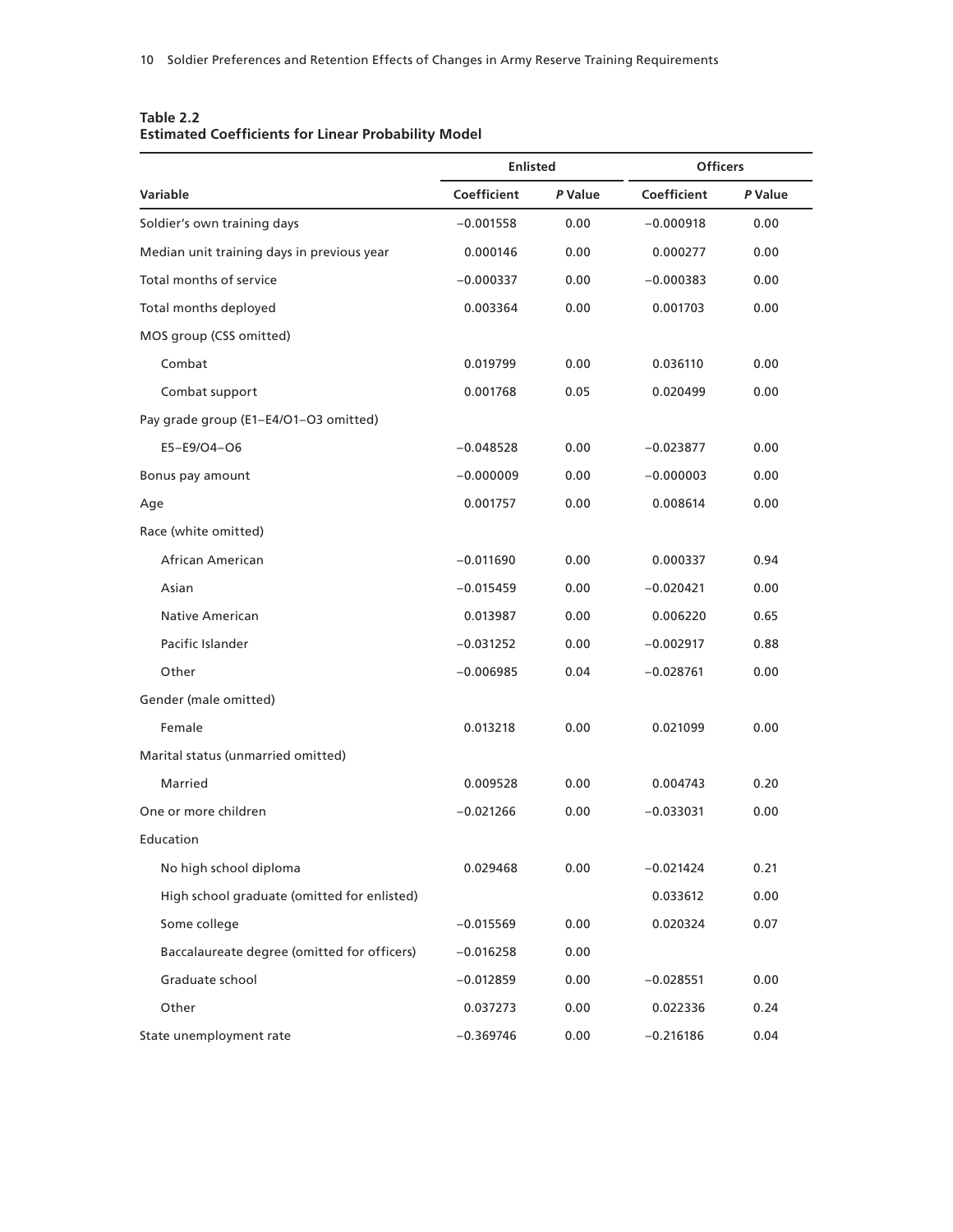|                     | <b>Enlisted</b> | <b>Officers</b> |             |         |
|---------------------|-----------------|-----------------|-------------|---------|
| Variable            | Coefficient     | P Value         | Coefficient | P Value |
| Year (2010 omitted) |                 |                 |             |         |
| 2011                | 0.001361        | 0.37            | 0.009558    | 0.10    |
| 2012                | $-0.025133$     | 0.00            | 0.001422    | 0.81    |
| 2013                | $-0.035850$     | 0.00            | $-0.021847$ | 0.00    |
| 2014                | $-0.025167$     | 0.00            | $-0.021981$ | 0.00    |
| 2015                | $-0.055964$     | 0.00            | $-0.058437$ | 0.00    |
| 2016                | $-0.105187$     | 0.00            | $-0.084830$ | 0.00    |
| Constant            | 0.298029        | 0.00            | $-0.058270$ | 0.00    |
| Sample size         |                 | 740,104         |             | 55,181  |
| $R^2$               | 0.1075          |                 | 0.0759      |         |

#### **Table 2.2—Continued**

SOURCE: RAND Arroyo Center analysis of DMDC data.

enlisted personnel and officers were more likely to separate if they had been deployed for more months, were in combat or combat support occupations, or were older, female, or married.

These results on individual- and unit-level training are consistent with the organizational psychology literature on organizational commitment, which is defined as "an individual's psychological bond with the organization, as represented by an affective attachment to the organization, internalization of its values and goals, and a behavioral desire to put forth effort to support it" (Judge and Kammeyer-Mueller, 2012, p. 349). Higher organizational commitment is associated with higher job satisfaction and job performance. Conversely, negative job attitudes are associated with psychological withdrawal, absenteeism, turnover, and decisions to retire. In addition, there is evidence that individuals who perceive a psychological contract breach in their organization (such as changes in job expectations) have declining organizational commitment (Judge and Kammeyer-Mueller, 2012, pp. 357–359). The literature on work-life balance indicates that work-family conflict is associated with more frequent absenteeism and intentions to quit, greater attrition, and lower job performance and career success. Greater supervisor and coworker support, schedule control, and family-friendly work policies are associated with lower work-family conflict, but these types of policies may be difficult to implement in the context of USAR training (Williams, Berdahl, and Vandello, 2016, pp. 518, 525).

These results also suggest that higher training requirements could have negative effects on retention of TPU soldiers. In the next two chapters, we discuss how the survey was designed to examine changes in soldier retention intentions in response to potential changes in training requirements and our analysis of the survey results.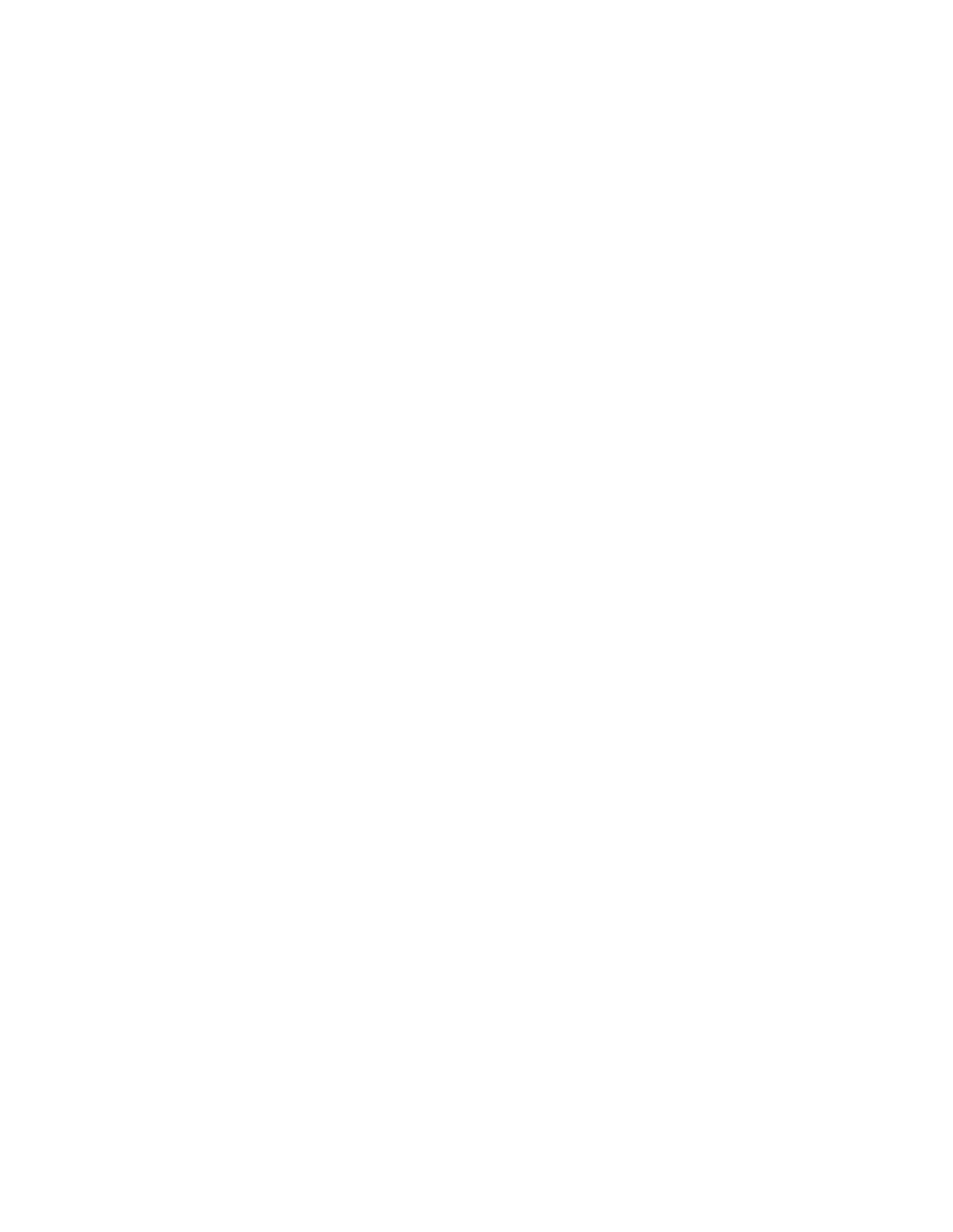Stated preference methodologies use survey data to estimate the preferences of a sample of individuals.1 Based on utility theory, respondents are asked to choose their preferred option from a set on one or more occasions. By varying the attributes of the options using appropriate experimental designs and by using (discrete choice) econometric methods, analysts are able to estimate a preference function to evaluate the trade-offs between the attributes. Stated preference methods can be used to investigate options that do not currently exist, but the fact that the choice is not binding can lead to "hypothetical bias" in preference estimates under circumstances where there is no incentive to reveal true preferences.<sup>2</sup>

For this project, two stated preference methods were used in a survey of USAR soldiers to estimate their preferences over the level and scheduling of minimum required AT days and IDT periods.<sup>3</sup> The first method, termed contingent behavior, asked respondents if they would extend their service by one year, conditional on a given distribution of AT days and IDT periods for that year. This provides some insight into stated retention behavior as it relates to varying levels of USAR training.

The second method is termed a choice experiment. In this method, respondents were asked to identify their favored option from a set of three offerings. Four attributes described the number of AT and IDT periods and the schedule of that training for each option. Respondents were asked to make choices for four different sets of attributes.<sup>4</sup> This experiment allowed for an estimation of preferences of the sample (and subsets thereof) over the attributes conditional on having to make a choice, thus providing insight into the desirability and trade-offs perceived among AT, IDT, and relevant schedules.

For more information on stated preference methods in general, we refer the reader to Champ, Boyle, and Brown, 2017. We discuss the specifics of each method and development of the survey instrument below.

<sup>&</sup>lt;sup>1</sup> Human Subjects Protection (HSP) protocols have been used in this report and project in accordance with the appropriate statutes and Department of Defense regulations governing HSP.

 $2$  A key element of incentive compatibility is that the respondents believe that information provided by way of choice is consequential to any related policy decisions. Therefore, we used a cover letter signed by MG Scottie D. Carpenter, Deputy Commanding General of U.S. Army Reserve Command.

<sup>3</sup> A typical IDT weekend is four IDT periods.

<sup>&</sup>lt;sup>4</sup> Choice experiment questions were "blocked" into four choice occasions per respondent to decrease the length of the survey and the cognitive burden of respondents, and respondents were randomly assigned to one of the two blocks. Econometric identification was based on eight choice occasions with three (differing) options each.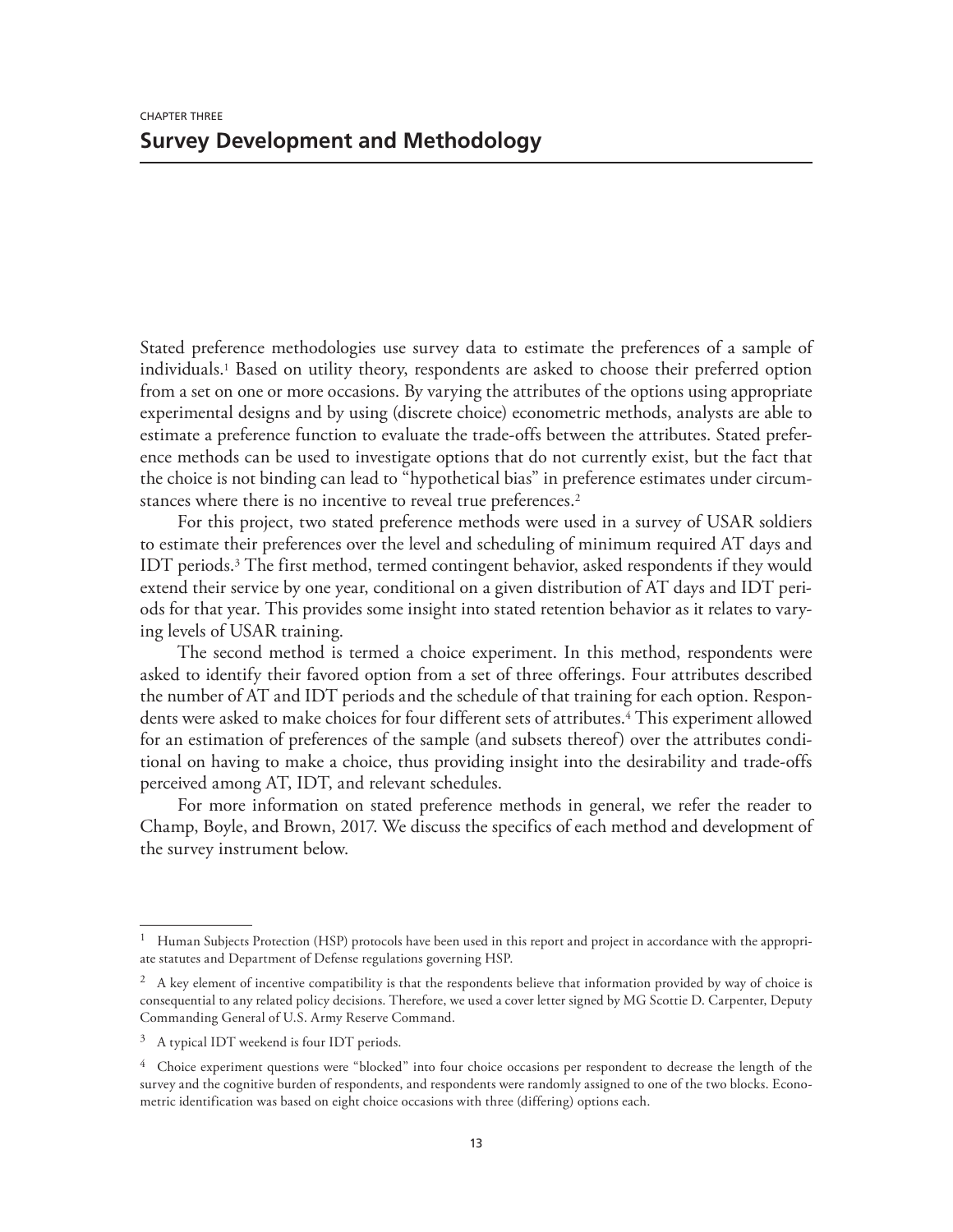#### **Survey Development**

The survey instrument developed involved a combination of author-developed contingent behavior and choice experiment questions and complementary socioeconomic and preference questions that appeared in past surveys and that were related to respondent attitudes toward the USAR in general and USAR training specifically. The latter were used in order to be consistent with past research regarding preferences for Army service. In particular, questions were adapted from Griffith et al., 1989: *Survey of United States Army Reserve (USAR) Troop Program Unit Soldiers Technical Report: The Research Plan*.

The survey included seven major sections:

- questions about service in the USAR and other services or Army components, including pay grade, MOS, and retention plans and reasons
- contingent behavior questions (see below)
- general questions about training, including training completed last year, how important certain types of training are, and what happens if others miss IDT periods
- choice experiment questions (see below)
- questions about non-Reserve employment and the service member's employer, including the extent to which training requirements are a problem or might be a problem if changed
- questions about spousal employment, support for service, and the extent to which training requirements are a problem or might be a problem for the service member's family
- sociodemographic questions, such as family structure, race, and gender.

The order of the contingent behavior and choice experiment questions appearing in subsections 2 and 4 of the survey was randomly chosen in order to test for sequencing bias. We discuss the contingent behavior and choice experiment methodology later in this chapter; Appendix A provides a copy of the survey, and an online appendix, *Soldier Preferences and Retention Effects of Changes in Army Reserve Training Requirements: Appendix D. Summary Statistics*, provides summary statistics for all survey questions.

Because of budget constraints, the existence of many of the background questions in Griffith et al., 1989, the authors' experience with stated preference methods, and the respondents' familiarity with IDT and AT, no focus groups or pretests were held. However, the survey was reviewed by the sponsor, the project team, and RAND's Survey Research Group, and the skip logic was tested by the authors before launch.

#### **Sampling Frame**

Our sponsor provided a list of valid .mil and alternate (where available) email addresses for approximately 60,000 randomly selected USAR soldiers via a password-protected file. We divided these addresses into three blocks of 20,000, with an overall target of 2,000 responses. Invitations to complete the online survey were sent via email to the first block on March 5, 2019 (*n* = 19,769), the second block on March 13, 2019 (*n* = 20,475), and the third block on March 20, 2019 (*n* = 19,756). Follow-up invitations were sent to nonrespondents in each group one and two weeks after the initial invitation. The survey was formally closed on April 29, 2019. No incentives for response were given for participation.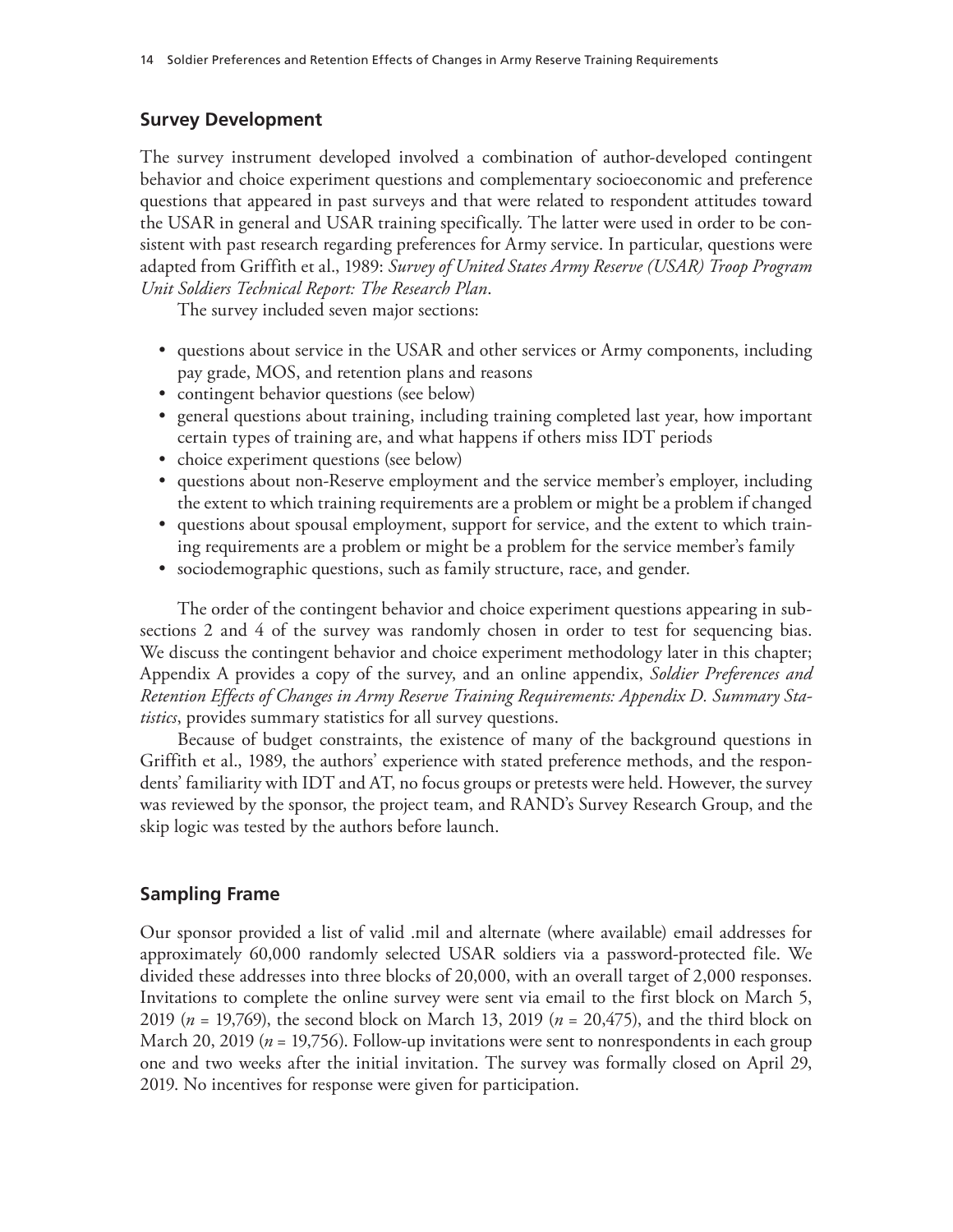The final sample size was 2,570 complete responses, with 135 respondents ineligible or screened out because they were not a current USAR soldier. This corresponds to a final response rate of 4.3 percent. In addition, 370 responses were categorized as "partial," indicating that respondents did not complete the survey. The response rate is low compared with civilian surveys but similar to response rates for previous research on younger Air National Guard and Air Force Reserve personnel (Miller and Aharoni, 2015), though certainly on the low end of the scale.<sup>5</sup> The Department of Defense has acknowledged the problem of declining response rates for surveys of service personnel.<sup>6</sup>

Nevertheless, the low response rate raises the possibility of nonresponse bias, in which soldiers who did not respond are systematically different from those who did respond. Therefore, we make no claims as to the representativeness of the overall sample—that is, there are systematic differences between the sample and the Reserve population (see Chapter Four), and so reported shares are relevant only to the sample.

However, the analysis we perform with the stated preference questions is to estimate preferences *conditional* on observable characteristics (such as enlisted/officer) in order to understand if there are differences in preferences, on average within the sample, between individuals with differing characteristics, as has been done in past literature (Johnston and Abdulrahman, 2017). It is possible that nonresponse bias within a category of soldiers (e.g., enlisted) can still lead to misleading results if respondents and nonrespondents within the category are different, but the stratification approach should help mitigate (though not eliminate) the bias. Readers are thus reminded that results presented in Chapter Four may be biased and may not necessarily be representative of the Reserve population.

#### **Contingent Behavior Questions**

Contingent behavior exercises are useful for estimating stated behavior in response to a hypothetical situation—in this case, how retention outcomes might change if training policy (in terms of unit training requirements) changed. Each respondent was asked two contingent behavior questions to gauge the likelihood of a one-year extension under two sets of minimum training requirements. The first question used the current levels of AT and IDT to establish a baseline of expected retention behavior:

Suppose that you have to decide whether to stay in the Army Reserve for a one-year extension to your current contract at the current mandatory training requirements of 15 annual training (AT) days per year (about two weeks) plus mandatory 48 periods of inactive duty training (IDT) (about one weekend per month on average) per year. Would you extend your term of service?

\_\_\_\_\_ Yes \_\_\_\_\_ No

The second question was similar, but different levels of AT and IDT were chosen at random from a set of values determined by the authors and the research sponsor. Because hypothetical bias could be exacerbated by the perceived infeasibility of choices, the set of AT

<sup>5</sup> Bond et al., 2019, had a response rate of around 10 percent, though this survey was of more senior officers.

<sup>6</sup> See Under Secretary of Defense (Personnel and Readiness), 2016.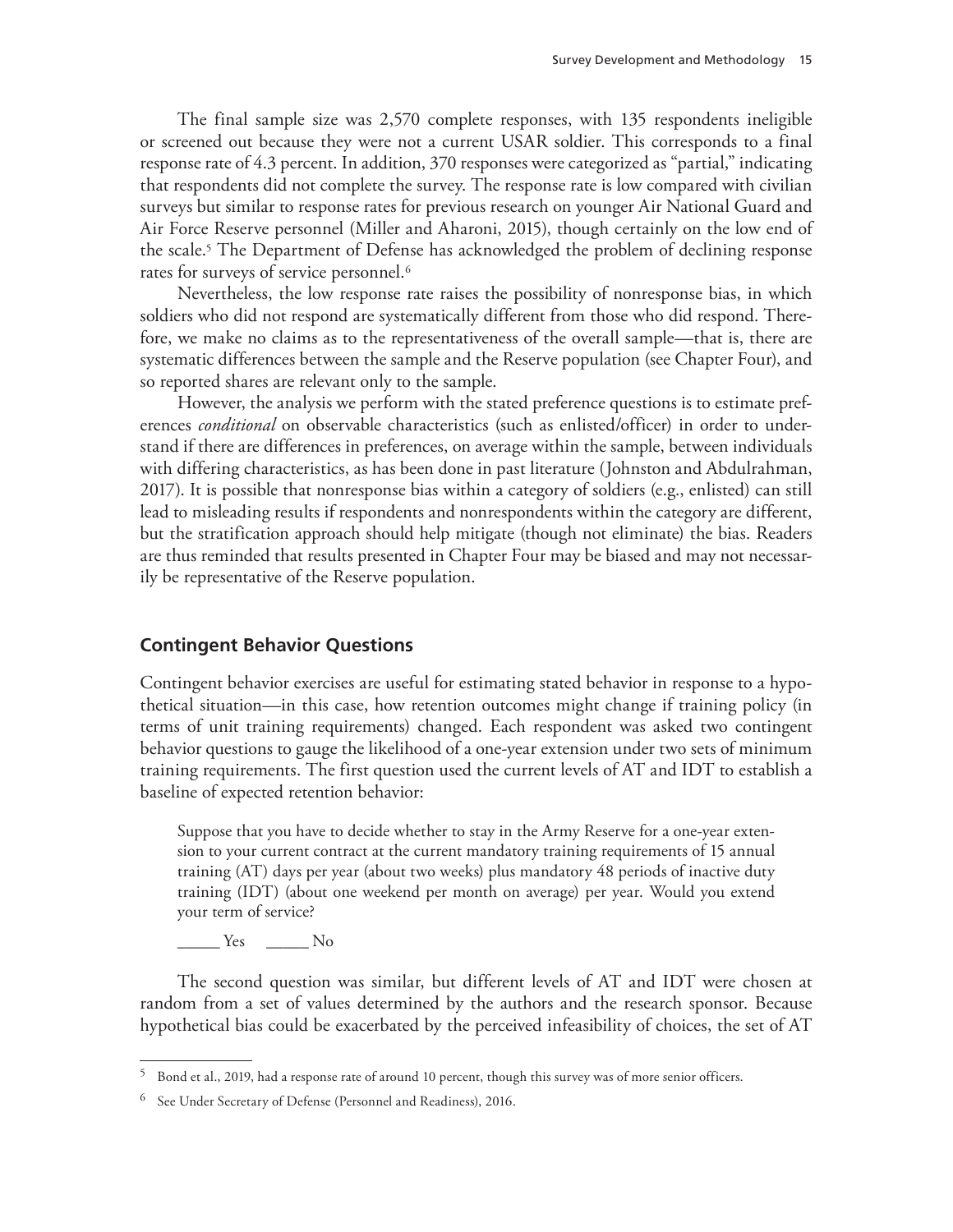days ranged from 18 to 29 days (corresponding to two and one-half to four weeks) and the set of IDT periods ranged from 40 to 48 periods per year. This experimental design purposefully increases AT and decreases (or keeps the same) the level of IDT, thus providing a means of estimating the decrease in IDT necessary to compensate for increased AT in a given year while keeping retention outcomes the same.

The second contingent behavior question took the following form:

Now suppose that you have to decide whether to stay in the Army Reserve for a oneyear extension, but the mandatory annual training (AT) requirement will increase from 15 annual training (AT) days per year (about two weeks) to [A] days per year (about [B] weeks), and mandatory inactive training (IDT) requirements would [C]. Under these conditions, would you extend your term of service?

\_\_\_\_\_ Yes \_\_\_\_\_ No

Table 3.1 defines the set from which A, B, and C were randomly drawn. We note that A and B (which refer to AT) are perfectly correlated (i.e., they are one draw) and that C (which refers to IDT) is drawn independently.

**Table 3.1 AT and IDT Levels for Second Contingent Behavior Question**

| AT       |                    | IDT                                                   |  |
|----------|--------------------|-------------------------------------------------------|--|
| A (days) | B (weeks)          | C (periods)                                           |  |
| 18       | Two and one-half   | Decrease to 40 periods per year (from the current 48) |  |
| 22       | Three              | Decrease to 44 periods per year (from the current 48) |  |
| 26       | Three and one-half | Remain at 48 periods per year                         |  |
| 29       | Four               |                                                       |  |

NOTE: Each respondent was presented with a unique random draw for AT requirements and IDT periods. AT and IDT draws were independent. AT days and weeks are perfectly correlated. Respondents were randomly assigned one of 12 possible scenarios.

Logit models were used to analyze the responses to the first and second contingent behavior questions. The logit model is appropriate for discrete dependent variables such as the contingent behavior questions. Independent variables included the sociodemographic characteristics collected with the survey instrument.

Formally, the average preference function takes the form

$$
\widehat{V} = \widehat{\beta_0} + \widehat{\beta_1}A + \widehat{\beta_2}C + \sum_{k=3}^{K} \widehat{\beta_k}X_k,
$$
\n(3.1)

where *A* and *C* are indicator variables as defined above,  $X_k$  are included sociodemographic variables, and the  $\widehat{\beta}$ s are estimated coefficients from the model. The ratio  $\widehat{\beta}_2/\widehat{\beta}_1$  gives the estimated decrease in the number of IDT periods necessary to compensate for an increase of one day of AT while keeping Reserve soldier satisfaction the same, on average.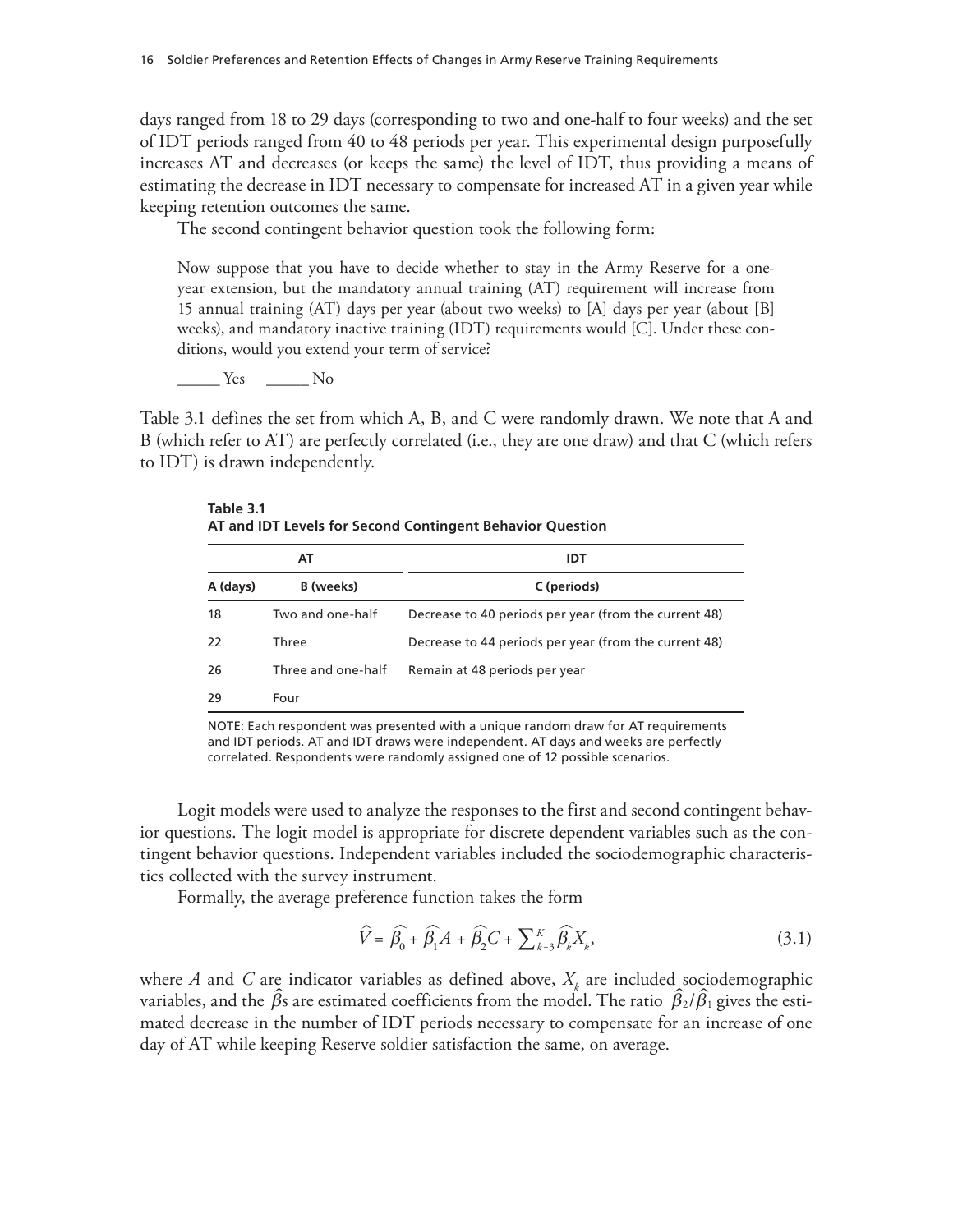## **Choice Experiment Questions**

Choice experiments are useful for evaluating the relative importance of included attributes. A choice experiment is structured such that respondents are prompted to make a "most preferred" decision between multiple alternatives (a *choice question*). The presentation of each possible decision is called a *choice occasion*. Each alternative is composed of *attributes* (or characteristics) that vary in predetermined levels according to an experimental design. For this study, the attributes with potential levels (in brackets) were

- the number of weeks of AT  $[1, 2, 3, 4]$
- the number of IDT periods [24, 32, 40, 48, 56]
- the number of AT periods [one continuous period of training, two separate continuous periods]
- the IDT drill schedule [mostly weeknights, mostly weekends, a mix of weekends and weeknights].

Eight choice occasions were prepared using a D-optimal design in order to ensure identification of model coefficients and blocked into two groups of four choice occasions. Each respondent was randomly assigned to one of the two blocks.<sup>7</sup>

Note that, unlike the contingent behavior questions, the levels of AT and IDT requirements include both increases and decreases to current minimum training levels, allowing for analysis of the effects of overall scale of training in addition to relative trade-offs. Table 3.2 provides an example of a sample choice occasion.

| <b>Attribute</b>          | <b>Choice A</b>                      | <b>Choice B</b>                                | Choice C                                       |
|---------------------------|--------------------------------------|------------------------------------------------|------------------------------------------------|
| AT weeks                  | 1 week                               | 2 weeks                                        | 4 weeks                                        |
| <b>IDT</b> periods        | 48 periods                           | 40 periods                                     | 32 periods                                     |
| Number of AT periods      | One continuous period<br>of training | Two separate continuous<br>periods of training | Two separate continuous<br>periods of training |
| <b>IDT</b> drill schedule | Mostly weeknights                    | Mix of weekends and<br>weeknights              | Mostly weekends                                |

**Table 3.2 Sample Choice Occasion for the Choice Experiment**

My preferred choice is

- Choice A
- Choice B
- Choice C.

Conditional logit models were used to analyze the responses to the choice experiment questions. The conditional (or multinomial) logit, like the simple logit, is a model appropriate

 $^7$  D-optimal designs maximize the determinant of the information matrix associated with a linear model, assuming a prior distribution that all coefficients are zero and ensuring identification of model coefficients. Experimental designs were completed in SAS.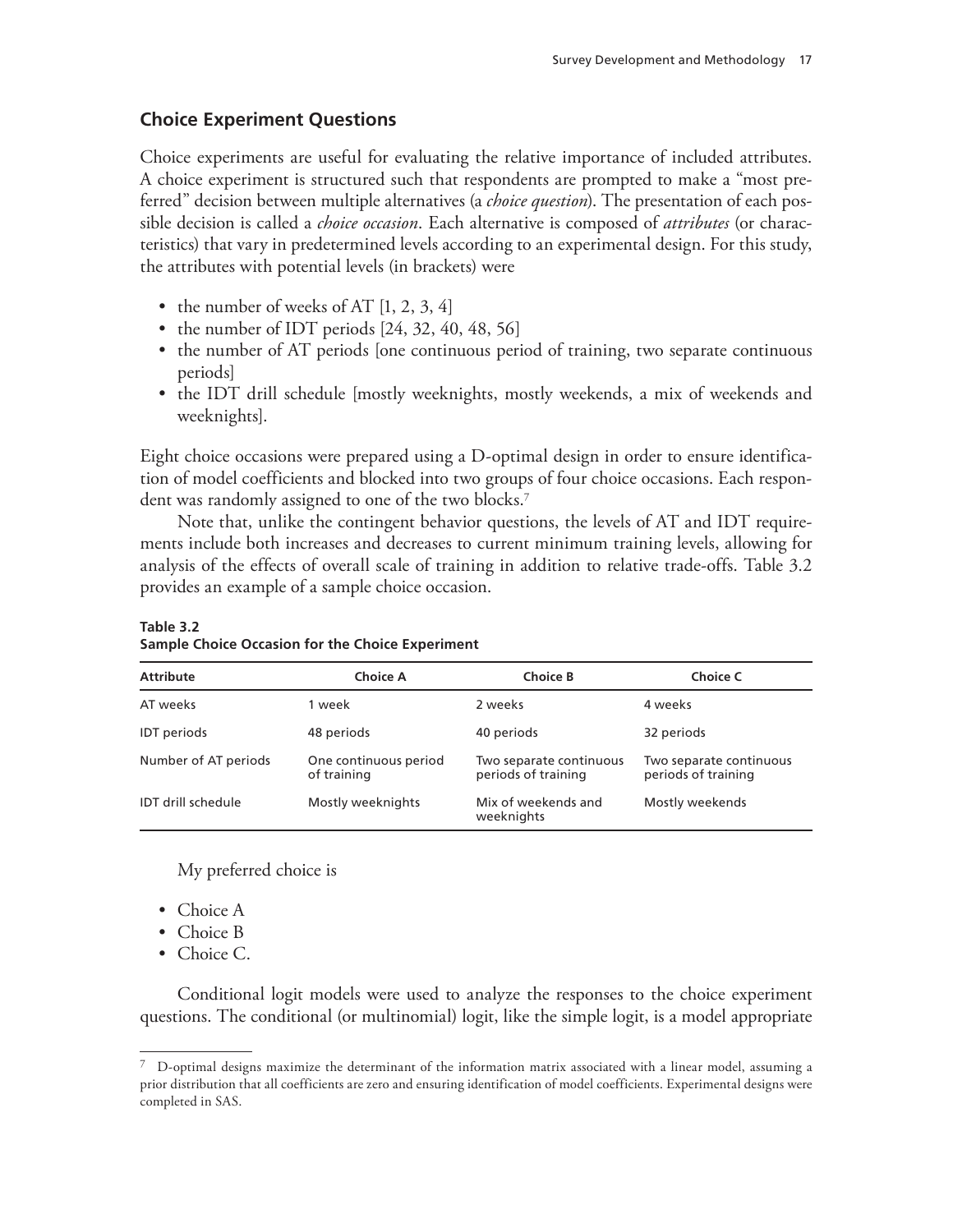for discrete dependent variables when the data are organized as a choice between more than two options. However, for choice experiments, the independent variables are the levels of the attributes of each of the choices available at a given choice occasion.8 The estimated coefficients give the marginal utility of a one-unit change in the level of the attribute, and the ratios describe the trade-offs necessary to keep utility constant if a one-unit change in the attribute in the denominator of the ratio occurs.

Formally, the statistical model takes the form

$$
\widehat{V} = \sum_{j=1}^{4} \widehat{\gamma_k} X_k, \tag{3.2}
$$

where  $X_k$  is the level of attribute  $k$  for  $k = 1, \ldots, 4$  and the  $\widehat{\gamma_k}$ 's are coefficients to be estimated. For attributes with more than two levels, indicator variables can be used to allow for nonlinear marginal utilities as the levels of attributes change.<sup>9</sup>

In the next chapter, we describe the results of the survey and our stated preference analysis.

<sup>&</sup>lt;sup>8</sup> Given the structure of the conditional logit, sociodemographic and other variables that do not vary over the choice set cannot be directly included as regressors because of a lack of identification. They can, however, be interacted with the attributes of the choices.

<sup>&</sup>lt;sup>9</sup> The conditional logit model is ordinal, and as such it requires the use of a baseline level for each attribute corresponding with a utility level normalized to zero. Thus, there is no constant term in the model.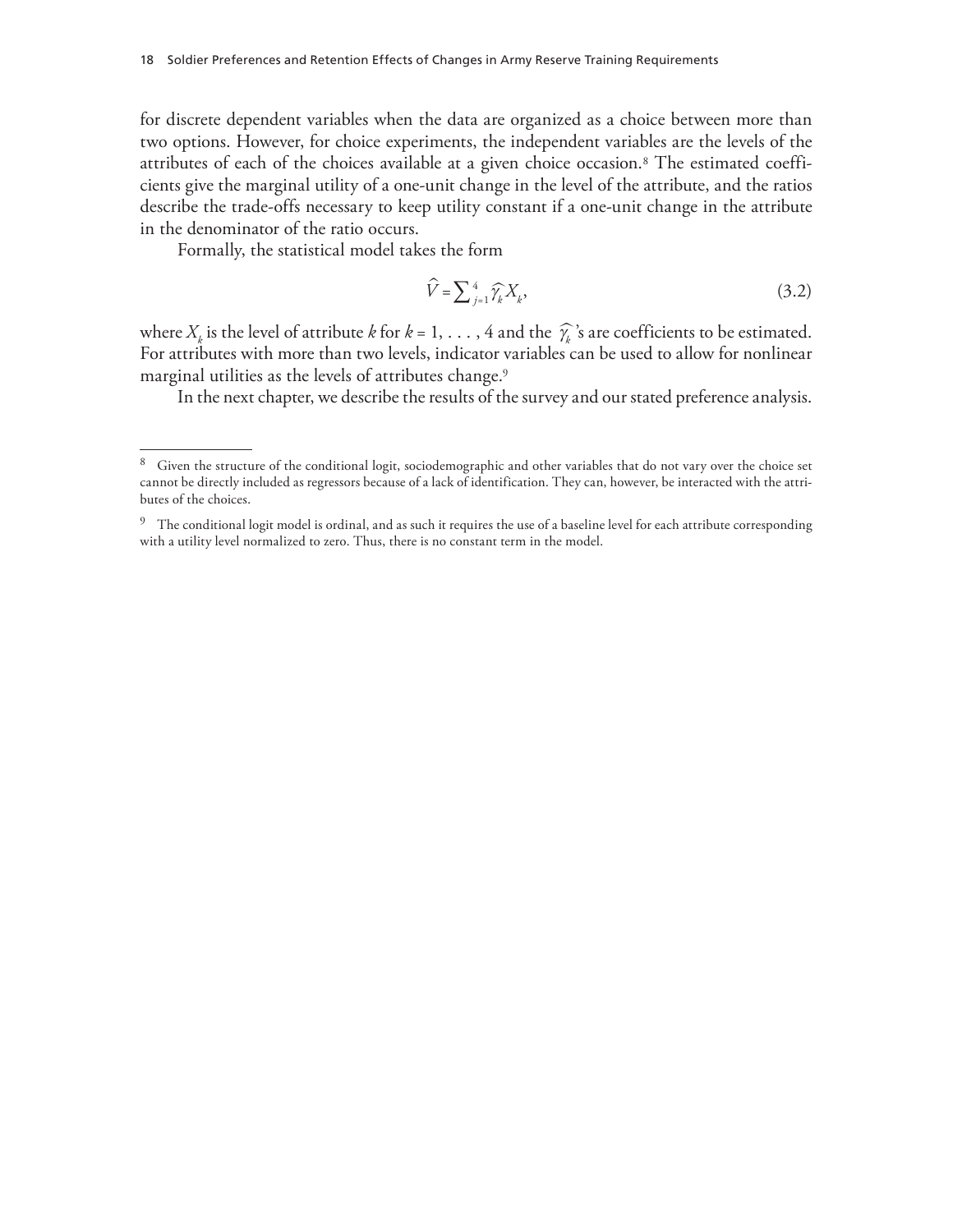This chapter presents selected results from the survey, with a focus on the contingent behavior and choice experiment questions that are used to estimate possible behaviors and preferences. Summary statistics are available in the associated online appendix, *Soldier Preferences and Retention Effects of Changes in Army Reserve Training Requirements: Appendix D. Summary Statistics*, and the survey instrument is presented in Appendix A.

We acknowledge the following limitations and caveats. First, although randomly sampled, survey results have not been weighted to represent the USAR force overall; rather, we seek insight into the preferences of individuals who did respond. However, to at least partially account for differences in preferences, we estimate separate models for enlisted personnel and officers, as well as control for sociodemographic variables in the contingent behavior models.

Second, not all respondents answered all the questions asked. If item nonresponse is not random, then estimated coefficients in the statistical models may be biased. We have no evidence one way or the other that this is the case. Furthermore, in the analysis and results, we used as much statistical information as possible; in other words, when estimating or reporting, we include the observation so long as the appropriate information was provided through the survey. We did not use imputation to fill in missing information.

Third, contingent behavior and choice experiment questions may suffer from what is termed "hypothetical bias," defined as the difference between stated actions or choices from a survey and how respondents might actually behave or what they would choose in a realworld situation. Successful approaches to mitigate bias include "cheap talk" scripts, in which the respondent is explicitly reminded that the survey questions are hypothetical; adjusting for self-reported certainty in the answers provided; and best-practice survey design, in which the respondent believes his or her answers to be consequential (Loomis, 2011). We rely on the latter in the form of the cover letter email, which was signed by the Deputy Commanding General of U.S. Army Reserve Command and stated, in part,

These studies are very important to helping the U.S. Army Reserve understand complex problems which ultimately allows senior leadership to make more informed strategic decisions on mission readiness. Your support is critically important to ensuring the best possible analyses.

Fourth, the response rate to the survey is quite low. As noted earlier, this is not necessarily problematic if those who did not respond are not systemically different from Reserve soldiers who did respond; but if this is not the case, the results could be misleading. We do not recommend interpreting the sample as fully representative of the USAR (see Figures 4.1 and 4.2).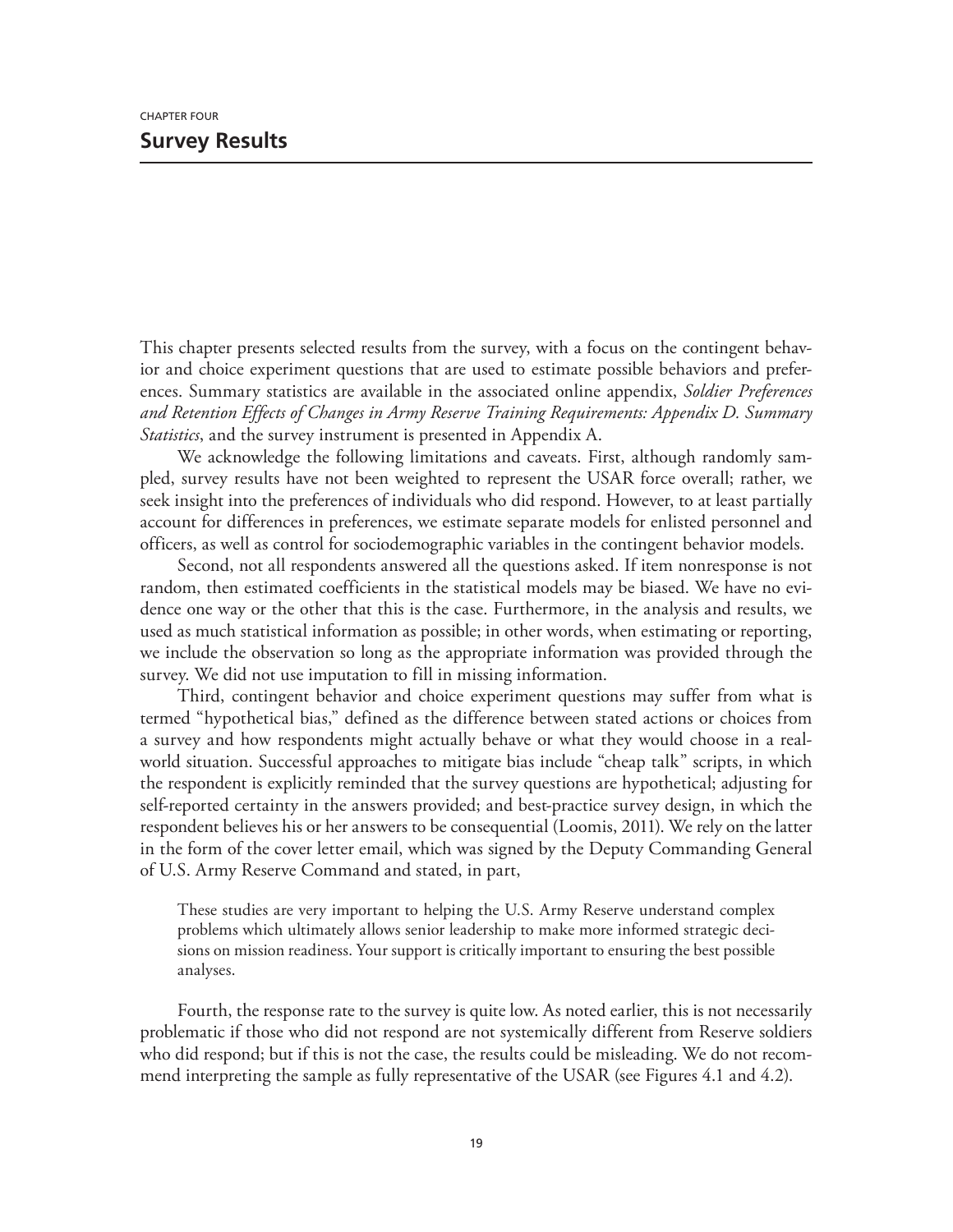Finally, virtually all surveys are subject to various types of response bias, and spurious correlations are possible. Nevertheless, we believe that respondents had good reasons to believe in the consequentiality of their responses, and that the information provided through their responses, while possibly flawed, generates useful information about the likely implications of changing training regimes for the USAR.1

The next section compares the sociodemographic profile of our respondents with the observed profile of the USAR. We then present direct survey results about training experience, attitudes toward training expansion, and preferred IDT schedules as a complement to the stated preference analysis. We then look at the contingent behavior and choice experiment results, focusing on estimated probabilities from the models. To speak to the question of whether employers hesitate to give additional time off for extra duty, we report the distribution of severity of employer problems with AT and IDT expansion, as well as use a statistical model to determine whether observed characteristics are correlated with such problems. We also reestimate the contingent behavior and choice experiment results, conditioning on the severity of employer problems. We repeat this exercise for the severity of family problems. Interested readers can find statistical results in Appendixes B and C.

#### **Demographic Profile of Respondents**

The final sample was split almost equally between enlisted personnel and officers (50.7 percent enlisted, 49.3 percent officers, *n* = 2,994). According to *2018 Demographics: Profile of the Military Community*, the true percentage of officers in the USAR was about 20 percent, suggesting considerable overrepresentation of officers in the sample (Department of Defense, Office of the Deputy Assistant Secretary of Defense for Military Community and Family Policy, 2018). Figures 4.1 and 4.2 show the pay grade and demographic profile of the sample and the 2018 USAR for enlisted personnel and officers, respectively.

In general, for both enlisted personnel and officers, higher pay grades are overrepresented. The sample also slightly underrepresents female personnel and overrepresents married personnel, as well as underrepresenting minorities. Finally, consistent with the pay grade statistics, the sample is skewed toward those with higher levels of formal education.

While we estimate separate models for officers and enlisted personnel to control for the overrepresentation of officers, we chose not to split the sample further into pay grades in order to preserve statistical power. Thus, if there are significant differences in preferences or contingent behaviors between lower and higher pay grades within enlisted and officer categories, then estimated results may not be fully representative of these groups as a whole. This may be particularly important if E1–E4 and O1–O3 personnel have significantly different preferences than more senior enlisted personnel and officers.

Keeping these differences in mind, we now turn to a description of the sample's actual training experiences and the respondents' general perceptions about and preferences for increasing training and IDT scheduling.

<sup>&</sup>lt;sup>1</sup> Readers interested in learning more about the strengths and weaknesses of stated preference methods should see the symposium on contingent valuation in the 2012 *Journal of Economic Perspectives*, which includes a critical article by Hausman (2012). Haab et al., 2013, provides a formal response.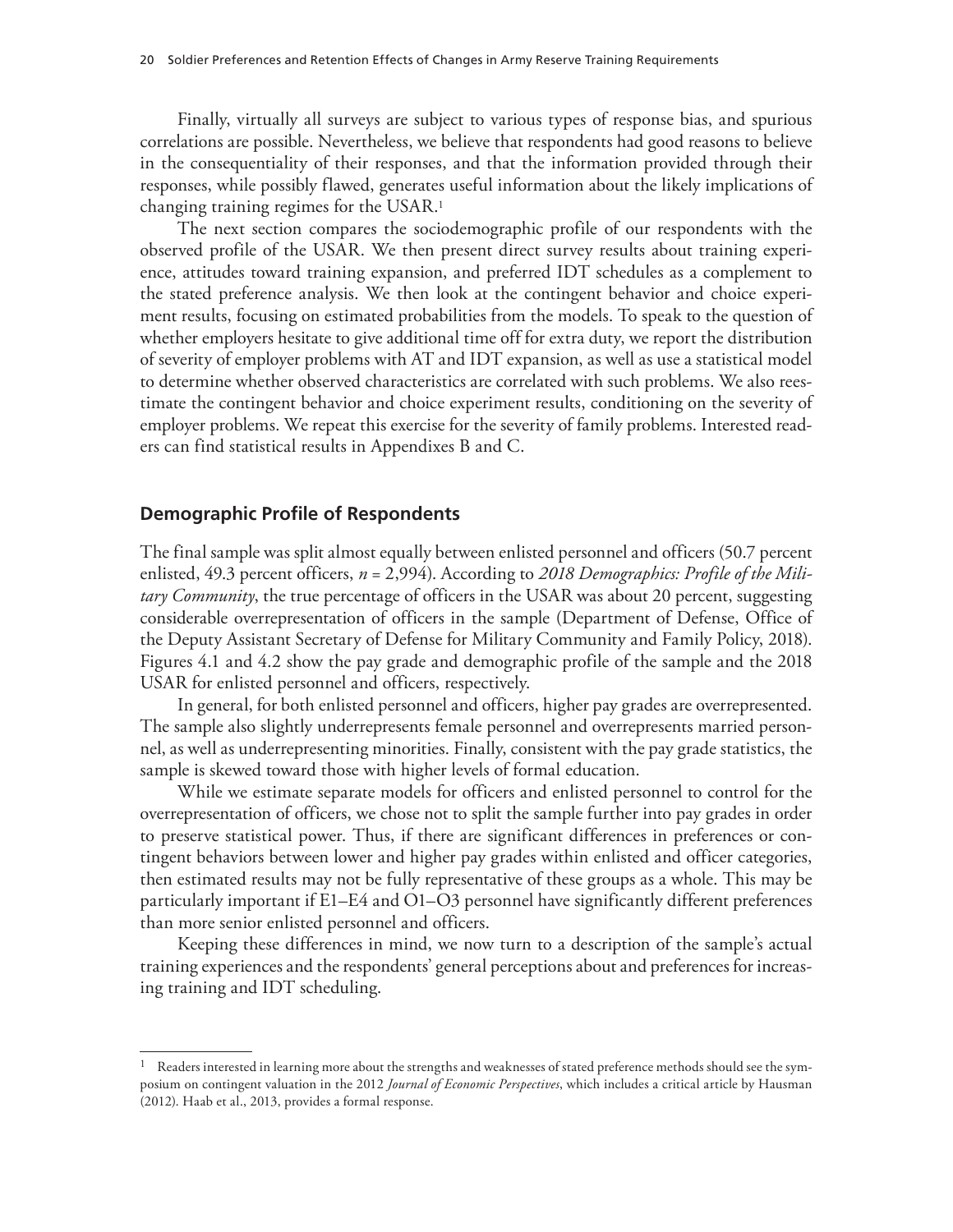

**Figure 4.1 Comparison of Sample and Population Pay Grade and Demographics, Enlisted Personnel, 2018**

SOURCE: Department of Defense, Office of the Deputy Assistant Secretary of Defense for Military Community and Family Policy, 2018 (Selected Reserve only), and survey data. NOTE: All variables statistically significantly different at *p* = 0.05.



**Figure 4.2 Comparison of Sample and Population Pay Grade and Demographics, Officers, 2018**

SOURCE: Department of Defense, Office of the Deputy Assistant Secretary of Defense for Military Community and Family Policy, 2018 (Selected Reserve only), and survey data. NOTE: All variables except "No diploma/GED" statistically significantly different at *p* = 0.05.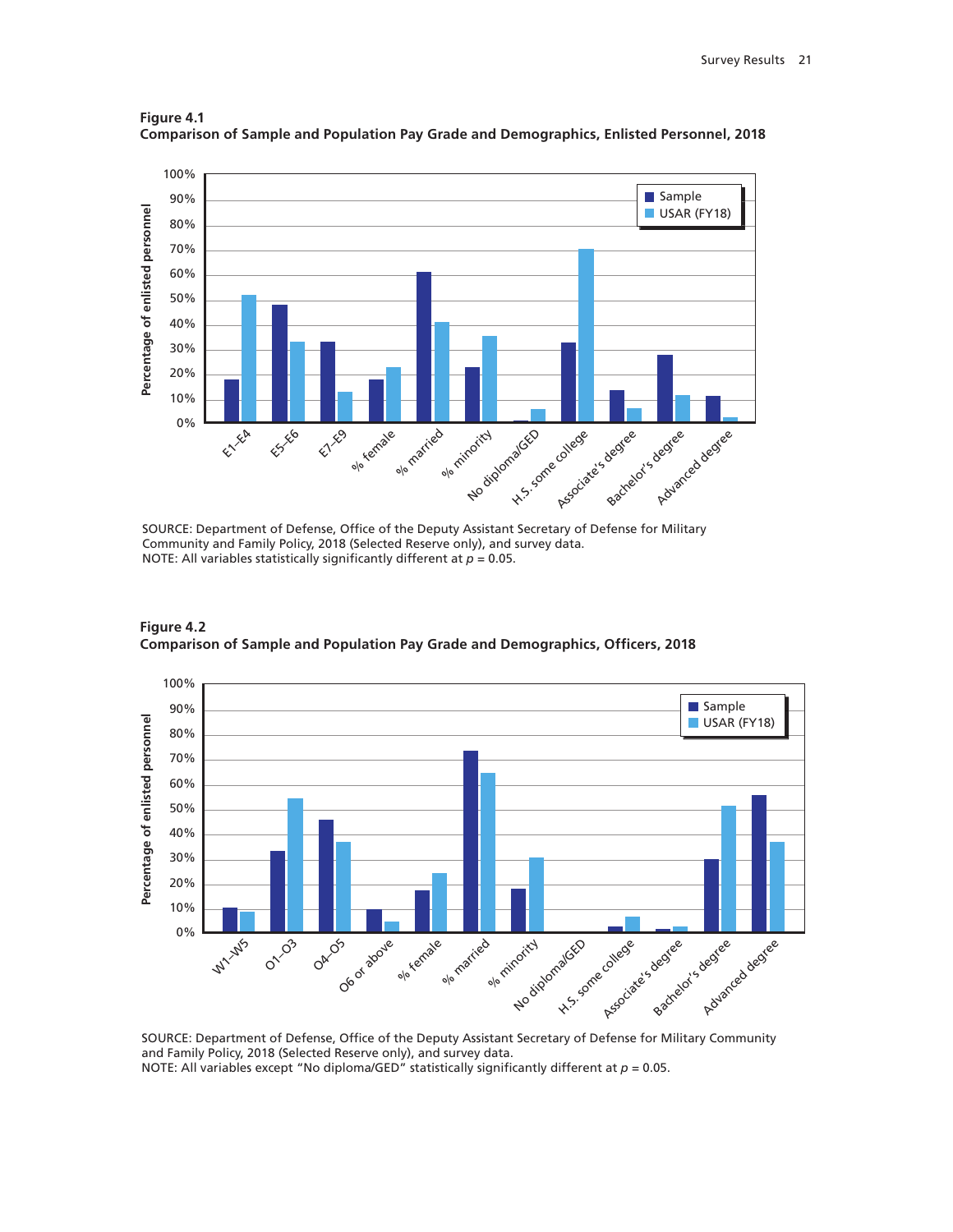# **Training Experience, Attitudes Toward Training Expansion, and Preferred Inactive Duty Training Scheduling**

This section reports selected results from survey questions that directly asked respondents about their training experience and preferences regarding training levels and schedules.

### **Training Experience**

Figure 4.3 shows the distribution of the self-reported number of AT days reported by respondents. The question asked,

In the last calendar year (2018), how many days (including travel) did you participate in annual training (AT)?

No additional information defining AT was provided; therefore, respondents interpreted this question in accordance with their own understanding of what constituted an AT day. Policy is that Reserve soldiers will participate in 15 days of AT (including travel); given that these data are self-reported, we assume that those with fewer than 14 days of AT have not, for whatever reason, met minimum requirements.

Approximately half of all respondents self-reported more than 20 days of AT in 2018, with the median being 20 days for enlisted personnel and 21 days for officers. Ten percent of officers and 15 percent of enlisted personnel reported no AT days during the year, while 31 percent of officers and 29 percent of enlisted personnel reported between 14 and 20 days of AT. On average, this is greater than the standard "two weeks per year" AT for Reserve soldiers (U.S. Army, undated), but it is unclear what explains the differential.

A similar question was asked about IDT in 2018:

In the last calendar year (2018), how many periods did you participate in inactive duty training (IDT)?

Figure 4.4 shows the distribution of self-reported IDT reported by respondents.



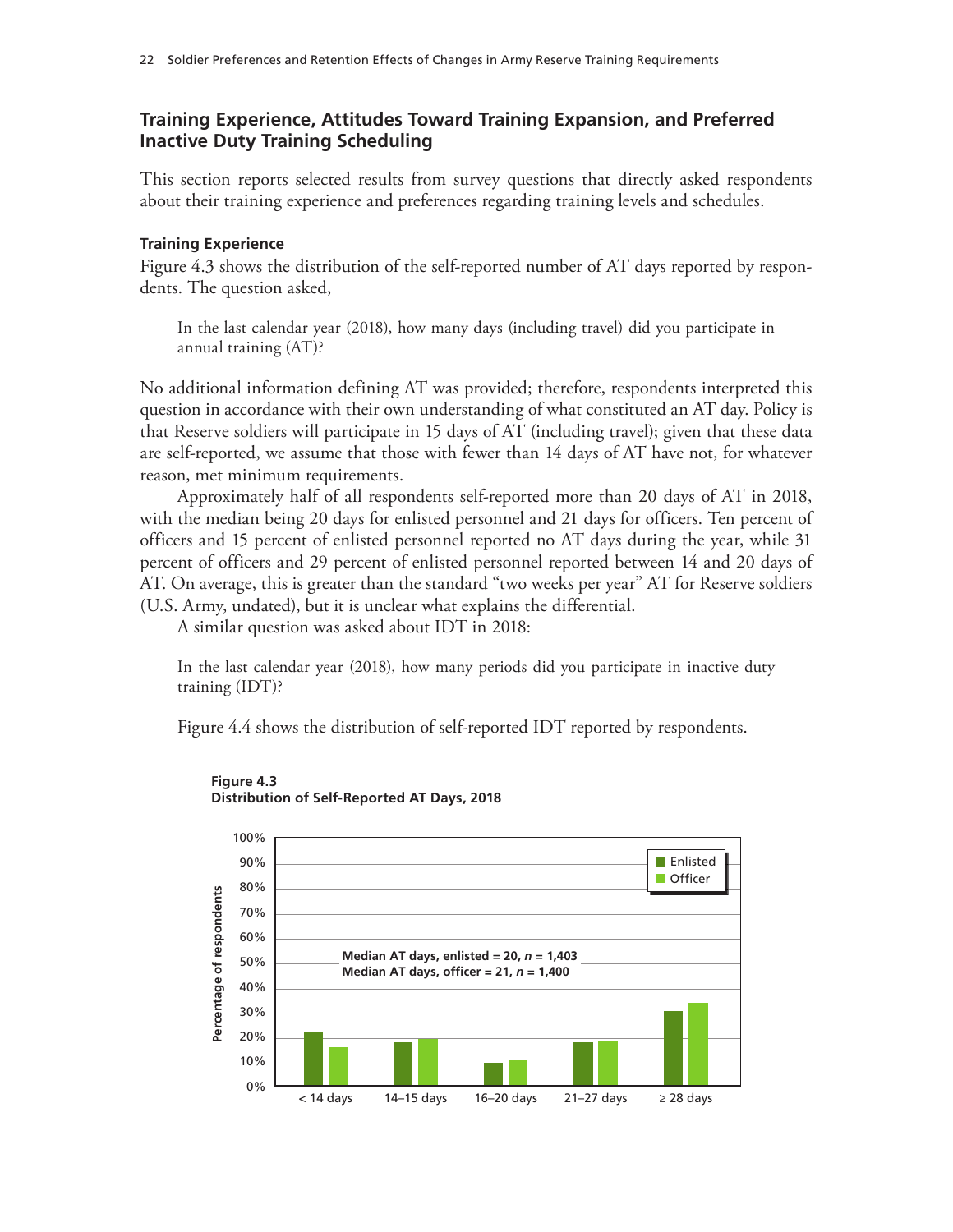**Figure 4.4 Distribution of Self-Reported IDT Periods, 2018**



Approximately one-fifth of all respondents self-reported more than 48 periods of IDT in 2018, with the median being 43 periods for enlisted personnel and 48 periods for officers. Seven percent of officers and 11 percent of enlisted personnel reported no IDT during the year, while 44 percent of officers and 37 percent of enlisted personnel reported between 44 and 52 periods of IDT. Compared with the self-reported results on AT, these statistics are closer to the standard of 48 periods of IDT per year for Reserve soldiers.2

### **Attitudes Toward Training Expansion**

In an effort to gauge support for (or opposition to) expansion of training without asking about specific behavioral choices or preferences, respondents were asked to indicate their agreement with the following statements on a 5-point Likert scale:<sup>3</sup>

- More scheduled inactive duty training (IDT) periods are needed in the Army Reserve.
- Annual training (AT) should be longer than two weeks.

Percentages within each category are presented in Figure 4.5.

Overall, respondents are split on the need for more IDT and AT, with 33 percent of enlisted and 43 percent of officers disagreeing or strongly disagreeing for IDT and 30 percent of enlisted and 33 percent of officers disagreeing for AT. On the other hand, 38 percent of enlisted and 29 percent of officers strongly agreed or agreed for IDT, and 45 percent of enlisted and 43 percent of officers agreed or strongly agreed for AT. By this metric, there is relatively more support for expansion of AT than IDT in the sample, though the median response is indifference and the distribution of responses across the categories is relatively flat.

<sup>&</sup>lt;sup>2</sup> Given the observed distribution in the sample, it is possible that some respondents misinterpreted the question as "days" rather than "periods," and 12 percent of the sample indicated being with their unit for less than a year, which may be associated with incomplete information about training requirements. If so, the variance in IDT days may be overstated. We thank a reviewer for these possible explanations.

<sup>&</sup>lt;sup>3</sup> The scale was Strongly agree, Agree, Neither agree nor disagree, Disagree, and Strongly disagree.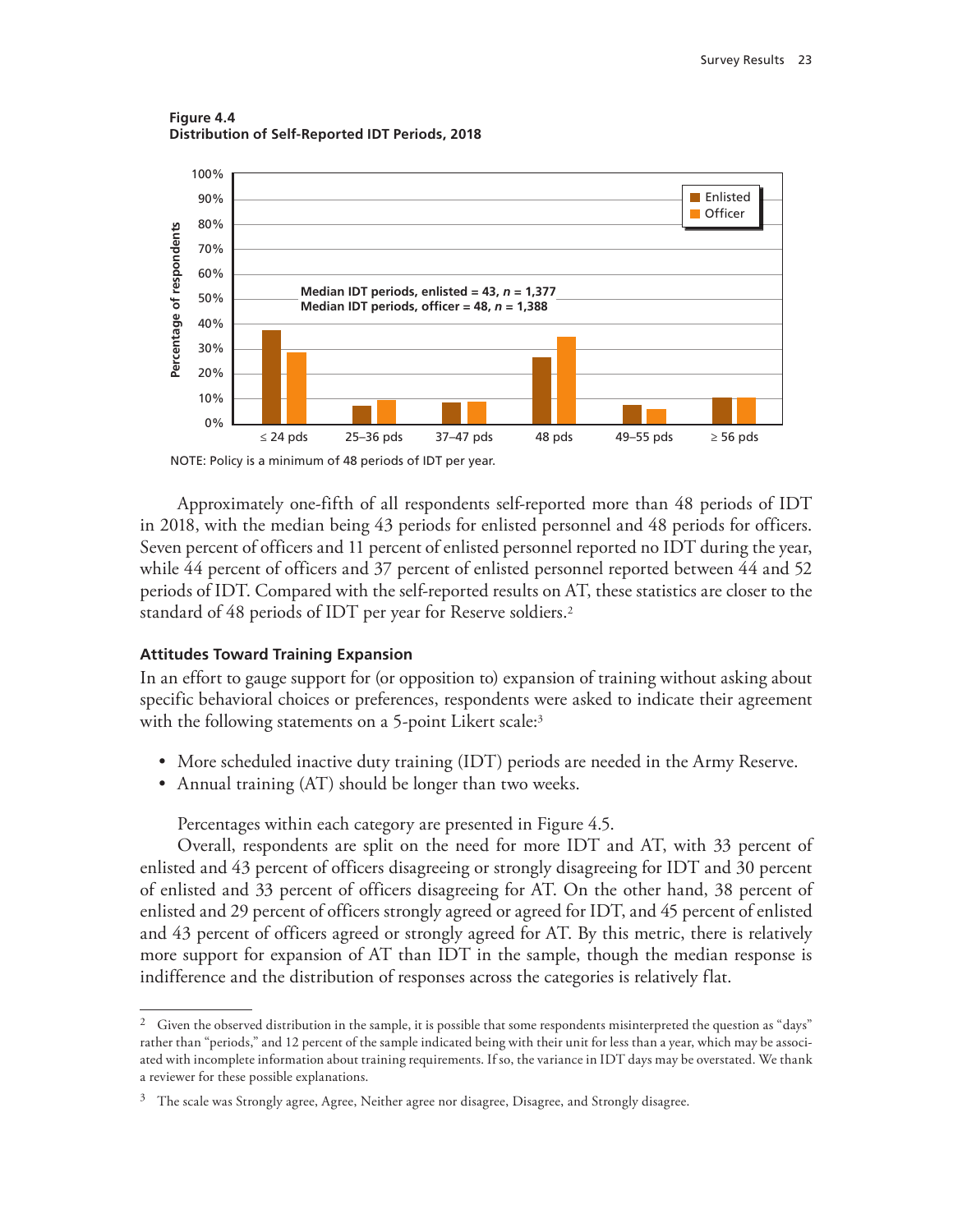### **Figure 4.5 Distribution of Agreement and Disagreement about Expansion of USAR AT and IDT**



*More scheduled IDT periods are needed in the Army Reserve*

*AT should be longer than two weeks*



### **Preferred Inactive Duty Training Scheduling**

One aspect of training that is of interest to the USAR is scheduling—particularly, preferences related to IDT schedules. The survey asked respondents the following question:

Which type of IDT drill schedule would work best for you?

- Mostly weeknights
- Mostly weekends
- A mix of weeknights or weekends.

Figure 4.6 displays the results. While between 29 and 33 percent of respondents prefer a mix of weekends and weeknights (*n* = 2,730), a solid majority (67 percent of enlisted respondents and 63 percent of officer respondents) prefers the status quo of weekends.



#### **Figure 4.6 Distribution of Preferences for IDT Scheduling**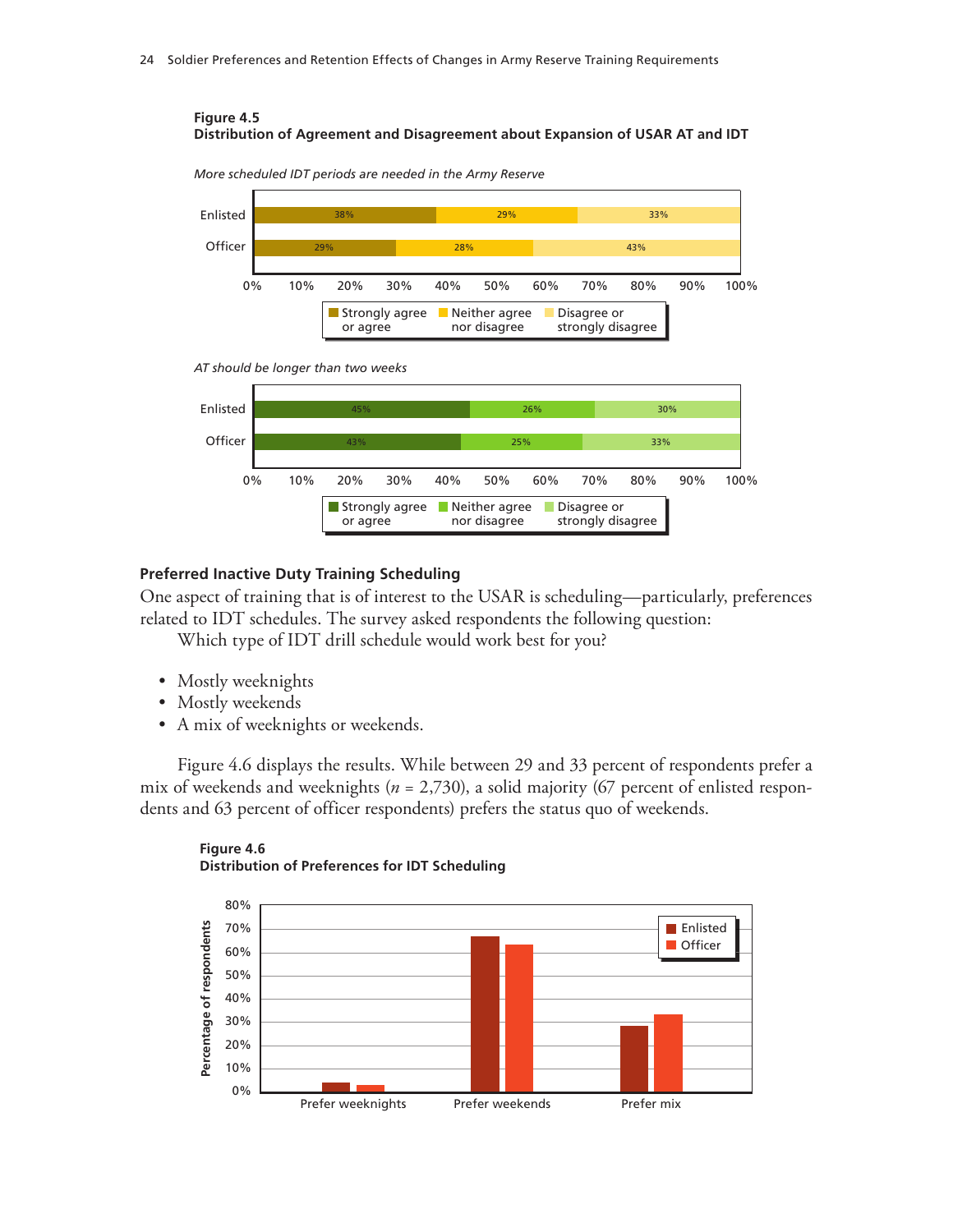### **Stated Preference Results**

This section reports the results of the contingent behavior and choice experiment analysis. For these analyses, we restricted attention to Reserve soldiers who reported intending to stay beyond their current obligation as the policy-relevant subsample that may ultimately change their retention behavior as a result of training changes. As seen in Figure 4.7, approximately 89 percent of officers and 79 percent of enlisted personnel in the sample (84 percent of the sample overall) reported that they intended to stay in the USAR beyond their current obligation. These observations provided the data used to estimate the models that follow.

#### **Contingent Behavior Results**

Data from the two contingent behavior questions (both the current and a new randomly assigned hypothetical training regime) were combined in order to model the stated behavioral retention effects relative to current policy. The results presented in this subsection do not include additional covariates; however, models estimated with and without observable characteristics are reported in Appendix B. For ease of interpretation, we report estimated probabilities of stated retention from the logit model in Equation (3.1).

We first present results from models that do not distinguish between categories of Reserve soldiers other than their status as officers or enlisted personnel (baseline results). Functionally, these models estimate the average preferences of respondents without allowing for differences between individuals. Thus, while these models do represent averages, they can mask important differences.

To account for this potential, we also present models that differentiate between those who reported very serious or extremely serious problems (hereafter, severe) with employers or families as a result of AT or IDT expansions and those who did not. We also explore the character-



#### **Figure 4.7 Retention Intentions Under Current Training Regime**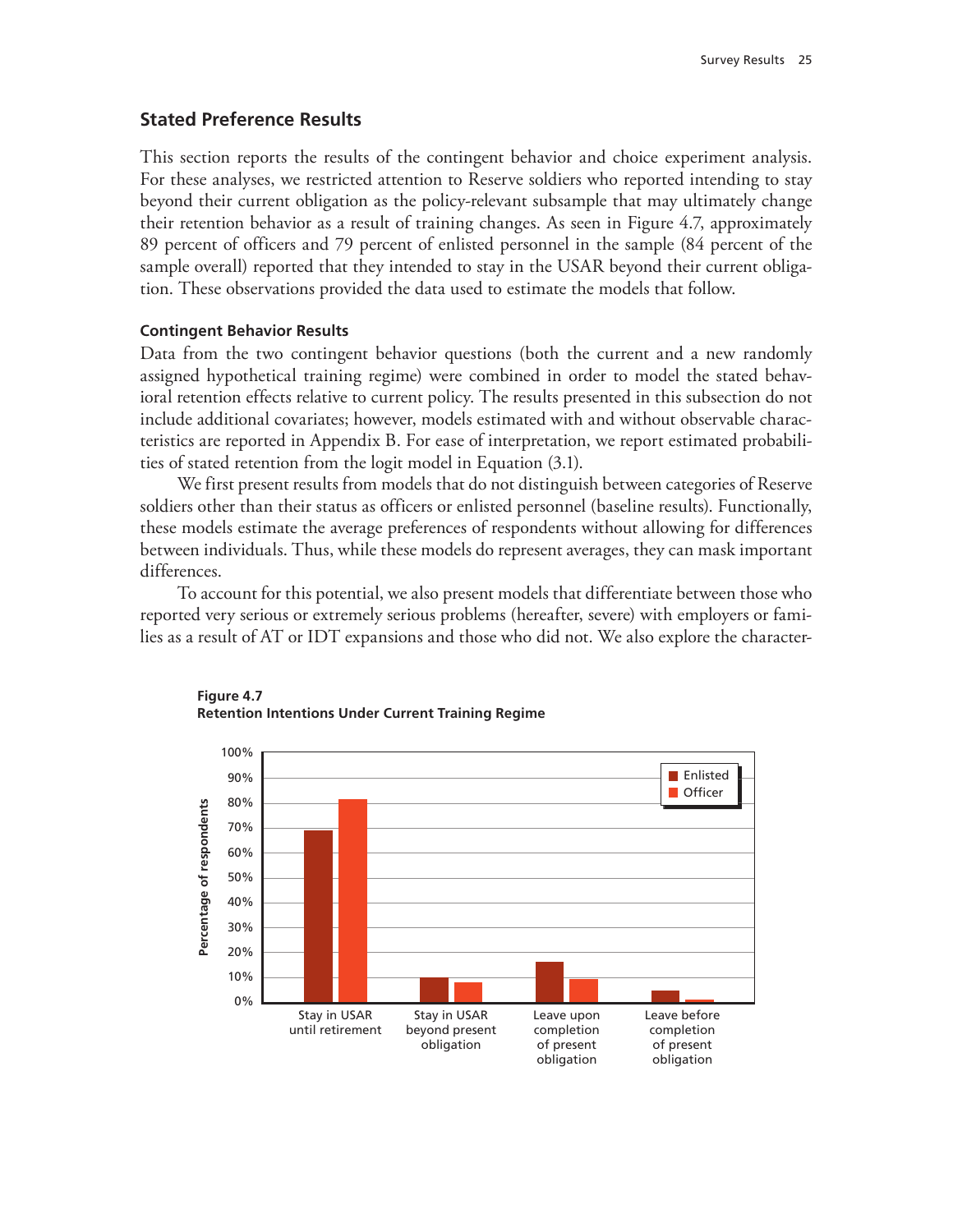istics of those who reported severe problems.<sup>4</sup> Finally, as a robustness check, we discuss results related to variation in the level of training experienced in the prior year.

#### *Baseline Annual Training Results*

Predicted retention probabilities associated with expanding AT requirements for enlisted personnel and officers, assuming IDT requirements remain at 48 training periods per year, are reported in Figure 4.8.

Results are qualitatively similar for officers and enlisted personnel, with all coefficients on AT indicator variables greater than or equal to three weeks significantly different from the baseline for officers, but only the four-week indicator is significant for enlisted personnel. For both categories of soldiers, the largest point estimate of the probability of extending is for two and a half weeks, suggesting a slight preference for expanded AT of about half a week (though this preference is not statistically significant).<sup>5</sup> However, as expansion of  $AT$  requirements increases, the average probability of extension declines (more precipitously for officers), suggestive of a retention impact should AT be extended to three or four weeks.

### *Baseline Inactive Duty Training Results*

Predicted retention probabilities associated with reducing IDT requirements for enlisted personnel and officers, assuming AT requirements remain at two weeks per year, are reported in Figure 4.9.





NOTE: Estimated probability of one-year extension given by logit regression of response on IDT and AT indicator variables. Assumes 48 periods of IDT. All AT greater than or equal to three weeks is significantly different from baseline for officers; only four weeks, AT is significantly different from baseline for enlisted personnel. Seventy-nine percent of<br>enlisted personnel and 89 percent of officers indicated an intent to stay.

<sup>4</sup> Exploratory regressions suggested that controlling for those reporting severe problems helped explain stated behavior considerably better than sociodemographic characteristics.

<sup>5</sup> Readers are reminded that median training for both officers and enlisted personnel in the sample exceeded the two-week AT requirement.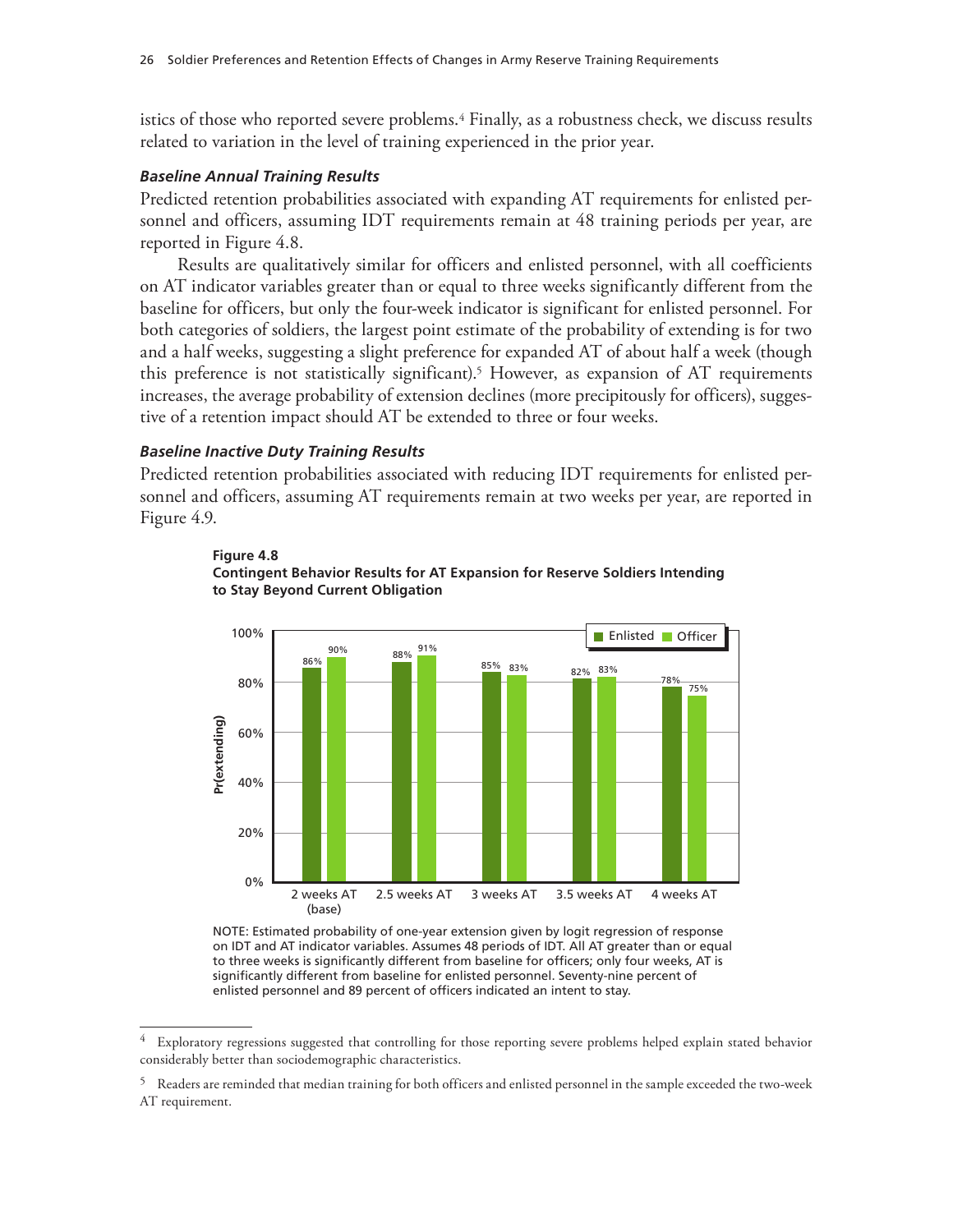



NOTE: Estimated probability of one-year extension given by logit regression of response on IDT and AT indicator variables. Assumes two weeks of AT. IDT periods of 40 and 44 are significantly different from baseline for enlisted personnel and officers. Seventy-nine

Both officers and enlisted personnel appear to prefer, on average, the status quo of 48 periods (one weekend per month, four periods per weekend) of IDT per year. This is contrary to our hypothesis that decreased IDT could compensate for increased AT and keep soldier well-being the same. One possible explanation is that respondents do not consider AT and IDT to be training substitutes; another (not necessarily mutually exclusive) is that soldiers do not typically view current training requirements as binding constraints on their welfare.

Unlike the AT results, respondents appear to prefer reducing the IDT requirement by two weekends per year as compared with reducing it by one weekend per year; that is, the decline in probability of extension from 48 periods may not be monotonic (though the differences in coefficients representing 40 periods and 44 periods is not statistically significant). It is unclear what is driving this result.

### *Severity of Employer Problems with Annual Training/Inactive Duty Training Expansion*

Survey respondents were asked to rate, on a 5-point Likert scale, how much of a problem an extension of AT from two to three weeks or an extension of IDT from 48 to 56 periods would be for their non-Army employer. Results are reported in Figure 4.10.

Training extensions are reported as a severe problem for about a quarter of respondents for each training type, and reported as not a problem at all for between 29 and 39 percent. Respondents who report a potential problem for one type of training are likely to report the other type as a problem, with a total share of 28 percent reporting a severe employer problem. A slightly greater share of officers than enlisted report likely employer problems with training expansion for each training type.

To explore the observable characteristics of those who report severe employer problems with training expansion, we estimated a logistic regression model with the dependent variable indicating a severe employer problem and the independent variables containing the observable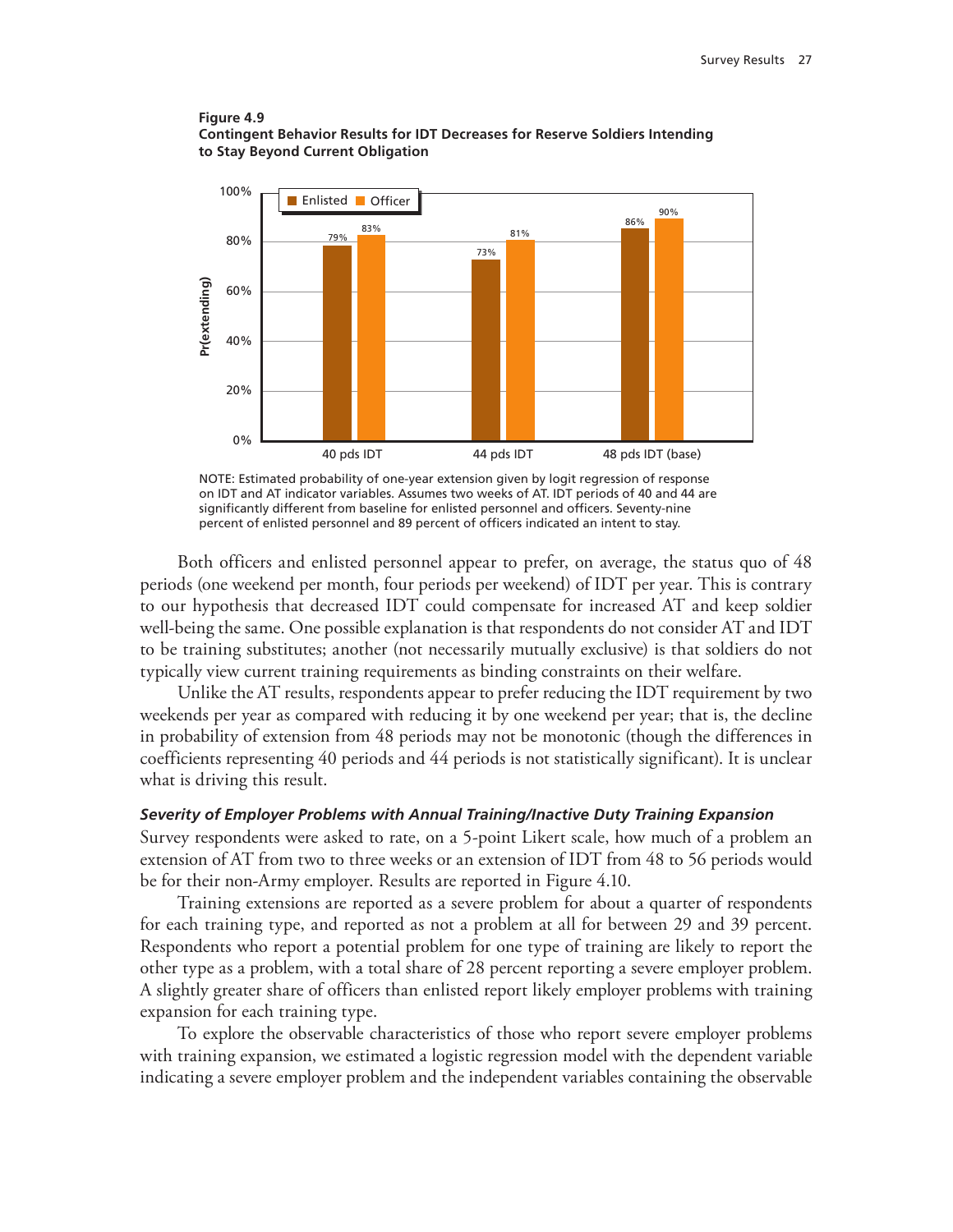

**Figure 4.10 Distribution of Severity of AT and IDT Expansion Problems for Employer**

sociodemographic and employment characteristics of the sample. Table 4.1 reports the results of the significant variables for this exercise; the statistical model is reported in Appendix B.

Respondents with greater income are more likely to report a severe employer problem for both IDT and AT increases, and African American respondents are less likely to report such problems.6 Those who are self-employed are also statistically more likely to report an employer problem with expanded AT, and those with a government job are less likely. Finally, respondents with more dependents are statistically less likely to report a problem with expanded IDT. With the exception of the racial variable, one explanation for the results is the likely opportunity costs of training.

Despite the significance of these variables, the model does not explain a large proportion of the variance in the dependent variable (pseudo  $R^2$  values range from .014 to .032). This sug-

| Significant Explanatory Variables in Severe Employer Problem Logistic Regression |                                                                     |                                                         |  |  |  |  |
|----------------------------------------------------------------------------------|---------------------------------------------------------------------|---------------------------------------------------------|--|--|--|--|
| <b>Trend/Direction</b>                                                           | <b>IDT Increase from 48 to 56 Periods</b><br>a Problem for Employer | AT Increase from 2 to 3 weeks<br>a Problem for Employer |  |  |  |  |
| More likely                                                                      | Income (greater income)                                             | Income (greater income)<br>Self-employed                |  |  |  |  |
| Less likely                                                                      | Number of dependents<br>(more dependents)                           | Government job                                          |  |  |  |  |
|                                                                                  | African American <sup>a</sup>                                       | African American                                        |  |  |  |  |

**Table 4.1**

NOTE: Table reports variables significant at 5-percent level from multivariate logit regression of very serious/extremely serious employer problems on sociodemographic and civilian employment variables.

a African American is significant at the 6-percent level for IDT (*t* = –1.94).

<sup>&</sup>lt;sup>6</sup> African American is significant at the 6-percent level  $(t = -1.94)$  for IDT.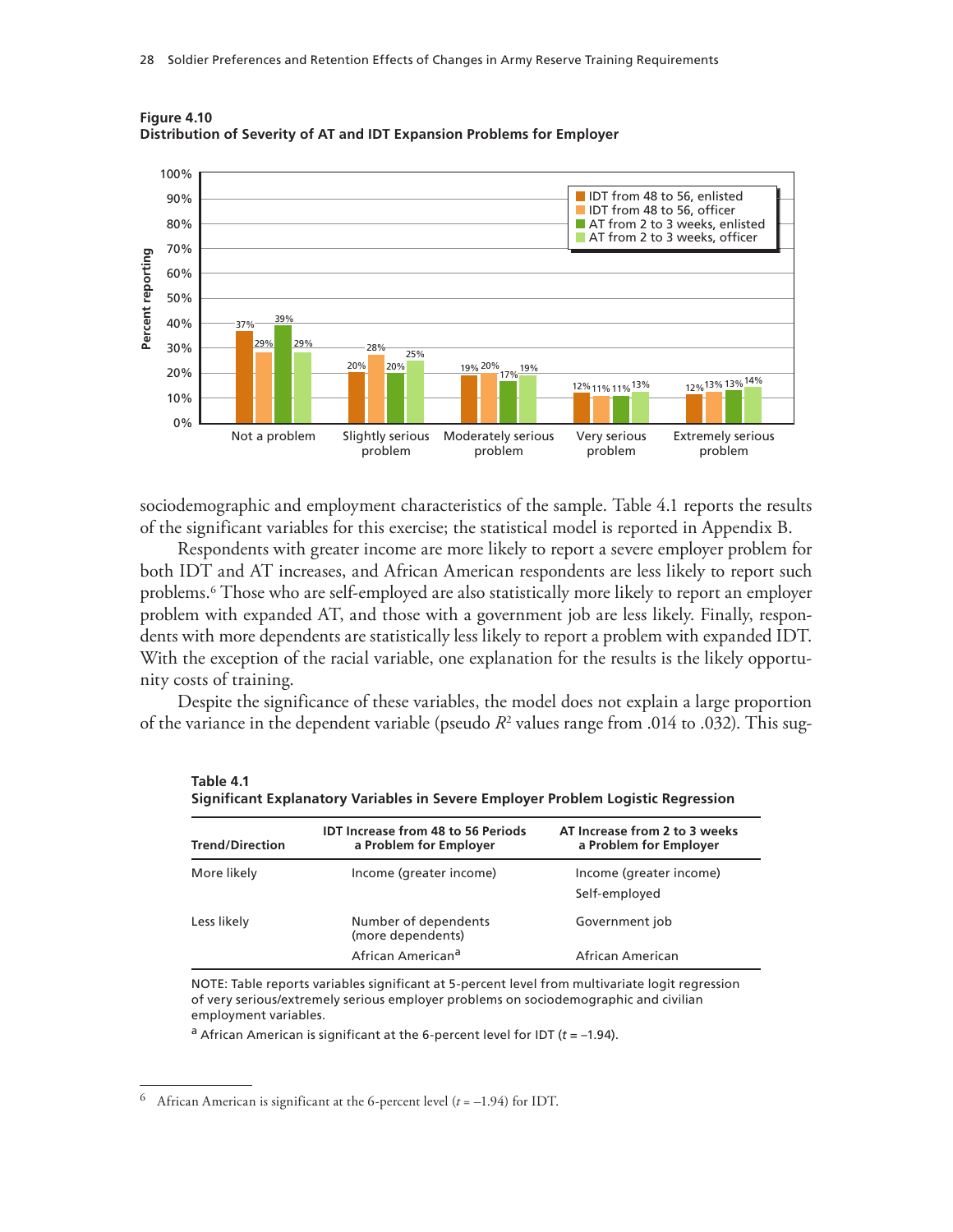gests that identification of Reserve soldiers with potential employer problems (should training regimes change) is difficult to do on the basis of standard observable characteristics. In other words, potential employer problems tend to be specific to individuals and their own employment circumstances, rather than systemic over variables that can be measured.

To explore this notion further, Table 4.2 reports the proportion of the sample who report serious employer problems related to the expansion of AT and IDT by military occupation. As seen in the table, those in maintenance, legal, and medical occupations appear to be more likely to report a serious problem with AT expansion than those in other occupations by percentage, but these estimates tend to be statistically indistinguishable from the other occupations, except for the largest and smallest percentages. In terms of IDT, the highest point estimates were for

| <b>MOS</b>                                                             | % Serious AT<br><b>Employer Problem</b> | Ν   | % Serious IDT<br><b>Employer Problem</b> | N   |
|------------------------------------------------------------------------|-----------------------------------------|-----|------------------------------------------|-----|
| Adjutant general/personnel/human resources                             | 12                                      | 118 | 8                                        | 118 |
| Aviation                                                               | 13                                      | 126 | 17                                       | 126 |
| Chemical, biological, radiological, and nuclear<br>specialists         | 15                                      | 104 | 13                                       | 104 |
| Civil affairs                                                          | 18                                      | 368 | 17                                       | 368 |
| Engineer                                                               | 19                                      | 364 | 24                                       | 364 |
| Finance                                                                | 13                                      | 30  | 13                                       | 30  |
| Headquarters organization                                              | 16                                      | 232 | 16                                       | 232 |
| Legal/judge advocate general                                           | 25                                      | 142 | 18                                       | 142 |
| Medical                                                                | 24                                      | 920 | 20                                       | 916 |
| Military Intelligence                                                  | 20                                      | 374 | 24                                       | 372 |
| Military police (MP)                                                   | 20                                      | 258 | 23                                       | 258 |
| Signal                                                                 | 16                                      | 172 | 14                                       | 172 |
| Special operations/psychological operations/<br>information operations | 16                                      | 182 | 15                                       | 182 |
| Maintenance                                                            | 27                                      | 44  | 23                                       | 44  |
| Ordnance/ammunition                                                    | 11                                      | 56  | 7                                        | 56  |
| Quartermaster/supply                                                   | 21                                      | 234 | 13                                       | 234 |
| Transportation                                                         | 16                                      | 368 | 14                                       | 366 |
| Other CSS/logistics                                                    | 22                                      | 264 | 20                                       | 264 |
| Training                                                               | 19                                      | 546 | 17                                       | 546 |
| Training support                                                       | 21                                      | 168 | 12                                       | 168 |
| Not assigned to unit                                                   | 22                                      | 18  | 33                                       | 18  |
| Other (specify)                                                        | 15                                      | 418 | 15                                       | 418 |

**Table 4.2 Proportion of Military Occupations with Severe Employer Problems**

NOTE: Percentages are not statistically different from each other in all cases.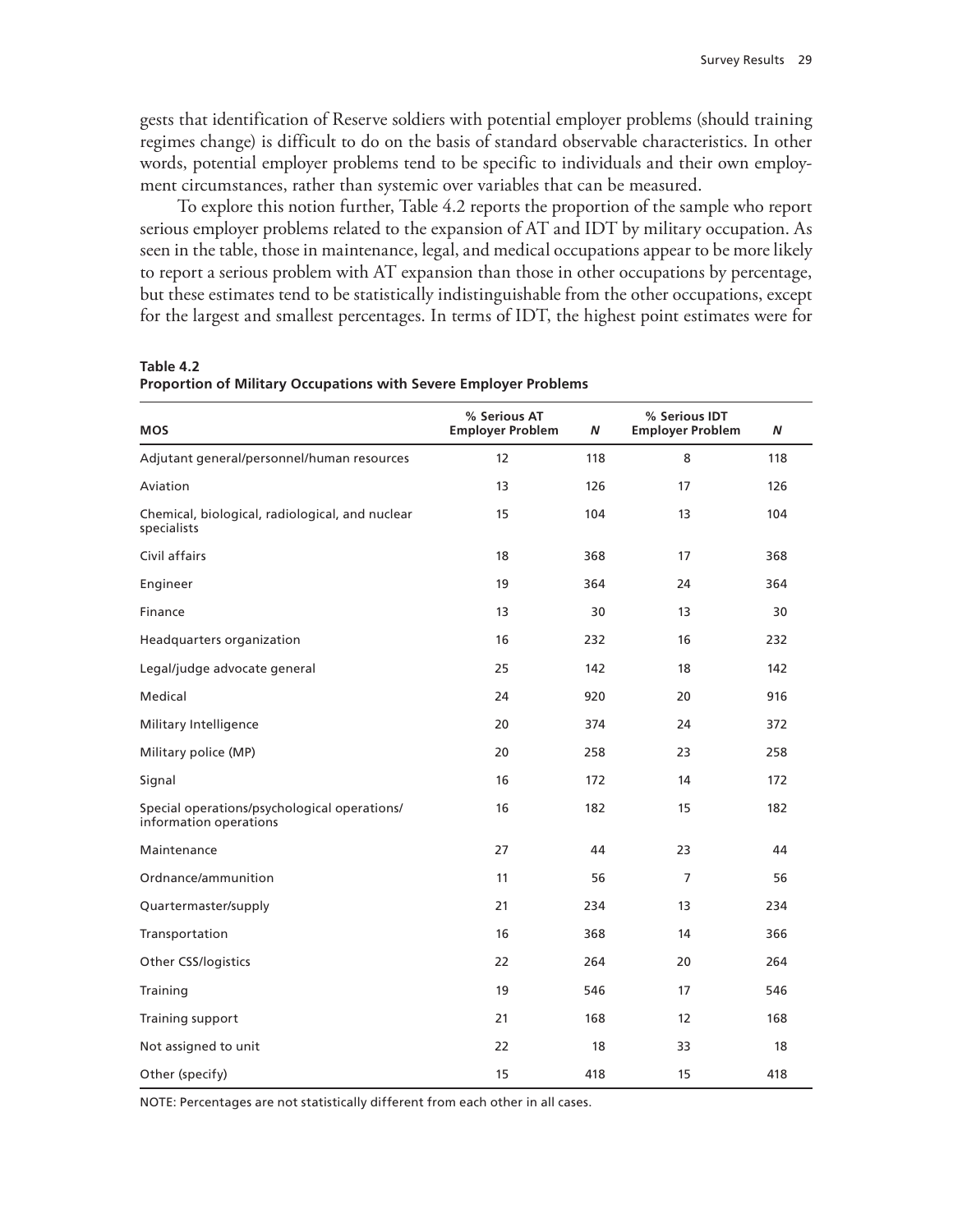engineers and military intelligence (again, with little statistical difference between occupations except in the tail of the distribution).

#### *Annual Training Results by Employer Problem Severity*

In order to explore the impact of perceived employer problems on the responses to the contingent behavior questions (indicative of potential retention behavior), we reestimated the conditional logit models for two groups: those who reported a likely severe problem with their employer should training be expanded (i.e., those stating the problem would be very serious or extremely serious), and those who reported no problem with the expansion. These groups constitute between 55 and 65 percent of the available survey responses. We focus on the impact of AT expansion on the estimated probability of extending, estimating models for reported AT problems (Figure 4.11) and reported IDT problems (Figure 4.12). Appendix B reports results for IDT expansion.

As seen in the figures, there are considerable differences in the probabilities of extending between the severe and no problem groups. First, those respondents reporting no employer problems with AT or IDT expansion tend to be more willing to extend under current policy than the severe problem group. Second, and perhaps more importantly, the patterns of response as AT requirements increase are very different. Those reporting no problem are far less responsive to changes in AT requirements than those reporting a severe problem, as might be expected.

When comparing these results with those in Figure 4.8, it becomes clear that the baseline results that report averages across the sample hide considerable differences in likely response within enlisted and officer soldier groups depending on the perceived costs borne by their civilian employers. Approximately 25 percent of respondents would likely be quite sensitive



**Figure 4.11 Contingent Behavior Results for AT Increases by Employer AT Problem Severity**

NOTE: Estimated probability of one-year extension. Assumes 48 periods of IDT. AT problem = employer would have a very serious or extremely serious problem with an AT increase from two to three weeks. No AT problem = no employer problem with an AT increase from two to three weeks. Data include only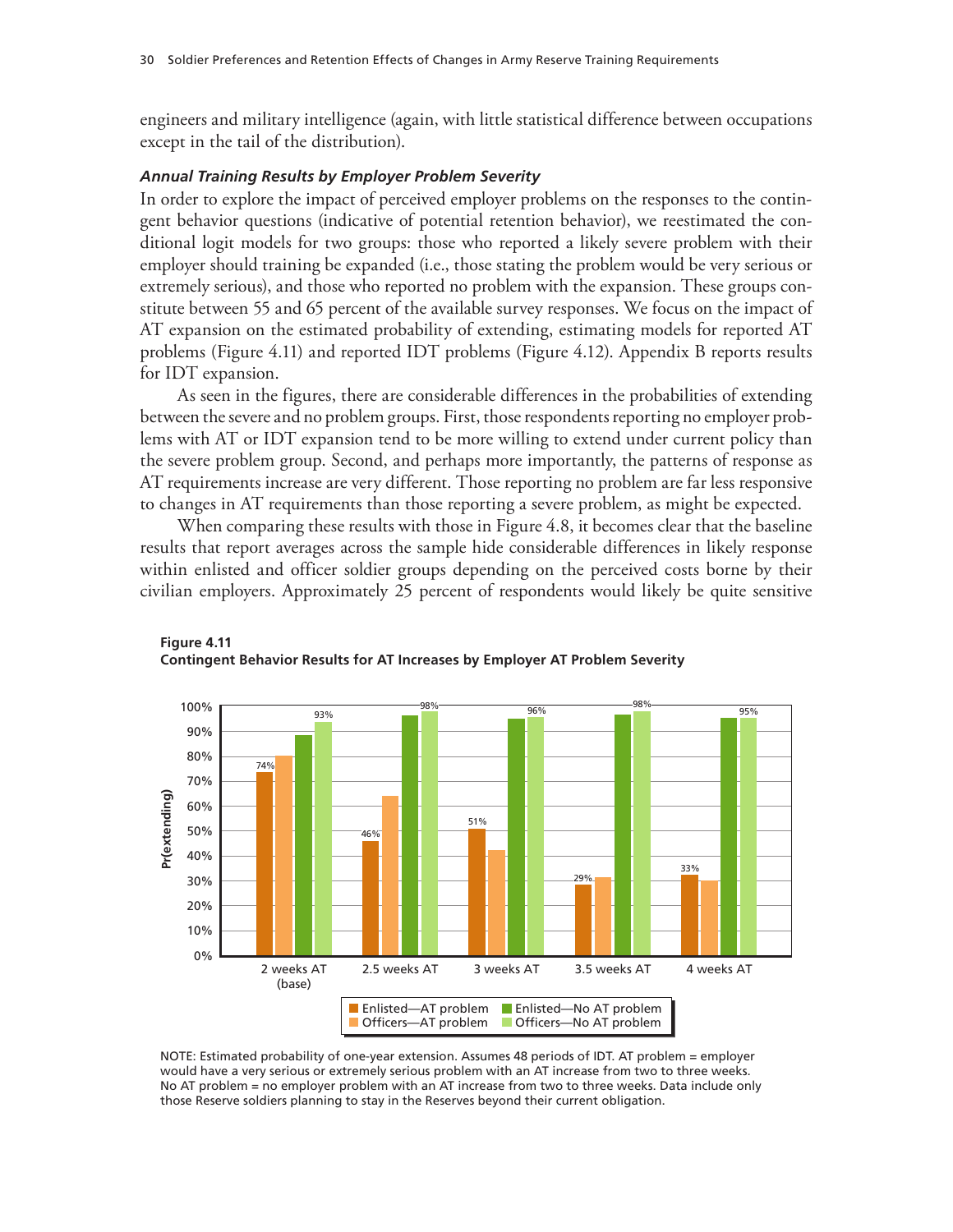

**Figure 4.12 Contingent Behavior Results for AT Increases by Employer IDT Problem Severity**

NOTE: Estimated probability of one-year extension. Assumes 48 periods of IDT. IDT problem = employer would have a very serious or extremely serious problem with an IDT increase to 56 periods. No IDT problem = no employer problem with an IDT increase to 56 periods. Data include only those Reserve soldiers

to changes in AT requirements, especially if said requirements increased by a week or more. On the other hand, approximately 30–40 percent would likely be indifferent (at worst) about increases in AT. Given the averages reported in Figure 4.8, it appears that the remaining portion of the sample would fall somewhere in between.

### *Severity of Family Problems with Annual Training/Inactive Duty Training Expansion*

As with employer problems, survey respondents were asked to rate, on a 5-point Likert scale, how much of a problem an extension of AT from two to three weeks or an extension of IDT from 48 to 56 periods would be for their family. Results are reported in Figure 4.13.

Extensions of training are reported as a severe problem for families for about a quarter of respondents overall, and reported as not a problem at all for between 28 and 41 percent, which is very similar to the shares of respondents who reported a potential problem with their employers. Similarly, respondents who report a likely IDT problem with their family are also likely to report an AT problem, with the total share of at least one severe problem reported for 28 percent of respondents. Furthermore, there is considerable correlation across the problem types, as seen by the fact that about 30 percent of all respondents report at least one type of severe problem.

As we did with employer problems, we employed logistic regression to explore the correlation between reported family problems with training expansion and observable characteristics. Table 4.3 reports the results of the significant variables for these models, with additional detail provided in Appendix B.

Not surprisingly, given the correlations between possible employer problems and family problems, many of the explanatory variables are similar (e.g., income and African American).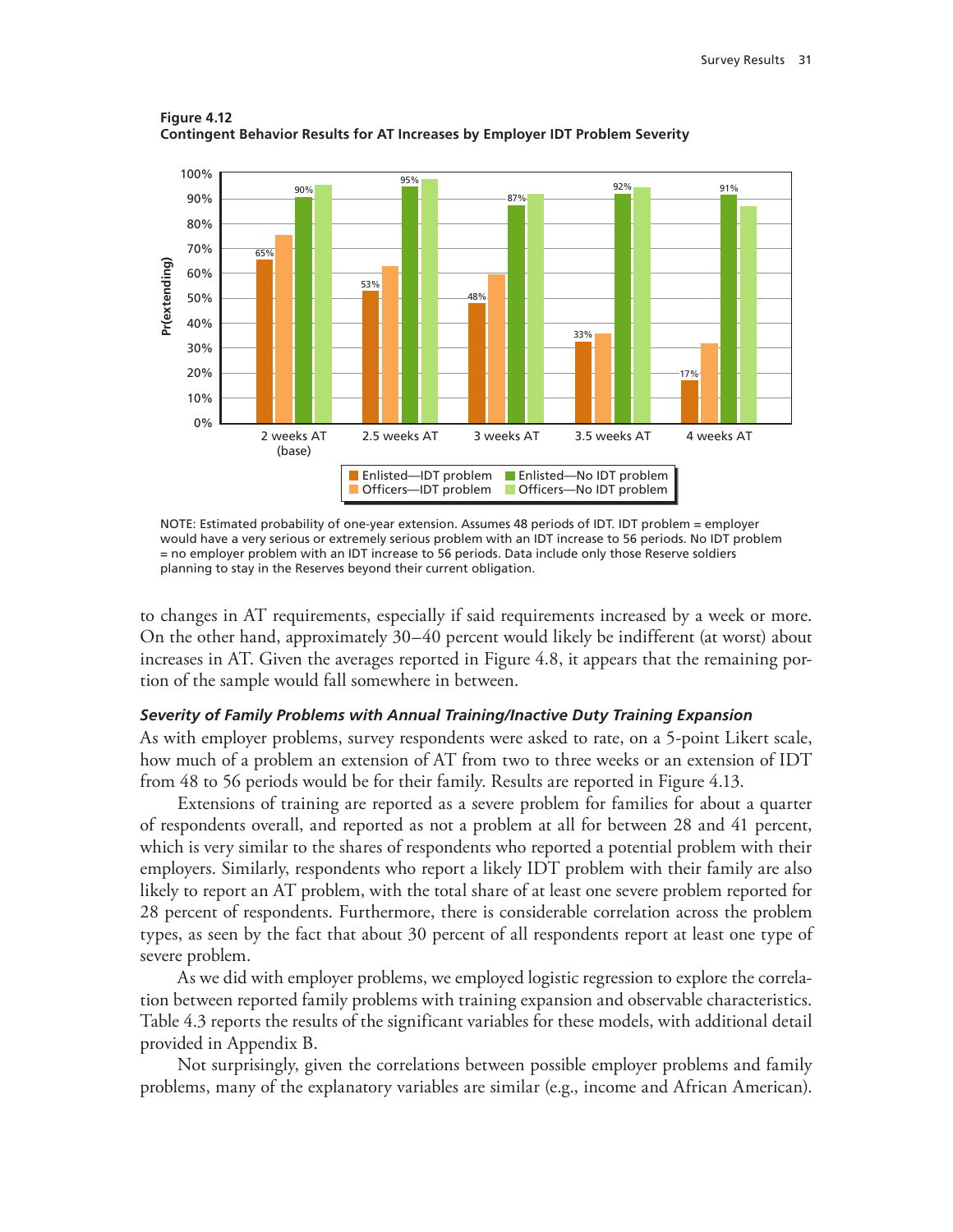

**Figure 4.13 Distribution of Severity of AT and IDT Expansion Problems for Family**

There are a few additions; for example, Hispanics and Native American/Pacific Islanders are more likely to report family problems than are whites, and those who have never been married are less likely. Furthermore, those who are separated, divorced, or widowed or who have deployed are more likely to report a problem with AT expansion. However, as before, the explanatory power is low (pseudo  $R^2$  values range from .026 to .035), suggesting that accurate identification of likely family problems using observable characteristics is unlikely.

Table 4.4 shows the proportion of the sample who report serious family problems related to the expansion of AT and IDT by military occupation. Those in chemical/CBRN occupations have the highest percentage of severe family problems associated with potential AT expansion, while maintenance organizations are the second highest (similar to employer problems). Those in finance and military intelligence (with the latter in the top tier for both employer and family problems) are the most likely to report severe family problem from IDT expansion, but these estimates tend to be statistically indistinguishable from the other occupations except for

| Table 4.3                                                                      |  |
|--------------------------------------------------------------------------------|--|
| Significant Explanatory Variables in Severe Family Problem Logistic Regression |  |

| <b>IDT Increase from 48 to 56 Periods</b><br>a Problem for Family | AT Increase from 2 to 3 weeks<br>a Problem for Family    |
|-------------------------------------------------------------------|----------------------------------------------------------|
| Income (greater income, more likely)                              | Deployment (if ever deployed, more likely)               |
| Never married (less likely)                                       | Income (greater income, more likely)                     |
| Hispanic (more likely) <sup>a</sup>                               | Never married (less likely)                              |
| African American (less likely)                                    | Separated/divorced/widowed (more likely)                 |
| Native American/Pacific Islander (more likely) <sup>a</sup>       | Hispanic (more likely)<br>African American (less likely) |

NOTE: Table reports variables significant at 5-percent level from multivariate logit regression of very serious/extremely serious family problems on sociodemographic and civilian employment variables.

a Indicates significance at 10-percent level.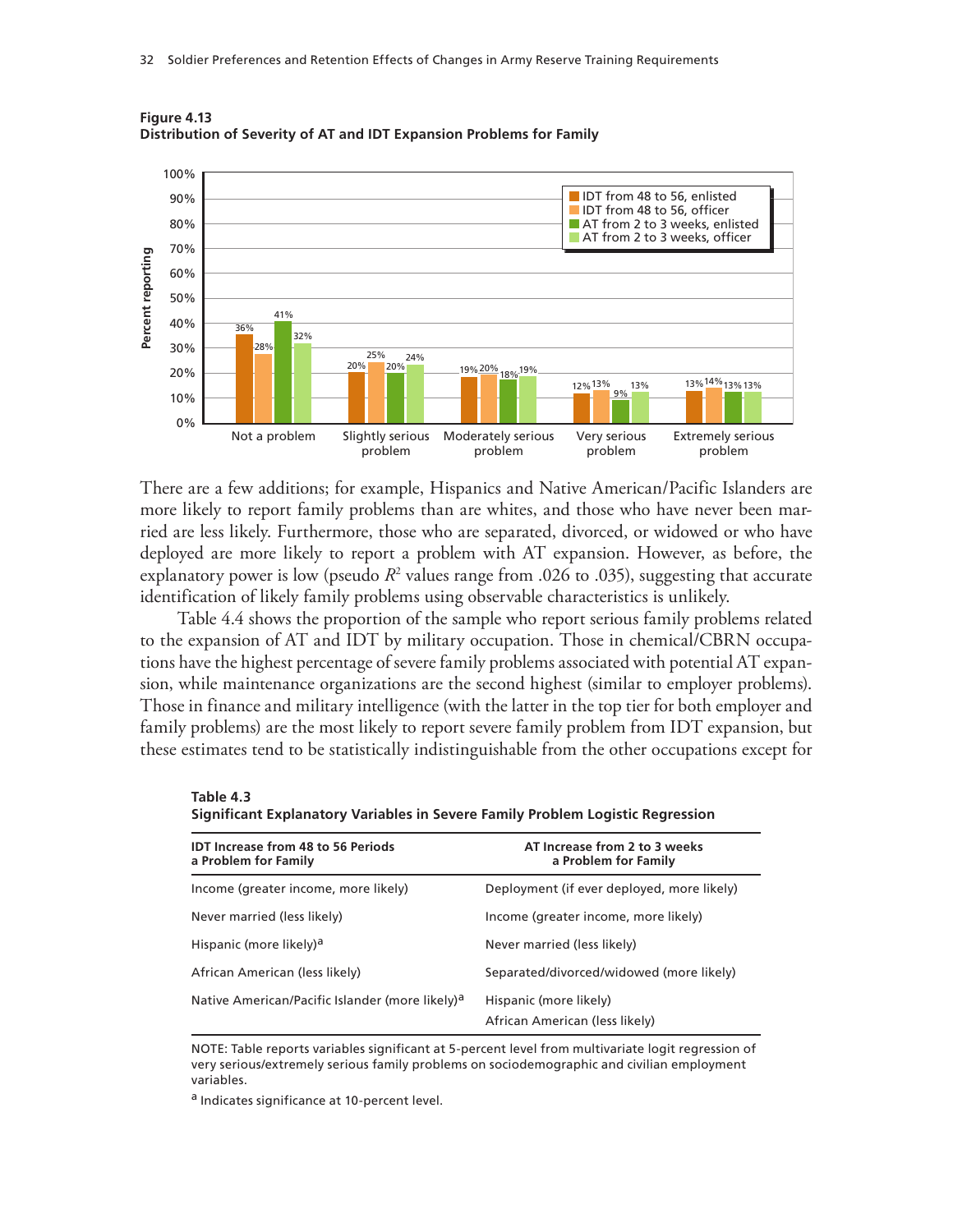| Table 4.4                                                             |  |  |
|-----------------------------------------------------------------------|--|--|
| <b>Proportion of Military Occupations with Severe Family Problems</b> |  |  |

| <b>MOS</b>                                                             | % Serious AT<br><b>Family Problem</b> | N   | % Serious IDT<br><b>Family Problem</b> | N   |
|------------------------------------------------------------------------|---------------------------------------|-----|----------------------------------------|-----|
| Adjutant general/personnel/human resources                             | 8                                     | 118 | 15                                     | 118 |
| Aviation                                                               | 26                                    | 116 | 26                                     | 114 |
| Chemical, biological, radiological, and nuclear<br>specialists         | 35                                    | 92  | 25                                     | 96  |
| Civil affairs                                                          | 24                                    | 356 | 27                                     | 358 |
| Engineer                                                               | 25                                    | 342 | 33                                     | 342 |
| Finance                                                                | 29                                    | 28  | 36                                     | 28  |
| Headquarters organization                                              | 16                                    | 226 | 23                                     | 222 |
| Legal/judge advocate general                                           | 24                                    | 132 | 30                                     | 134 |
| Medical                                                                | 28                                    | 852 | 27                                     | 850 |
| Military intelligence                                                  | 26                                    | 360 | 35                                     | 360 |
| Military police (MP)                                                   | 20                                    | 236 | 26                                     | 236 |
| Signal                                                                 | 22                                    | 162 | 20                                     | 162 |
| Special operations/psychological operations/<br>information operations | 27                                    | 172 | 34                                     | 172 |
| Maintenance                                                            | 30                                    | 40  | 30                                     | 40  |
| Ordnance/ammunition                                                    | 19                                    | 54  | 22                                     | 54  |
| Quartermaster/supply                                                   | 24                                    | 214 | 23                                     | 214 |
| Transportation                                                         | 26                                    | 340 | 25                                     | 342 |
| <b>Other CSS/logistics</b>                                             | 24                                    | 252 | 25                                     | 252 |
| Training                                                               | 23                                    | 516 | 25                                     | 518 |
| Training support                                                       | 30                                    | 154 | 27                                     | 154 |
| Not assigned to unit                                                   | 25                                    | 16  | 38                                     | 16  |
| Other (specify)                                                        | 16                                    | 388 | 20                                     | 388 |

NOTE: Percentages are not statistically different from each other in all cases.

the largest and smallest percentages. Proportions are statistically significant only for the highest and lowest percentages.

## *Annual Training Results by Family Problem Severity*

Figure 4.14 shows the results of the contingent behavior exercise for AT expansion for those who reported a likely severe family problem with increasing IDT and AT requirements. In this figure, we pool officers and enlisted and do not report those with no likely family problems.<sup>7</sup>

 $^7\;$  The results are qualitatively similar to those in Figures 4.11 and 4.12.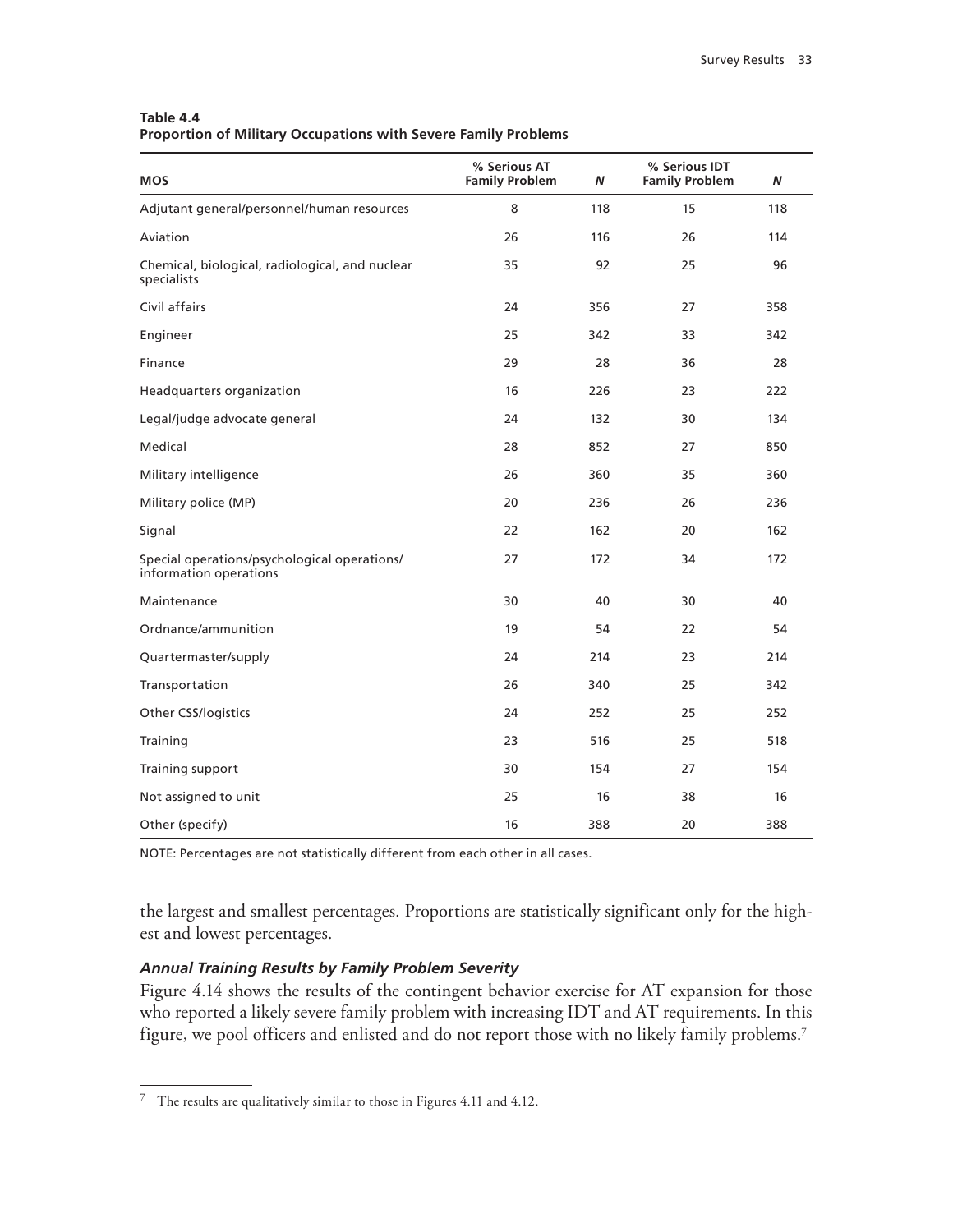



NOTE: Estimated probability of one-year extension. Severe problem with IDT = family would have a very serious or extremely serious problem with an IDT increase from 48 to 56 periods. Severe problem with AT = family would have a very serious or extremely

As seen in the figure, the pattern in the probability of extension for those reporting likely severe family problems is similar to that of respondents reporting severe employer problems (a fairly steep drop-off from two weeks through four weeks of AT), though the overall probability levels are lower. This suggests greater responsiveness (in terms of attrition from those with family problems as opposed to those with employer problems) to increases in AT requirements.

#### *Results by Level of Training in the Previous Year*

Because experience may affect preferences, we tested whether there were systemic differences in preferences related to the reported levels of AT and IDT by respondents in the sample.<sup>8</sup> First, we included the reported number of AT and IDT days/periods as linear covariates in the baseline regression. For enlisted personnel, there was a positive and statistically significant  $(p = 0.03)$  relationship between number of AT days and probability of extending, and a negative and statistically significant ( $p = 0.03$ ) relationship between number of IDT periods and probability of extending. For officers, the AT results were similar, but the IDT results were not significant ( $p = 0.12$ ). When including covariates (with missing observations coded), these variables are no longer statistically significant ( $p = 0.17$  for AT and  $p = 0.97$  for IDT) for enlisted personnel; the AT variable is insignificant for officers ( $p = 0.22$ ), but the IDT variable is negative and significant ( $p = 0.024$ ).

Finally, we coded the conditional logit contingent behavior model to split the sample into those with less than the median AT and IDT levels (enlisted and officer specific) and those with more. For the AT results, we found no difference in responses between these groups for officers; however, we did find a statistically significant difference for the four-week AT choice. More specifically, those with less AT experience are less likely to extend when offered four

<sup>8</sup> Results are available from the authors.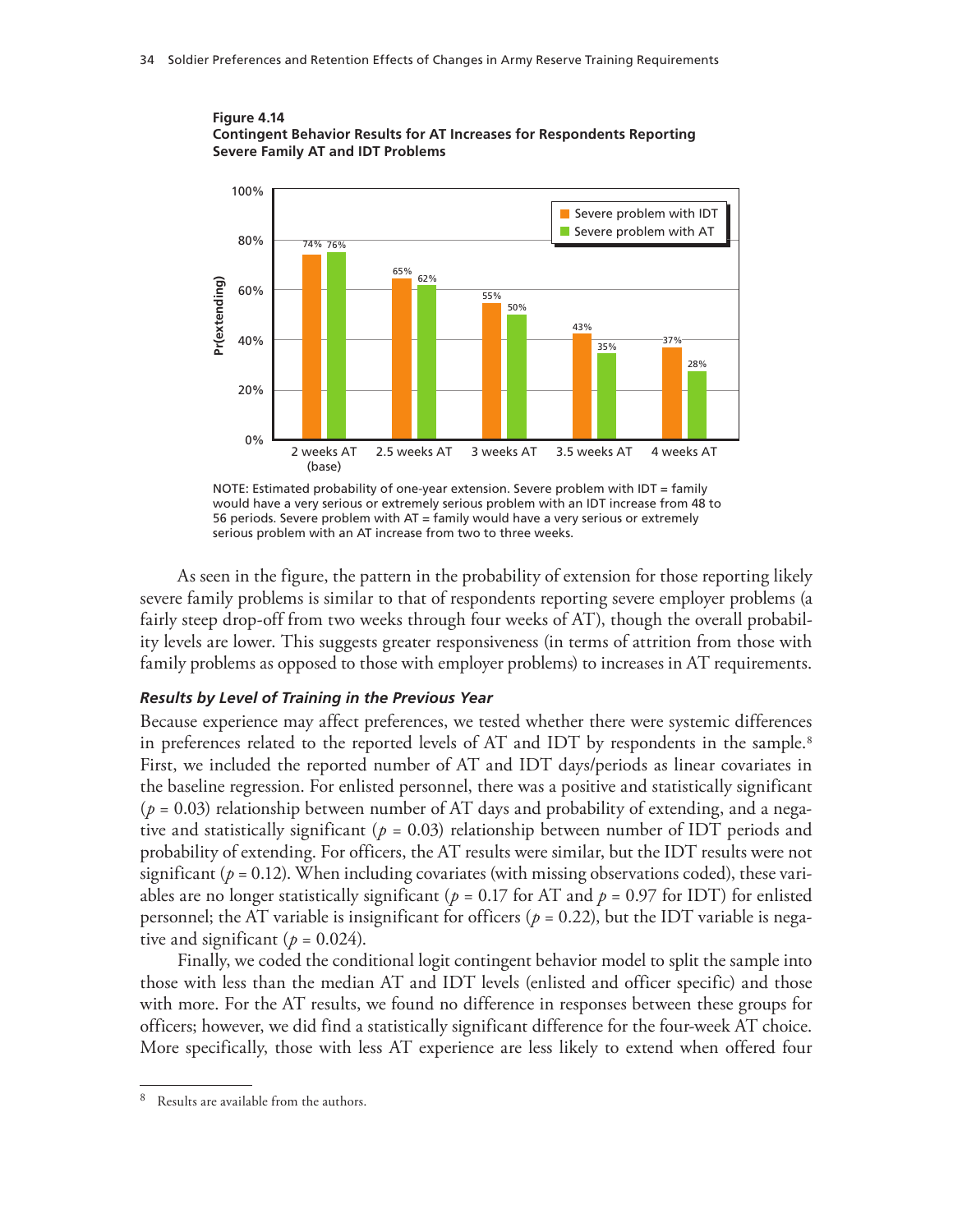weeks of AT as an option, all else equal. It thus appears that these responses are driving the aggregate result, as those with greater than the median experience with AT are indifferent between the levels asked. One explanation is that the policy change might be considered nonbinding to these individuals.

For the IDT results, we found no significant difference in preferences between enlisted personnel and officers on either side of the median IDT.

#### **Choice Experiment Results**

The choice experiment allowed us to manipulate possible training regimes over the dimensions of AT length, IDT length, IDT drill schedule, and number of consecutive AT periods, and uncover the average preferences of the respondents by estimating the conditional logit model in Equation (3.2). Unlike the contingent behavior exercise, the choice experiment simply asked respondents to choose their most preferred option from a three-option set over four different choice occasions. As in the previous section, we report the estimated probabilities of choice for each option and present the details of the models in Appendix C.9 We highlight the results for AT and IDT length but note a strong preference for one continuous AT period and weekend IDT schedule across all model specifications. Statistical results are presented in Appendix C.

#### *Baseline Annual Training Results*

Predicted probabilities associated with the preferred AT regime for enlisted personnel and officers are reported in Figure 4.15.

As seen in the figure, preferences between enlisted personnel and officers are quite similar. Results suggest that, on average, Reserve soldiers would favor an expansion of AT over the current two-week baseline to three weeks and are (statistically) indifferent between two weeks and four weeks of AT. Reducing the length of AT to one week is the least preferred option.





NOTE: Marginal probability of preferred choice. Four weeks AT coefficient not significantly

<sup>&</sup>lt;sup>9</sup> Formally, we report the estimated marginal probabilities of choosing a particular option.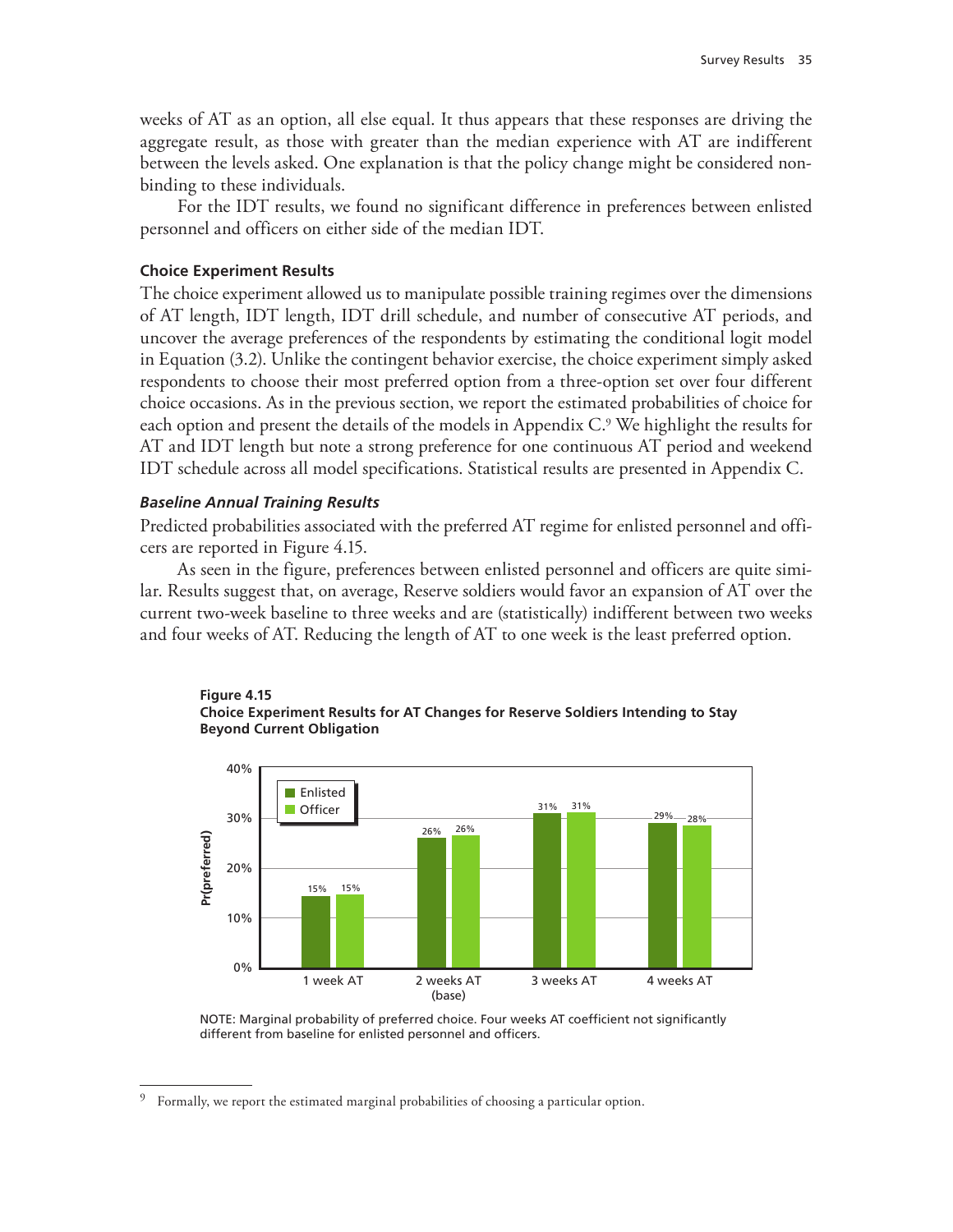### *Baseline Inactive Duty Training Results*

Predicted probabilities associated with changing IDT requirements for enlisted personnel and officers are reported in Figure 4.16. As with the contingent behavior results, there appears to be a relatively strong average preference for the status quo (48 periods of IDT), and about equal probabilities for the other choices.

### *Annual Training Choice Experiment Results for Employer and Family Problems*

This subsection presents the choice experiment results, accounting for differences in selfreported employer and family problems as in the contingent behavior analysis. Figures 4.17 and 4.18 report the choice probabilities for those expecting severe employer or family problems





#### **Figure 4.17 Predicted AT Choice Probabilities for Expected Severe Employer and Family Problems Relative to Overall Average, Enlisted Personnel**



NOTE: Marginal probability of preferred choice. Lines show predicted probability for all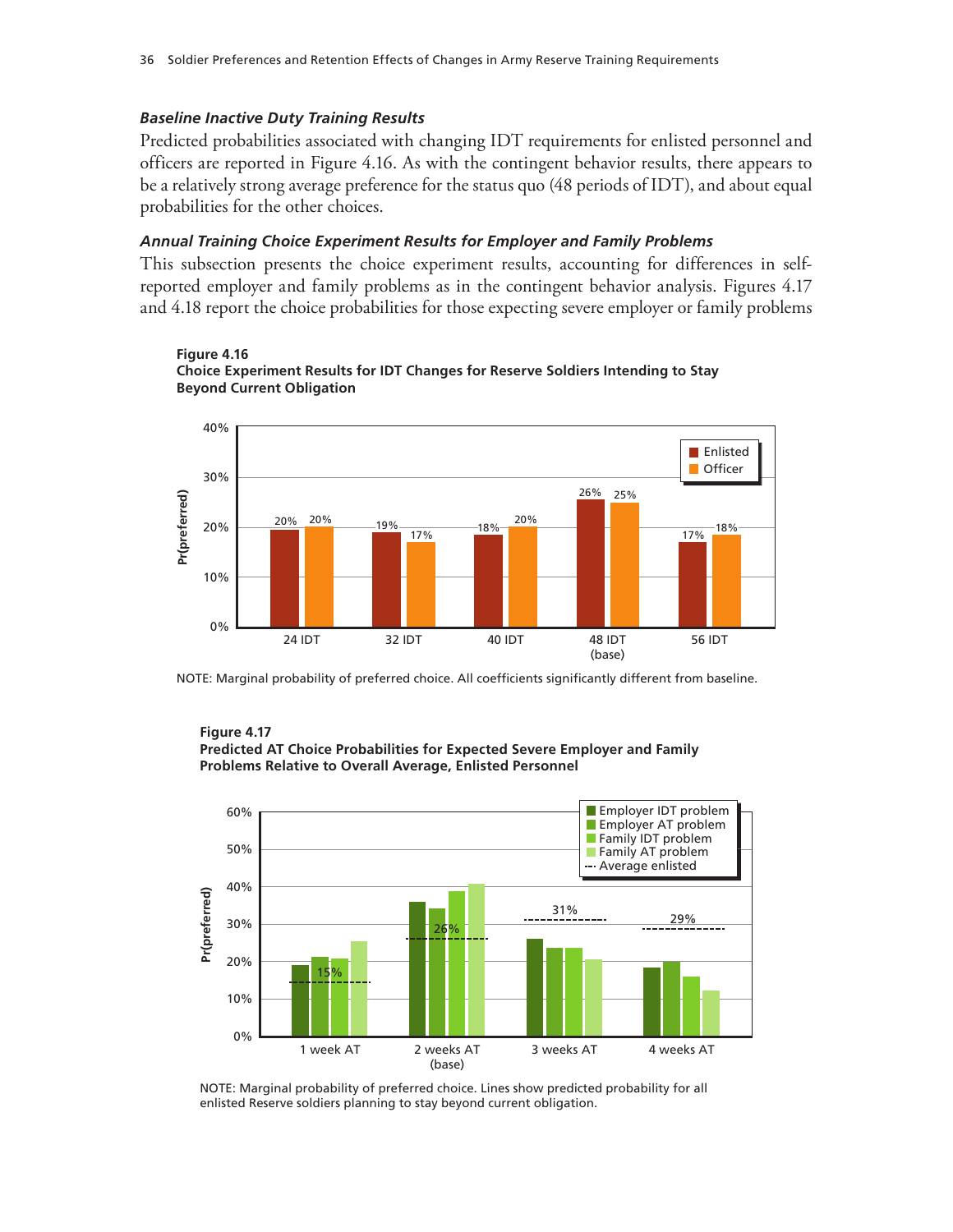### **Figure 4.18 Predicted AT Choice Probabilities for Expected Severe Employer and Family Problems Relative to Overall Average, Officers**



NOTE: Marginal probability of preferred choice. Lines show predicted probability for all

for enlisted personnel and officers, respectively. The horizontal lines in each figure give the overall average choice probability within each personnel class, allowing for a comparison with the average.

Figure 4.17 shows that for enlisted personnel expecting employer or family problems, the preferred AT regime is the status quo of two weeks, and unlike the overall average, they prefer one week of AT to four weeks. For this group, there is considerably less support for AT expansion. These results are broadly consistent with those in the contingent behavior sections, in that simple averages obscure the differences between respondents with varying employer and family situations.

Officer results are qualitatively similar to those of enlisted personnel, with a preference for the status quo regime for those with expected severe employer and family problems, and less support for AT expansion.

### *Inactive Duty Training Choice Experiment Results for Employer and Family Problems*

Choice experiment results by severity of expected employer and family problems with training expansion for the IDT regime are presented in Figures 4.19 and 4.20, mirroring the results in the previous subsection.

Figure 4.19 shows that enlisted personnel with expected employer or family problems are more likely to prefer a reduced IDT load of 24 periods per year than the average enlisted respondent, with probabilities about equal between 32 periods and the status quo of 48 periods. Perhaps unsurprisingly, those reporting severe expected IDT problems are more likely to prefer reduced IDT and disfavor 56 periods than those reporting AT problems. As with the contingent behavior results, 40 periods of IDT (a reduction of one weekend per year) does not appear to be attractive to enlisted personnel. More research is needed to better understand this preference.

The officer results in Figure 4.20 closely mirror those for enlisted personnel, with probabilities indicating a preference away from the status quo and toward 24 and 32 periods of IDT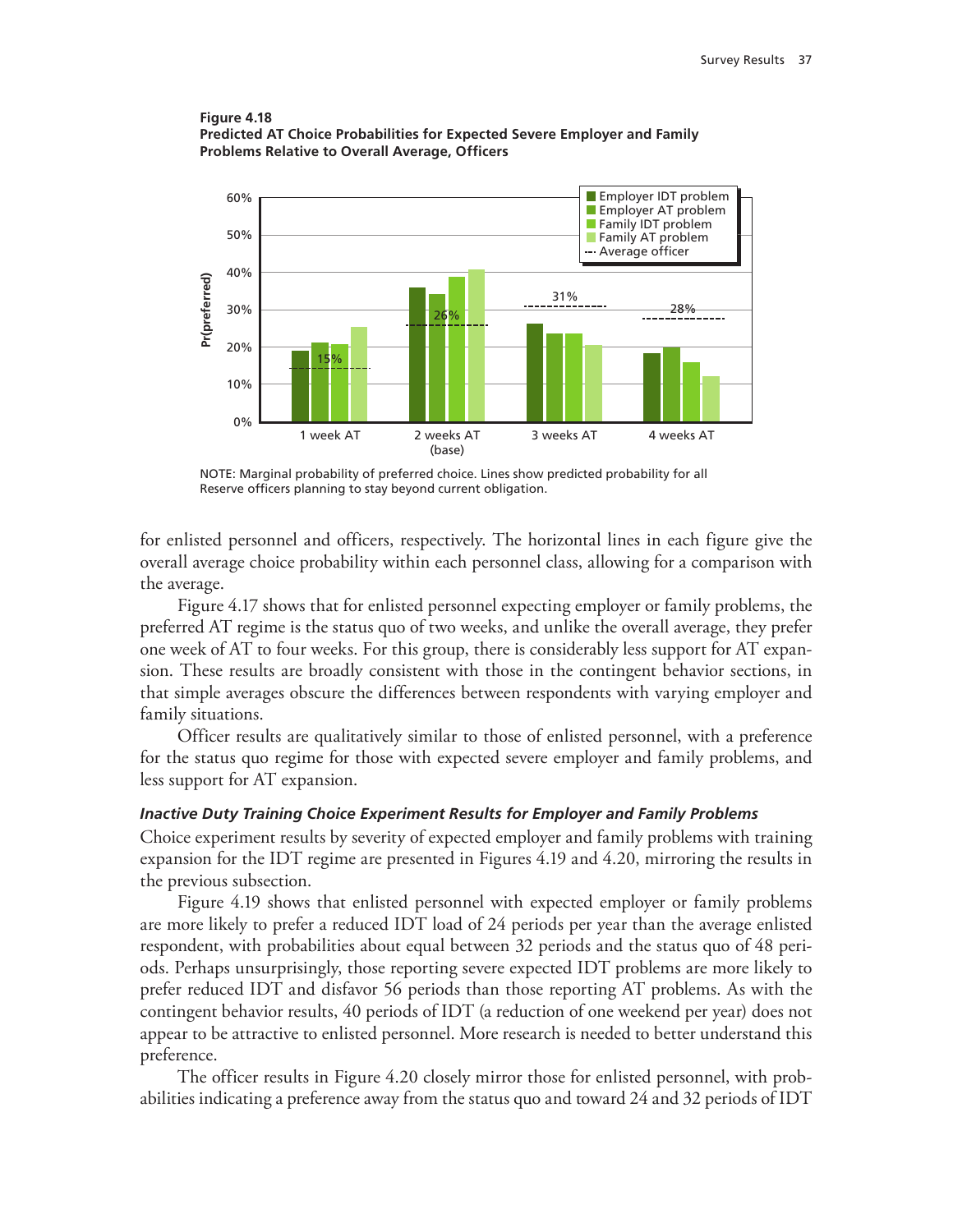



NOTE: Marginal probability of preferred choice. Lines show predicted probability for all enlisted Reserve<br>soldiers planning to stay beyond current obligation.

#### **Figure 4.20 Predicted IDT Choice Probabilities for Expected Severe Employer and Family Problems Relative to Overall Average, Officers**



NOTE: Marginal probability of preferred choice. Lines show predicted probability for all Reserve officers

per year, especially for those with expected problems related to IDT. As we found with the contingent behavior analysis, baseline results for the sample as a whole (i.e., average preferences) hide considerable differences within enlisted and officer soldier groups. Accurately predicting these differences on the basis of observables is difficult, but the results presented herein show that those individuals who perceive an increase in training requirements to be a problem for their civilian employer or their family generally differ in their response to training expansion and place the size of this group on the order of 25–30 percent of the sample.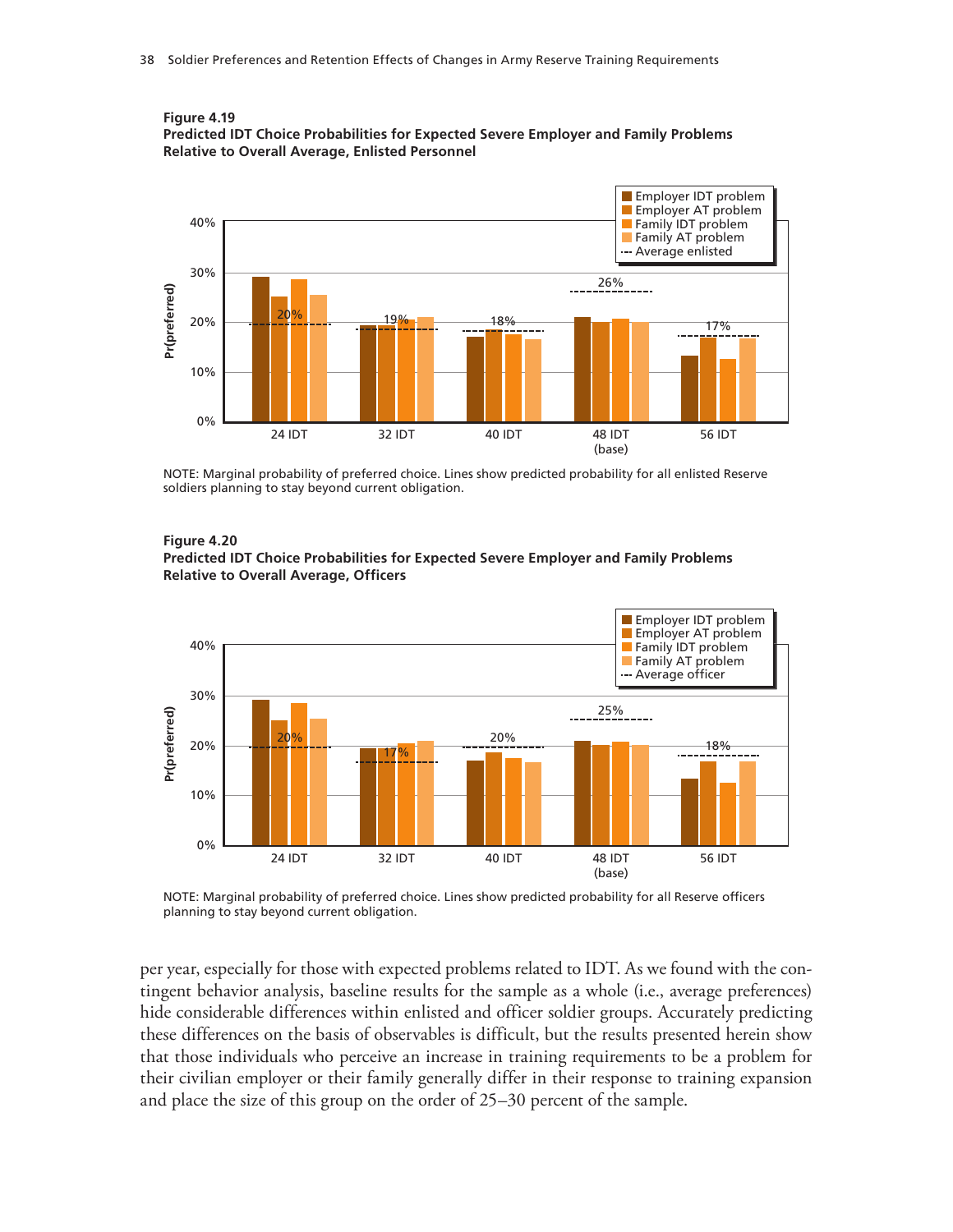### *Results by Level of Training in the Previous Year*

As we did with the contingent behavior results, we tested differences in preferences between those who engaged in less than the median level of training over the previous year in the sample and those who engaged in more.<sup>10</sup> We found no statistical differences for enlisted personnel for either AT or IDT levels.

However, for officers, we found that those with less than the median AT were more likely to choose 24 periods of IDT and a weeknight schedule than those with more than the median training levels (though preferences for other attributes were not different, and the general pattern of results is unchanged). Officers with less than the median IDT were more likely to choose 24 periods of IDT than officers with more than the median IDT, with all other preferences over attributes statistically indistinguishable.

<sup>10</sup> Results are available from the authors.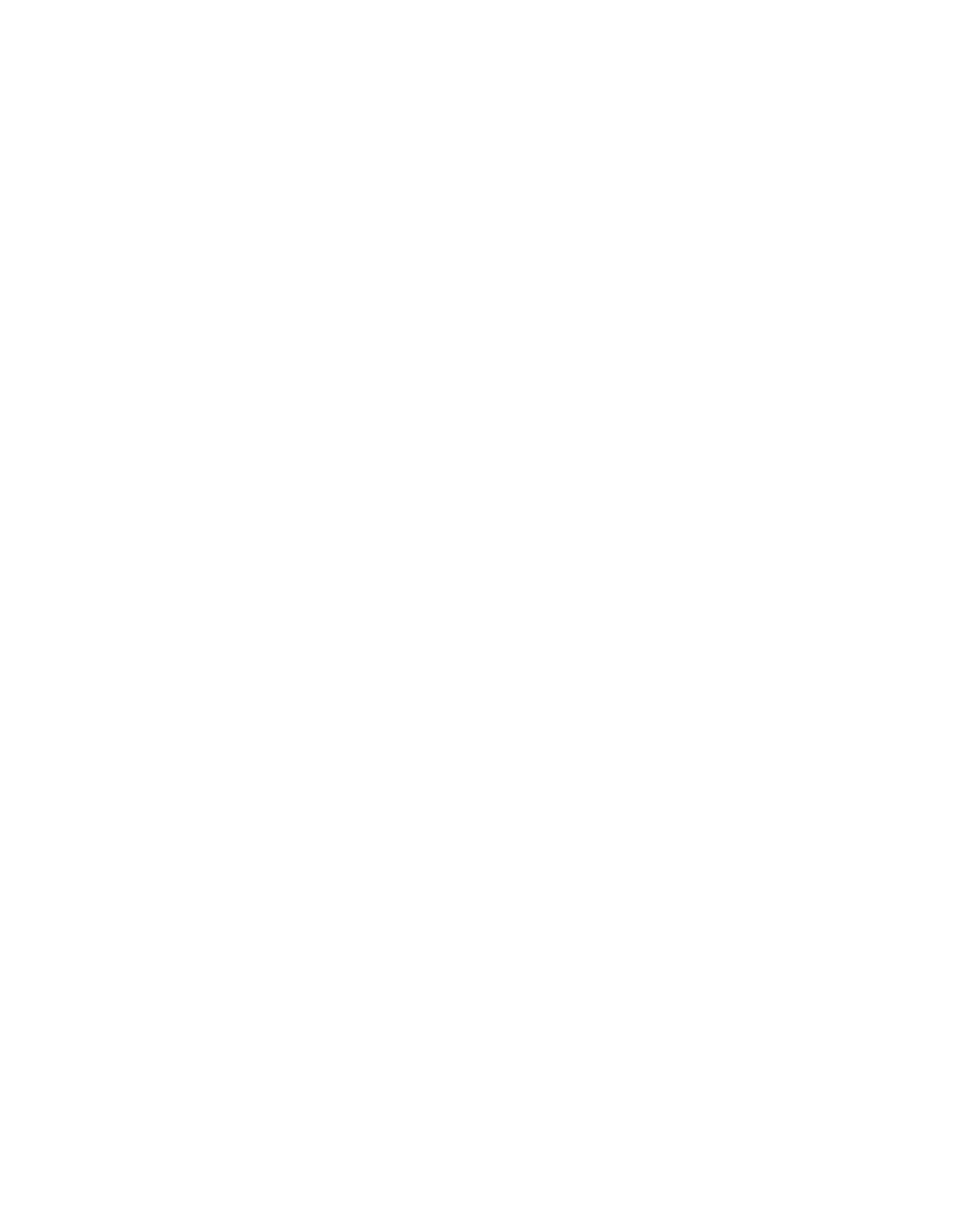This project used administrative data analysis and a survey incorporating a series of contingent behavior questions and a choice experiment to investigate the likely impacts of changing unitlevel USAR training requirements (both AT and IDT) on retention outcomes, as well as the overall preferences of USAR soldiers with respect to training load. The survey also investigated how self-perceived costs to employers and family members from changes in training manifest in different predictions about behavior and estimates of preferred training regimes.

In our analysis of the administrative data, we found that median training days (the sum of AT and IDT days) in units with at least 100 assigned personnel had increased in FY 2013 to FY 2015 relative to earlier years, although some types of USAR units had larger increases than others. We also found that these increases in unit-level training requirements were associated with lower individual-level retention, while controlling for the soldier's own participation in training and other service-related and demographic variables. Soldiers who were older, female, or married and who had lower education levels or more months of prior deployment were also more likely to separate. Soldiers in higher pay grades and who had one or more children and higher education levels were less likely to separate, as were enlisted personnel who were African American, Asian, or Pacific Islanders.

The survey gathered information on USAR soldiers' service-related and sociodemographic characteristics, retention plans, and attitudes toward training and used contingent behavior and choice experiment questions to assess their preferences about the length and timing of AT and IDT and the potential effects of changes in training requirements on retention intentions. It also examined whether soldiers anticipated problems with their civilian employer or family if training requirements changed.

Results from the choice experiment showed that, on average, Reserve soldiers planning to stay in the USAR beyond their current obligation prefer a slight increase in AT (but not up to four weeks) and the status quo 48 periods of IDT per year. From the perspective of the entire sample (as opposed to the "average" respondent), about 60 percent preferred more AT, about a quarter preferred to keep it at the baseline of about two weeks, and about 15 percent preferred a decrease. A weekend IDT schedule and one continuous period of AT are preferred on average, with one continuous period preferred by about 54 percent of the sample, and a weekend IDT schedule preferred by 57 percent of the sample. These predicted percentages from the choice models were based on choice questions that asked respondents to essentially condition on their present situation, explicitly asking them to consider their "own family and employment situation and [their] current obligation to the Army Reserves."

The contingent behavior question was more forward looking and asked respondents to consider their future commitment to service in the USAR if expected training requirements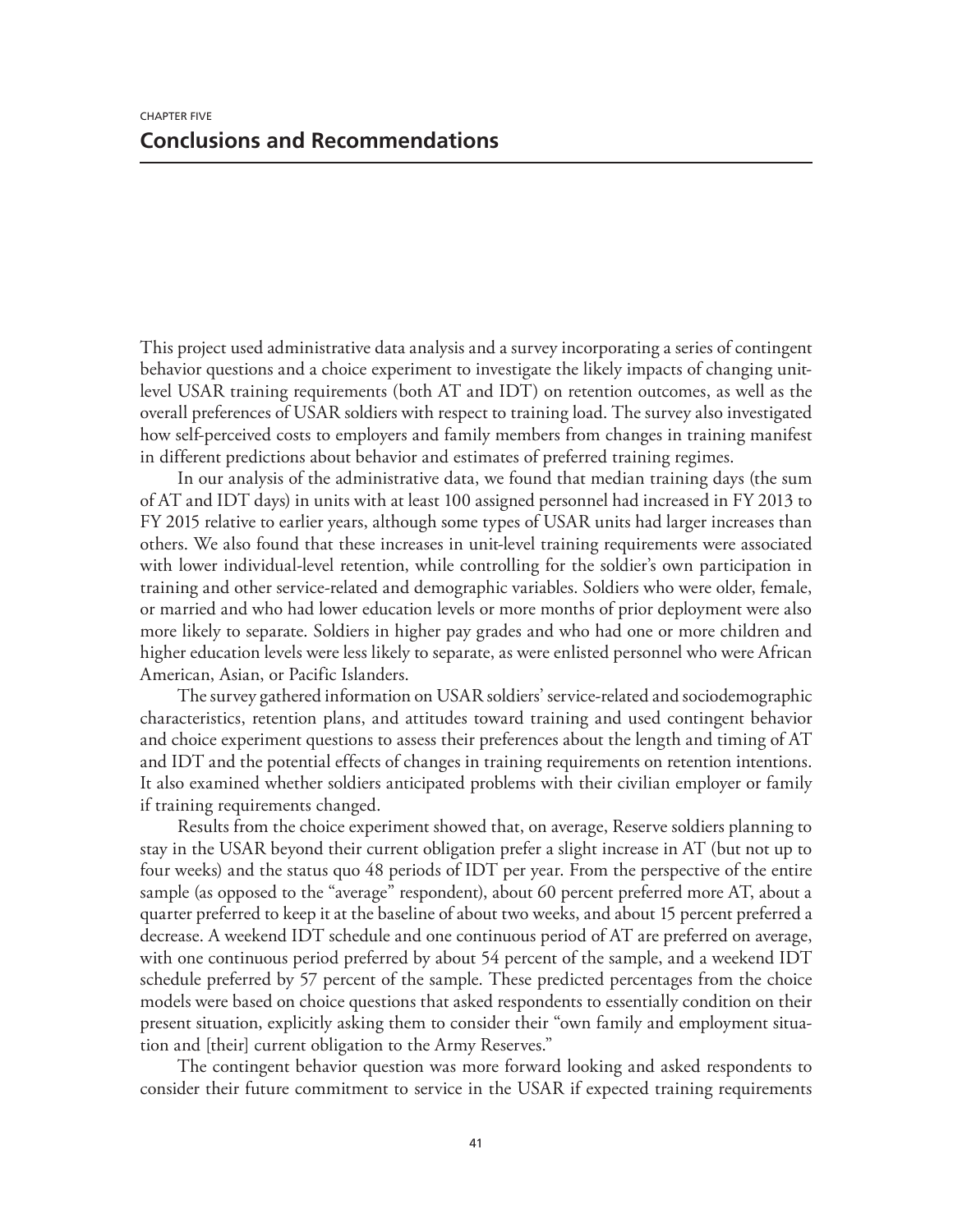were to change. Results indicated that if AT increased by a week or more from the current two weeks, then a statistically significant share of officers who were planning to stay under the old policy would choose to leave the USAR, and that share increases as the amount of AT increases. For enlisted personnel, the threshold for statistical significance is four weeks, though the predicted shares are similar to officers and the sign of the coefficients for adding one or one and a half weeks is negative. Compared with the choice experiment results, it seems likely that this attrition would come from the 40 percent subsample that did not prefer an increase in AT minimums.

Retention intentions would also be decreased if the minimum IDT level per policy was decreased to fewer than 48 periods per year for both enlisted personnel and officers. Thus, we find no evidence that reductions in IDT are necessary to accommodate an increase in AT in order to maintain soldier well-being.

These results, however, obscure other important systematic differences in preferences across the sample. Those soldiers with no severe expected employer or family problems (-70) percent of the sample) are indifferent to increases in training, but those who expect severe problems are much more responsive, with family problems driving the most change (though this is the smaller group). Those with larger incomes and who are self-employed are more likely to report serious employer problems with training expansion, while those who are African American, have more dependents, and have government civilian jobs are less likely to report employer problems. Those with larger incomes, who are Hispanic, or who have been deployed are more likely to report serious family problems with training expansion, while those who are African American or who have never been married are less likely to report family problems. In terms of military occupations, there is some evidence that those in maintenance (in terms of AT) and engineering and military intelligence occupations (in terms of IDT) are more likely to experience employer or family problems related to training expansion. Any expansion of AT or IDT would thus be expected to have a negative effect on the retention decisions of soldiers who perceive severe costs to employers or families but may be welcomed by others.

Methodologically, we find generally good qualitative agreement between the preferences implied by the contingent behavior and choice experiment analyses. To the extent that we were able to test the effects of the same variables on separations using the DMDC data, we also found similarities, with higher unit training requirements associated with a higher probability of separations. Both enlisted personnel and officers were more likely to separate if they had been deployed for more months, were female, or were married, and less likely to separate if they had one or more children, while enlisted personnel were less likely to separate if they were African American.

On the basis of this evidence, the authors offer the following recommendations to the USAR:

- **AT should not be expanded beyond three weeks if retention is a priority.** The contingent behavior results suggest that expanding minimum AT by a week or more would result in statistically significant effects on retention of officers. Per the choice experiment results, an extension would be viewed as positive by the average respondent (or about 60 percent of the sample), but more negatively by approximately one-third of our respondents who perceive employer or family problems with expansion.
- **IDT periods should not be reduced if AT is expanded to between two and three weeks in order to maintain retention intentions.** The contingent behavior results sug-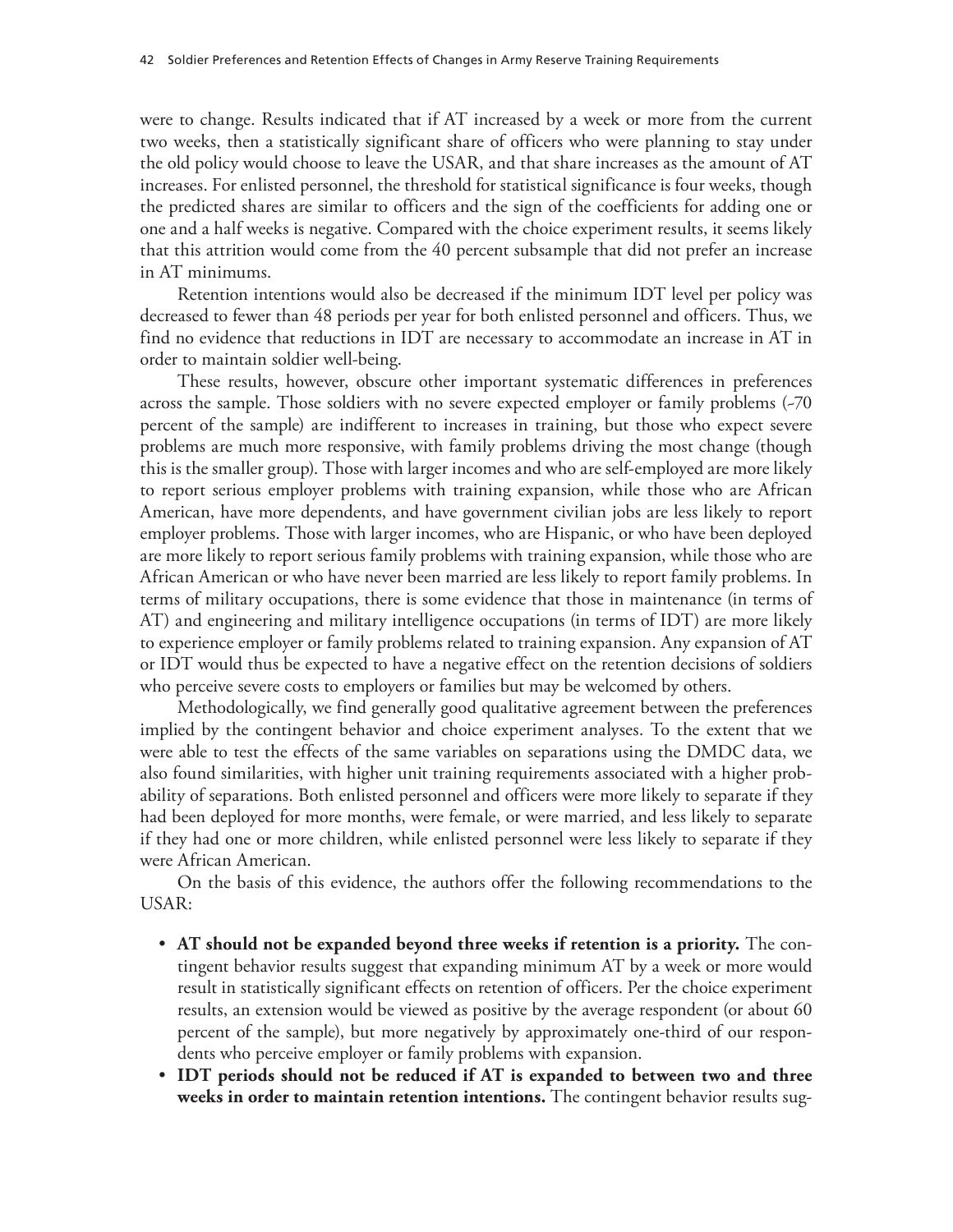gest that any reduction in IDT minimums would negatively affect retention and is not needed to offset small increases in AT policy. However, the choice experiment results suggest that those who perceive problems with employers or family would likely prefer such a reduction.

• **Changes to a nonweekend IDT schedule or away from one single, continuous period of AT per year are not recommended.** The choice experiment results showed that a majority of respondents preferred the status quo. Again, however, differences in preferences across the USAR force mean that this preference is not necessarily universal.

In addition, the results suggest that offering options with varying levels of training requirements could help meet the preferences of a wider range of TPU soldiers, allowing for self-selection into positions or unit types with higher or lower training requirements based on individual circumstances.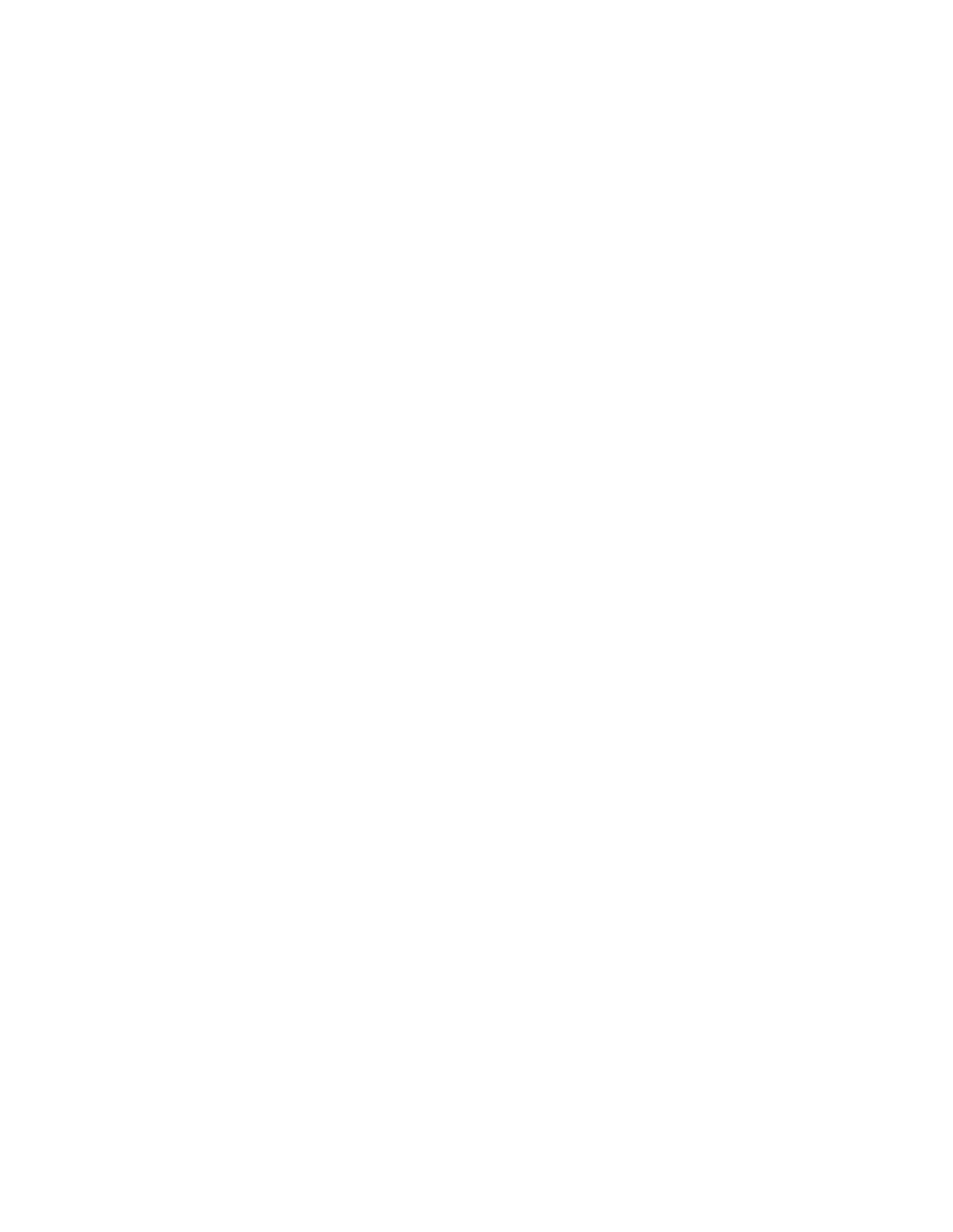This appendix provides the solicitation email (including informed consent materials) sent to the approximately 60,000 Reserve soldiers invited to complete the survey, as well as the survey instrument itself. (Note that contact information provided in the survey has been omitted.) The survey was conducted with approval of RAND's Human Subjects Protection Committee and review by the Army. An online appendix, *Soldier Preferences and Retention Effects of Changes in Army Reserve Training Requirements: Appendix D. Summary Statistics*, provides summary statistics from the survey questions.

# **Solicitation Email**

SUBJECT: RAND Operational Reserves Study

Dear Reservist:

I write to request your participation in a survey of Army Reserve personnel conducted by the RAND Corporation. The study seeks to examine the effects of individual and collective training on retention and to identify ways to improve (retention) while maintaining an operational reserve. The survey intends to collect data based off of Army Reserve Soldiers and Families' experiences and preferences with training and civilian employment.

The survey will collect background material, as well as provide an opportunity to choose among a range of potential training distributions. Choices will vary in several dimensions, including the number and continuity of AT weeks and the number and schedule of IDT periods. You will be asked to select the best option from among these choices. RAND Corporation researchers will assess the relative importance of these factors based on their analysis of the survey data.

These studies are very important to helping the U.S. Army Reserve understand complex problems which ultimately allows senior leadership to make more informed strategic decisions on mission readiness. Your support is critically important to ensuring the best possible analyses.

Your participation in this survey is completely voluntary, and any responses you make will be completely confidential. The survey will take between 20–30 minutes to complete.

If you are willing to support this important effort, please follow the link listed below:

*URL/Code*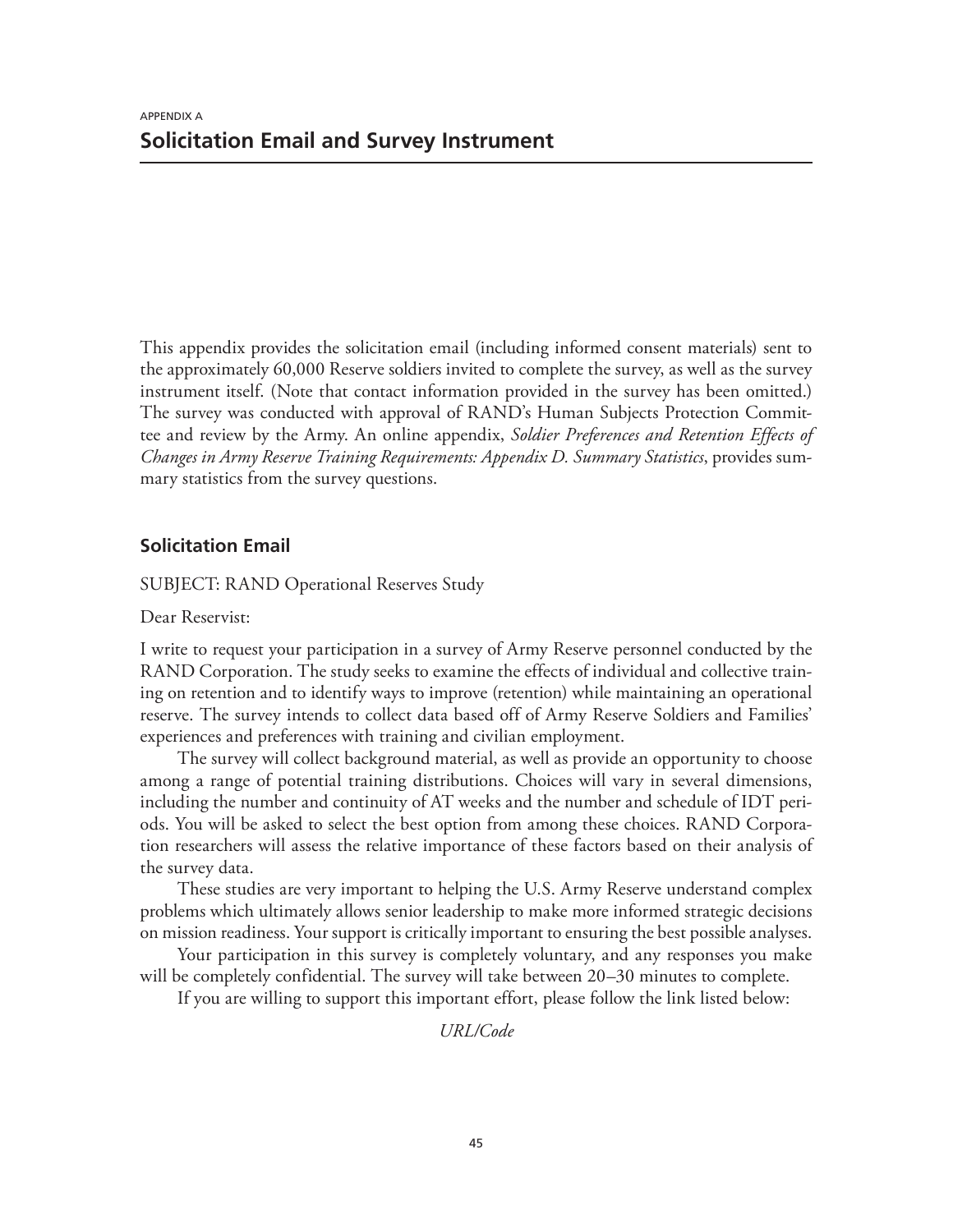If you have any questions about this survey or your rights as a participant, please contact the RAND Arroyo Center's principal investigator . . . [contact information provided in the survey has been omitted].

Similar text was used for the two follow-up emails.

## **Survey Instrument**

### INTRO

This survey is designed to obtain the opinions and preferences of soldiers about certain aspects of their Army Reserve service, especially with regard to drilling and training, as part of a larger research project conducted by the RAND Corporation at the request of the Office of the Chief, Army Reserve. The opinions you provide are important for future planning efforts to support the United States Army. As such, it is important that you answer the questions as frankly and accurately as possible.

Your answers to these questions are not traceable to you by the Army Reserve, and will be analyzed and reported along with other soldiers' answers. As such, your answers are strictly confidential.

This survey will take approximately 20 minutes to complete. Your participation in this survey is voluntary. If you refuse to participate, prefer not to answer any individual question, or do not complete the survey, there will be no penalty or loss of benefits to which you are otherwise entitled.

If you have any questions or comments about this survey or the research project, please write to the principal investigator . . . [contact information provided in the survey has been omitted].

## **Q0**

Are you currently serving in the Army Reserve?

 $\bigcirc$  Yes  $O$  No

## **INELIGIBLE**

Thank you very much for your time. This survey is intended for people who are currently serving in the Army Reserve.

## **Q1a**

What is your current paygrade?

- $O$  E1
- $\Omega$  F<sub>2</sub>
- $\overline{O}$  E3
- $\bigcirc$  E4  $\overline{O}$  E5
- $\overline{O}$  E6
- $O$  E7
- $\bigcirc$  E8
- $\overline{O}$  E9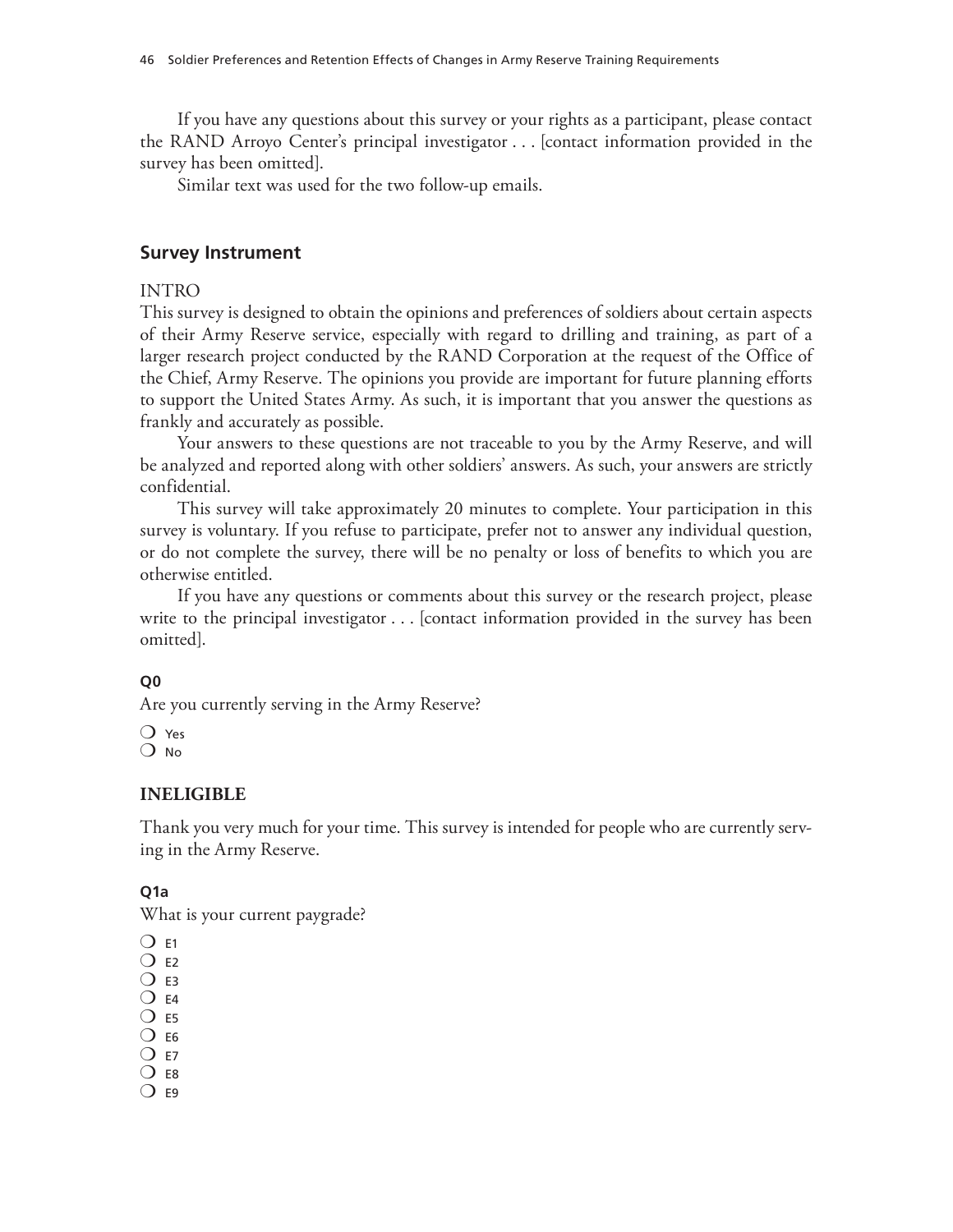- $\bigcirc$  w<sub>1</sub>
- $\bigcirc$  w<sub>2</sub>
- $\overline{O}$  W3
- $\overline{O}$  W4
- $\overline{O}$  W<sub>5</sub>
- $\overline{O}$  o1
- $\Omega$  o<sub>2</sub>
- $\overline{O}$  O3
- $O$  04
- $\overline{O}$  os
- $\bigcirc$  O6 or above

## **Q1b**

- To which type of Army Reserve unit are you currently assigned?
- $O$  Adjutant General/Personnel/Human Resources
- $\bigcirc$  Aviation
- $\bigcirc$  Chemical/CBRNE
- $\bigcirc$  Civil Affairs
- $O$  Engineer
- $\bigcirc$  Finance
- $\bigcirc$  Headquarters organization
- $\bigcirc$  Legal/Judge Advocate General
- $\bigcirc$  Medical
- $O$  Military Intelligence
- $\bigcirc$  Military Police (MP)
- $\bigcirc$  Signal
- $\bigcirc$  Special Operations/Psychological Operations/Information Operations
- $O$  Maintenance
- $O$  Ordnance/Ammunition
- $O$  Quartermaster/Supply
- $\bigcirc$  Transportation
- $\bigcirc$  Other Combat Service Support (CSS)/Logistics
- $\bigcirc$  Training
- $\bigcirc$  Training Support
- $O$  Not Assigned to Unit
- $\bigcirc$  Other (Specify) \_

## **Q1c**

Enter your Military Occupational Specialty (MOS) or your primary Area of Concentration (AOC):

- $\bigcirc$  25B Information Technology
- $\overline{O}$  25U Signal Support Systems Specialist
- $O$  31B Military Police
- $\bigcirc$  35F Intelligence Analyst
- $\bigcirc$  42A Human Resources Specialist
- $\bigcirc$  68W Health Care Specialist
- $\bigcirc$  74D CBRN
- $\bigcirc$  88M Motor Transport Operator
- $\bigcirc$  91B Wheeled Vehicle Mechanic
- $\bigcirc$  92A Automated Logistical Specialist
- $\bigcirc$  92Y Unit Supply Specialist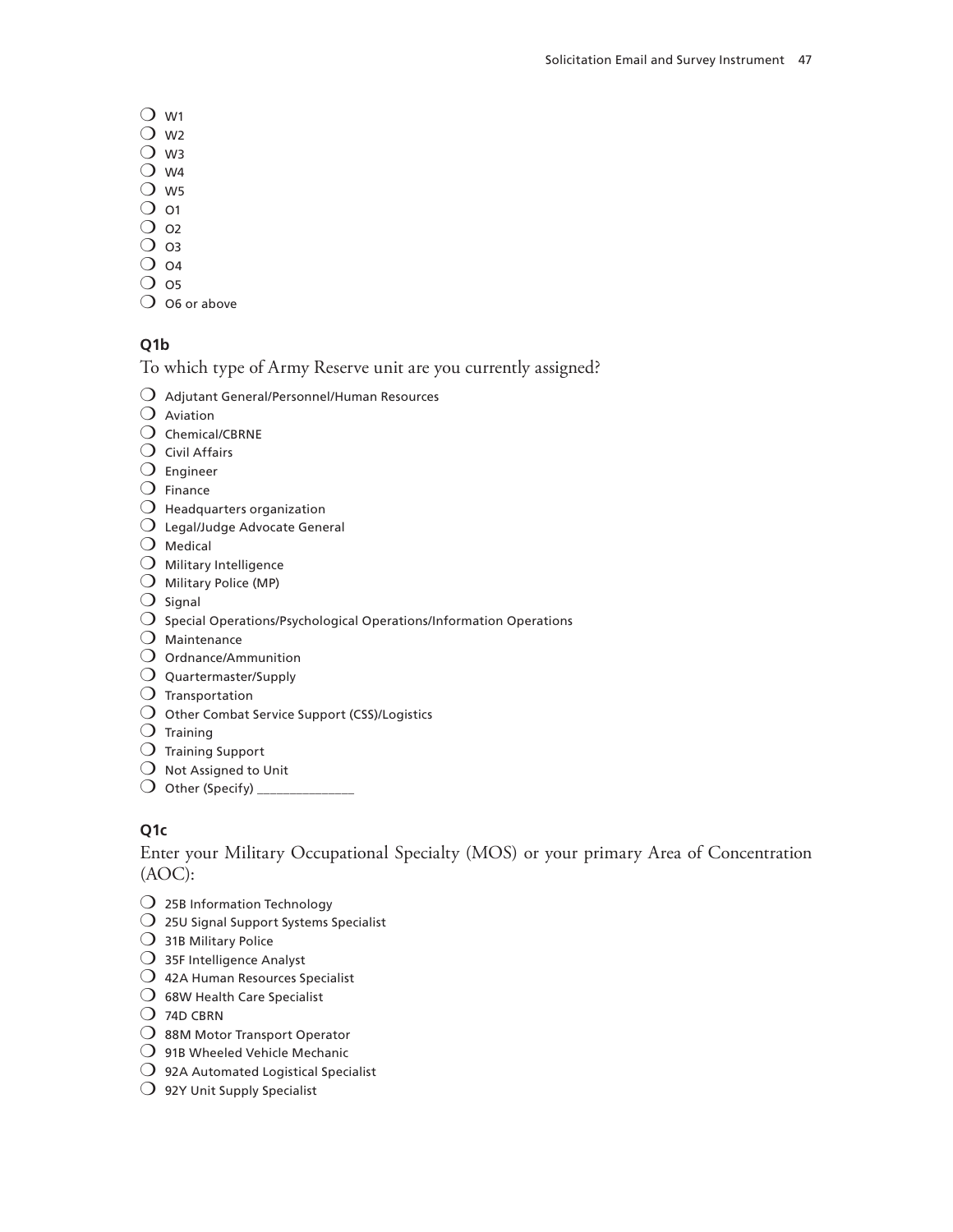48 Soldier Preferences and Retention Effects of Changes in Army Reserve Training Requirements

- $\bigcirc$  153D UH-60 Pilot
- $O$  153M UH-60M Pilot
- $O$  154F CH-47F Pilot
- $O$  255A Information Services Technician
- $\bigcirc$  255N Network Management
- $\bigcirc$  311A CID Special Agent
- $\bigcirc$  350F All Source Intelligence
- $O$  420A Human Resources Technician
- $O$  915A Automotive Maintenance
- $O$  920A Property Accounting Technician
- $O$  25A Signal
- $O$  31A Military Police
- $\bigcirc$  35D All Source Intelligence
- $\bigcirc$  42B Human Resources Officer
- $\bigcirc$  56A Chaplain
- $\bigcirc$  66H Medical-Surgical Nurse
- $\bigcirc$  70B Health Services Administration
- $\bigcirc$  74A CBRN
- $\bigcirc$  90A Logistics
- $O$  91A Maintenance & Munitions
- $\bigcirc$  92A Quartermaster
- $\bigcirc$  Other (specify)  $\_$

## **Q1d**

During the past year, about what percent of your time was spent working in your primary MOS or AOC?

- $O$  None
- $O$  1–25%
- $O$  26%–50%
- $O$  51%–75%
- $O$  76%–100%

### **Q1e**

How long have you served in the Army Reserve in years? (Round to the nearest year—for example, if less than 6 months, mark 0, if 6 months to one year, mark 1).

 $\bigcirc$  0

- $\bigcirc$  1
- $O<sub>2</sub>$
- $\Omega$  3
- $\bigcirc$  4
- $\bigcirc$  5  $\bigcirc$  6
- $O<sub>7</sub>$
- $Q_8$
- $\Omega$  9
- $\bigcirc$  more than 9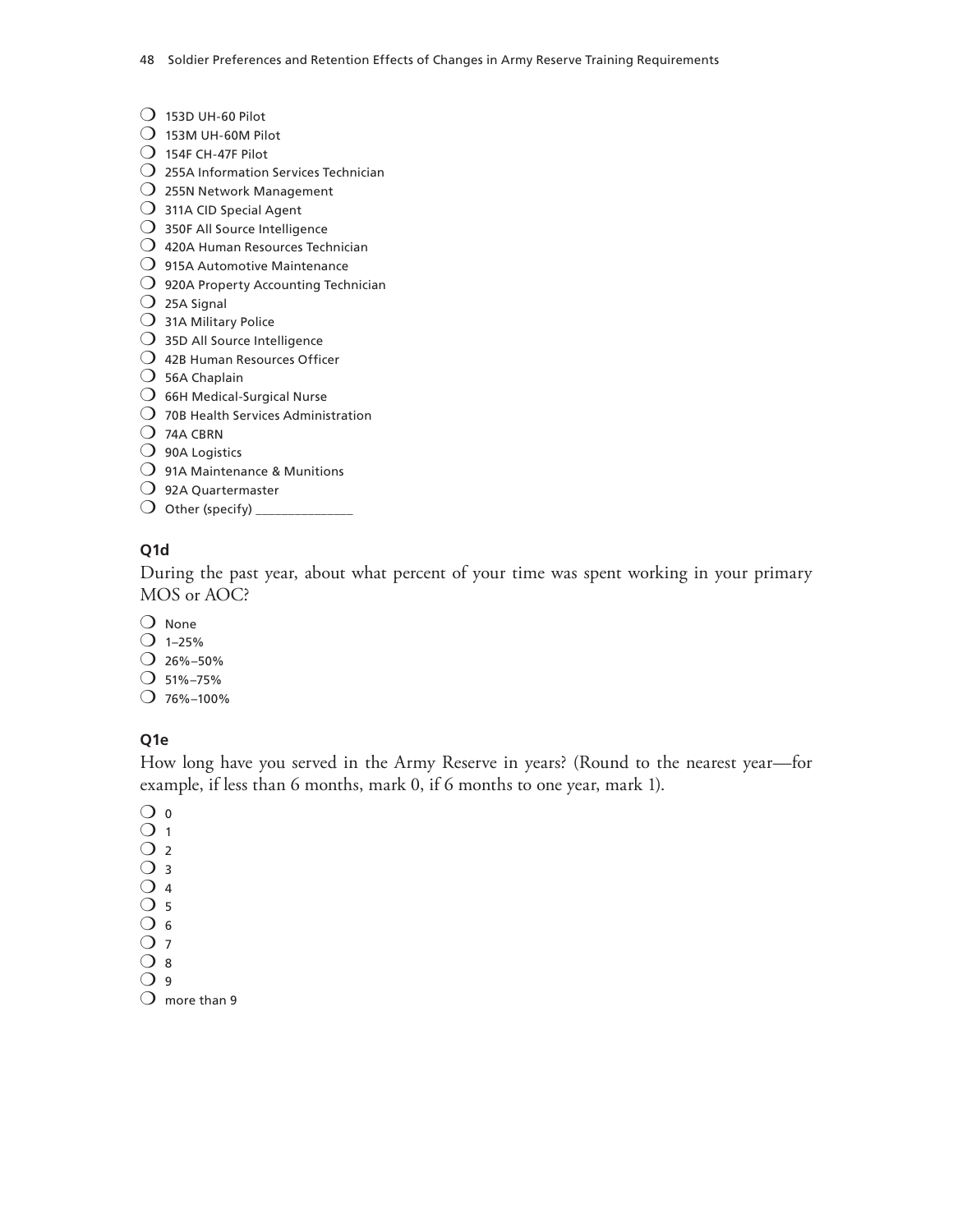## **Q1f**

How long have you been in your present Army Reserve unit in years? (Round to the nearest year—for example, if less than 6 months, mark 0, if 6 months to one year, mark 1).

 $\overline{O}$  0  $\overline{O}$  1  $\overline{O}$  2  $\overline{O}$  3  $\bigcirc$  4  $\bigcirc$  5  $\bigcirc$  6  $\overline{O}$  7  $\overline{O}$  8  $Q_{9}$ 

 $\bigcirc$  more than 9

## **Q1g**

Prior to joining the Army Reserve, did you serve in any other military component? Please select all that apply.

- $O$  Army active component
- $\bigcirc$  Army National Guard
- $\bigcirc$  Other service active component
- $\bigcirc$  Other service reserve component
- $\Omega$  None

# **Q1h\_1**

How long was your prior service in the Army active component in years? Round to the nearest year—for example, if less than 6 months, mark 0, if 6 months to one year, mark 1.

- $\bigcirc$  0
- $\bigcirc$  1
- $\overline{O}$  2
- $\overline{O}$  3
- $\bigcirc$  4
- $\overline{O}$  5  $\overline{O}$  6
- $O<sub>7</sub>$
- $O_8$
- $\Omega$  9

 $O$  more than 9

## **Q1h\_2**

How long was your prior service in the Army National Guard in years? Round to the nearest year—for example, if less than 6 months, mark 0, if 6 months to one year, mark 1.

 $\bigcirc$  0

- $\bigcirc$  1
- $\overline{O}$  2
- $\overline{O}$  3
- $\bigcirc$  4
- $O<sub>5</sub>$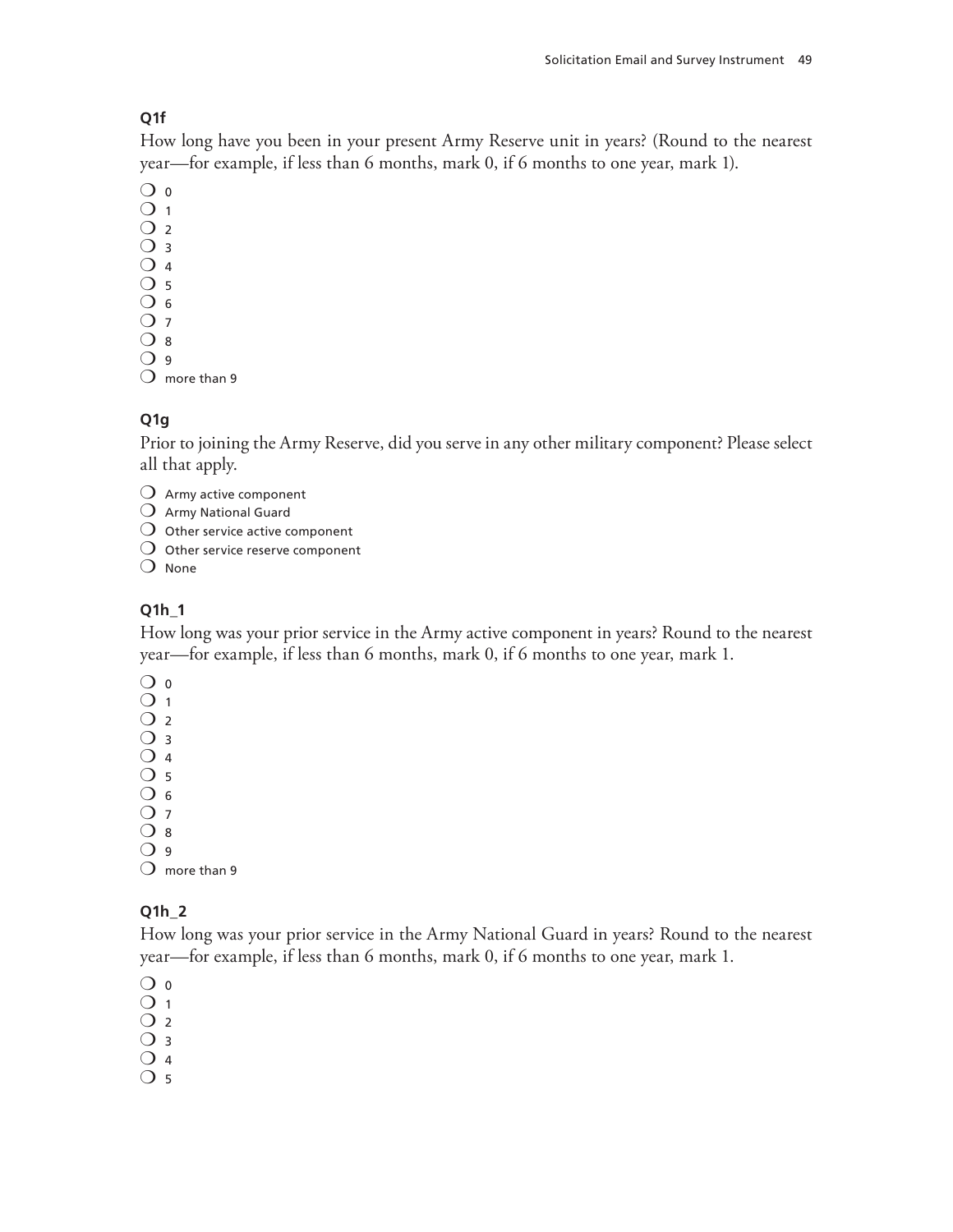$\bigcirc$  6 O 7  $\overline{O}$  8  $Q_9$  $\overline{O}$  more than 9

## **Q1h\_3**

How long was your prior service in the other service active component in years? Round to the nearest year—for example, if less than 6 months, mark 0, if 6 months to one year, mark 1.

 $\bigcirc$  0  $\bigcirc$  1  $\overline{O}$  2  $\overline{O}$  3

 $\bigcirc$  4

 $\overline{O}$  5

 $\bigcirc$  6

 $O<sub>7</sub>$ 

 $O_8$ 

 $O<sub>9</sub>$ 

 $\bigcirc$  more than 9

## **Q1h\_4**

How long was your prior service in the other service reserve component in years? Round to the nearest year—for example, if less than 6 months, mark 0, if 6 months to one year, mark 1.

 $\bigcirc$  0  $O<sub>1</sub>$ 

 $Q_2$  $O_3$  $\overline{O}$  4  $\bigcirc$  5  $\overline{O}$  6  $O<sub>7</sub>$  $Q_8$ 

 $Q_{9}$  $\Omega$  more than 9

## **Q1i**

How many enlistments have you served (including your current enlistment) in the USAR?

 $\bigcirc$  1

 $\overline{O}$  2

 $\overline{O}$  3

 $\overline{O}$  4

 $\Omega$  5

 $\bigcirc$  more than 5

## **Q1j**

Did you receive a bonus for your current enlistment?

 $\overline{O}$  Yes  $O$  No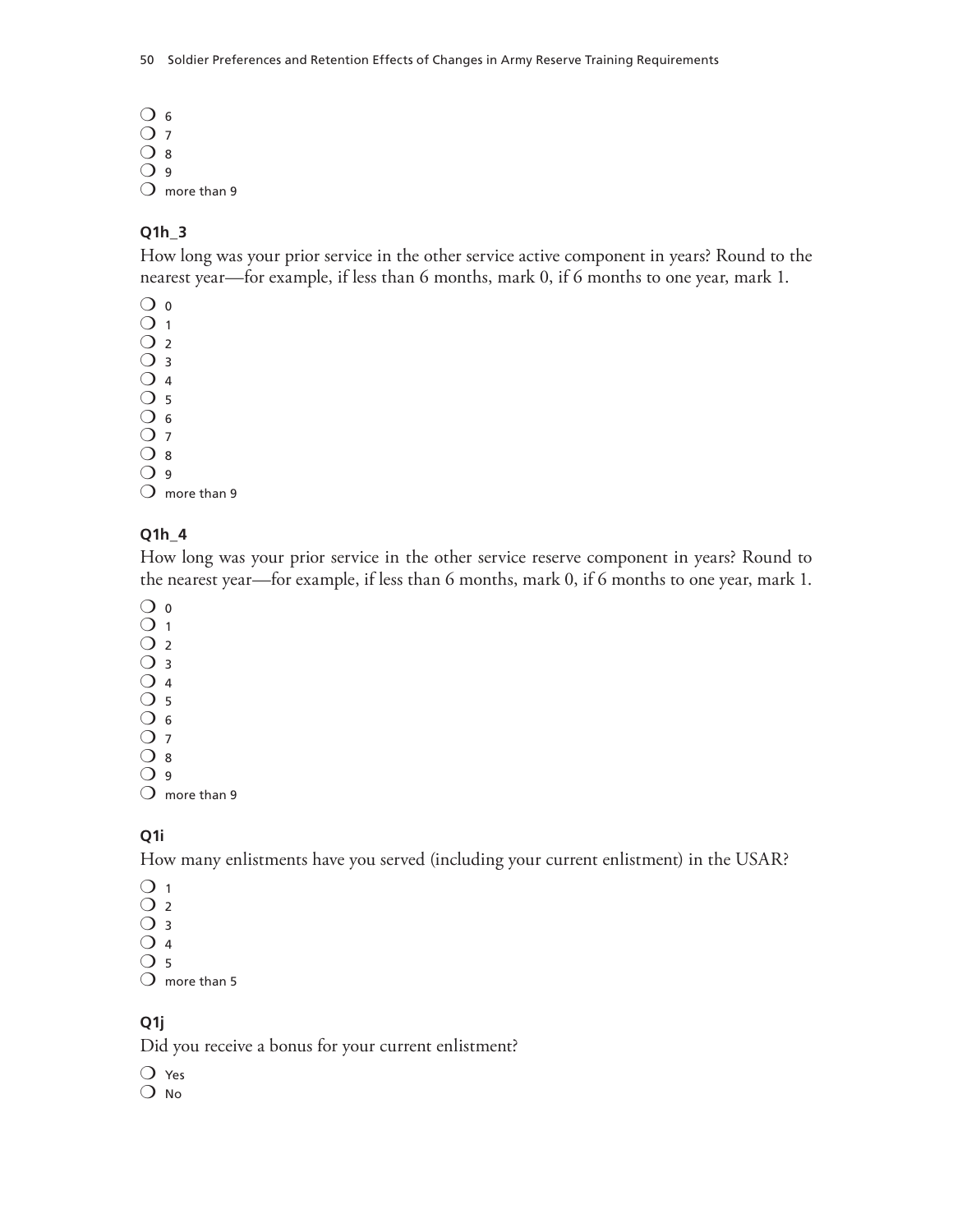## **Q1k**

Under the terms of your current contract, how many total additional years are you obligated to serve in your current enlistment or contract in the Army Reserve from this date? (Please round to the nearest year).

 $\bigcirc$  0  $\overline{O}$  1  $O<sub>2</sub>$  $\Omega$  3

- $\bigcirc$  4
- $\bigcirc$  5
- $\bigcirc$  6
- $O<sub>7</sub>$

 $O_8$ 

- $Q_{9}$
- $\Omega$  more than 9

 $\bigcirc$  Does not apply; I am on voluntary indefinite status

# **Q1l**

Which of the following best describes your current career intentions with the Army Reserve?

- $\overline{O}$  Stay in the Army Reserve until retirement
- $\bigcirc$  Stay in the Army Reserve beyond my present obligation, but not necessarily to retirement
- $\overline{O}$  Leave upon completion of my present obligation
- $\overline{O}$  Leave prior to the end of my present obligation

## **Q1m**

How often do you think about quitting the Army Reserve?

- $\Omega$  All of the time
- $\Omega$  Most of the time
- $\Omega$  Some of the time
- $\bigcirc$  Rarely
- $O$  Never

## **Q1n**

How important are each of the following in your decision to stay in the Army Reserve?

|                                                             | <b>Extremely</b><br>important                 | Very<br>important | <b>Moderately</b><br>important | Slightly<br>important | Not at all<br>important |
|-------------------------------------------------------------|-----------------------------------------------|-------------------|--------------------------------|-----------------------|-------------------------|
| Serving my country                                          |                                               |                   |                                |                       |                         |
| Educational benefits                                        | . .                                           |                   |                                |                       |                         |
| Training in a skill that would help me in<br>a civilian job | $\left( \begin{array}{c} \end{array} \right)$ |                   |                                |                       |                         |
| Importance of the Army Reserve to<br>national defense       |                                               |                   |                                |                       |                         |
| Importance of my unit's mission                             |                                               |                   |                                |                       |                         |
| Importance of my role in the unit                           |                                               |                   |                                |                       |                         |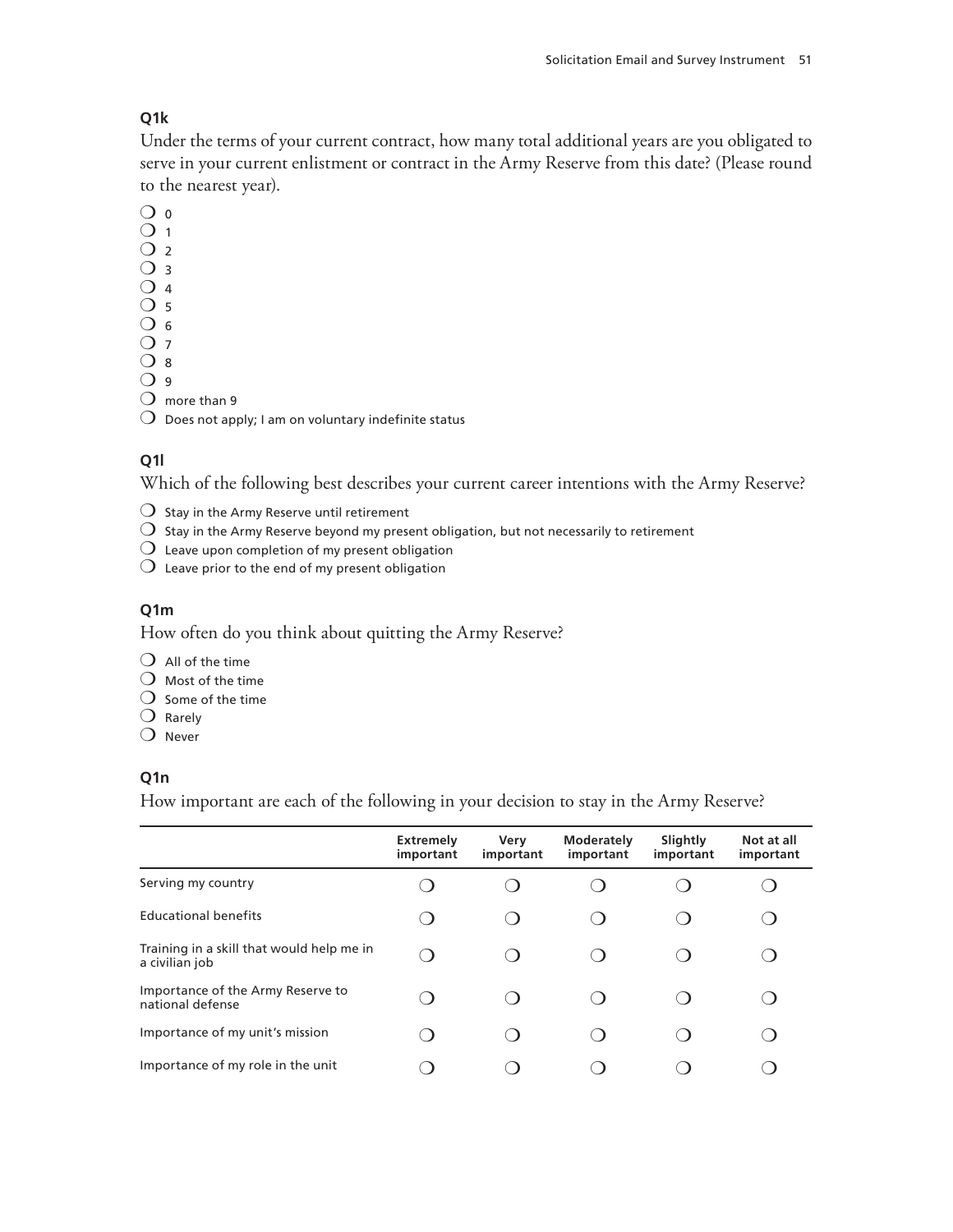|                                                                                | <b>Extremely</b><br>important | Very<br>important | Moderately<br>important         | Slightly<br>important | Not at all<br>important |
|--------------------------------------------------------------------------------|-------------------------------|-------------------|---------------------------------|-----------------------|-------------------------|
| Promotion opportunities                                                        | ⌒                             | ◯                 | $\left(\begin{array}{c}\right)$ |                       | ( )                     |
| The type of work I do in the Army<br>Reserve                                   |                               |                   |                                 |                       |                         |
| Camaraderie/brotherhood of soldiers                                            |                               | ົາ                |                                 |                       |                         |
| Number of inactive duty training (IDT)<br>days                                 | ົ                             |                   |                                 |                       |                         |
| Number of annual training (AT) days                                            |                               |                   |                                 |                       |                         |
| Timing of inactive duty training (IDT)                                         | ≘                             |                   |                                 |                       |                         |
| Timing of annual training (AT)                                                 |                               |                   |                                 |                       |                         |
| Travel opportunities                                                           | 0                             | ົ                 |                                 |                       | ⌒                       |
| Pride in the Army Reserve                                                      |                               |                   |                                 |                       |                         |
| Job security and stability                                                     |                               |                   |                                 |                       |                         |
| Pay and allowances                                                             |                               |                   |                                 |                       |                         |
| Retirement pay                                                                 |                               |                   |                                 |                       |                         |
| Other benefits (bonuses, tuition<br>assistance, student loan repayment,<br>etc |                               |                   |                                 |                       |                         |
| Recognition and rewards                                                        |                               |                   |                                 |                       |                         |

#### 52 Soldier Preferences and Retention Effects of Changes in Army Reserve Training Requirements

# **Q1o**

When you talk about the military, what is the opinion of each of the following people about your serving in the Army Reserve?

|                                      | Very<br>positive | <b>Positive</b> | <b>Neither</b><br>positive nor<br>negative | <b>Negative</b> | Very<br>negative | Does not<br>apply/l do<br>not talk about<br>the military<br>with them |
|--------------------------------------|------------------|-----------------|--------------------------------------------|-----------------|------------------|-----------------------------------------------------------------------|
| Your spouse/boyfriend/<br>girlfriend |                  |                 |                                            |                 |                  |                                                                       |
| Your immediate family                |                  |                 |                                            |                 |                  |                                                                       |
| Your friends                         |                  |                 |                                            |                 |                  |                                                                       |
| Your employer                        |                  |                 |                                            |                 |                  |                                                                       |
| Your co-workers                      |                  |                 |                                            |                 |                  |                                                                       |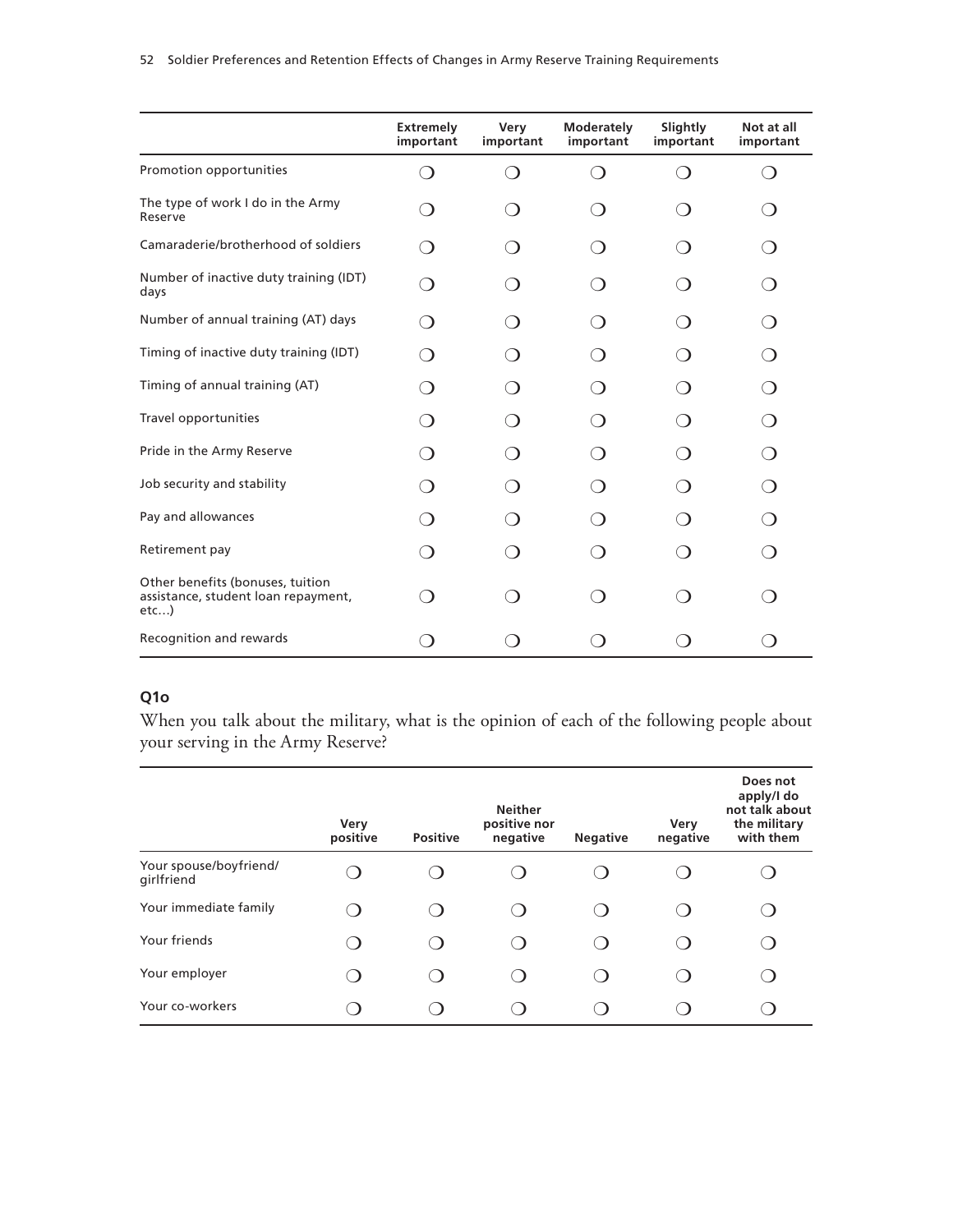# **Q1p**

How important are each of the following in your decision to leave the Army Reserve?

|                                                               | <b>Extremely</b><br>important | Very<br>important                             | Moderately<br>important                       | Slightly<br>important  | Not at all<br>important                       |
|---------------------------------------------------------------|-------------------------------|-----------------------------------------------|-----------------------------------------------|------------------------|-----------------------------------------------|
| Superiors don't care about junior soldiers                    | ◯                             | $\left(\begin{array}{c}\right)$               | $\left( \right)$                              | 0                      | $\left( \ \right)$                            |
| Pressures related to civilian employment<br>or school         | $\left( \ \right)$            | $\left( \quad \right)$                        | $\left( \ \right)$                            | $\Box$                 |                                               |
| Failure to get promoted                                       | $\left( \quad \right)$        | $\left( \quad \right)$                        | $\left( \quad \right)$                        | $\Box$                 |                                               |
| Lack of employer support                                      | $\left( \right)$              | $\left(\begin{array}{c}\right)$               | $\left( \ \right)$                            | $\left( \right)$       | ◯                                             |
| Lack of spouse/family support                                 | $\left( \right)$              | $\left( \right)$                              | $\left( \right)$                              | 0                      | ◯                                             |
| Poor officer and/or NCO leadership                            | $\left( \right)$              | $\left(\begin{array}{c}\right)$               | $\left( \right)$                              |                        | ∩                                             |
| Low pay                                                       | $\left( \right)$              | $\left(\begin{array}{c}\right)$               | $\left( \ \right)$                            | 0                      | 0                                             |
| Lack of credit for doing a good job                           | $\left( \right)$              | $\left(\begin{array}{c}\right)$               | $\left( \ \right)$                            | $\left( \quad \right)$ | 0                                             |
| Too many inactive duty training (IDT)<br>training days        | ◯                             | $\left( \right)$                              | $\left( \right)$                              | 0                      | 0                                             |
| Too many annual training (AT) days                            | ◯                             | $\left( \right)$                              | $\left( \right)$                              | $\left( \ \right)$     | ◯                                             |
| Schedule of inactive duty training (IDT)                      | ◯                             | $\left( \right)$                              | $\left( \ \right)$                            | 0                      | $\left( \begin{array}{c} \end{array} \right)$ |
| Schedule of annual training (AT)                              | ◯                             | ◯                                             | $\left( \ \right)$                            |                        | ◯                                             |
| Too many changes in inactive duty<br>training (IDT) schedules | ◯                             | ◯                                             | $\left( \right)$                              |                        | ◯                                             |
| Too many changes in annual training<br>(AT) schedules         | ◯                             | ◯                                             | $\left( \right)$                              | 0                      | ◯                                             |
| Too much family separation                                    | ◯                             | $\left( \right)$                              | $\left( \right)$                              | $\Box$                 | ◯                                             |
| Wanting to go to school or college                            | $\bigcirc$                    | ◯                                             |                                               |                        | ◯                                             |
| Can't get training I want                                     | ◯                             | $\left( \begin{array}{c} \end{array} \right)$ | $\left( \ \right)$                            |                        | ∩                                             |
| Too many military rules and regulations                       | ◯                             | 0                                             | $\left( \begin{array}{c} \end{array} \right)$ | 0                      |                                               |
| Not enough challenging work                                   |                               |                                               |                                               |                        |                                               |
| Not being treated with respect                                |                               | $\left( \right)$                              |                                               |                        | ◯                                             |
| Not enough travel                                             |                               | $\left( \right)$                              | $\lambda$                                     |                        | $\bigcirc$                                    |
| Not liking my unit duty assignment                            |                               | $\left( \right)$                              |                                               |                        | $\bigcirc$                                    |
| Pay problems                                                  |                               |                                               |                                               |                        | $\bigcirc$                                    |
| Poor advancement opportunities                                |                               |                                               |                                               |                        |                                               |
| Lack of equal opportunity                                     | $\bigcirc$                    | $\bigcirc$                                    | $\bigcirc$                                    | ◯                      | $\bigcirc$                                    |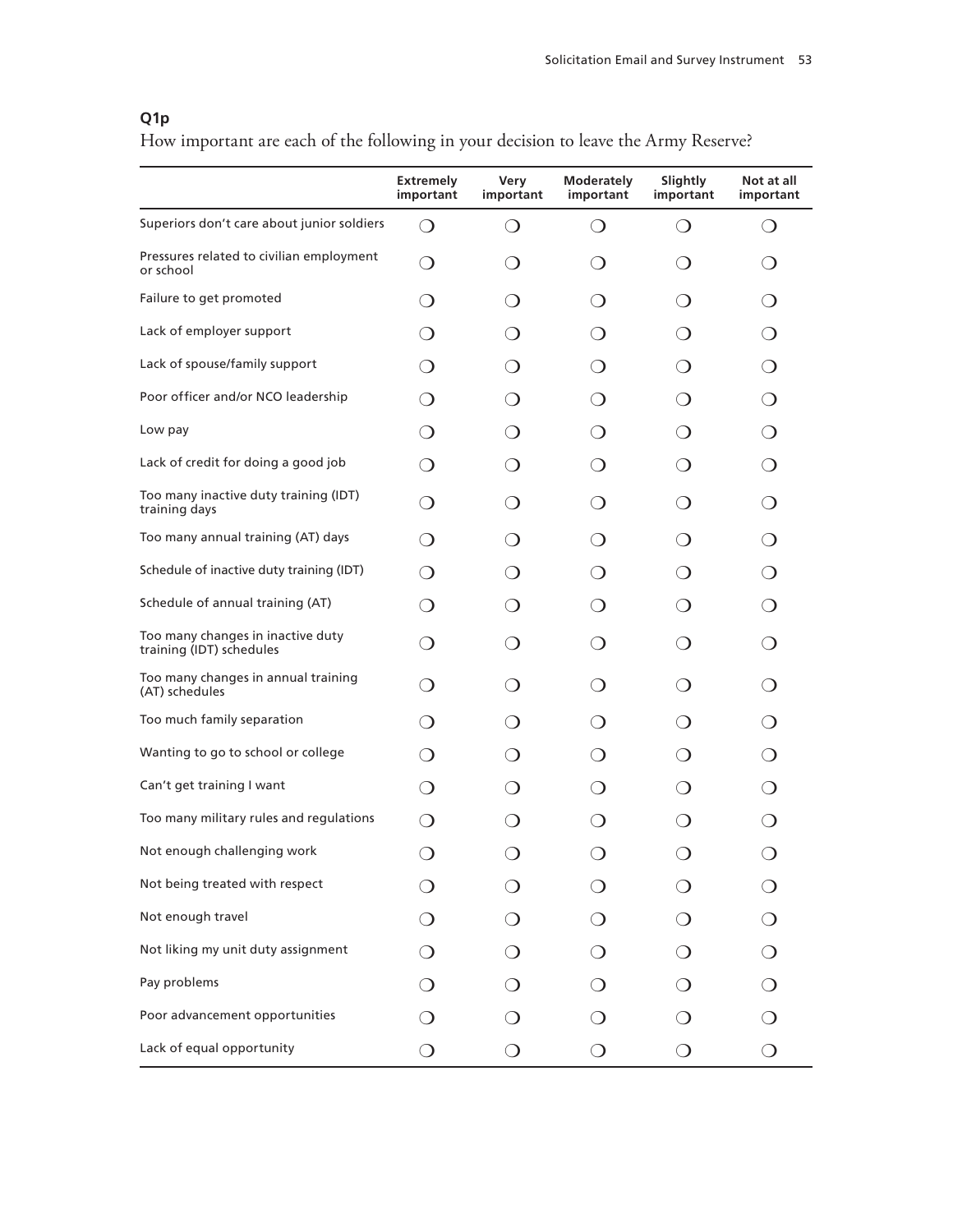## **Q2a**

Suppose that you have to decide whether to stay in the Army Reserve for a one-year extension to your current contract at the current mandatory training requirements of 15 annual training (AT) days per year (about two weeks) plus mandatory 48 periods of inactive duty training (IDT) (about one weekend per month on average) per year. Would you extend your term of service?

 $O$  Yes  $\overline{O}$  No

## **Q2b**

On a scale of 1 (Not sure at all) to 5 (Almost certain), how sure are you about your answer?

```
\bigcirc 1—Not sure at all
\bigcirc 2
\overline{O} 3
\bigcirc 4
\bigcirc 5—Almost certain
```
## **Q2c**

Now suppose that you have to decide whether to stay in the Army Reserve for a one-year extension, but the mandatory annual training (AT) requirement will increase from 15 annual training (AT) days per year (about two weeks) to X days per year (about X/7 weeks), and mandatory inactive training (IDT) requirements would Y. Under these conditions, would you extend your term of service?

 $\overline{O}$  Yes

 $O$  No

*NOTE: This question was asked two times for each respondent: once at current policy levels, and once with a different draw for X and Y.*

## **Q2d**

On a scale of 1 (Not sure at all) to 5 (Almost certain), how sure are you about your answer?

 $\bigcirc$  1—Not sure at all  $\bigcirc$  2  $\bigcirc$  3  $\bigcirc$  4  $O$  5-Almost certain

## **Q3a**

In the last calendar year (2018), how many days (including travel) did you participate in annual training (AT)?

 $\overline{O}$  0

 $\overline{O}$  1

- $\bigcap$  2  $O_3$
- $\bigcirc$  4
- $\bigcirc$  5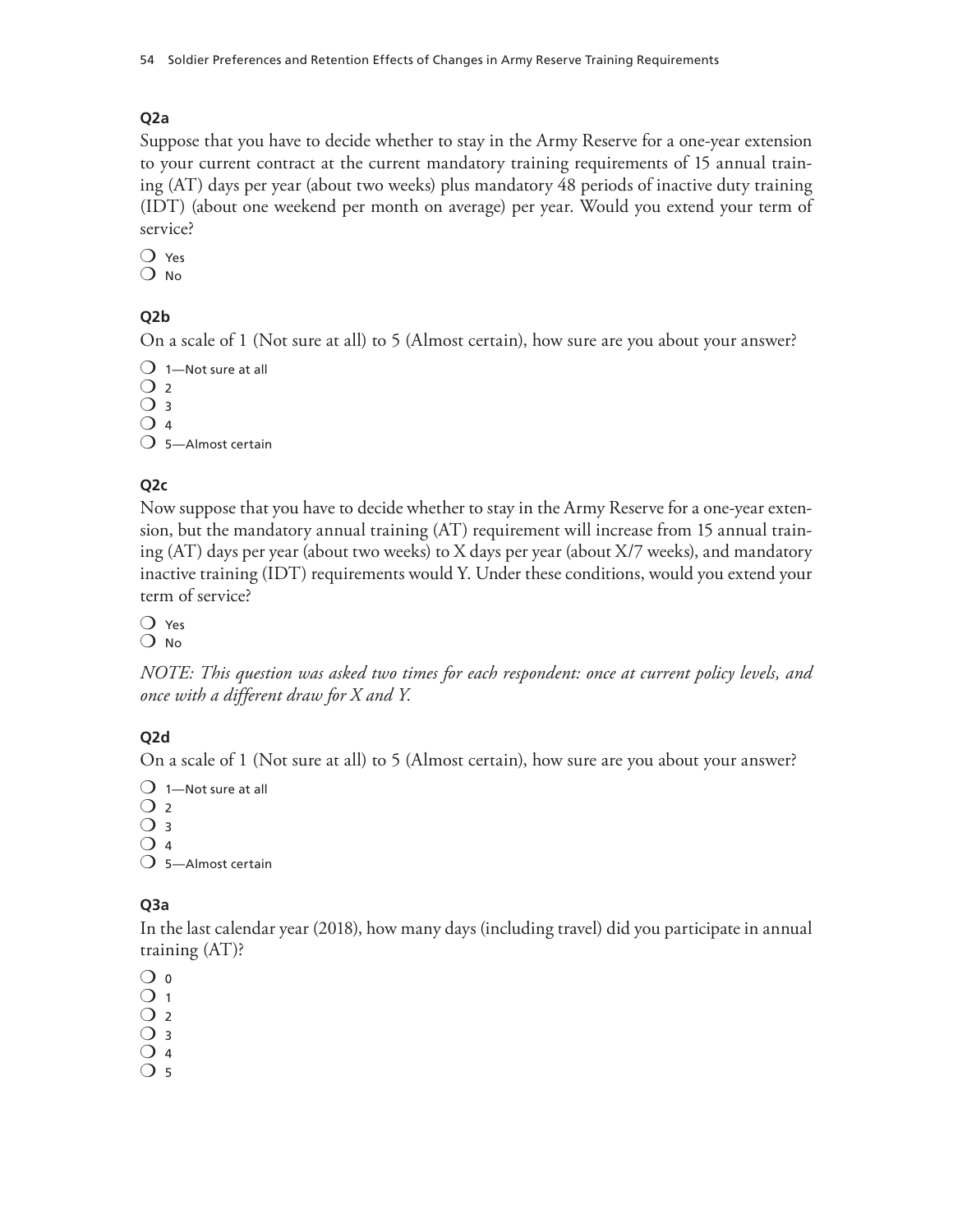$\bigcirc$  6  $O<sub>7</sub>$  $\bigcirc$  8  $O<sub>9</sub>$  $\bigcirc$  10  $O$  11  $\bigcirc$  12  $\bigcirc$  13  $O$  14  $\overline{O}$  15  $O$  16  $O$  17  $\bigcirc$  18  $O$  19  $\bigcirc$  20  $O$  21  $\bigcirc$  22  $\bigcirc$  23  $O$  24  $O$  25  $\bigcirc$  26

- $O$  27
- $O$  28+

## **Q3b**

In the last calendar year (2018), how many periods did you participate in inactive duty training (IDT)?

- $\bigcirc$  0
- $O<sub>1</sub>$
- $O<sub>2</sub>$
- $O_3$  $O_4$
- $O<sub>5</sub>$
- $\bigcirc$  6
- $\overline{O}$  7
- $\bigcirc$  8
- $O<sub>9</sub>$  $\bigcirc$  10
- $O$  11
- $\overline{O}$  12
- $O$  13
- $O$  14
- $\bigcirc$  15
- $\bigcirc$  16
- $O$  17  $O$  18
- $O$  19
- $\bigcirc$  20
- $O$  21
- $\bigcirc$  22
- $O$  23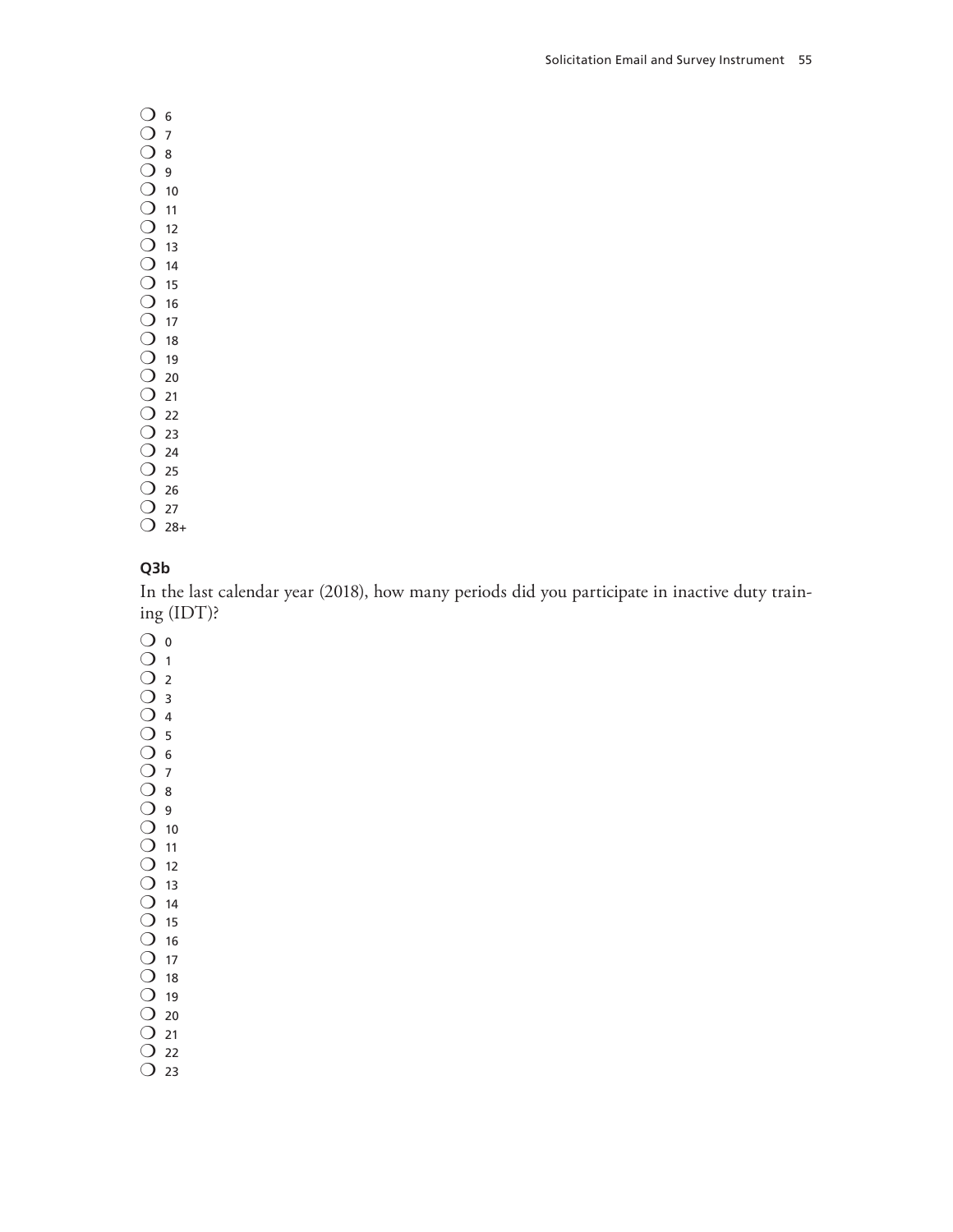$O$  24  $\overline{O}$  25  $O$  26

 $O$  27

 $O$  28

 $O$  29  $O$  30

- $\bigcirc$  31
- O 32
- $\overline{O}$  33  $O$  34
- $\overline{O}$  35
- $O$  36
- $O$  37
- O 38  $O$  39
- $\bigcirc$  40
- $O$  41
- $O$  42
- $O$  43  $O$  44
- $O$  45
- $O$  46
- $O$  47
- $O$  48
- $O$  49  $\bigcirc$  50
- $\bigcirc$  51
- $\overline{O}$  52
- $\bigcirc$  53
- $O$  54
- $\bigcirc$  55
- $O$  56+

## **Q3c**

What distance do you typically travel for inactive duty training (IDT)?

- $\bigcirc$  Less than 10 miles
- $\bigcirc$  10–20 miles
- $O$  21–30 miles
- $O$  31–40 miles
- $O$  41–50 miles
- $O$  51–60 miles
- $\bigcirc$  61–70 miles
- $O$  71–80 miles
- $O$  81–90 miles
- $O$  91–100 miles
- $\bigcirc$  Greater than 100 miles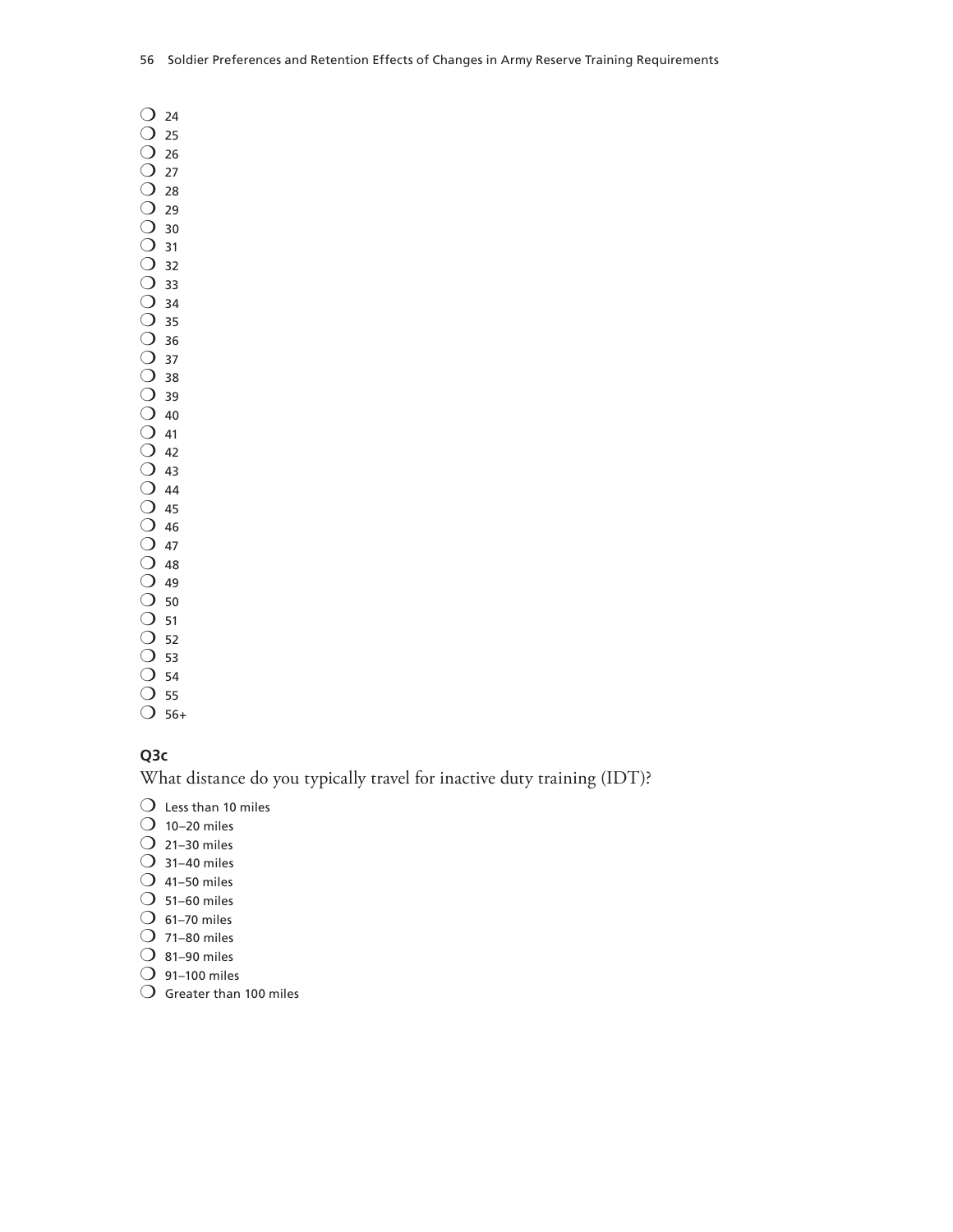## **Q3d**

On average, what percent of your inactive duty training (IDT) time is devoted to training as opposed to other activities?

 $O$  None

- $O$  1–25%
- $O$  26%–50%
- $O$  51%–75%
- $O$  76%–100%

## **Q3e**

Of the time you spend training, what percent is devoted to MOS skill training?

 $O$  None

- $O$  1–25%
- $O$  26%–50%
- $O$  51%–75%
- $O$  76%–100%

## **Q3f**

Below is a list of activities you could perform at inactive duty training (IDT). How important to you is performing each of these activities at IDT?

|                                                                     | Not at all               | Slightly  | Moderately | Very      | <b>Extremely</b> |
|---------------------------------------------------------------------|--------------------------|-----------|------------|-----------|------------------|
|                                                                     | important                | important | important  | important | important        |
| Doing something related to my MOS<br>skills                         |                          |           |            |           |                  |
| Doing something that uses my military<br>skills                     |                          |           |            |           |                  |
| Doing something that draws on my<br>professional skills             | ົ                        |           |            |           |                  |
| Doing something for my leaders                                      |                          |           |            |           |                  |
| Doing something for members of my<br>unit                           | $\overline{\phantom{a}}$ |           |            |           |                  |
| Doing something for which I will be<br>recognized by rewards        |                          |           |            |           |                  |
| Doing something for which I will be<br>recognized by my peers       |                          |           |            |           |                  |
| Doing something for which I will be<br>recognized by my leaders     |                          |           |            |           |                  |
| Doing something that pushes me to my<br>limits                      |                          |           |            |           |                  |
| Doing training that improves how well<br>my unit performs as a team |                          |           |            |           |                  |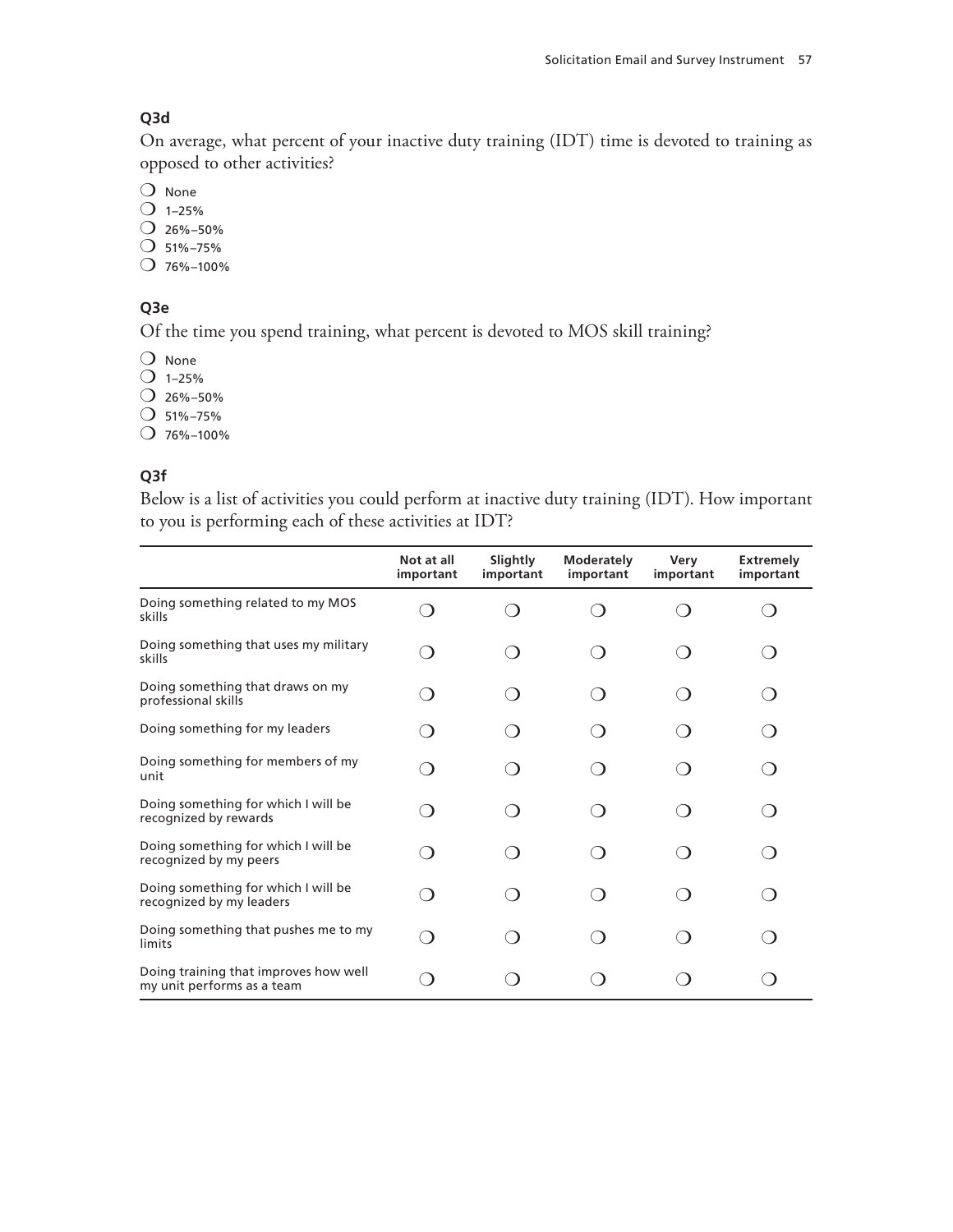## **Q3g**

If your unit were to go on annual training (AT) of greater than two weeks (for example, in conjunction with overseas exercises), would you be able to put in the extra inactive duty training (IDT) to prepare for it?

- $\bigcirc$  Definitely yes
- $\bigcirc$  Probably yes
- $O$  Not sure
- $\bigcirc$  Probably no
- $\bigcirc$  Definitely no

#### **Q3h**

In your experience, what happens to those Reservists in your unit who are obligated to attend inactive duty training (IDT) but fail to show up? Mark all that apply.

 $\bigcirc$  Nothing

- $\overline{O}$  They get a call from someone in the unit
- $\bigcirc$  They get a call from the unit Commander
- $\overline{O}$  They get a letter from someone in the unit
- $\overline{O}\,$  They get a letter from the unit Commander
- $\overline{O}$  A notation is made as a part of their official military record
- $\overline{O}$  They are transferred to the Individual Ready Reserve
- $\bigcirc$  They are involuntarily separated from the Army Reserve
- $\overline{O}$  They receive nonjudicial punishment, such as an Article 15
- $\bigcirc$  They are court-martialed
- $\bigcirc$  I don't know what happens to them

#### **Q3i**

Please indicate the extent to which you agree or disagree with each of the following statements.

|                                                                                          | <b>Strongly</b><br>agree | Agree | <b>Neither</b><br>agree nor<br>disagree | <b>Disagree</b> | <b>Strongly</b><br>disagree |
|------------------------------------------------------------------------------------------|--------------------------|-------|-----------------------------------------|-----------------|-----------------------------|
| More overseas training is needed in the<br>Army Reserve                                  |                          |       |                                         |                 |                             |
| More scheduled inactive duty training<br>(IDT) periods are needed in the Army<br>Reserve |                          |       |                                         |                 |                             |
| More administrative training assemblies<br>(ATA) are needed in the Army Reserve          |                          |       |                                         |                 |                             |
| Annual training (AT) should be longer<br>than two weeks                                  |                          |       |                                         |                 |                             |

## **Q3j**

Which type of IDT drill schedule would work best for you?

 $\bigcirc$  Mostly weeknights

- $O$  Mostly weekends
- $\bigcirc$  A mix of weeknights or weekends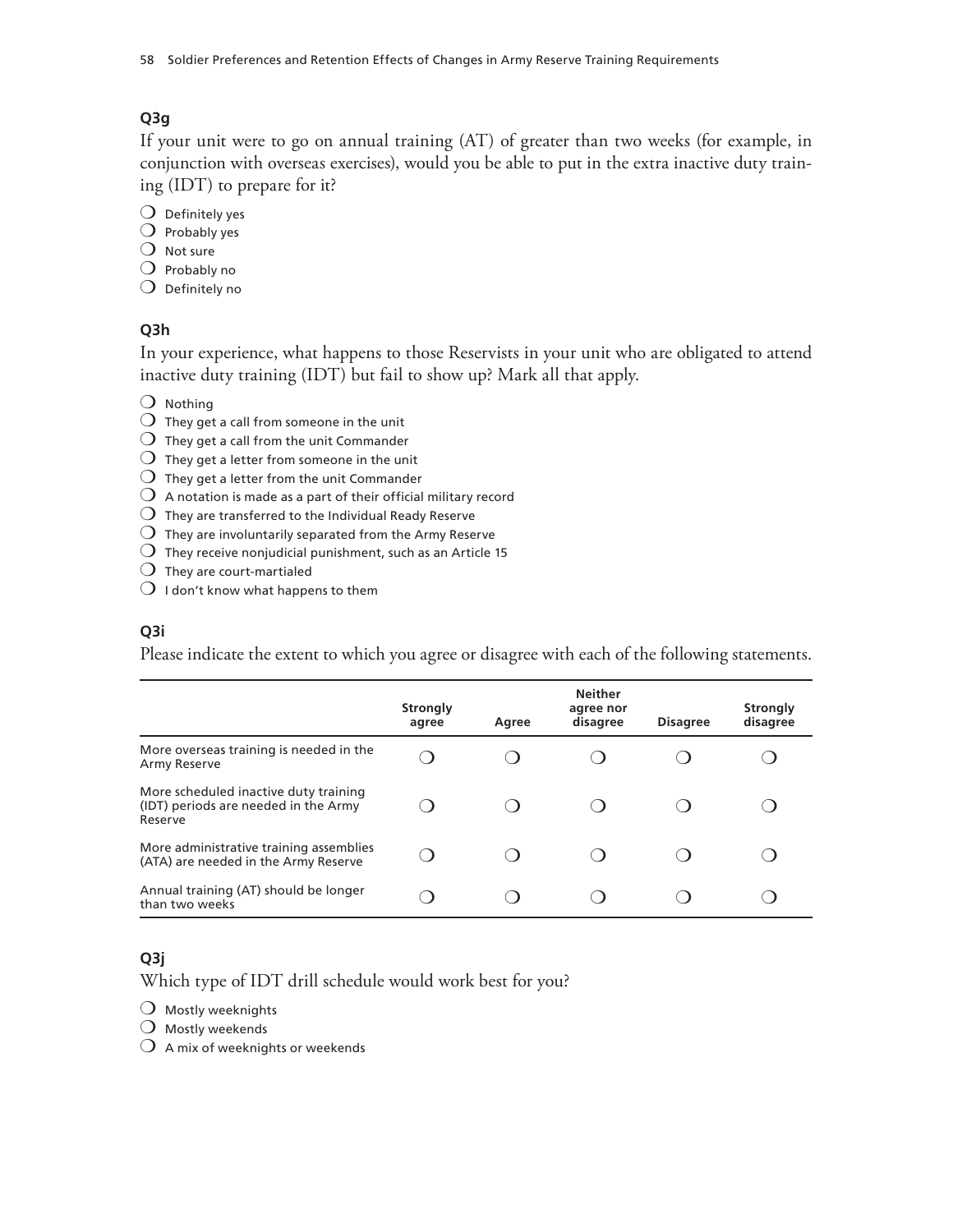## **Q4a**

We will now present you with 3 choices of different training regimes, consisting of varying levels and distributions of training activities. Given your own family and employment situation and your current obligation to the Army Reserves, please select the training regime that you would most prefer. In each case, please select exactly one choice.

## Training Regimen Choice Z

|                                                | <b>Choice A</b>                      | <b>Choice B</b>                                | <b>Choice C</b>                                |
|------------------------------------------------|--------------------------------------|------------------------------------------------|------------------------------------------------|
| Annual Training (AT) Weeks                     | 1 week                               | 2 weeks                                        | 4 weeks                                        |
| Inactive Duty Training (IDT)<br><b>Periods</b> | 48 periods                           | 40 periods                                     | 32 periods                                     |
| Number of Annual Training<br>(AT) periods      | One continuous period<br>of training | Two separate continuous<br>periods of training | Two separate continuous<br>periods of training |
| <b>IDT Drill Schedule</b>                      | Mostly weeknights                    | Mix of weekends and<br>weeknights              | Mostly weekends                                |

My preferred choice is

 $\bigcirc$  Choice A

 $\bigcirc$  Choice B

 $\Omega$  Choice C

*NOTE: Above is a notional choice occasion. Each respondent was asked to respond to four choice occasions from a randomly assigned block of eight using a D-optimal design.*

## **Q5a\_1**

Which of the following best describes your current work situation? Please select the option where you spend the most amount of time.

- $\overline{O}$  Working full-time in a civilian job (not government)
- $\overline{O}$  Working part-time in a civilian job (not government)
- $\overline{O}\,$  Working full-time in a government civilian job
- $\overline{O}$  Working part-time in a government civilian job
- $\bigcirc$  Working as Army Reserve full-time support (AGR, Technician, Active Component, or Civilian)
- $\overline{O}$  Self-employed full-time in own business
- $\overline{O}$  Self-employed part-time in own business
- $\bigcirc$  Have a job, but not at work presently because of temporary illness, strike, etc.
- $\bigcirc$  Unpaid worker (for example, in family-run business)
- $\bigcirc$  Unemployed/laid off
- $\bigcirc$  In school
- $\bigcirc$  Keeping house/homemaker
- $\bigcirc$  Retired
- $\overline{O}$  Other (What is your current work situation?)  $\overline{\phantom{a}}$

## **Q5a\_2**

Do you work as a first responder (such as police, firefighter, etc)?

 $\overline{O}$  Yes

 $\overline{O}$  No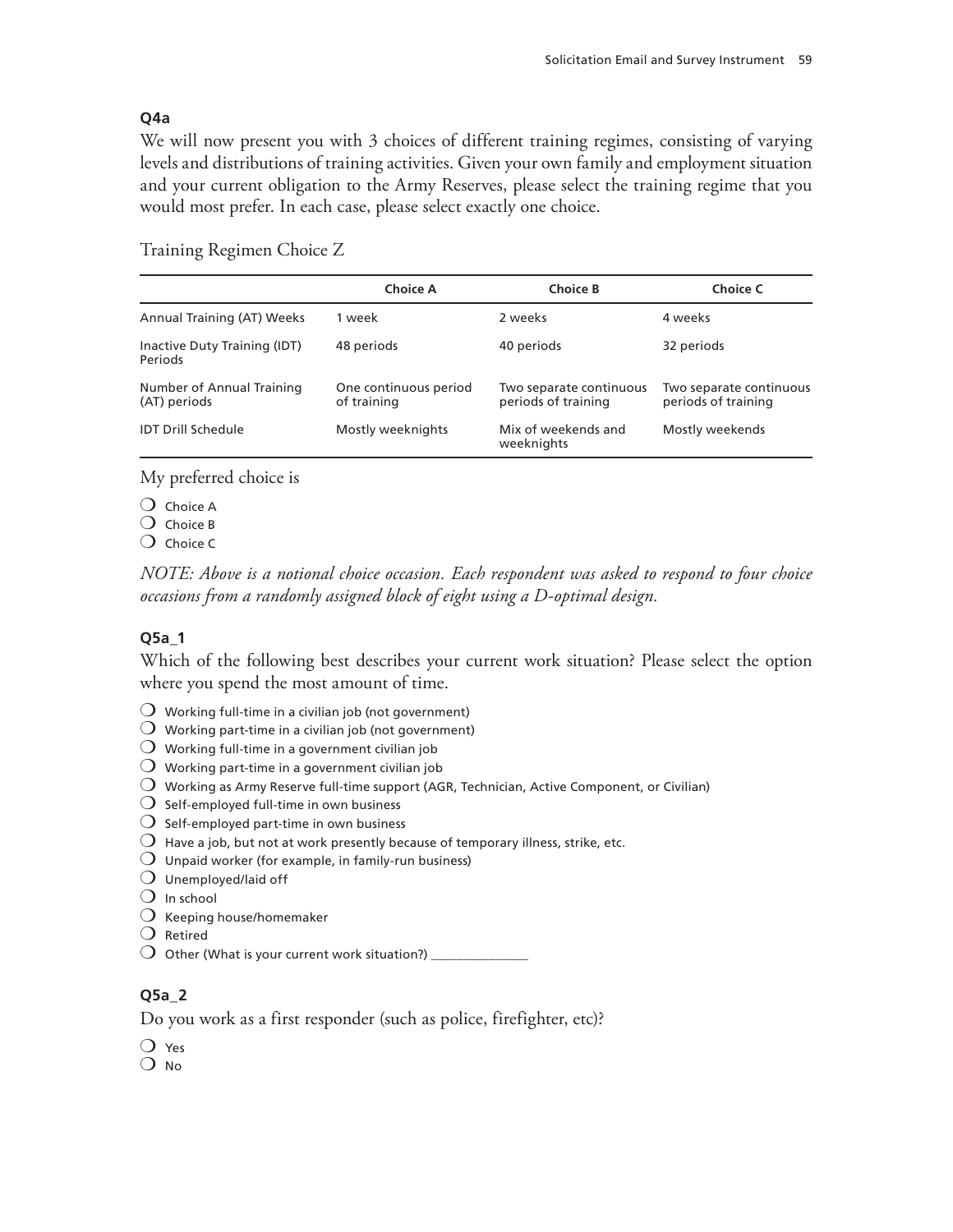#### **Q5b**

What best describes the kind of work you do in your civilian job?

- $\bigcirc$  Professional, such as social worker, accountant, computer programmer, artist, registered nurse, engineer, librarian, writer
- $\bigcirc$  Manager or Administrator, such as sales manager, office manager, school administrator, buyer, restaurant manager, government official
- $\overline{O}$  Proprietor or Owner, such as owner of a small business, contractor
- $\bigcirc$  School Teacher, such as elementary or secondary
- $\bigcirc$  Sales, such as salesperson, advertising or insurance agent, real estate broker
- $\bigcirc$  Technical, such as draftsman, medical or dental technician, computer operator
- $\bigcirc$  Craftsman, such as baker, auto mechanic, machinist, painter, plumber, telephone installer, carpenter
- $\operatorname{O}\nolimits$  Clerical, such as bank teller, bookkeeper, secretary, typist, ticket agent
- $\bigcirc$  Service, such as barber, beautician, practical nurse, private household worker, janitor, waiter, waitress, food service worker
- $\bigcirc$  Operative, such as assembler, machine operator, welder
- $\bigcirc$  Laborer, such as construction worker, car washer, sanitary worker
- $\bigcirc$  Farm laborer
- $\bigcirc$  Child Care, or other day care worker
- $\bigcirc$  Student (full time)
- $\overline{O}$  Other (What kind of work do you do in your civilian job?) \_

#### **Q5c**

How long have you been employed with your current civilian employer (round to nearest year)?

 $\bigcirc$  o

- $O<sub>1</sub>$
- $\overline{O}$  2
- $O_3$  $O_4$
- $\overline{O}$  5
- $O<sub>6</sub>$
- $\overline{O}$  7
- $\bigcirc$  8
- $\Omega$  9
- $\bigcirc$  10
- $\bigcirc$  11  $\overline{O}$  12
- $\overline{O}$  13
- $\bigcirc$  14
- $\Omega$  15
- $\overline{O}$  16
- $\overline{O}$  17
- $\bigcirc$  18
- $\overline{O}$  19
- $\bigcirc$  20  $\bigcirc$  21
- $\overline{O}$  22
- $\overline{O}$  23
- $O$  24
- $\overline{O}$  25
- $\overline{O}$  26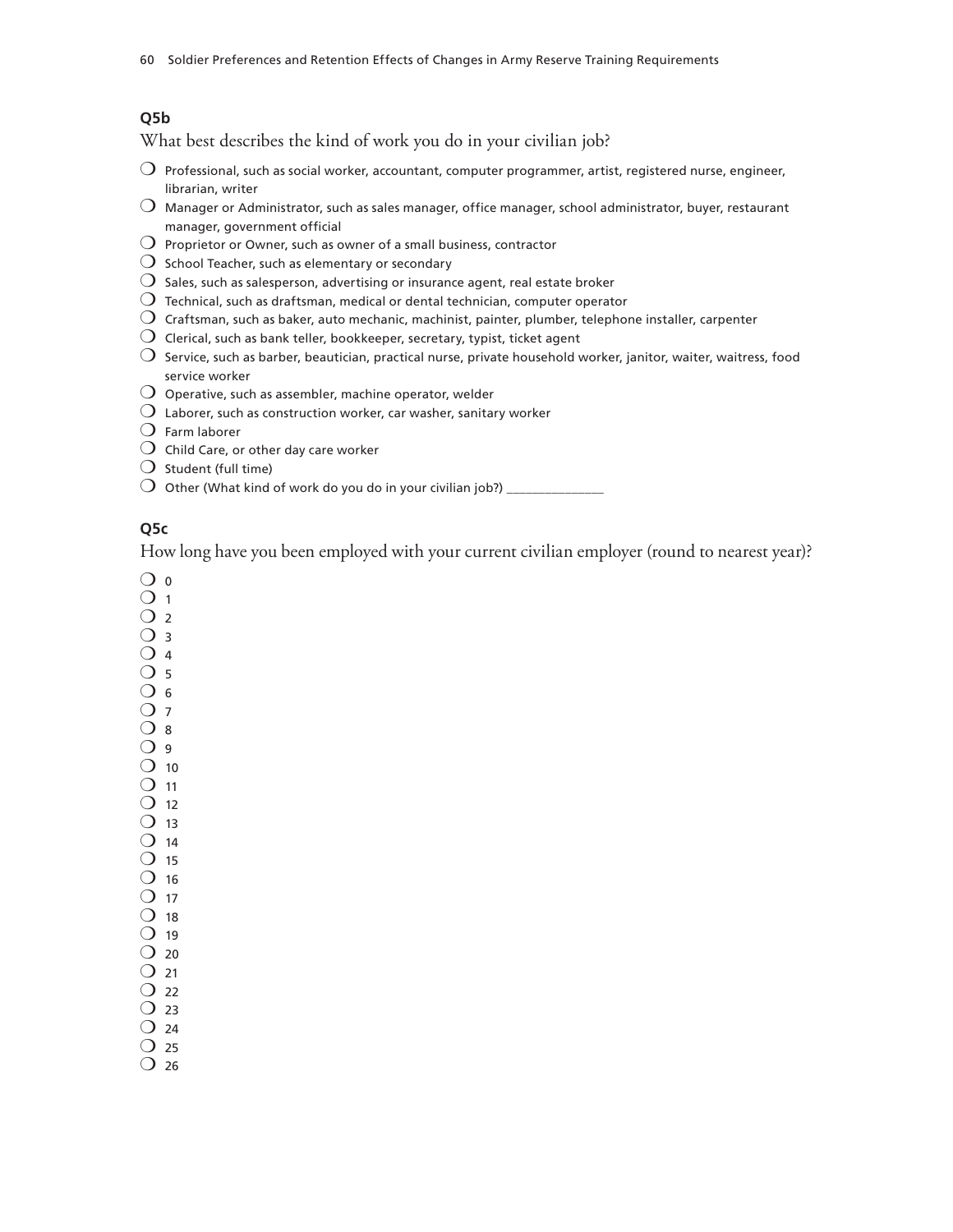- $\Omega$  27
- $\overline{O}$  28
- $\overline{O}$  29
- $\bigcirc$  30+

## **Q5d**

Which category best describes your typical civilian work schedule?

- $O$  Fixed weekly schedule
- $\bigcirc$  Irregular weekly schedule (hours vary by day)
- $\bigcirc$  Flexible schedule (hours worked are your choice)

## **Q5e**

Which category best describes how you are paid at your civilian job?

 $\bigcirc$  Hourly

 $\bigcirc$  Salary

## **Q5f**

When comparing an AT day or a typical day in your civilian job, which job pays the most?

- $\bigcirc$  My civilian job
- $\bigcirc$  My Army Reserve job (when training)
- $\overline{O}$  My civilian job and Army Reserve job pay the same

# **Q5g**

What was the total amount that you (individually) earned from your civilian job before taxes and other deductions during the past 12 months? Please give your best estimate.

- $\bigcirc$  Less than \$25,000
- $\bigcirc$  \$25,000 to \$34,999
- $O$  \$35,000 to \$49,999
- $\bigcirc$  \$50,000 to \$74,999
- $O$  \$75,000 to \$99,999
- $O$  \$100,000 to \$149,999
- $\bigcirc$  \$150,000 or more
- $\bigcirc$  Does not apply, I did not work for pay in the past 12 months

## **Q5h**

How similar are the skills that you use in your civilian job to the skills in your Army Reserve MOS?

- $\bigcirc$  Extremely similar
- $\bigcirc$  Very similar
- $O$  Moderately similar
- $\bigcirc$  Slightly similar
- $\Omega$  Not at all similar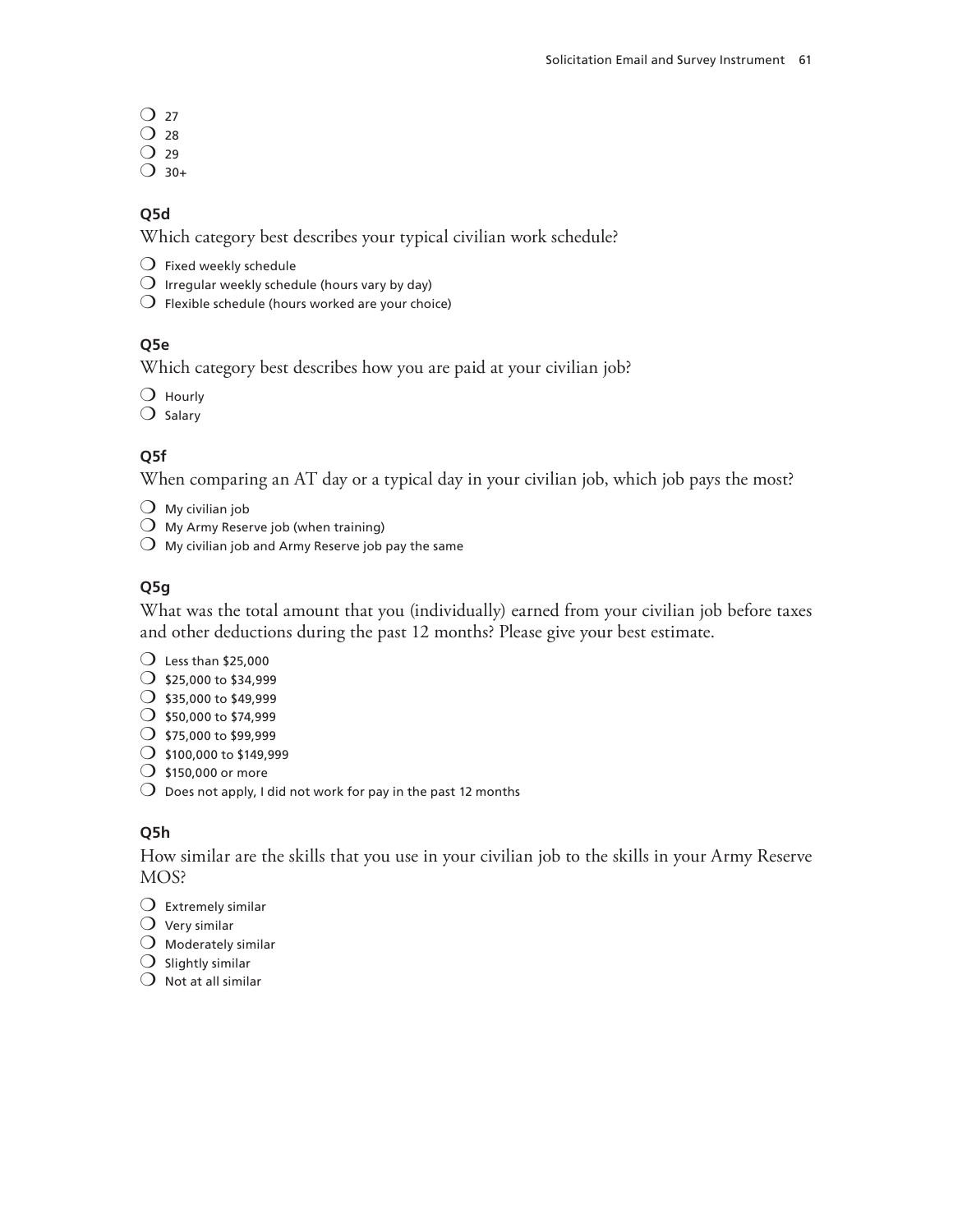62 Soldier Preferences and Retention Effects of Changes in Army Reserve Training Requirements

# **Q5i**

How important to your decision to remain in the reserves is it that your Army Reserve duties be similar to your civilian job?

- $\bigcirc$  Extremely important
- $\bigcirc$  Very important
- $\bigcirc$  Moderately important
- $O$  Slightly important
- $\bigcirc$  Not at all important

# **Q5j**

What is your immediate civilian job supervisor's attitude toward your participation in the Army Reserve?

- $\bigcirc$  Extremely favorable
- $\bigcirc$  Very favorable
- $\bigcirc$  Moderately favorable
- $O$  Slightly favorable
- $O$  Not at all favorable
- $\overline{O}$  Not applicable (no supervisor)

## **Q5k**

How flexible is your civilian job employer in accommodating your Army Reserve training duties?

- $O$  Extremely flexible
- $\bigcirc$  Very flexible
- $O$  Moderately flexible
- $\bigcirc$  Slightly flexible
- $\bigcirc$  Not at all flexible

## **Q5l**

How much compensated military leave time does your civilian employer allow for training without affecting your other work benefits (including your own vacation time)?

 $O$  None

- $\bigcirc$  Less than 1 week
- $\bigcirc$  About 1 week
- $\bigcirc$  Greater than 1 week but less than 2 weeks
- $O$  About 2 weeks
- $\bigcirc$  Greater than 2 weeks but less than 3 weeks
- $\bigcirc$  About 3 weeks
- $\bigcirc$  Greater than 3 weeks

## **Q5m**

How are you compensated for your allowable military leave for training by your civilian employer?

- $\bigcirc$  I am not compensated for allowable military leave
- $\bigcirc$  I am partially compensated for allowable military leave
- $\overline{O}$  I am fully compensated for allowable military leave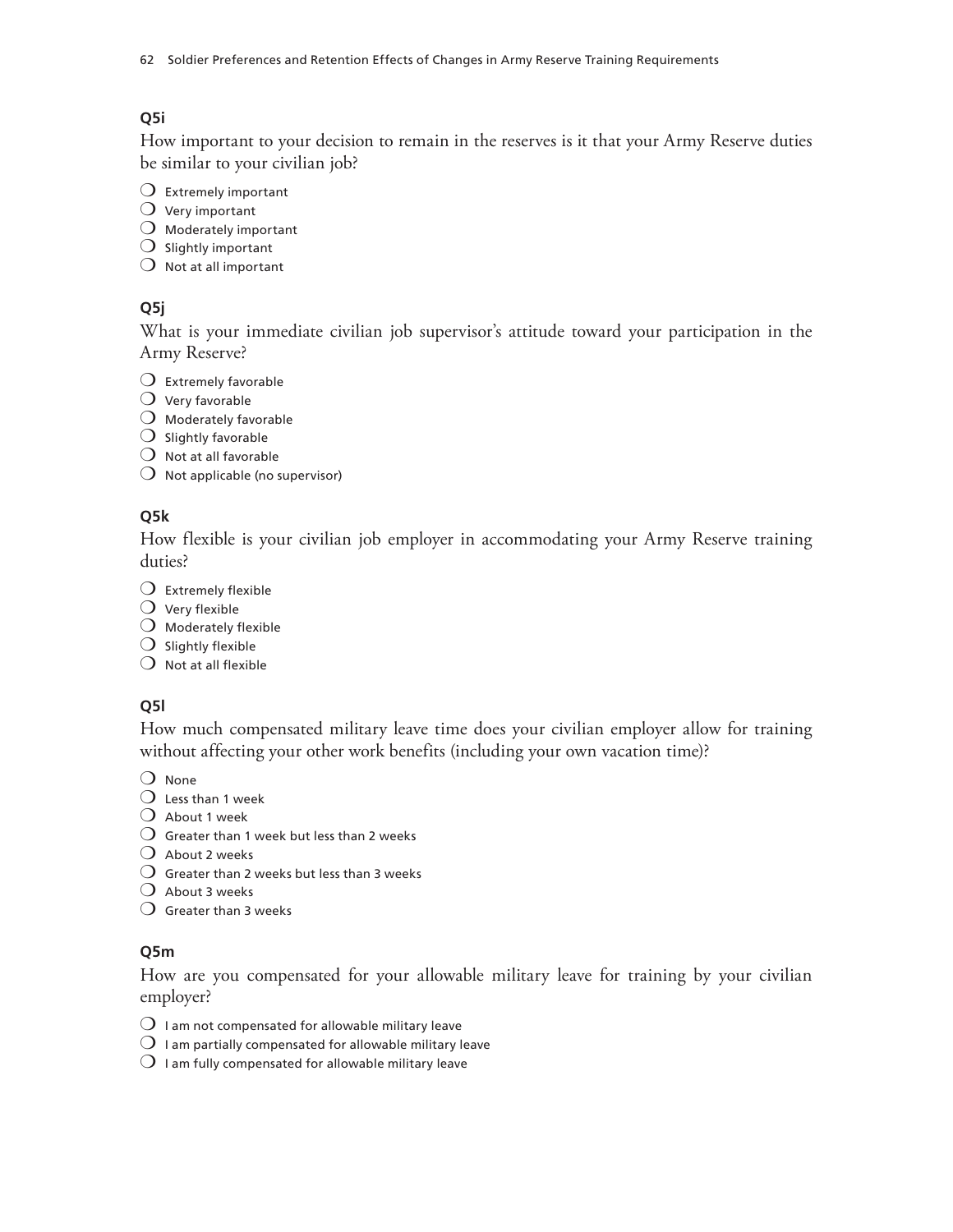## **Q5n**

Does your civilian employer offer a military pay offset (i.e., paying the difference between military pay and civilian pay) for AT or deployments?

 $O$  No

- $\bigcirc$  Yes, for deployments only
- $\bigcirc$  Yes, for AT only
- $\bigcirc$  Yes, for AT and deployments
- $O$  Unsure or do not know

## **Q5o**

How much of a problem is each of these Army Reserve duties for your civilian job supervisor (or, if self-employed, for you)?

|                                                             | Not a<br>problem | A slightly<br>serious<br>problem | A moderately<br>serious<br>problem | A very<br>serious<br>problem | An extremely<br>serious<br>problem |
|-------------------------------------------------------------|------------------|----------------------------------|------------------------------------|------------------------------|------------------------------------|
| Absence for inactive duty training (IDT)<br>drills          |                  |                                  |                                    |                              |                                    |
| Absence for annual training (AT)                            |                  |                                  |                                    |                              |                                    |
| Absence for extra time spent with your<br>Army Reserve unit |                  |                                  |                                    |                              |                                    |
| Using time at your civilian job for Army<br>Reserve duties  |                  |                                  |                                    |                              |                                    |
| Unscheduled Army Reserve activities                         |                  |                                  |                                    |                              |                                    |

## **Q5p**

How much of a problem is each of these Army Reserve duties for your educational program?

|                                                             | Not a<br>problem | A slightly<br>serious<br>problem | A moderately<br>serious<br>problem | A very<br>serious<br>problem | An extremely<br>serious<br>problem |
|-------------------------------------------------------------|------------------|----------------------------------|------------------------------------|------------------------------|------------------------------------|
| Absence for inactive duty training (IDT)<br>drills          |                  |                                  |                                    |                              |                                    |
| Absence for annual training (AT)                            |                  |                                  |                                    |                              |                                    |
| Absence for extra time spent with your<br>Army Reserve unit |                  |                                  |                                    |                              |                                    |
| Using time at your civilian job for Army<br>Reserve duties  |                  |                                  |                                    |                              |                                    |
| Unscheduled Army Reserve activities                         |                  |                                  |                                    |                              |                                    |

## **Q5q**

How flexible is your unit in accommodating your civilian work schedule?

 $O$  Extremely flexible

 $\bigcirc$  Very flexible

 $O$  Moderately flexible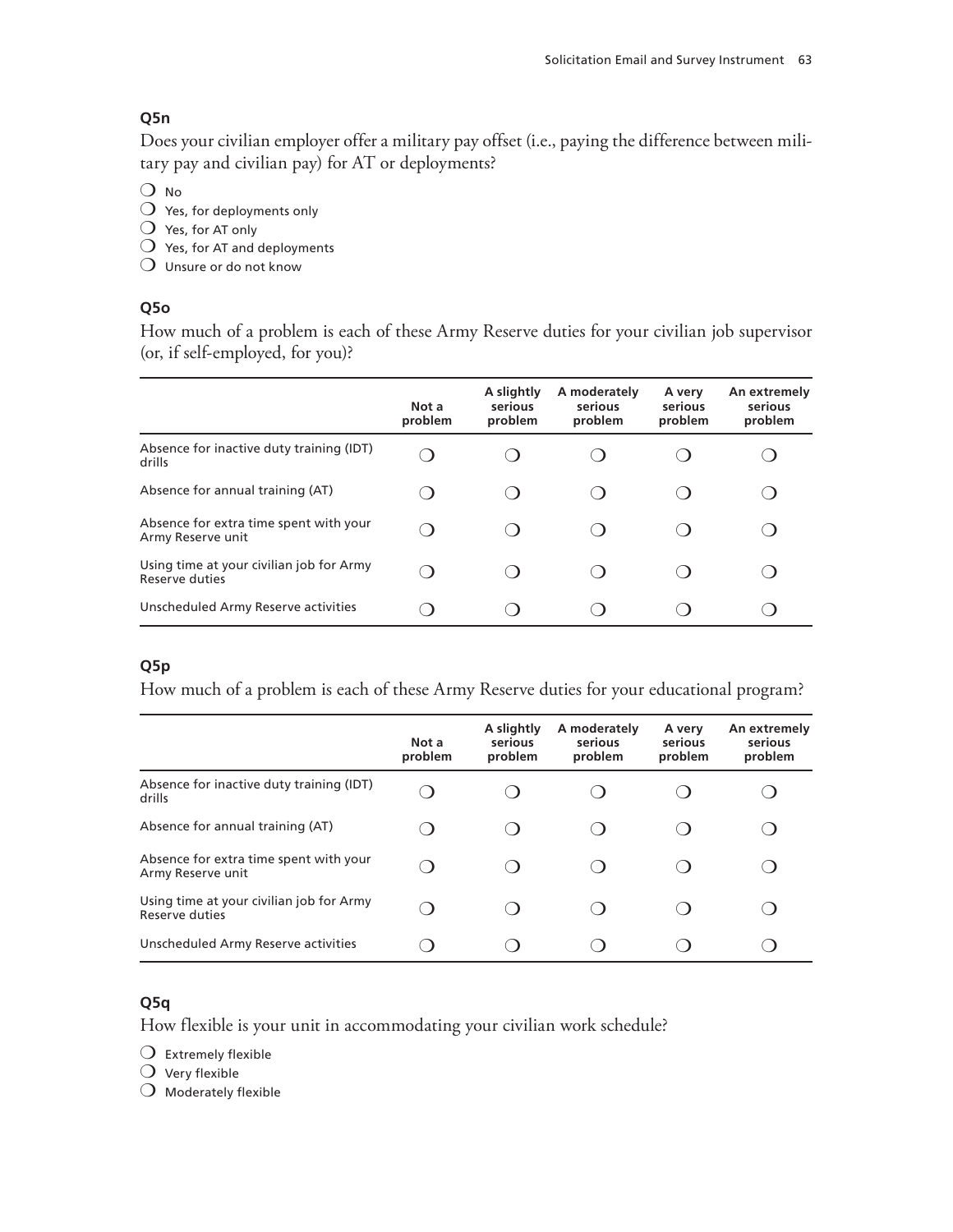$\bigcirc$  Slightly flexible

 $O$  Not at all flexible

#### **Q5r**

How flexible is your unit in accommodating your school schedule?

- $O$  Extremely flexible
- $\bigcirc$  Very flexible
- $O$  Moderately flexible
- $O$  Slightly flexible
- $O$  Not at all flexible

## **Q5s**

How much of a problem has each of the following situations been for you because of your Army Reserve participation?

|                                                                                    | Not a<br>problem | A slightly<br>serious<br>problem | A moderately<br>serious<br>problem | A very<br>serious<br>problem | An extremely<br>serious<br>problem |
|------------------------------------------------------------------------------------|------------------|----------------------------------|------------------------------------|------------------------------|------------------------------------|
| Conflicts at your civilian job                                                     |                  |                                  |                                    |                              |                                    |
| Promotions at your civilian job                                                    |                  |                                  |                                    |                              |                                    |
| Lost vacation time at your civilian job                                            |                  |                                  |                                    |                              |                                    |
| Using vacation time at your civilian job<br>to attend inactive duty training (IDT) |                  |                                  |                                    |                              |                                    |
| Using vacation time at your civilian job<br>to attend annual training (AT)         |                  |                                  |                                    |                              |                                    |
| Time away from your civilian job due to<br>Army Reserve duties                     |                  |                                  |                                    |                              |                                    |

## **Q5t**

How do you feel about the amount of time you spend on each activity listed below?

|                                           | Too much | About the<br>right amount | Not enough | <b>Not</b><br>applicable |
|-------------------------------------------|----------|---------------------------|------------|--------------------------|
| Your civilian job                         |          |                           |            |                          |
| Family activities                         |          |                           |            |                          |
| Army Reserve annual training (AT)         |          |                           |            |                          |
| Army Reserve inactive duty training (IDT) |          |                           |            |                          |
| <b>Other Army Reserve activities</b>      |          |                           |            |                          |
| Community/church activities               |          |                           |            |                          |
| Recreational/leisure activities           |          |                           |            |                          |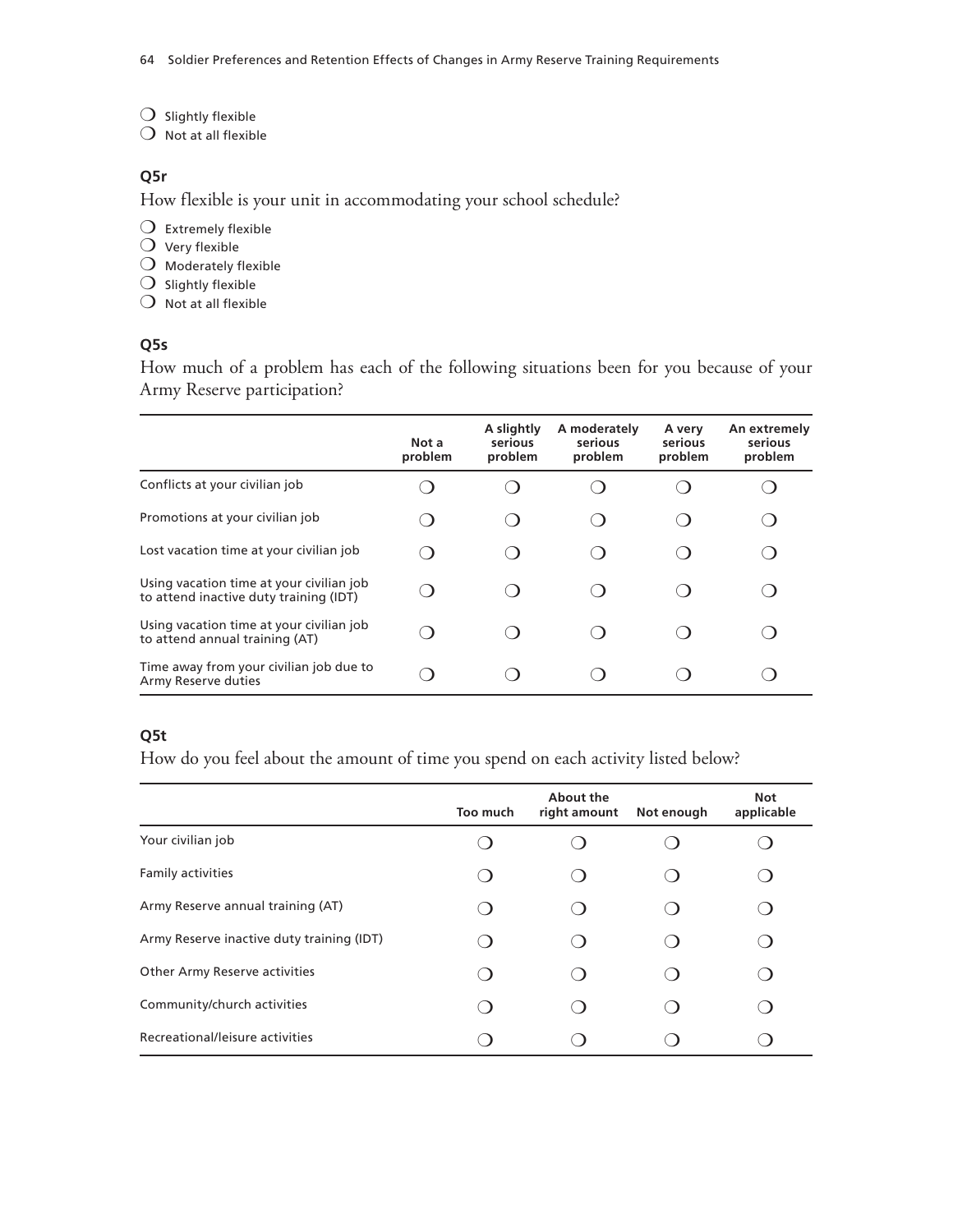#### **Q5u**

How much of a problem for your employer would each of the following be?

|                                                                                          | Not a<br>problem | A slightly<br>serious<br>problem | A moderately<br>serious<br>problem | A very<br>serious<br>problem | An extremely<br>serious<br>problem |
|------------------------------------------------------------------------------------------|------------------|----------------------------------|------------------------------------|------------------------------|------------------------------------|
| Increasing inactive duty training (IDT)<br>from 48 periods to 56 periods                 |                  |                                  |                                    |                              |                                    |
| Increasing annual training (AT) from 2<br>weeks to 3 weeks per year                      |                  |                                  |                                    |                              |                                    |
| Increasing unscheduled Army Reserve<br>activities by a total of 7 extra days per<br>year |                  |                                  |                                    |                              |                                    |

#### **Q5v**

How much of a problem for your educational institution would each of the following be?

|                                                                                          | Not a<br>problem | A slightly<br>serious<br>problem | A moderately<br>serious<br>problem | A very<br>serious<br>problem | An extremely<br>serious<br>problem |
|------------------------------------------------------------------------------------------|------------------|----------------------------------|------------------------------------|------------------------------|------------------------------------|
| Increasing inactive duty training (IDT)<br>from 48 periods to 56 periods                 |                  |                                  |                                    |                              |                                    |
| Increasing annual training (AT) from 2<br>weeks to 3 weeks per year                      |                  |                                  |                                    |                              |                                    |
| Increasing unscheduled Army Reserve<br>activities by a total of 7 extra days per<br>year |                  |                                  |                                    |                              |                                    |

## **Q6a**

What is your marital status?

- $O$  Married
- $\bigcirc$  Separated
- $\bigcirc$  Divorced
- $O$  Widowed
- $\bigcirc$  Never Married

#### **Q6b**

Which of the following best describes your spouse's current work situation? Please select the option where your spouse spends the most amount of time.

- $\bigcirc$  Working full-time in a civilian job (not government)
- $\overline{O}$  Working part-time in a civilian job (not government)
- $\bigcirc$  Working full-time in a government civilian job
- $\overline{O}$  Working part-time in a government civilian job
- $\overline{O}$  Working full-time as an Army Reserve technician or AGR
- $\bigcirc$  Self-employed full-time in own business
- $\bigcirc$  Self-employed part-time in own business
- $\bigcirc$  Have a job, but not at work presently because of temporary illness, strike, etc.
- $\bigcirc$  Unpaid worker (for example, in family-run business)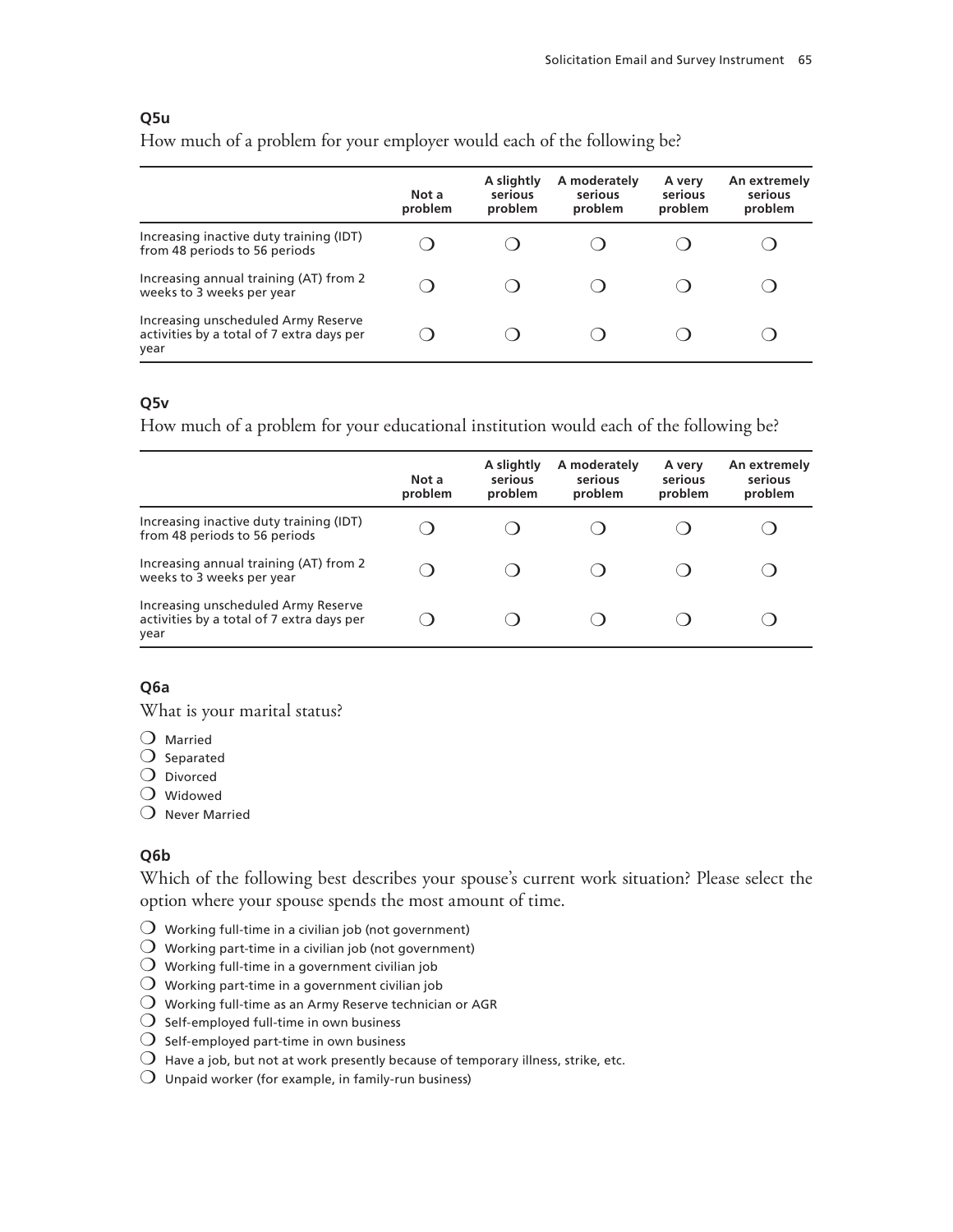- $O$  Unemployed/laid off
- $\bigcirc$  In school
- $O$  Keeping house/homemaker
- $\bigcirc$  Retired
- $\bigcirc$  Other (What is your spouse's current work situation?)

#### **Q6c**

What best describes the kind of work your spouse does in their civilian job?

- $\bigcirc$  Professional, such as social worker, accountant, computer programmer, artist, registered nurse, engineer, librarian, writer
- $\bigcirc$  Manager or Administrator, such as sales manager, office manager, school administrator, buyer, restaurant manager, government official
- $\bigcirc$  Proprietor or Owner, such as owner of a small business, contractor
- $\bigcirc$  School Teacher, such as elementary or secondary
- $\bigcirc$  Sales, such as salesperson, advertising or insurance agent, real estate broker
- $\bigcirc$  Technical, such as draftsman, medical or dental technician, computer operator
- $\bigcirc$  Craftsman, such as baker, auto mechanic, machinist, painter, plumber, telephone installer, carpenter
- $\operatorname{O}\nolimits$  Clerical, such as bank teller, bookkeeper, secretary, typist, ticket agent
- $\bigcirc$  Service, such as barber, beautician, practical nurse, private household worker, janitor, waiter, waitress, food service worker
- $\overline{O}$  Operative, such as assembler, machine operator, welder
- $\operatorname{O}\nolimits$  Laborer, such as construction worker, car washer, sanitary worker
- $O$  Farm laborer
- $\bigcirc$  Child Care, or other day care worker
- $\bigcirc$  Student (full time)
- $\overline{O}$  Other (What kind of work does your spouse do in his or her civilian job?)  $\_$

#### **Q6d**

What was the total amount that your spouse (individually) earned from his/her civilian job before taxes and other deductions during the past 12 months? Please give your best estimate.

- $\bigcirc$  Less than \$25,000
- $\bigcirc$  \$25,000 to \$34,999
- $\bigcirc$  \$35,000 to \$49,999
- $O$  \$50,000 to \$74,999
- $\bigcirc$  \$75,000 to \$99,999
- $\bigcirc$  \$100,000 to \$149,999
- $\bigcirc$  \$150,000 or more
- $\bigcirc$  Does not apply, my spouse did not work for pay in 2017

#### **Q6e**

What is your spouse's attitude toward your participation in the Army Reserve?

- $\bigcirc$  Extremely favorable
- $\bigcirc$  Very favorable
- $\bigcirc$  Moderately favorable
- $\bigcirc$  Slightly favorable
- $\bigcirc$  Not at all favorable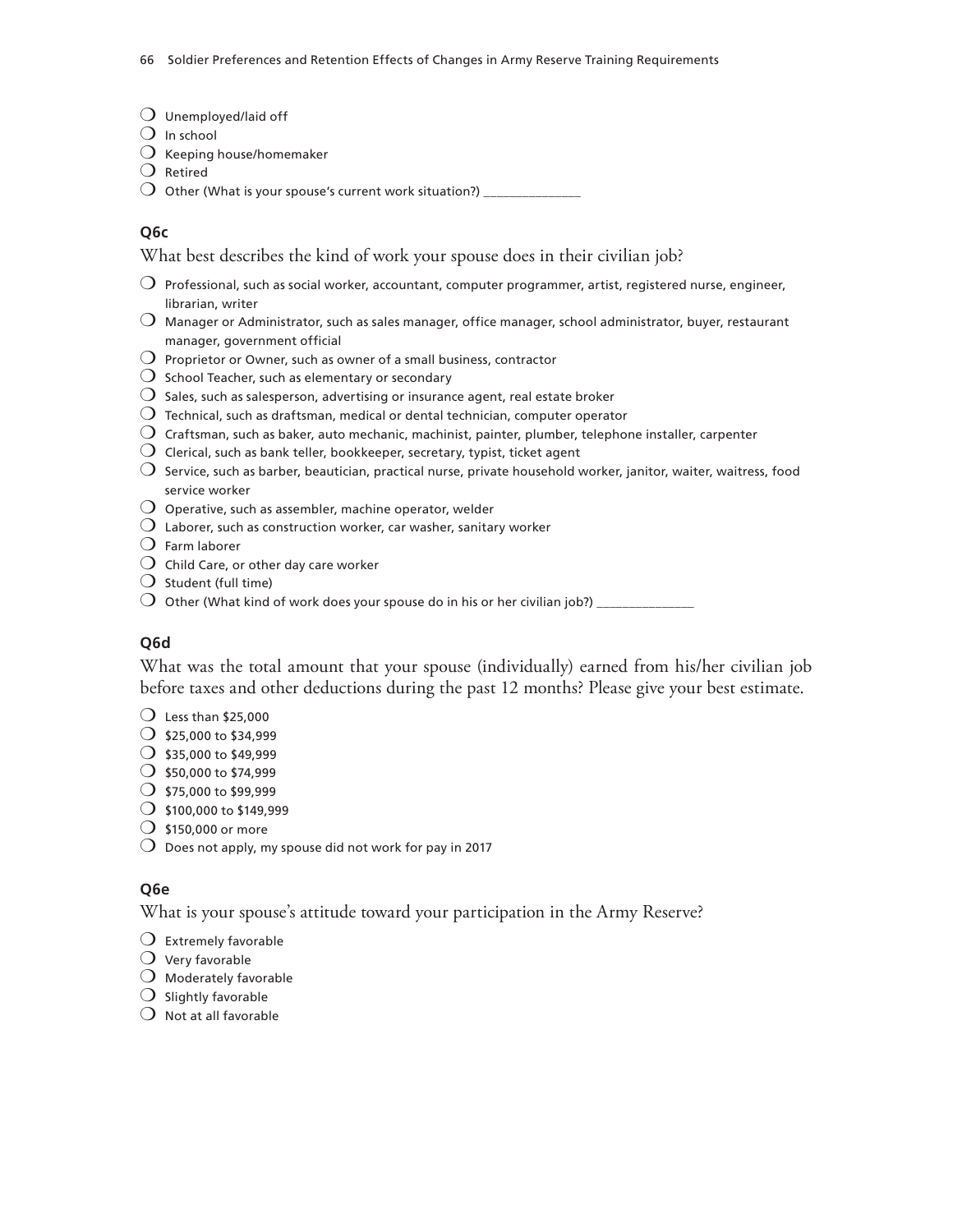## **Q6f**

How much do you and your spouse agree on your career plans for the Army Reserve?

 $\bigcirc$  Completely

- $O$  Very
- $O$  Moderately
- $\bigcirc$  Slightly
- $O$  Not at all

## **Q6g**

How supportive of your family is each of the following:

|                             | <b>Extremely</b><br>supportive | Very<br>supportive | <b>Moderately</b><br>supportive | Slightly<br>supportive | Not at all<br>supportive |
|-----------------------------|--------------------------------|--------------------|---------------------------------|------------------------|--------------------------|
| Your commander              |                                |                    |                                 |                        |                          |
| Your unit officers          | ີ                              |                    |                                 |                        |                          |
| Your unit NCOs              |                                |                    |                                 |                        |                          |
| Your unit technician(s)     |                                |                    |                                 |                        |                          |
| The Army Reserve in general |                                |                    |                                 |                        |                          |

## **Q6h**

How much of a problem for your family is each of the following?

|                                                             | Not a<br>problem | A slightly<br>serious<br>problem | A moderately<br>serious<br>problem | A very<br>serious<br>problem | An extremely<br>serious<br>problem |
|-------------------------------------------------------------|------------------|----------------------------------|------------------------------------|------------------------------|------------------------------------|
| Absence for inactive duty training (IDT)                    |                  |                                  |                                    |                              |                                    |
| Absence for annual training (AT)                            |                  |                                  |                                    |                              |                                    |
| Absence for extra time spent with your<br>Army Reserve unit |                  |                                  |                                    |                              |                                    |
| Unscheduled Army Reserve activities                         |                  |                                  |                                    |                              |                                    |
| Scheduling family vacations                                 |                  |                                  |                                    |                              |                                    |

## **Q6i**

How much of a problem for your family would each of the following be? Assume that in each case, this is the only change from current training requirements.

|                                                                          | Not a<br>problem | A slightly<br>serious<br>problem | A moderately<br>serious<br>problem | A very<br>serious<br>problem | An extremely<br>serious<br>problem |
|--------------------------------------------------------------------------|------------------|----------------------------------|------------------------------------|------------------------------|------------------------------------|
| Increasing inactive duty training (IDT)<br>from 48 periods to 56 periods |                  |                                  |                                    |                              |                                    |
| Increasing annual training (AT) from 2<br>weeks to 3 weeks per year      |                  |                                  |                                    |                              |                                    |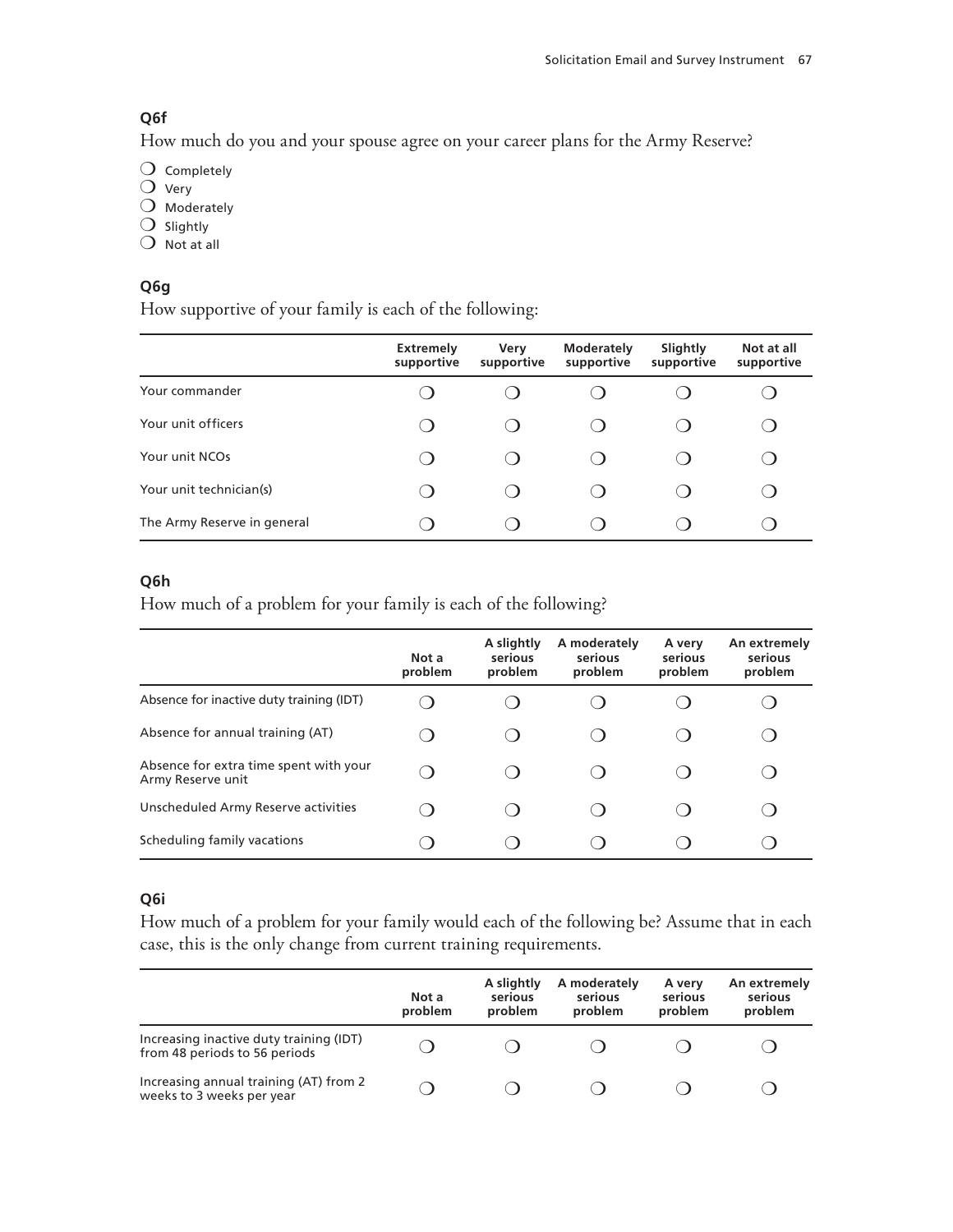|                                                                                          | Not a<br>problem | A slightly<br>serious<br>problem | A moderately<br>serious<br>problem | A very<br>serious<br>problem | An extremely<br>serious<br>problem |
|------------------------------------------------------------------------------------------|------------------|----------------------------------|------------------------------------|------------------------------|------------------------------------|
| Increasing annual training (AT) from 2<br>weeks to 4 weeks per year                      |                  |                                  |                                    |                              |                                    |
| Increasing unscheduled Army Reserve<br>activities by a total of 7 extra days per<br>year |                  |                                  |                                    |                              |                                    |

## **Q7a**

In what state or territory is your unit located?

- $O$  Alabama
- $O$  Alaska
- $O$  Arizona
- $\bigcirc$  Arkansas
- $O$  California
- $O$  Colorado
- $\bigcirc$  Connecticut
- $O$  Delaware
- $\bigcirc$  Florida
- $\bigcirc$  Georgia
- $\bigcirc$  Hawaii
- $O$  Idaho
- $O$  Illinois
- $O$  Indiana
- $\bigcirc$  Iowa
- $O$  Kansas
- $O$  Kentucky
- $\bigcirc$  Louisiana
- $O$  Maine
- $O$  Maryland
- $\bigcirc$  Massachusetts
- $O$  Michigan
- $O$  Minnesota
- $O$  Mississippi
- $\bigcirc$  Missouri
- $\bigcirc$  Montana
- $O$  Nebraska
- $O$  Nevada
- $\bigcirc$  New Hampshire
- $O$  New Jersey
- $O$  New Mexico
- $O$  New York
- $O$  North Carolina
- $O$  North Dakota
- $O$  Ohio
- $O$  Oklahoma
- $\bigcirc$  Oregon
- $\bigcirc$  Pennsylvania
- $O$  Rhode Island
- $O$  South Carolina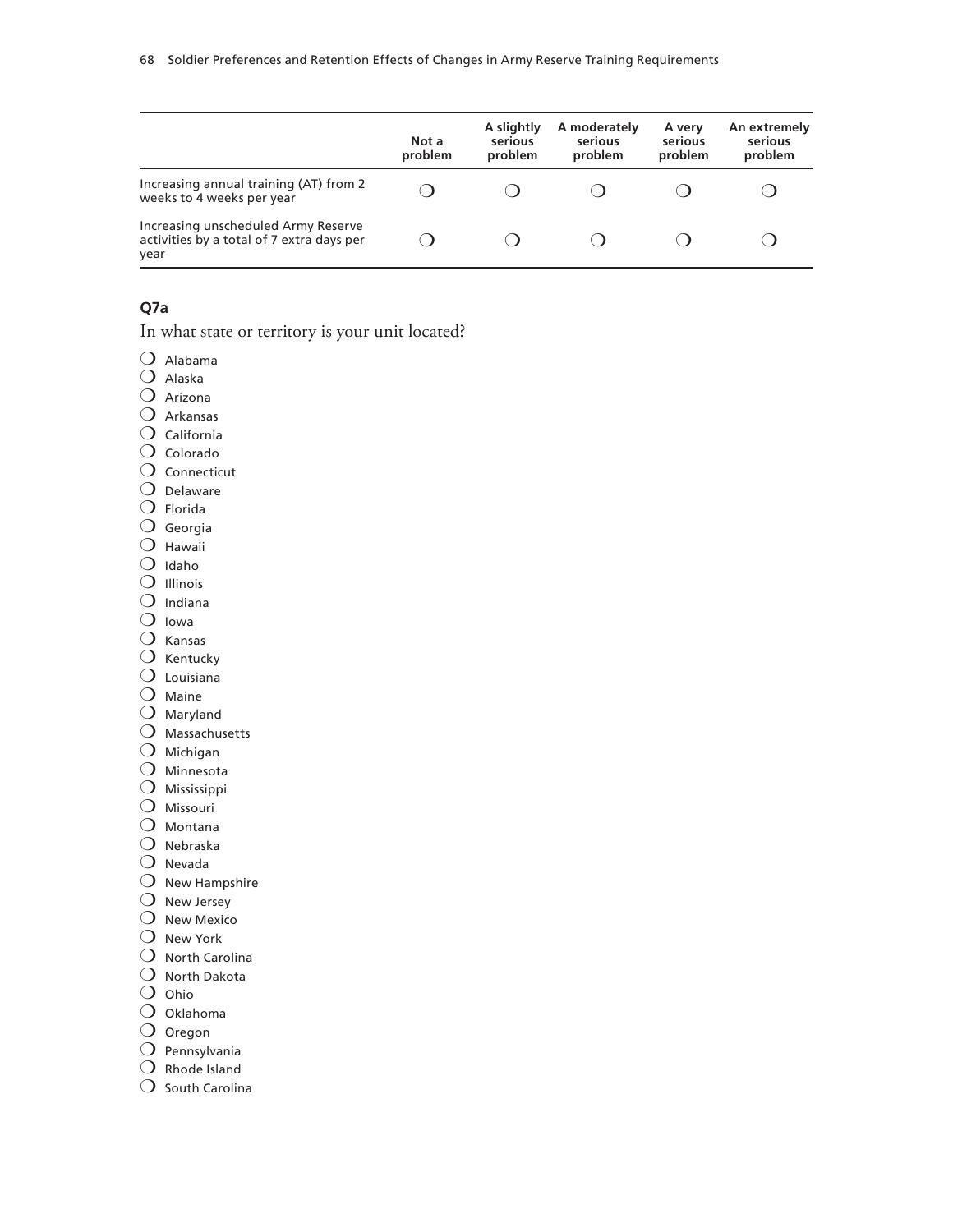#### $\bigcirc$  South Dakota

- $\bigcirc$  Tennessee
- $\bigcirc$  Texas
- $O$  Utah
- $O$  Vermont
- $\bigcirc$  Virginia
- $\bigcirc$  Washington
- $\bigcirc$  West Virginia
- $O$  Wisconsin
- $\bigcirc$  Wyoming
- $\overline{O}$  DC
- $\bigcirc$  Puerto Rico
- $\bigcirc$  Other U.S. territory or possession

## **Q7b**

Have you been deployed in the past 24 months?

 $\bigcirc$  Yes

 $O$  No

## **Q7c**

What is the highest degree or level of school that you have completed?

- $\bigcirc$  12 years or less (no diploma)
- $O$  High school graduate—traditional diploma
- $\overline{O}$  High school graduate—alternative diploma (home school, GED, etc.)
- $\overline{O}$  Some college credit, but less than one year
- $\overline{O}$  1 or more years of college, no degree
- $\bigcirc$  Associate degree (For example, AA, AS)
- $\bigcirc$  Bachelor's degree (For example, BA, AB, BS)
- $O$  Master's, doctoral, or professional school degree (For example, MA, MS, Med, MEng, MBA, MSW, PhD, MD, JD, DVM, EdD)

## **Q7d**

How many children or other legal dependents do you have in the age groups specified below? To indicate none, select "0". To indicate nine or more, select "9".

| 5 years and younger | $\bigcirc$ 0 (1) | 6-13 years old | $\bigcirc$ 0 (1) |
|---------------------|------------------|----------------|------------------|
|                     | $\bigcirc$ 1 (2) |                | $\bigcirc$ 1 (2) |
|                     | $\bigcirc$ 2 (3) |                | $\bigcirc$ 2 (3) |
|                     | $\bigcirc$ 3 (4) |                | $\bigcirc$ 3 (4) |
|                     | $\bigcirc$ 4 (5) |                | $\bigcirc$ 4 (5) |
|                     | $\bigcirc$ 5 (6) |                | $\bigcirc$ 5 (6) |
|                     | $O$ 6(7)         |                | $O$ 6(7)         |
|                     | $\bigcirc$ 7 (8) |                | $\bigcirc$ 7 (8) |
|                     | $\bigcirc$ 8 (9) |                | $O$ 8 (9)        |
|                     | $9+$             |                | $9+$             |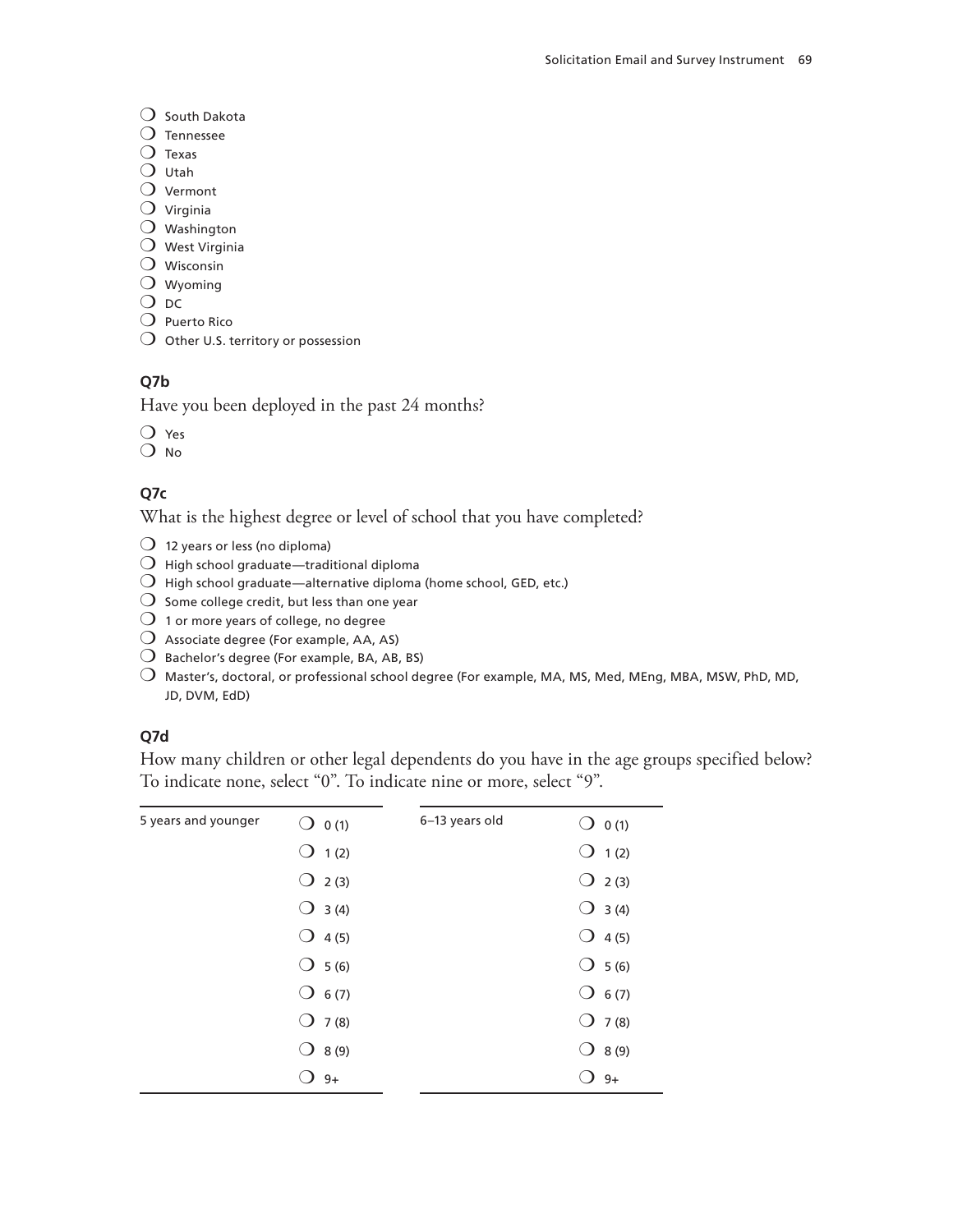| 14-18 years old | $\bigcirc$ 0 (1)   | 19-22 years old | $\bigcirc$ 0 (1) |
|-----------------|--------------------|-----------------|------------------|
|                 | $\bigcirc$ 1 (2)   |                 | $\bigcirc$ 1 (2) |
|                 | $O$ 2(3)           |                 | $O$ 2(3)         |
|                 | $\bigcirc$ 3 (4)   |                 | $\bigcirc$ 3 (4) |
|                 | 4(5)<br>$\bigcirc$ |                 | $\bigcirc$ 4 (5) |
|                 | $O$ 5 (6)          |                 | $O$ 5 (6)        |
|                 | $O$ 6(7)           |                 | $O$ 6(7)         |
|                 | $O$ 7(8)           |                 | $O$ 7(8)         |
|                 | $O$ 8 (9)          |                 | $O$ 8 (9)        |
|                 | $9+$               |                 | $9+$             |

| 23 years and older | $\bigcup$ 0(1)   |
|--------------------|------------------|
|                    | $\bigcirc$ 1 (2) |
|                    | $\bigcirc$ 2 (3) |
|                    | $\bigcirc$ 3 (4) |
|                    | $\bigcirc$ 4 (5) |
|                    | $O$ 5 (6)        |
|                    | $O$ 6(7)         |
|                    | $\bigcirc$ 7 (8) |
|                    | $O8$ (9)         |
|                    | 9+               |

# **Q7e**

Are you Spanish/Hispanic/Latino?

 $\bigcirc$  Yes

 $O$  No

#### **Q7f**

What is your race? Select all that apply.

 $O$  White

- $\bigcirc$  Black or African American
- $O$  American Indian/Alaska Native

 $\bigcirc$  Asian

 $O$  Native Hawaiian/Other Pacific Islander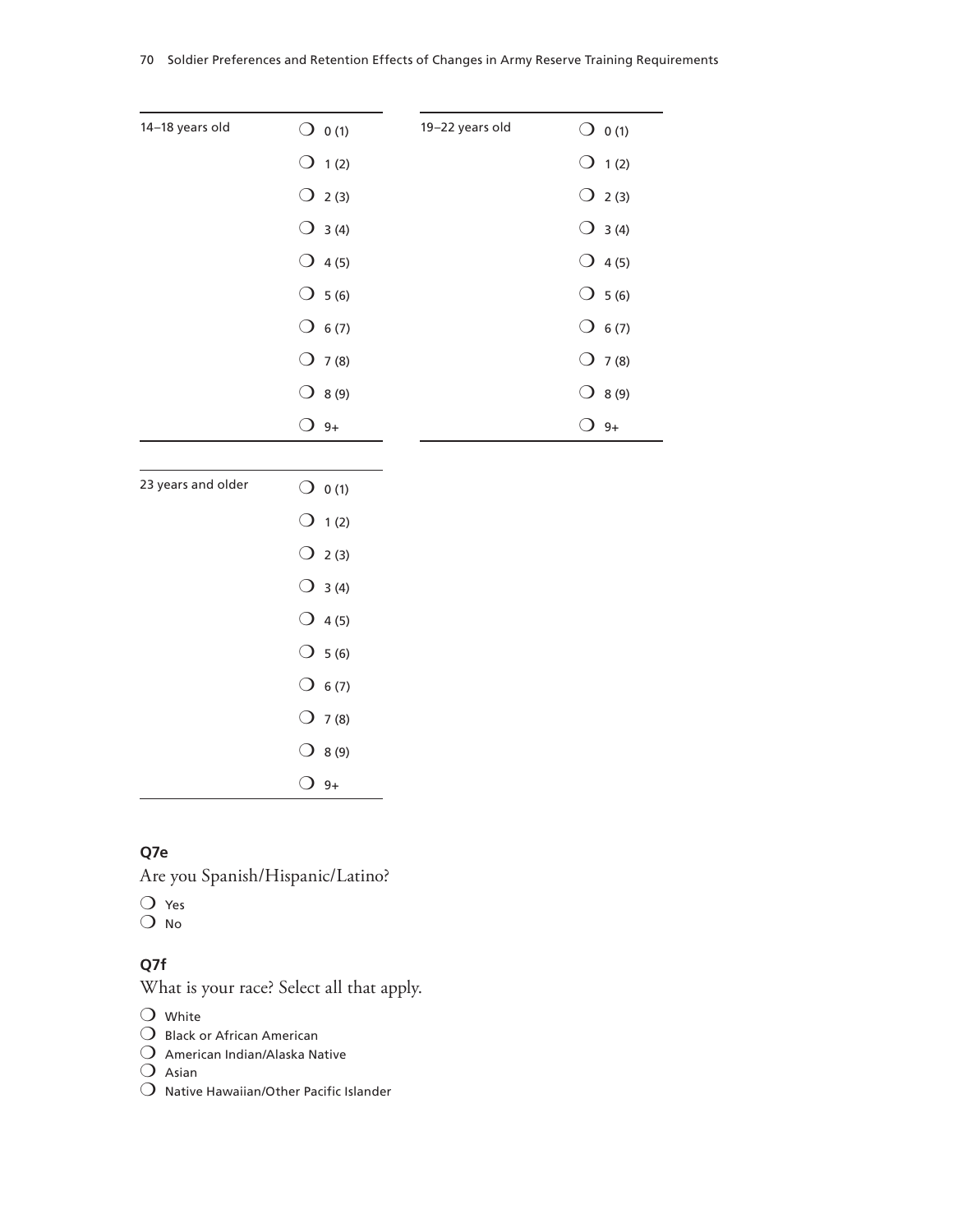# **Q7g** Are you male or female?

 $O$  Male  $\bigcirc$  Female

# **END**

**Thank you for your contributions to this research effort.**

**If you have any questions or comments about this survey or the research project, please write to the principal investigator . . . [contact information provided in the survey has been omitted].**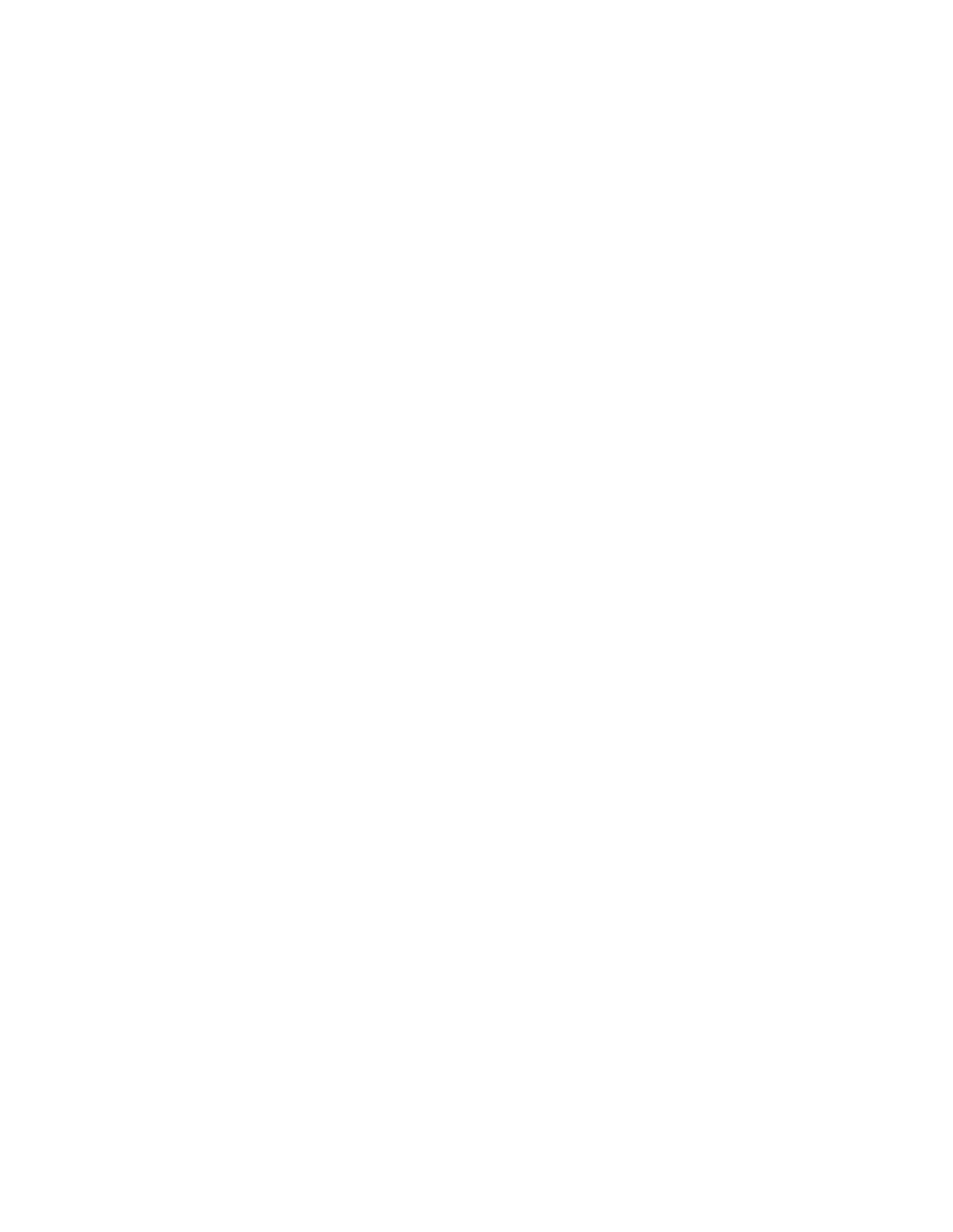The following tables present the formal models used to calculate the predicted extension probabilities presented in Figures 4.11 through 4.17 and Tables 4.1 and 4.2.

Table B.1 provides results for the baseline (average) contingent behavior models without covariates, as well as the exploratory regressions that include sociodemographic characteristics and indicator variables for expected severe employer problems (*Sev. Emp. Prob IDT* and *Sev. Emp Prob AT*). Given the strong correlations, we omit the regressions for family variables; however, they are qualitatively similar.

|                |                 | <b>Baseline</b> |                       | <b>With Covariates</b> |
|----------------|-----------------|-----------------|-----------------------|------------------------|
| Variable       | <b>Enlisted</b> | Officer         | <b>Enlisted</b>       | Officer                |
| AT 2.5 weeks   | 0.216           | 0.080           | 0.237                 | $-0.021$               |
|                | (0.227)         | (0.226)         | (0.297)               | (0.282)                |
| AT 3 weeks     | $-0.116$        | $-0.587**$      | $-0.323$              | $-0.836**$             |
|                | (0.219)         | (0.205)         | (0.286)               | (0.255)                |
| AT 3.5 weeks   | $-0.314$        | $-0.609**$      | $-0.642*$             | $-0.971***$            |
|                | (0.212)         | (0.206)         | (0.265)               | (0.253)                |
| AT 4 weeks     | $-0.532*$       | $-1.087***$     | $-0.702*$             | $-1.327***$            |
|                | (0.209)         | (0.197)         | (0.274)               | (0.246)                |
| IDT 40 periods | $-0.507**$      | $-0.601***$     | $-0.235$              | $-0.524*$              |
|                | (0.193)         | (0.179)         | (0.251)               | (0.221)                |
| IDT 44 periods | $-0.816***$     | $-0.757***$     | $-0.794**$            | $-0.751***$            |
|                | (0.191)         | (0.178)         | (0.247)               | (0.222)                |
| Years in USAR  |                 |                 | $-0.037$<br>(0.021)   | $-0.040$<br>(0.023)    |
| Prior service  |                 |                 | $-0.427**$<br>(0.155) | 0.060<br>(0.146)       |
| Deployed       |                 |                 | $-0.501**$<br>(0.189) | 0.169<br>(0.154)       |
| Education      |                 |                 | 0.050<br>(0.046)      | $0.260**$<br>(0.099)   |

**Table B.1**

**Baseline and Exploratory Contingent Behavior Model Results for Those Planning on Staying in USAR Beyond Current Obligation**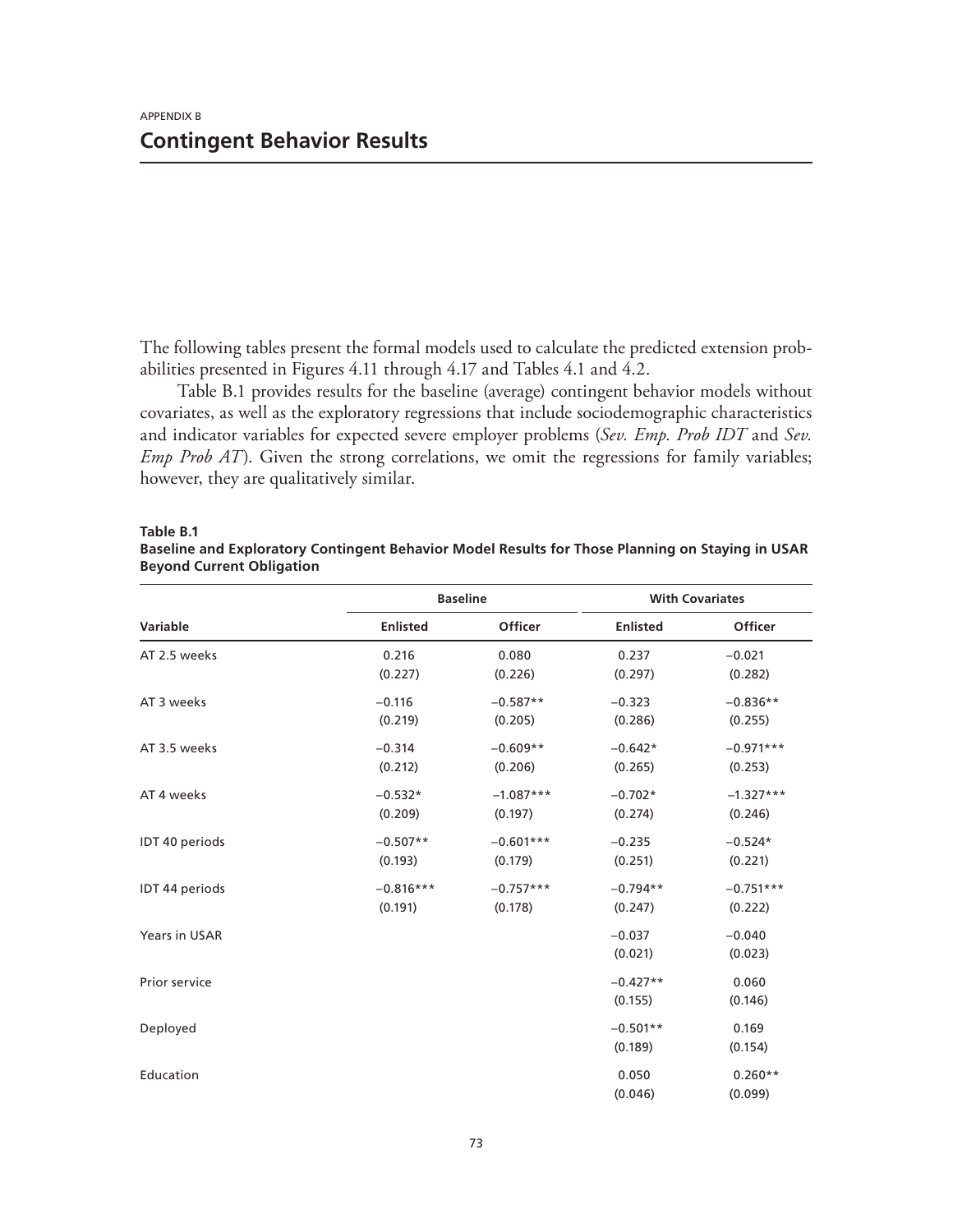#### **Table B.1—Continued**

|                               | <b>Baseline</b>       |                       |                        | <b>With Covariates</b> |  |
|-------------------------------|-----------------------|-----------------------|------------------------|------------------------|--|
| Variable                      | <b>Enlisted</b>       | Officer               | <b>Enlisted</b>        | Officer                |  |
| Dependents                    |                       |                       | $-0.067$<br>(0.046)    | 0.058<br>(0.051)       |  |
| Government employer           |                       |                       | 0.204<br>(0.152)       | 0.082<br>(0.143)       |  |
| Self-employed                 |                       |                       | 0.408<br>(0.380)       | 0.359<br>(0.338)       |  |
| Income                        |                       |                       | $-0.167**$<br>(0.054)  | $-0.102$<br>(0.057)    |  |
| Never married                 |                       |                       | $-0.074$<br>(0.224)    | $-0.237$<br>(0.244)    |  |
| Separated/divorced/widowed    |                       |                       | 0.026<br>(0.224)       | 0.075<br>(0.221)       |  |
| Hispanic                      |                       |                       | $0.449*$<br>(0.179)    | $-0.343$<br>(0.249)    |  |
| African American              |                       |                       | $-0.097$<br>(0.212)    | $-0.161$<br>(0.229)    |  |
| American Indian/Alaska Native |                       | 0.280                 | $-0.727*$<br>(0.369)   | (0.360)                |  |
| Asian                         |                       |                       | $-0.551$<br>(0.313)    | $-0.449$<br>(0.266)    |  |
| Hawaiian/Pacific Islander     |                       |                       | $-0.658$<br>(0.423)    | 1.836*<br>(0.799)      |  |
| Female                        |                       |                       | $-0.538**$<br>(0.201)  | 0.192<br>(0.201)       |  |
| Severe employer problem IDT   |                       |                       | $-1.394***$<br>(0.203) | $-0.815***$<br>(0.167) |  |
| Severe employer problem AT    |                       |                       | $-0.540**$<br>(0.203)  | $-1.386***$<br>(0.164) |  |
| Constant                      | $1.812***$<br>(0.087) | $2.186***$<br>(0.095) | 3.333***<br>(0.605)    | 1.874*<br>(0.926)      |  |
| Pseudo $R^2$                  | 0.035                 | 0.067                 | 0.150                  | 0.194                  |  |
| LR $chi2(6)$                  | 75.74                 | 152.82                |                        |                        |  |
| LR chi <sup>2</sup> (24)      |                       |                       | 221.66                 | 344.96                 |  |
| ${\cal N}$                    | 1,090                 | 1,228                 | 721                    | 929                    |  |

NOTE: Logistic regression results. \* *p* < 0.05; \*\* *p* < 0.01; \*\*\* *p* < 0.001. Dependent variable: extend (*y* = 1) or not extend (*y* = 0) given contingent value questions. *N* = unique respondents (each of whom was asked two contingent behavior questions). LR chi<sup>2</sup> is a likelihood ratio statistic associated with a test of overall model significance. Baseline variables: AT = two weeks, IDT = 48 periods, no prior military service, never been deployed, private sector employment, married, non-Hispanic, white, male, no severe employment problems.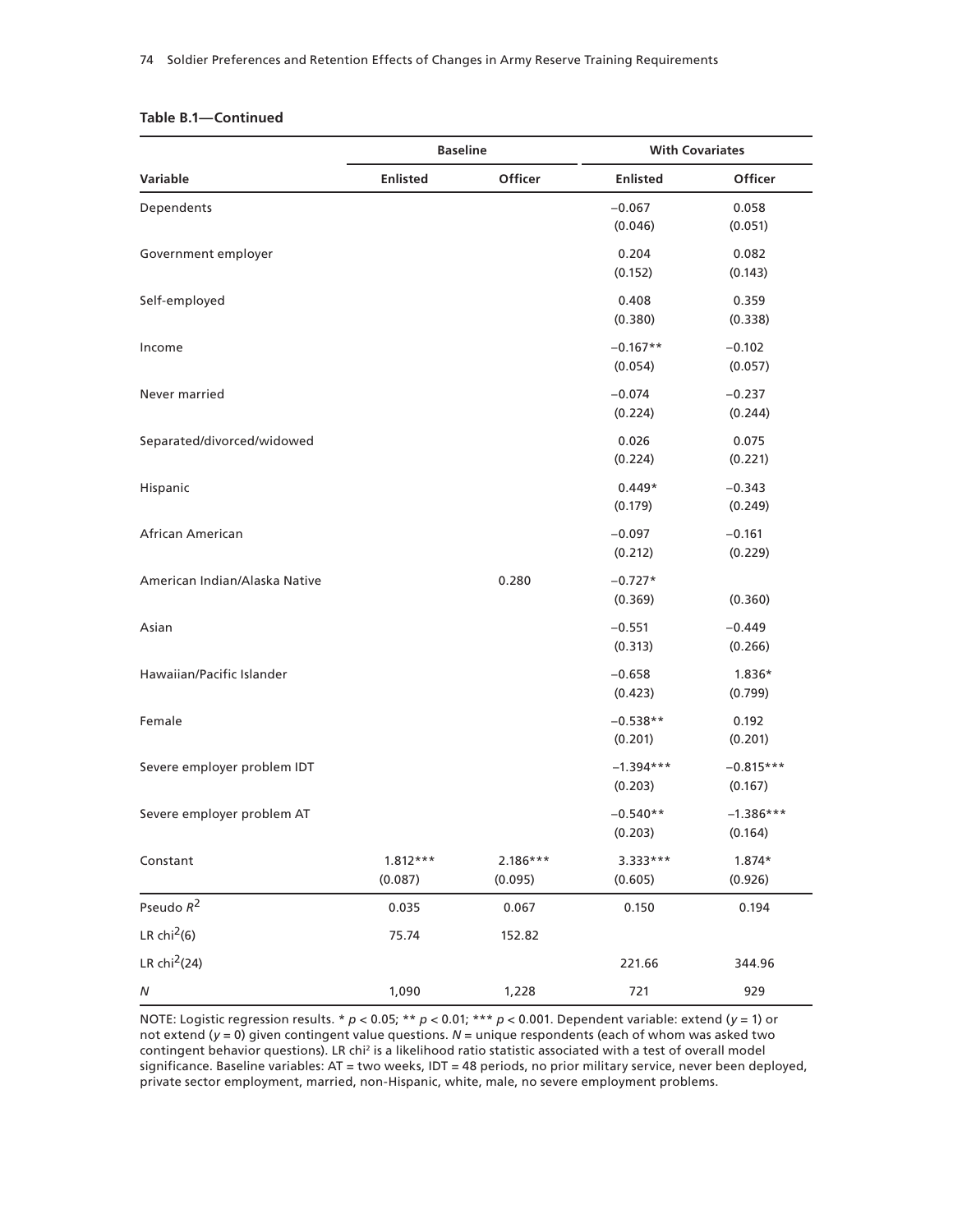To account for the drop in sample size once covariates are introduced, and to test whether there are differences in contingent behavior between "full" observations and those with missing covariate information, we coded item nonresponse on sociodemographic characteristics and incorporated them into the regression to maintain sample size. Results are reported in Table B.2.

|                       | <b>With Covariates and Missing Coding</b> |             |  |  |  |
|-----------------------|-------------------------------------------|-------------|--|--|--|
| <b>Variable</b>       | <b>Enlisted</b>                           | Officer     |  |  |  |
| AT 2.5 weeks          | 0.173                                     | $-0.046$    |  |  |  |
|                       | (0.24)                                    | (0.24)      |  |  |  |
| AT 3 weeks            | $-0.232$                                  | $-0.785***$ |  |  |  |
|                       | (0.23)                                    | (0.22)      |  |  |  |
| AT 3.5 weeks          | $-0.458*$                                 | $-0.784***$ |  |  |  |
|                       | (0.22)                                    | (0.22)      |  |  |  |
| AT 4 weeks            | $-0.704**$                                | $-1.338***$ |  |  |  |
|                       | (0.22)                                    | (0.21)      |  |  |  |
| <b>IDT 40 periods</b> | $-0.435*$                                 | $-0.581**$  |  |  |  |
|                       | (0.20)                                    | (0.19)      |  |  |  |
| IDT 44 periods        | $-0.782***$                               | $-0.692***$ |  |  |  |
|                       | (0.20)                                    | (0.19)      |  |  |  |
| Years in USAR         | $-0.027$                                  | $-0.032$    |  |  |  |
|                       | (0.02)                                    | (0.02)      |  |  |  |
| Prior service         | $-0.339**$                                | 0.073       |  |  |  |
|                       | (0.13)                                    | (0.13)      |  |  |  |
| Deployed              | $-0.412**$                                | 0.085       |  |  |  |
|                       | (0.16)                                    | (0.14)      |  |  |  |
| Education             | 0.069                                     | 0.174       |  |  |  |
|                       | (0.04)                                    | (0.09)      |  |  |  |
| Dependents            | $-0.019$                                  | 0.03        |  |  |  |
|                       | (0.04)                                    | (0.05)      |  |  |  |
| Government employer   | 0.167                                     | 0.087       |  |  |  |
|                       | (0.14)                                    | (0.14)      |  |  |  |
| Self-employed         | 0.307                                     | 0.56        |  |  |  |
|                       | (0.36)                                    | (0.33)      |  |  |  |
| Other employer        | 0.47                                      | 0.357       |  |  |  |
|                       | (0.26)                                    | (0.34)      |  |  |  |
| Income                | $-0.147**$                                | $-0.108*$   |  |  |  |
|                       | (0.05)                                    | (0.05)      |  |  |  |

**Table B.2 Contingent Behavior Model Results for Those Planning on Staying in USAR Beyond Current Obligation Including Item Nonresponse**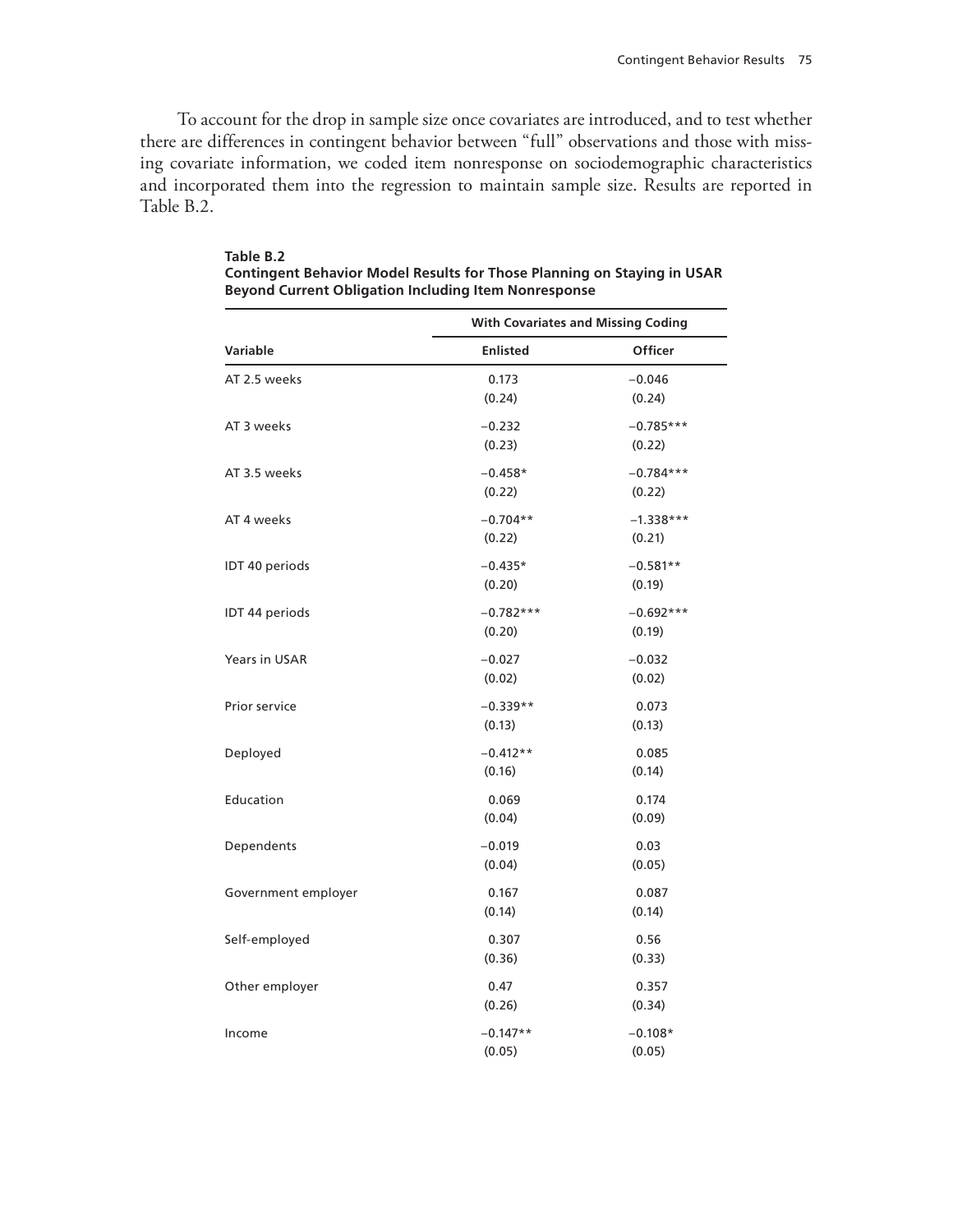|                               | <b>With Covariates and Missing Coding</b> |                          |  |  |  |
|-------------------------------|-------------------------------------------|--------------------------|--|--|--|
| Variable                      | <b>Enlisted</b>                           | Officer                  |  |  |  |
| Never married                 | $-0.094$<br>(0.18)                        | $-0.147$<br>(0.21)       |  |  |  |
| Separated/divorced/widowed    | $-0.071$<br>(0.17)                        | 0.063<br>(0.20)          |  |  |  |
| Hispanic                      | 0.285<br>(0.15)                           | $-0.249$<br>(0.23)       |  |  |  |
| African American              | 0.117<br>(0.18)                           | $-0.327$<br>(0.20)       |  |  |  |
| American Indian/Alaska Native | 0.066<br>(0.31)                           | $-0.452$<br>(0.33)       |  |  |  |
| Asian                         | $-0.453$<br>(0.24)                        | $-0.731**$<br>(0.23)     |  |  |  |
| Hawaiian/Pacific Islander     | $-0.46$<br>(0.36)                         | $1.701*$<br>(0.66)       |  |  |  |
| Female                        | $-0.237$<br>(0.16)                        | $-0.02$<br>(0.17)        |  |  |  |
| Severe employer problem IDT   | $-1.226***$<br>(0.19)                     | $-0.784***$<br>(0.16)    |  |  |  |
| Severe employer problem AT    | $-0.659***$<br>(0.19)                     | $-1.398***$<br>(0.16)    |  |  |  |
| Prior service missing         | 0.114<br>(0.63)                           | $-0.851$<br>(0.49)       |  |  |  |
| Deployed missing              | $-1.894$<br>(1.16)                        | 14.038<br>(955.50)       |  |  |  |
| <b>Education missing</b>      | $2.801*$<br>(1.36)                        | $-26.452$<br>(1, 372.48) |  |  |  |
| Dependents missing            | 0.372<br>(0.49)                           | 0.089<br>(0.85)          |  |  |  |
| Job type missing              | 1.801*<br>(0.72)                          | $-0.942$<br>(0.74)       |  |  |  |
| Income missing                | $-1.271$<br>(0.66)                        | 0.082<br>(0.72)          |  |  |  |
| Marital status missing        | $-1.498$<br>(0.78)                        | 0.294<br>(0.71)          |  |  |  |
| Hispanic missing              | 0.674<br>(0.93)                           | $-1.481$<br>(1.36)       |  |  |  |
| Race missing                  | $-1.335$<br>(0.92)                        | 14.694<br>(985.25)       |  |  |  |

|  | Table B.2-Continued |  |
|--|---------------------|--|
|  |                     |  |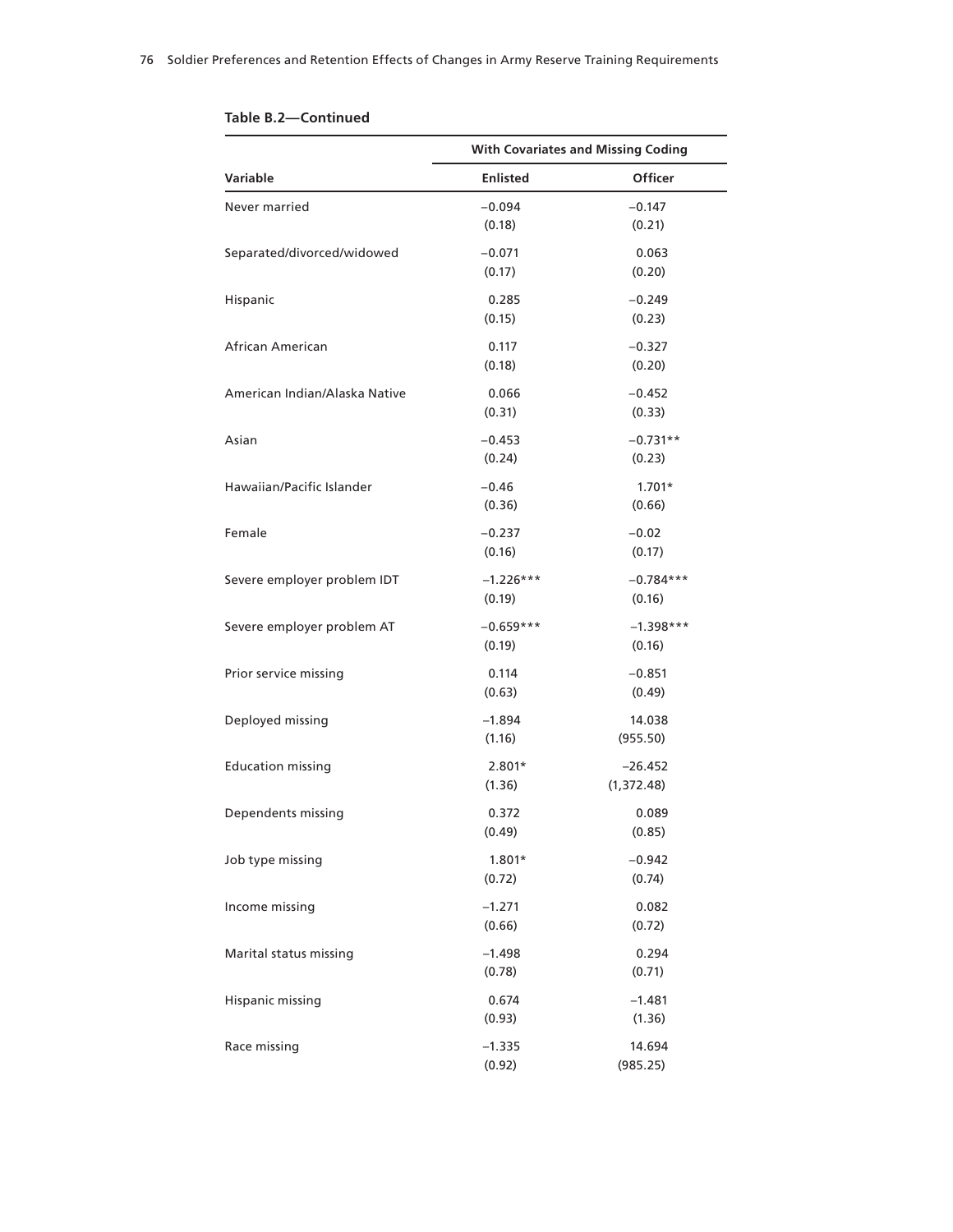|                          | <b>With Covariates and Missing Coding</b> |                |  |  |
|--------------------------|-------------------------------------------|----------------|--|--|
| Variable                 | <b>Enlisted</b>                           | <b>Officer</b> |  |  |
| Employer problem missing | 0.51                                      | $-0.799$       |  |  |
|                          | (0.66)                                    | (0.68)         |  |  |
| Constant                 | 2.998***                                  | $2.536**$      |  |  |
|                          | (0.52)                                    | (0.86)         |  |  |
| Pseudo R <sup>2</sup>    | 0.123                                     | 0.178          |  |  |
| LR chi <sup>2</sup> (35) | 264.15                                    | 406.43         |  |  |
| Ν                        | 1,090                                     | 1,226          |  |  |

#### **Table B.2—Continued**

NOTE: Logistic regression results. \* *p* < 0.05; \*\* *p* < 0.01; \*\*\* *p* < 0.001. Dependent variable: extend (*y* = 1) or not extend (*y* = 0) given contingent value questions. *N* = unique respondents (each of whom was asked two contingent behavior questions). LR chi<sup>2</sup> is a likelihood ratio statistic associated with a test of overall model significance. Baseline variables: AT = two weeks, IDT = 48 periods, no prior military service, never been deployed, private sector employment, married, non-Hispanic, white, male, no severe employment problems. Missing variables (denoted \_Miss) coded by category to avoid multicollinearity.

Table B.3 provides the statistical results for those with and without severe employer or family problems. The results show that while we reject the hypothesis of missing at random for enlisted personnel in that some of these dummies were statistically significant at the 5-percent level—namely, education and job type—we could not do so for officers. However, we find no changes in the sign for the primary independent variables in the model, and only small changes in magnitude. In terms of significance, there are some changes, in that including the observations reduces the *p* value for officer education, increases the *p* value for officer income and Asian officers, and decreases the *p* value for enlisted Hispanic and officer American Indian/Alaska Native. Our general conclusions about severe employer and family problems are unchanged.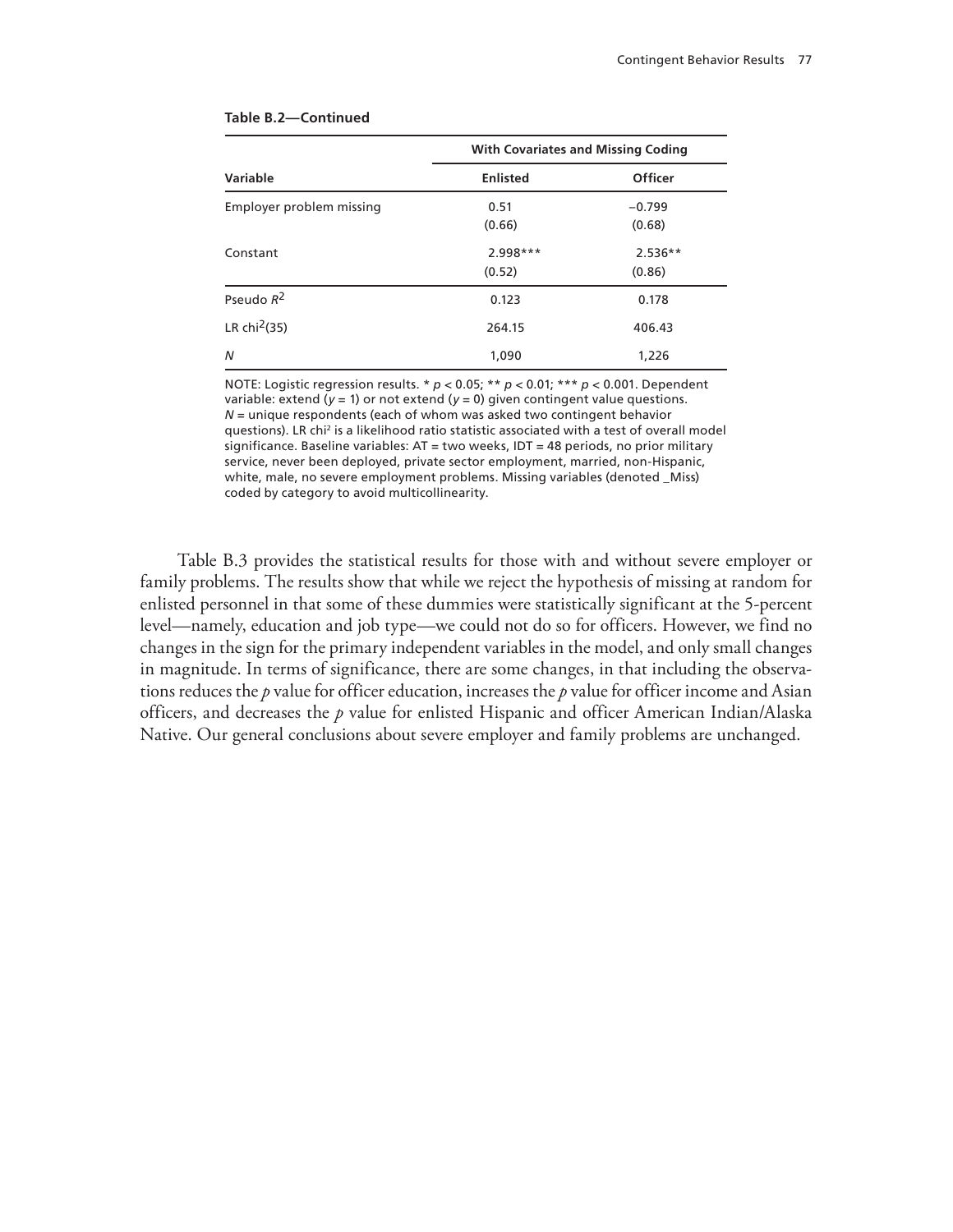|                         |                                             |                                            | <b>Employer IDT Problem</b>          |                              |                                             |                                     | <b>Employer AT Problem</b>           |                              |                                    | <b>Family Problem</b>       |
|-------------------------|---------------------------------------------|--------------------------------------------|--------------------------------------|------------------------------|---------------------------------------------|-------------------------------------|--------------------------------------|------------------------------|------------------------------------|-----------------------------|
| Variable                | <b>Enlisted</b><br><b>Severe</b><br>Problem | <b>Officer</b><br><b>Severe</b><br>Problem | <b>Enlisted</b><br><b>No Problem</b> | Officer<br><b>No Problem</b> | <b>Enlisted</b><br><b>Severe</b><br>Problem | Officer<br><b>Severe</b><br>Problem | <b>Enlisted</b><br><b>No Problem</b> | Officer<br><b>No Problem</b> | Family<br><b>Severe</b><br>Problem | Family<br><b>No Problem</b> |
| AT 2.5                  | $-0.514$                                    | $-0.575$                                   | 0.648                                | 0.542                        | $-1.177**$                                  | $-0.808$                            | $1.341*$                             | 1.125                        | $-0.447$                           | $-0.641*$                   |
|                         | (0.560)                                     | (0.449)                                    | (0.536)                              | (0.691)                      | (0.455)                                     | (0.420)                             | (0.629)                              | (0.767)                      | (0.272)                            | (0.286)                     |
| AT <sub>3</sub>         | $-0.715$                                    | $-0.717$                                   | $-0.349$                             | $-0.622$                     | $-0.989$                                    | $-1.707***$                         | 0.814                                | 0.451                        | $-0.858**$                         | $-1.112***$                 |
|                         | (0.556)                                     | (0.411)                                    | (0.485)                              | (0.575)                      | (0.512)                                     | (0.393)                             | (0.600)                              | (0.709)                      | (0.263)                            | (0.274)                     |
| AT 3.5                  | $-1.363**$                                  | $-1.673***$                                | 0.179                                | $-0.166$                     | $-1.942***$                                 | $-2.153***$                         | $1.345*$                             | 1.156                        | $-1.327***$                        | $-1.741***$                 |
|                         | (0.505)                                     | (0.444)                                    | (0.489)                              | (0.589)                      | (0.495)                                     | (0.411)                             | (0.627)                              | (0.757)                      | (0.278)                            | (0.292)                     |
| AT <sub>4</sub>         | $-2.213***$                                 | $-1.857***$                                | 0.073                                | $-1.145*$                    | $-1.753***$                                 | $-2.218***$                         | 0.964                                | 0.375                        | $-1.567***$                        | $-2.087***$                 |
|                         | (0.624)                                     | (0.451)                                    | (0.482)                              | (0.523)                      | (0.510)                                     | (0.407)                             | (0.599)                              | (0.695)                      | (0.281)                            | (0.301)                     |
| <b>IDT 40</b>           | 0.354                                       | 0.534                                      | $-0.564$                             | $-0.686$                     | 0.338                                       | 0.037                               | $-1.164*$                            | $-1.468*$                    | 0.304                              | $-0.109$                    |
|                         | (0.503)                                     | (0.402)                                    | (0.458)                              | (0.502)                      | (0.435)                                     | (0.362)                             | (0.583)                              | (0.656)                      | (0.245)                            | (0.258)                     |
| <b>IDT44</b>            | 0.079                                       | $-0.391$                                   | $-1.400**$                           | $-0.982*$                    | $-0.103$                                    | $-0.260$                            | $-1.820**$                           | $-1.188$                     | $-0.340$                           | $-0.521*$                   |
|                         | (0.517)                                     | (0.390)                                    | (0.431)                              | (0.475)                      | (0.456)                                     | (0.366)                             | (0.560)                              | (0.678)                      | (0.248)                            | (0.263)                     |
| Constant                | $0.637***$                                  | $1.099***$                                 | $2.236***$                           | $3.010***$                   | $1.026***$                                  | $1.402***$                          | $2.010***$                           | $2.621***$                   | $1.053***$                         | $1.126***$                  |
|                         | (0.182)                                     | (0.160)                                    | (0.189)                              | (0.274)                      | (0.189)                                     | (0.163)                             | (0.171)                              | (0.232)                      | (0.103)                            | (0.111)                     |
| Pseudo $R^2$            | 0.074                                       | 0.094                                      | 0.053                                | 0.083                        | 0.094                                       | 0.159                               | 0.034                                | 0.033                        | 0.07                               | 0.137                       |
| LR chi <sup>2</sup> (6) | 27.28                                       | 51.84                                      | 26.53                                | 29.62                        | 37.07                                       | 102.05                              | 17.04                                | 10.7                         | 90.4                               | 164.09                      |
| $\overline{N}$          | 133                                         | 208                                        | 321                                  | 298                          | 144                                         | 238                                 | 330                                  | 295                          | 491                                | 437                         |

#### **Table B.3 Contingent Behavior Model Results for Those With and Without Severe Employer and Family Problems with Training Expansion**

NOTE: Logistic regression results. \* *p* < 0.05; \*\* *p* < 0.01; \*\*\* *p* < 0.001. Dependent variable: extend (*y* = 1) or not extend (*y* = 0) given contingent value questions. N = unique respondents (each of whom was asked two contingent behavior questions). LR chi<sup>2</sup> is likelihood ratio statistic associated with test of overall model significance. Baseline variables: AT = two weeks, IDT = 48 periods. "No family problem" results not reported.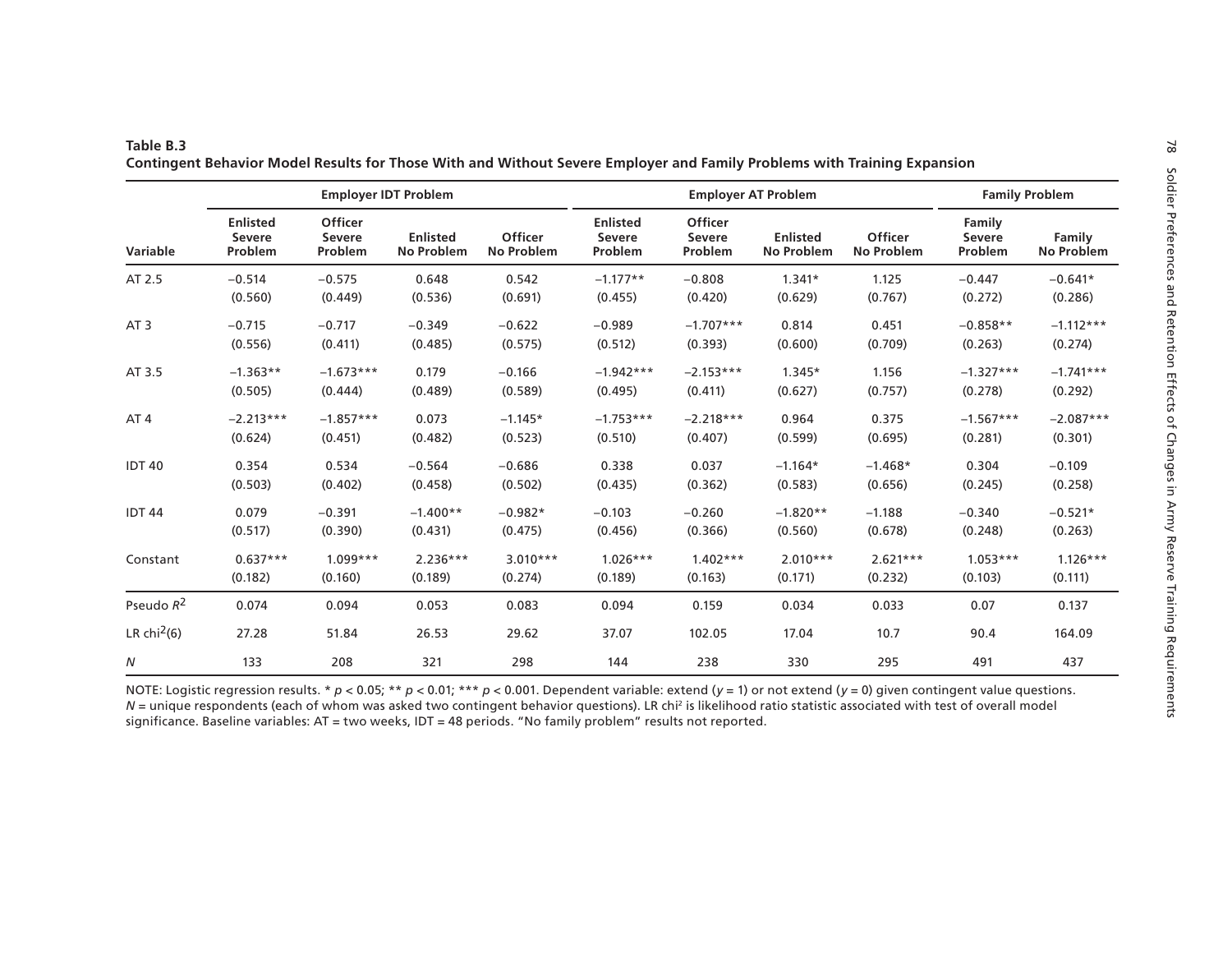Table B.4 presents results of the logit regressions attempting to explain reporting expected severe employer or family problems.

| Variable                      | Employer          | Employer         | Family            | Family           |
|-------------------------------|-------------------|------------------|-------------------|------------------|
|                               | <b>Severe IDT</b> | <b>Severe AT</b> | <b>Severe IDT</b> | <b>Severe AT</b> |
|                               | Problem           | Problem          | Problem           | Problem          |
| <b>Years in USAR</b>          | $-0.009$          | $-0.006$         | 0.010             | $-0.004$         |
|                               | (0.014)           | (0.014)          | (0.013)           | (0.014)          |
| Prior service                 | $-0.037$          | $-0.035$         | 0.004             | 0.066            |
|                               | (0.095)           | (0.091)          | (0.089)           | (0.092)          |
| Deployed                      | $-0.021$          | 0.055            | 0.053             | $0.241*$         |
|                               | (0.105)           | (0.102)          | (0.099)           | (0.105)          |
| Education                     | 0.033             | 0.008            | $-0.031$          | $-0.057$         |
|                               | (0.036)           | (0.035)          | (0.032)           | (0.033)          |
| Dependents                    | $-0.069*$         | $-0.011$         | $-0.048$          | 0.000            |
|                               | (0.032)           | (0.030)          | (0.029)           | (0.029)          |
| Government employer           | $-0.125$          | $-0.278**$       | 0.053             | $-0.106$         |
|                               | (0.092)           | (0.091)          | (0.086)           | (0.089)          |
| Self-employed                 | $-0.200$          | $0.426*$         | $-0.033$          | $-0.104$         |
|                               | (0.226)           | (0.189)          | (0.207)           | (0.213)          |
| Other employer                |                   | 0.048<br>(0.792) |                   |                  |
| Income                        | $0.136***$        | $0.235***$       | $0.191***$        | $0.239***$       |
|                               | (0.034)           | (0.033)          | (0.032)           | (0.034)          |
| Never married                 | $-0.224$          | $-0.137$         | $-0.670***$       | $-0.539**$       |
|                               | (0.155)           | (0.153)          | (0.162)           | (0.169)          |
| Separated/divorced/widowed    | $-0.164$          | 0.118            | 0.080             | $0.268*$         |
|                               | (0.145)           | (0.133)          | (0.127)           | (0.129)          |
| Hispanic                      | $-0.053$          | 0.126            | 0.233             | $0.355*$         |
|                               | (0.132)           | (0.132)          | (0.131)           | (0.138)          |
| African American              | $-0.297$          | $-0.538***$      | $-0.305*$         | $-0.415**$       |
|                               | (0.153)           | (0.155)          | (0.143)           | (0.150)          |
| American Indian/Alaska Native | $-0.029$          | $-0.042$         | $-0.040$          | 0.029            |
|                               | (0.258)           | (0.251)          | (0.238)           | (0.244)          |
| Asian                         | $-0.055$          | 0.170            | 0.011             | $-0.108$         |
|                               | (0.194)           | (0.176)          | (0.178)           | (0.186)          |
| Hawaiian/Pacific Islander     | $-0.064$          | 0.201            | $0.585*$          | 0.264            |
|                               | (0.364)           | (0.326)          | (0.293)           | (0.326)          |
| Female                        | $-0.157$          | 0.037            | $-0.147$          | $-0.187$         |
|                               | (0.132)           | (0.123)          | (0.124)           | (0.130)          |
| Constant                      | $-1.839***$       | $-2.638***$      | $-2.283***$       | $-3.020***$      |
|                               | (0.407)           | (0.404)          | (0.390)           | (0.410)          |

**Table B.4**

**Observable Characteristics of Expected Severe Employer or Family Problems**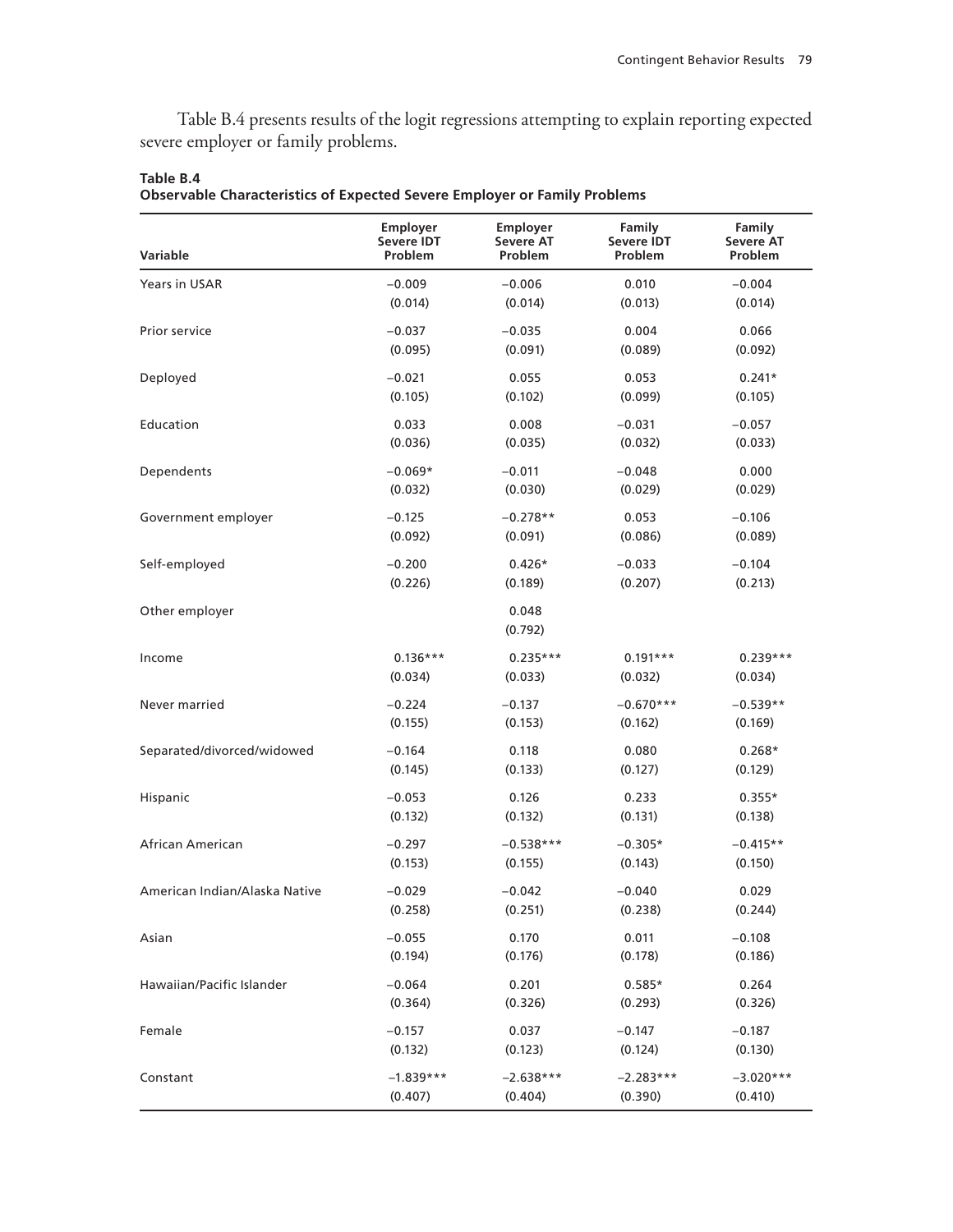| <b>Variable</b>       | Employer<br><b>Severe IDT</b><br>Problem | Employer<br><b>Severe AT</b><br>Problem | Family<br><b>Severe IDT</b><br>Problem | Family<br><b>Severe AT</b><br>Problem |
|-----------------------|------------------------------------------|-----------------------------------------|----------------------------------------|---------------------------------------|
| Pseudo R <sup>2</sup> | 0.014                                    | 0.032                                   | 0.026                                  | 0.035                                 |
| LR $chi^2$            | 47.29                                    | 111.29                                  | 92.87                                  | 120.53                                |
| N                     | 1,650                                    | 1,657                                   | 1,645                                  | 1,641                                 |

#### **Table B.4—Continued**

NOTE: Logistic regression results. \* *p* < 0.05; \*\* *p* < 0.01; \*\*\* *p* < 0.001. Dependent variable: severe problem (*y* = 1) or not severe problem (*y* = 0). *N* = unique respondents (each of whom was asked two contingent behavior questions). LR chi<sup>2</sup> is a likelihood ratio statistic associated with a test of overall model significance. Other employment dropped in certain regressions when perfectly collinear with other regressors. Baseline variables: no prior military service, never been deployed, private sector employment, married, non-Hispanic, white, and male.

Figures B.1, B.2, and B.3 show the contingent behavior results for IDT increases by employer problem severity. Compared with the AT increases results in Chapter Four, there is little in the way of systemic patterns across responses.



**Figure B.1 Contingent Behavior Results for IDT Increases by Employer AT Problem Severity**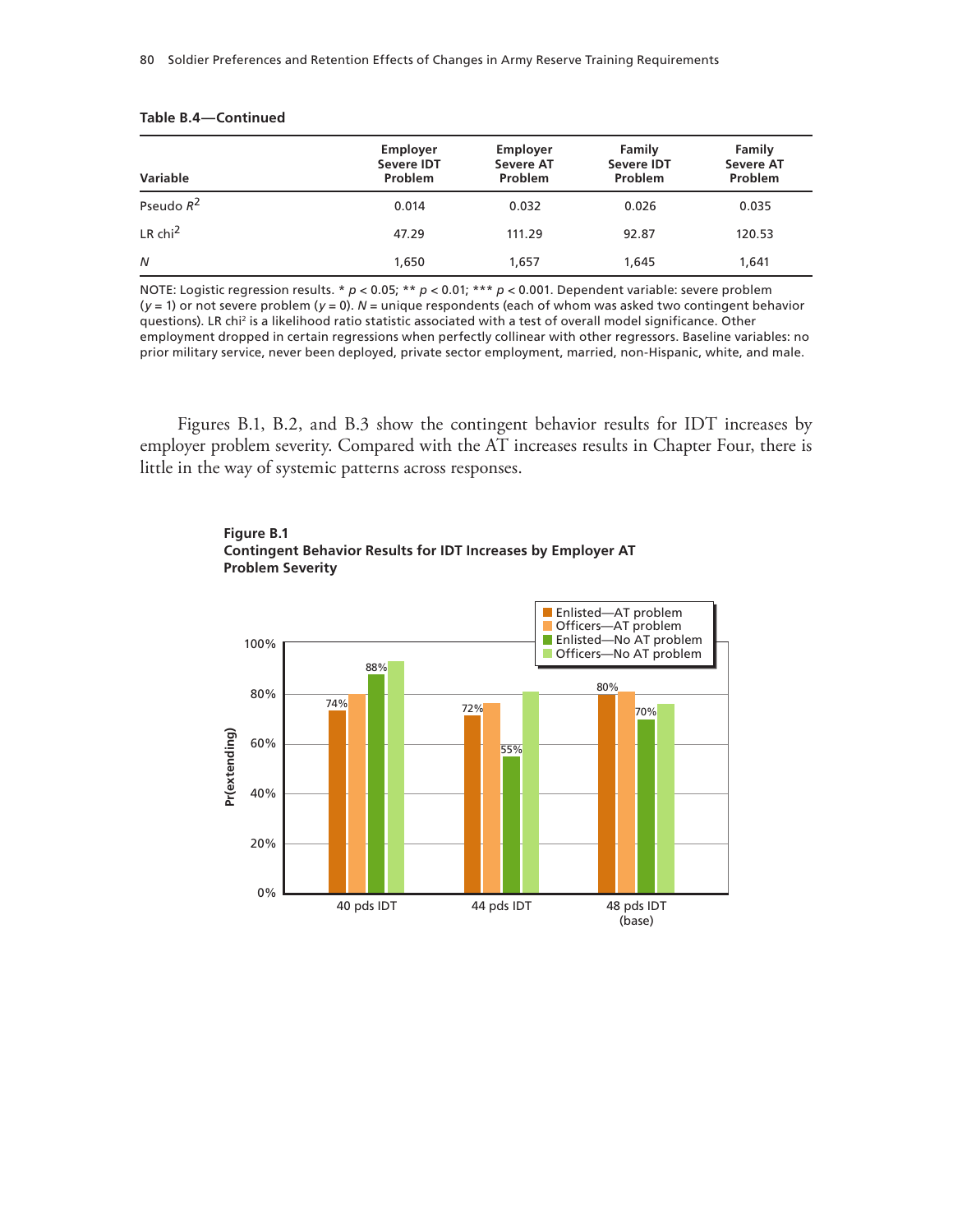

**Figure B.2 Contingent Behavior Results for IDT Increases by Employer IDT Problem Severity**

**Figure B.3 Contingent Behavior Results for IDT Increases for Respondents Reporting Severe Family AT and IDT Problems**

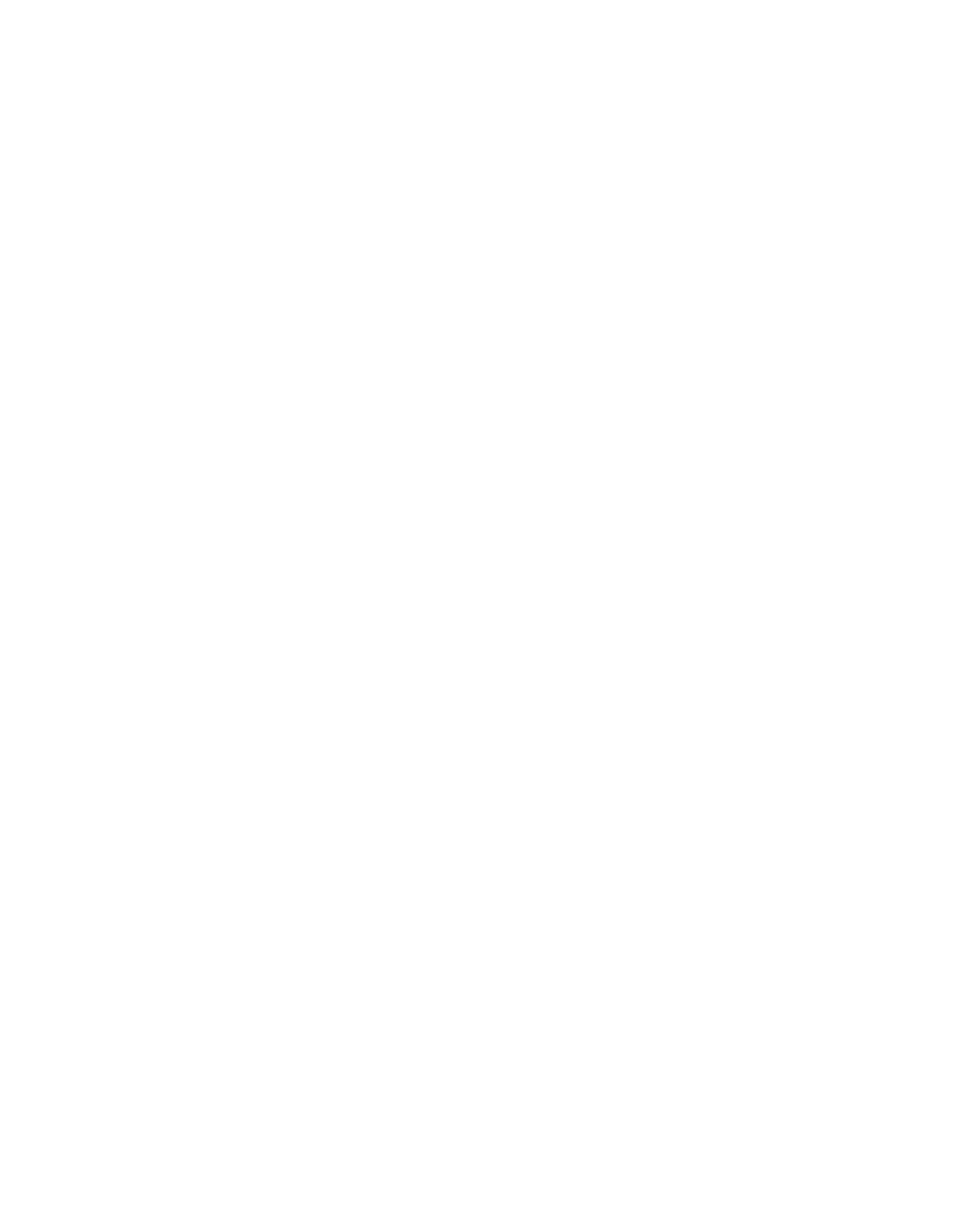The following tables present the formal models used to calculate the predicted marginal choice probabilities presented in Figures 4.15 through 4.20. Table C.1 provides results for the baseline (average) choice models without covariates (which are not identified in the conditional logit model as they do not vary over choice occasions).

| <b>Variable</b>       | <b>Enlisted</b> | Officer     |
|-----------------------|-----------------|-------------|
| AT 1 week             | $-0.578***$     | $-0.583***$ |
|                       | (0.059)         | (0.057)     |
| AT 3 weeks            | $0.169**$       | $0.159**$   |
|                       | (0.055)         | (0.049)     |
| AT 4 weeks            | 0.101           | 0.075       |
|                       | (0.073)         | (0.068)     |
| IDT 24 periods        | $-0.280***$     | $-0.218***$ |
|                       | (0.076)         | (0.066)     |
| IDT 32 periods        | $-0.334***$     | $-0.390***$ |
|                       | (0.075)         | (0.066)     |
| IDT 40 periods        | $-0.347***$     | $-0.240***$ |
|                       | (0.063)         | (0.056)     |
| <b>IDT 56 periods</b> | $-0.402***$     | $-0.346***$ |
|                       | (0.062)         | (0.058)     |
| 2 AT periods          | $-0.337***$     | $-0.148***$ |
|                       | (0.039)         | (0.035)     |
| Weeknight schedule    | $-1.288***$     | $-1.326***$ |
|                       | (0.062)         | (0.059)     |
| Mixed schedule        | $-0.685***$     | $-0.691***$ |
|                       | (0.047)         | (0.044)     |

**Table C.1 Baseline Choice Experiment Results for Those Planning on Staying in USAR Beyond Current Obligation**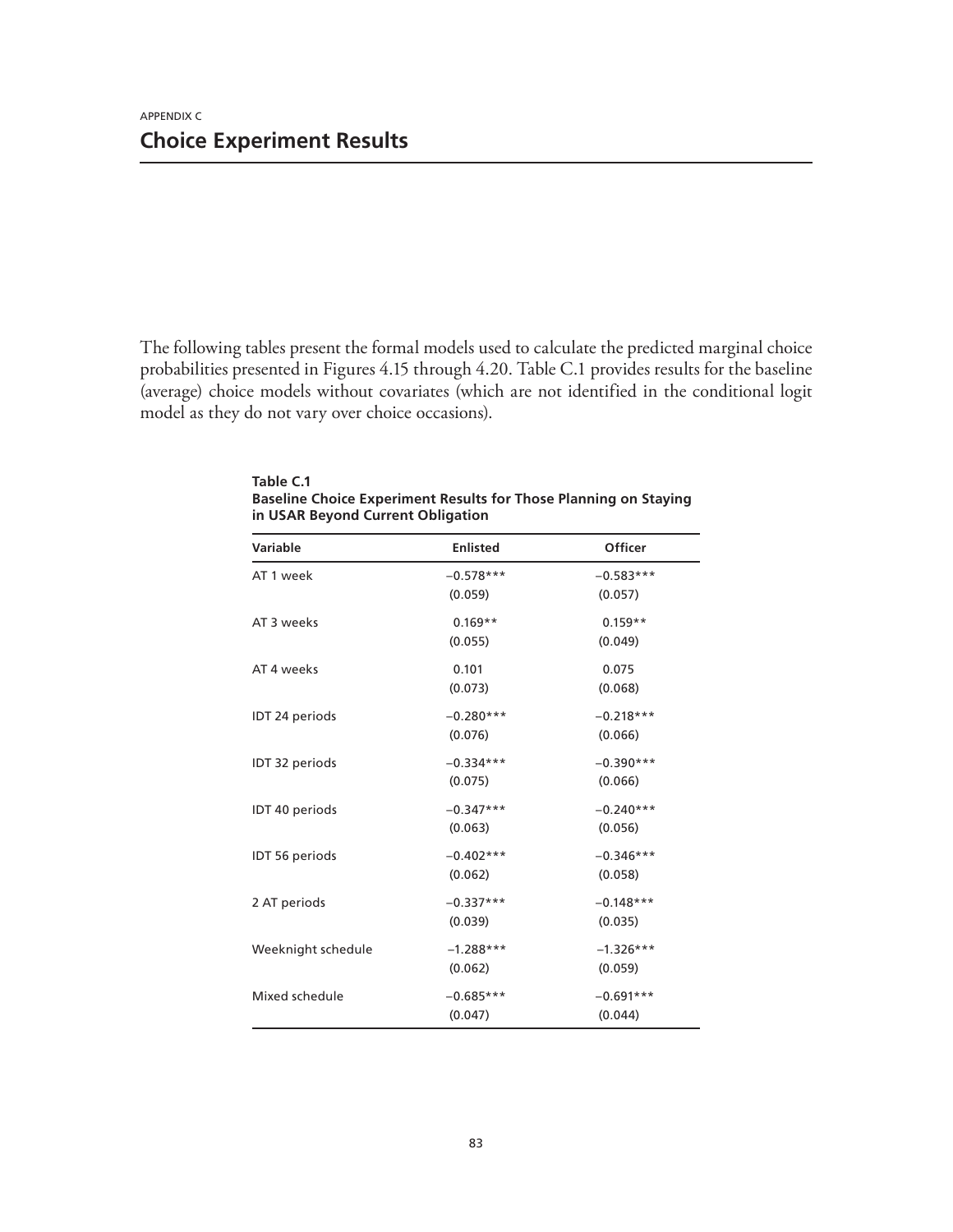| Variable              | <b>Enlisted</b> | <b>Officer</b> |  |  |
|-----------------------|-----------------|----------------|--|--|
| Pseudo $R^2$          | 0.158           | 0.145          |  |  |
| Wald chi <sup>2</sup> | 821.76          | 821.42         |  |  |
| N                     | 1,090           | 1,240          |  |  |

NOTE: Conditional logistic regression results. \* *p* < 0.05; \*\* *p* < 0.01; \*\*\* *p* < 0.001. Dependent variable: discrete choice over three alternatives. *N* = unique respondents (each of whom was asked four choice experiment questions). Standard errors clustered on individuals. Wald chi<sup>2</sup> is a Wald statistic associated with a test of overall model significance. Baseline

variables: two weeks AT, 48 periods IDT, one continuous period of AT, and weekend IDT schedule.

Table C.2 provides the choice experiment results for those with severe employer or family problems.

**Table C.1—Continued**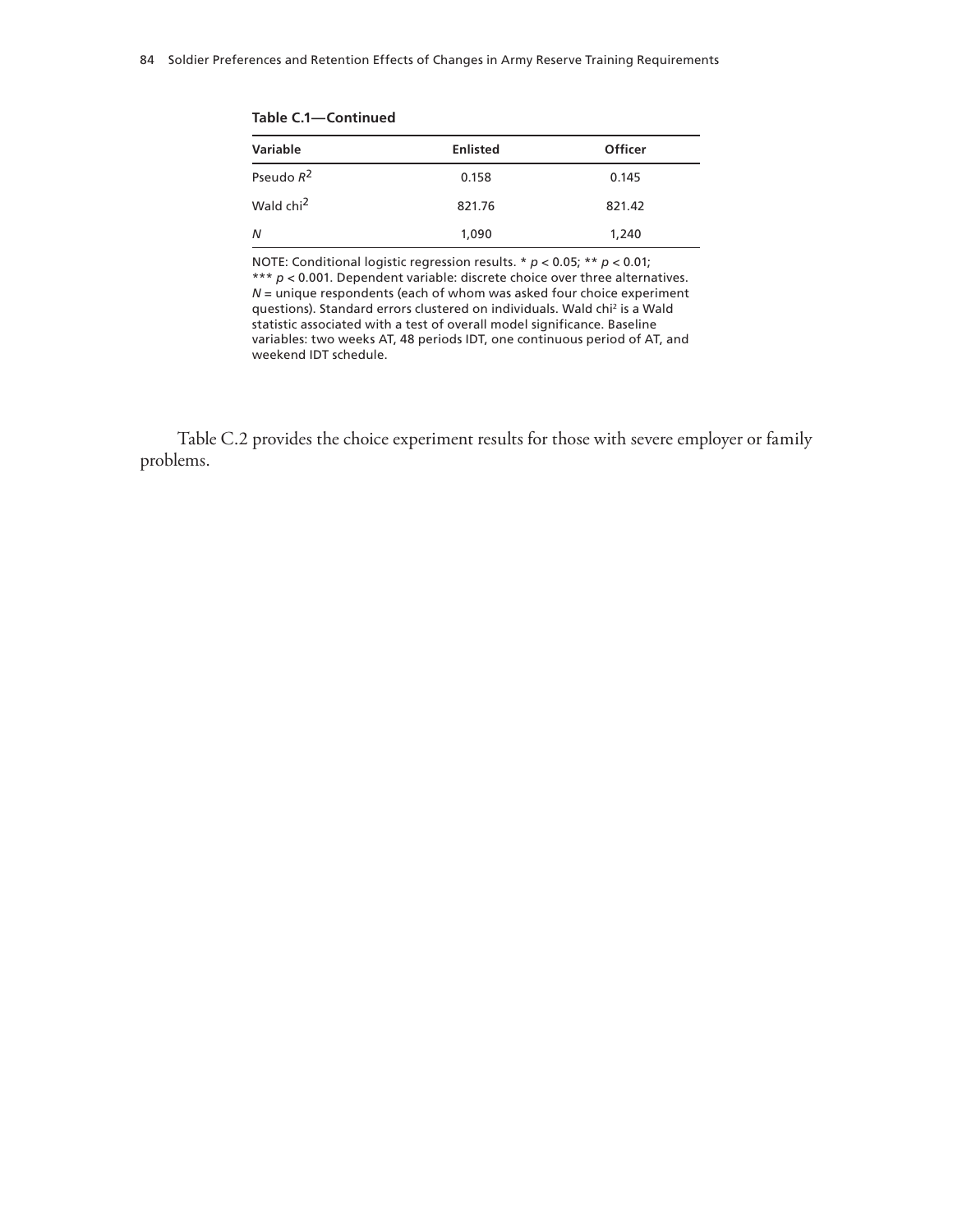|                       | <b>Employer IDT Problem</b> |                | <b>Employer AT Problem</b> |             | <b>Family IDT Problem</b> |                | <b>Family AT Problem</b> |                |
|-----------------------|-----------------------------|----------------|----------------------------|-------------|---------------------------|----------------|--------------------------|----------------|
| Variable              | <b>Enlisted</b>             | <b>Officer</b> | <b>Enlisted</b>            | Officer     | <b>Enlisted</b>           | <b>Officer</b> | <b>Enlisted</b>          | <b>Officer</b> |
| AT 1 week             | $-0.626***$                 | $-0.327*$      | $-0.473**$                 | $-0.242*$   | $-0.617***$               | $-0.356***$    | $-0.465**$               | $-0.169$       |
|                       | (0.180)                     | (0.129)        | (0.170)                    | (0.117)     | (0.141)                   | (0.102)        | (0.148)                  | (0.110)        |
| AT 3 weeks            | $-0.319*$                   | $-0.194$       | $-0.361*$                  | $-0.284**$  | $-0.487***$               | $-0.091$       | $-0.675***$              | $-0.382***$    |
|                       | (0.151)                     | (0.115)        | (0.143)                    | (0.109)     | (0.120)                   | (0.101)        | (0.132)                  | (0.102)        |
| AT 4 weeks            | $-0.650**$                  | $-0.564**$     | $-0.534**$                 | $-0.911***$ | $-0.869***$               | $-0.556***$    | $-1.158***$              | $-1.010***$    |
|                       | (0.201)                     | (0.176)        | (0.199)                    | (0.178)     | (0.169)                   | (0.147)        | (0.191)                  | (0.159)        |
| IDT 24 periods        | 0.333                       | 0.253          | 0.214                      | 0.168       | 0.317                     | 0.250          | 0.237                    | $0.370*$       |
|                       | (0.215)                     | (0.170)        | (0.198)                    | (0.162)     | (0.182)                   | (0.144)        | (0.188)                  | (0.157)        |
| IDT 32 periods        | $-0.064$                    | $-0.184$       | $-0.042$                   | $-0.122$    | $-0.006$                  | $-0.045$       | 0.049                    | 0.010          |
|                       | (0.214)                     | (0.166)        | (0.185)                    | (0.155)     | (0.186)                   | (0.141)        | (0.185)                  | (0.150)        |
| IDT 40 periods        | $-0.197$                    | 0.006          | $-0.086$                   | 0.158       | $-0.163$                  | $-0.018$       | $-0.176$                 | 0.126          |
|                       | (0.162)                     | (0.129)        | (0.153)                    | (0.121)     | (0.139)                   | (0.112)        | (0.153)                  | (0.116)        |
| <b>IDT 56 periods</b> | $-0.439*$                   | $-0.463***$    | $-0.172$                   | $-0.116$    | $-0.492***$               | $-0.357**$     | $-0.164$                 | $-0.117$       |
|                       | (0.179)                     | (0.138)        | (0.168)                    | (0.119)     | (0.145)                   | (0.115)        | (0.138)                  | (0.114)        |
| 2 AT periods          | $-0.446***$                 | $-0.226**$     | $-0.404***$                | $-0.006$    | $-0.450***$               | $-0.072$       | $-0.333***$              | 0.004          |
|                       | (0.101)                     | (0.083)        | (0.102)                    | (0.078)     | (0.090)                   | (0.073)        | (0.100)                  | (0.074)        |
| Weeknight schedule    | $-0.946***$                 | $-1.169***$    | $-0.997***$                | $-1.117***$ | $-1.087***$               | $-1.164***$    | $-0.951***$              | $-1.045***$    |
|                       | (0.160)                     | (0.135)        | (0.157)                    | (0.121)     | (0.140)                   | (0.113)        | (0.141)                  | (0.114)        |
| Mixed schedule        | $-0.811***$                 | $-0.995***$    | $-0.886***$                | $-0.934***$ | $-0.812***$               | $-0.848***$    | $-0.877***$              | $-0.953***$    |
|                       | (0.147)                     | (0.103)        | (0.139)                    | (0.100)     | (0.119)                   | (0.088)        | (0.131)                  | (0.103)        |
| Pseudo $R^2$          | 0.156                       | 0.15           | 0.134                      | 0.134       | 0.179                     | 0.1356         | 0.153                    | 0.137          |
| Wald chi <sup>2</sup> | 129.55                      | 171.87         | 105.24                     | 164.12      | 191.44                    | 201.62         | 121.55                   | 173.26         |
| Ν                     | 132                         | 208            | 143                        | 238         | 198                       | 291            | 170                      | 265            |

## **Table C.2 Choice Experiment Results for Those with Severe Employer and Family Problems with Training Expansion**

NOTE: Conditional logistic regression results. \* *p* < 0.05; \*\* *p* < 0.01; \*\*\* *p* < 0.001. Dependent variable: discrete choice over three alternatives. *N* = unique respondents (each of whom was asked four choice experiment questions). Standard errors clustered on individuals. Wald chi2 is a Wald statistic associated with a test of overall model significance. Baseline variables: two weeks AT, 48 periods IDT, one continuous period of AT, and weekend IDT schedule.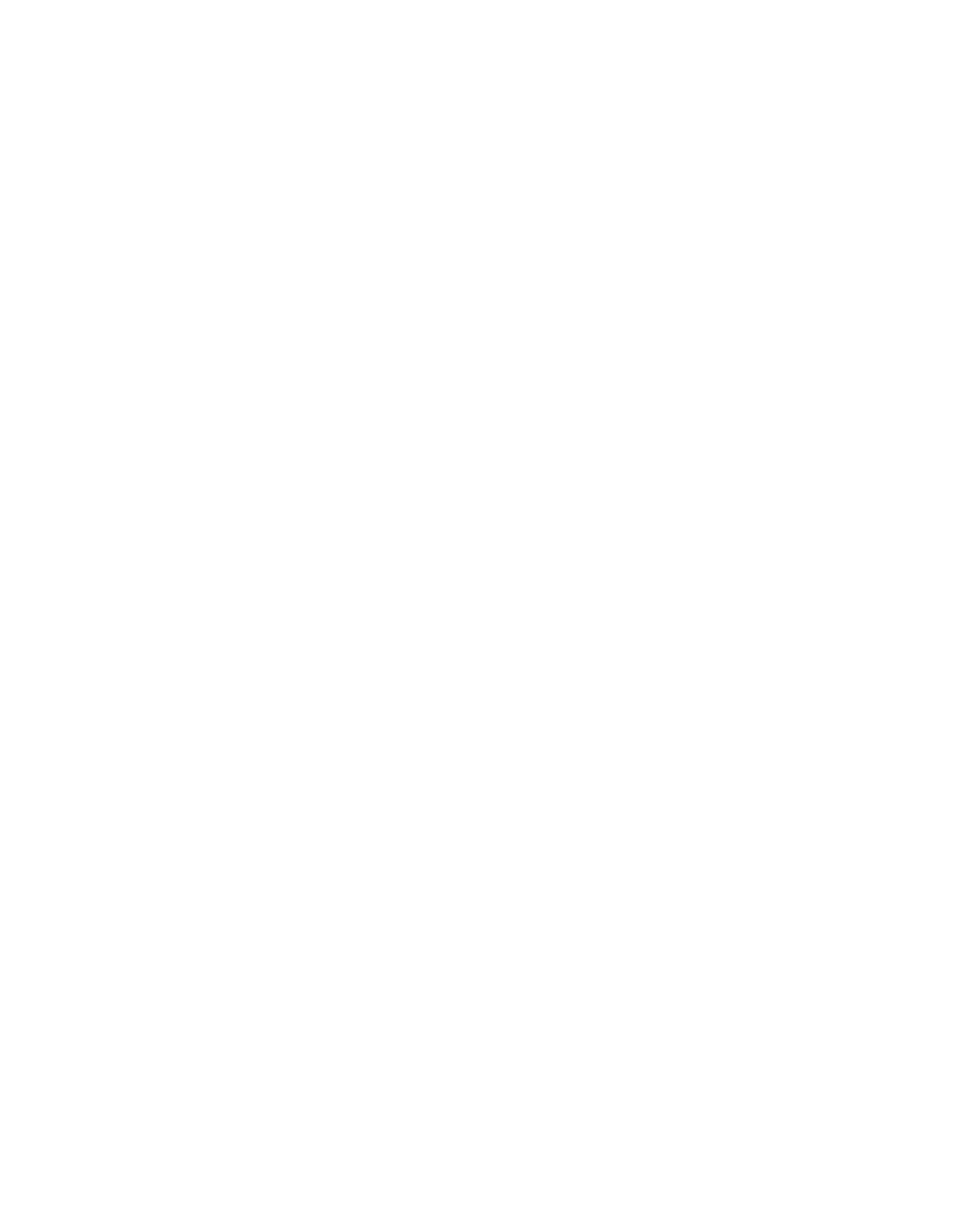Bond, Craig A., M. Wade Markel, Olesya Tkacheva, Richard E. Darilek, Robert G. Fix, Bryan W. Hallmark, Henry A. Leonard, Duncan Long, and Todd Nichols, *A Stated Preference Analysis of the Determinants of Unit and Soldier Operational Effectiveness*, Santa Monica, Calif.: RAND Corporation, RR-1745-A, 2019. As of October 10, 2019:

[https://www.rand.org/pubs/research\\_reports/RR1745.html](https://www.rand.org/pubs/research_reports/RR1745.html)

Champ, Patricia A., Kevin J. Boyle, and Thomas C. Brown, eds., *A Primer on Nonmarket Valuation*, 2nd ed. Dordrecht, the Netherlands: Kluwer Academic Publishers, 2017.

Department of Defense, Office of the Deputy Assistant Secretary of Defense for Military Community and Family Policy, *2018 Demographics: Profile of the Military Community*, 2018. As of October 18, 2019: <http://download.militaryonesource.mil/12038/MOS/Reports/2018-demographics-report.pdf>

Department of the Army, *Fiscal Year (FY) 2013 Budget Estimate Submission: Reserve Personnel, Army*, February 2012. As of July 21, 2020:

[https://www.asafm.army.mil/Portals/72/Documents/BudgetMaterial/2013/base%20budget/military%20](https://www.asafm.army.mil/Portals/72/Documents/BudgetMaterial/2013/base%20budget/military%20personnel/rpa.pdf) personnel/rpa.pdf

———, *Force Generation*—*Sustainable Readiness*, Army Regulation 525-29, October 2019. As of July 22, 2020:

[https://armypubs.army.mil/epubs/DR\\_pubs/DR\\_a/pdf/web/ARN9412\\_AR525\\_29\\_FINAL.pdf](https://armypubs.army.mil/epubs/DR_pubs/DR_a/pdf/web/ARN9412_AR525_29_FINAL.pdf)

Feickert, Andrew, *The Army's Sustainable Readiness Model (SRM)*, Congressional Research Service Insight IN10679, March 31, 2017. As of September 1, 2017: <https://fas.org/sgp/crs/natsec/IN10679.pdf>

Griffith, H., S. Perry, J. Rauch, J. Greenlees, S. Baker, C. Rauch, L. Toskin, M. Rhoads, and C. Wolters, *Survey of United States Army Reserve (USAR) Troop Program Unit Soldiers Technical Report: The Research Plan*, Rockville, Md.: Office of the Chief, Army Reserve, 1989.

Haab, Timothy C., Mathew G. Interis, Daniel R. Petrolia, and John C. Whitehead, "From Hopeless to Curious? Thoughts on Hausman's 'Dubious to Hopeless' Critique of Contingent Valuation," *Applied Economic Perspectives and Policy*, Vol. 35, No. 4, 2013, pp. 593–612.

Hausman, J. A., "Contingent Valuation: From Dubious to Hopeless," *Journal of Economic Perspectives*, Vol. 26, No. 4, 2012, pp. 43–56.

Johnston, R. J., and A. S. Abdulrahman, "Systematic Non-Response in Discrete Choice Experiments: Implications for the Valuation of Climate Risk Reductions," *Journal of Environmental Economics and Policy*, Vol. 6, No. 3, 2017, pp. 246–267.

Judge, Timothy A., and John D. Kammeyer-Mueller, "Job Attitudes," *Annual Review of Psychology*, Vol. 63, January 2012, pp. 341–367.

Loomis, J., "What's to Know About Hypothetical Bias in Stated Preference Valuation Studies?" *Journal of Economic Surveys*, Vol. 25, No. 2, 2011, pp. 363–370.

Miller, L. M., and E. Aharoni, *Understanding Low Survey Response Rates Among Young U.S. Military Personnel*, Santa Monica, Calif.: RAND Corporation, RR-881-AF, 2015. As of June 9, 2020: [https://www.rand.org/pubs/research\\_reports/RR881.html](https://www.rand.org/pubs/research_reports/RR881.html)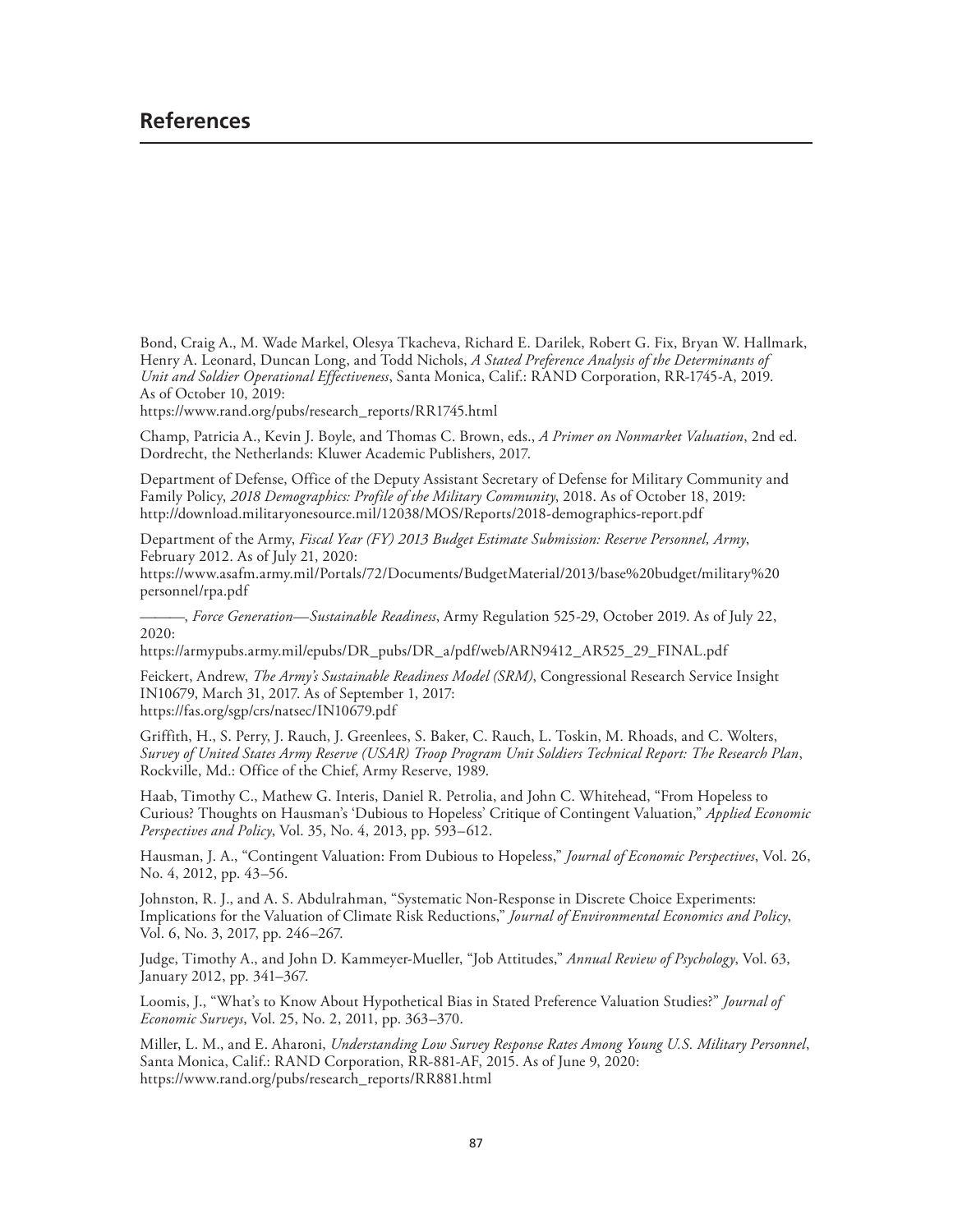Myers, Meghann, "These New Guard and Reserve Units Will Deploy with Active Army Divisions and Corps," *Army Times*, January 29, 2017. As of September 1, 2017: http://www.armytimes.com/news/your-army/2017/01/29/ [these-new-guard-and-reserve-units-will-deploy-with-active-army-divisions-and-corps/](http://www.armytimes.com/news/your-army/2017/01/29/these-new-guard-and-reserve-units-will-deploy-with-active-army-divisions-and-corps/)

Under Secretary of Defense (Personnel and Readiness), Department of Defense Instruction 1215.13, *Ready Reserve Member Participation Policy*, Washington, D.C.: U.S. Department of Defense, May 5, 2015. As of July 21, 2020:

<https://www.esd.whs.mil/Portals/54/Documents/DD/issuances/dodi/121513p.pdf>

———, "DoD Survey Burden: Tiger Team Action Plan," September 2016. As of June 9, 2020: [https://archive.org/details/DTIC\\_AD1038400](https://archive.org/details/DTIC_AD1038400)

U.S. Army, "About the Army," webpage, undated. As of May 17, 2021: <https://www.goarmy.com/about/serving-in-the-army/serve-your-way/army-reserve.html>

U.S. Army Reserve, "Army Reserve Sustainable Readiness," *STAND-TO!*, July 13, 2016. As of September 1, 2017:

[https://www.army.mil/standto/archive\\_2016-07-13](https://www.army.mil/standto/archive_2016-07-13)

U.S. Code, Title 10, Section 10147, Ready Reserve: Training Requirements, November 25, 2002.

Vergun, David, "Pilot Program Links Reserve Components with Active Units for Training," *U.S. Army*, March 23, 2016. As of September 1, 2017: <https://www.army.mil/article/164792>

Williams, Joan C., Jennifer L. Berdahl, and Joseph A. Vandello, "Beyond Work-Life 'Integration,'" *Annual Review of Psychology*, Vol. 67, January 2016, pp. 515–539.